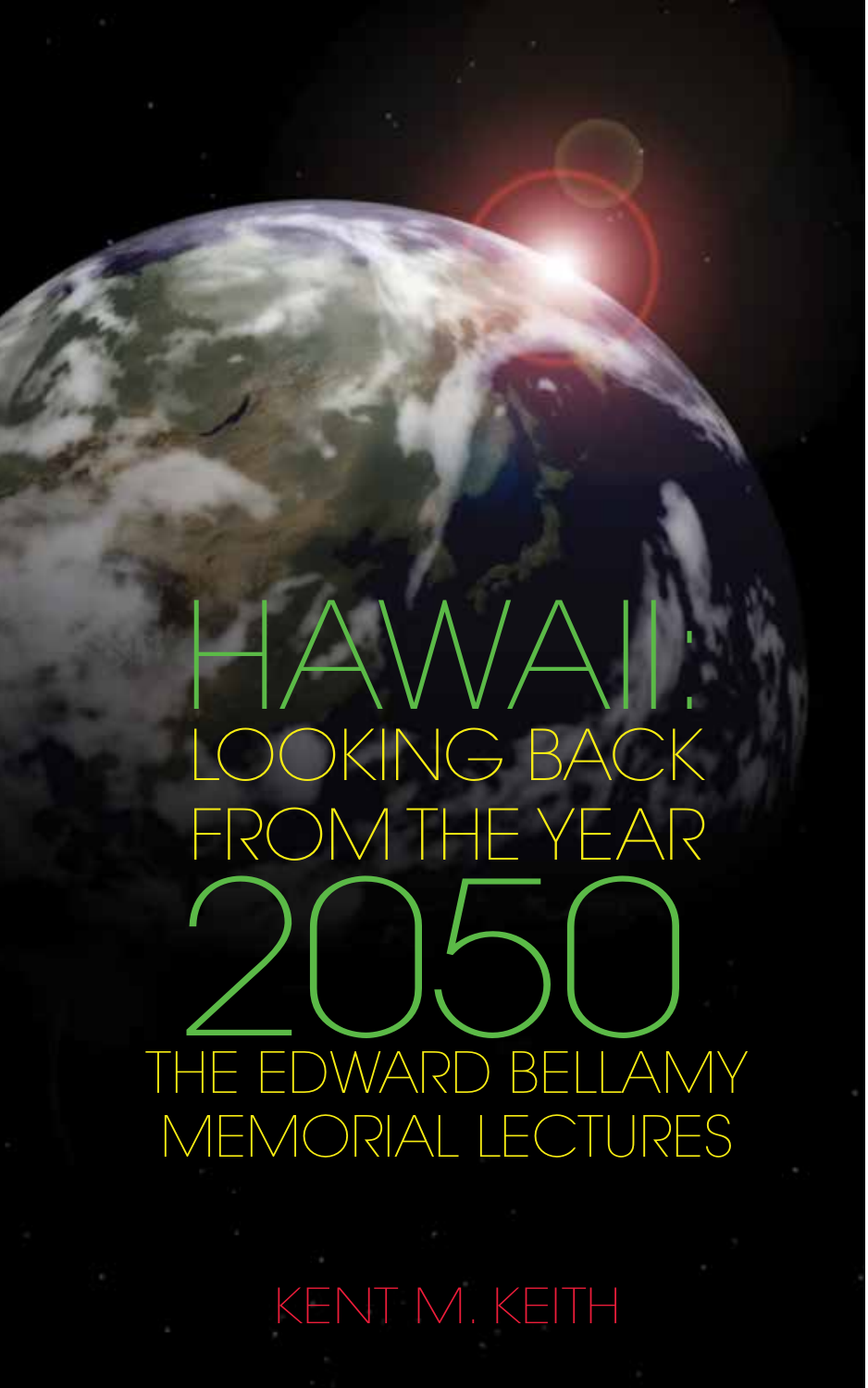## Hawaii: Looking Back from the Year 2050

The Edward Bellamy Memorial Lectures

By Kent M. Keith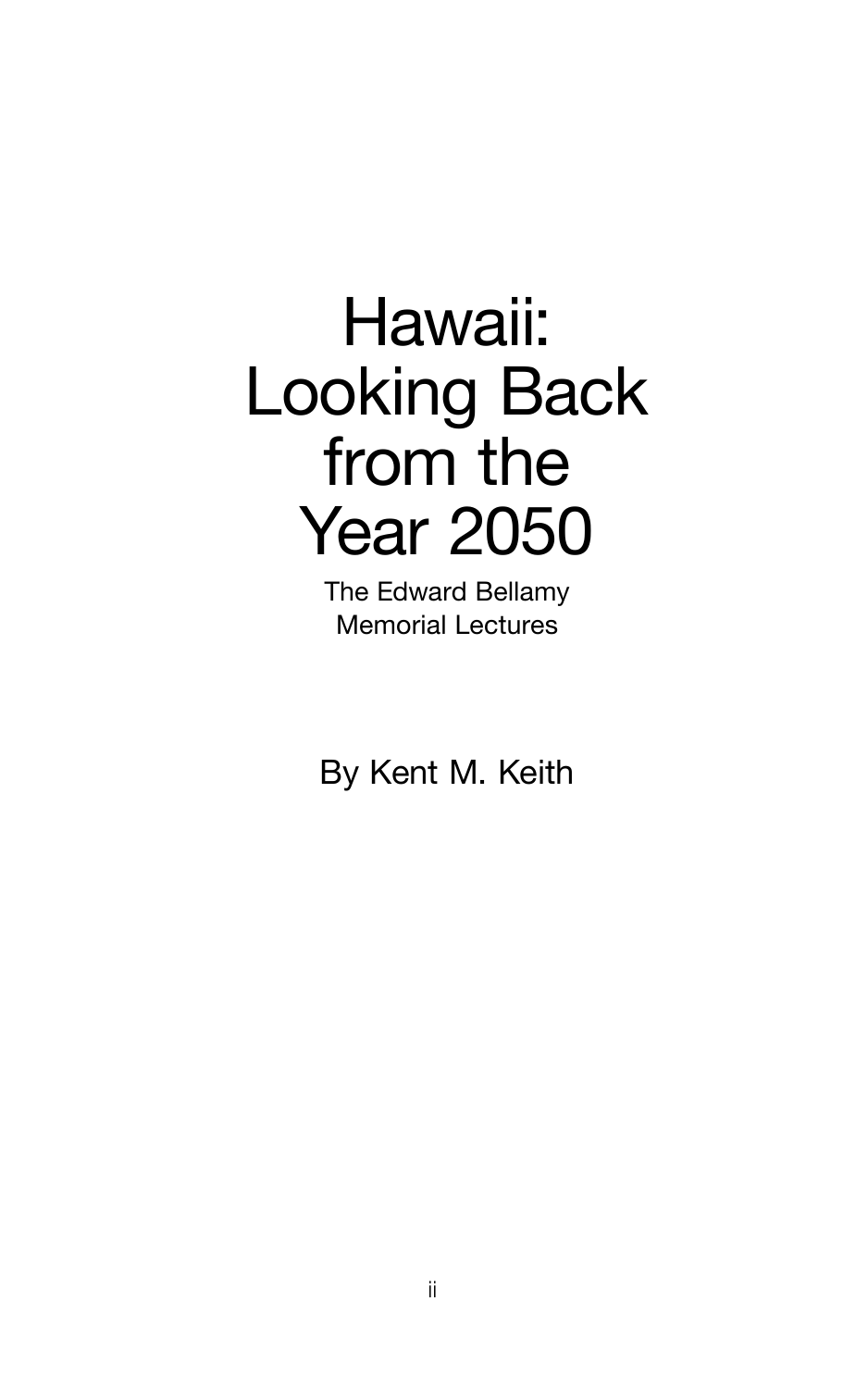#### Hawaii: Looking Back from the Year 2050 The Edward Bellamy Memorial Lectures

© Copyright Kent M. Keith 1987, 2020

All rights reserved. No part of this publication may be reproduced, stored in a retrieval system, or transmitted in any form or by any means, electronic, mechanical photocopying, recording, or otherwise, without prior written permission by the author.

Design by Joe Hunt



PRESS INC.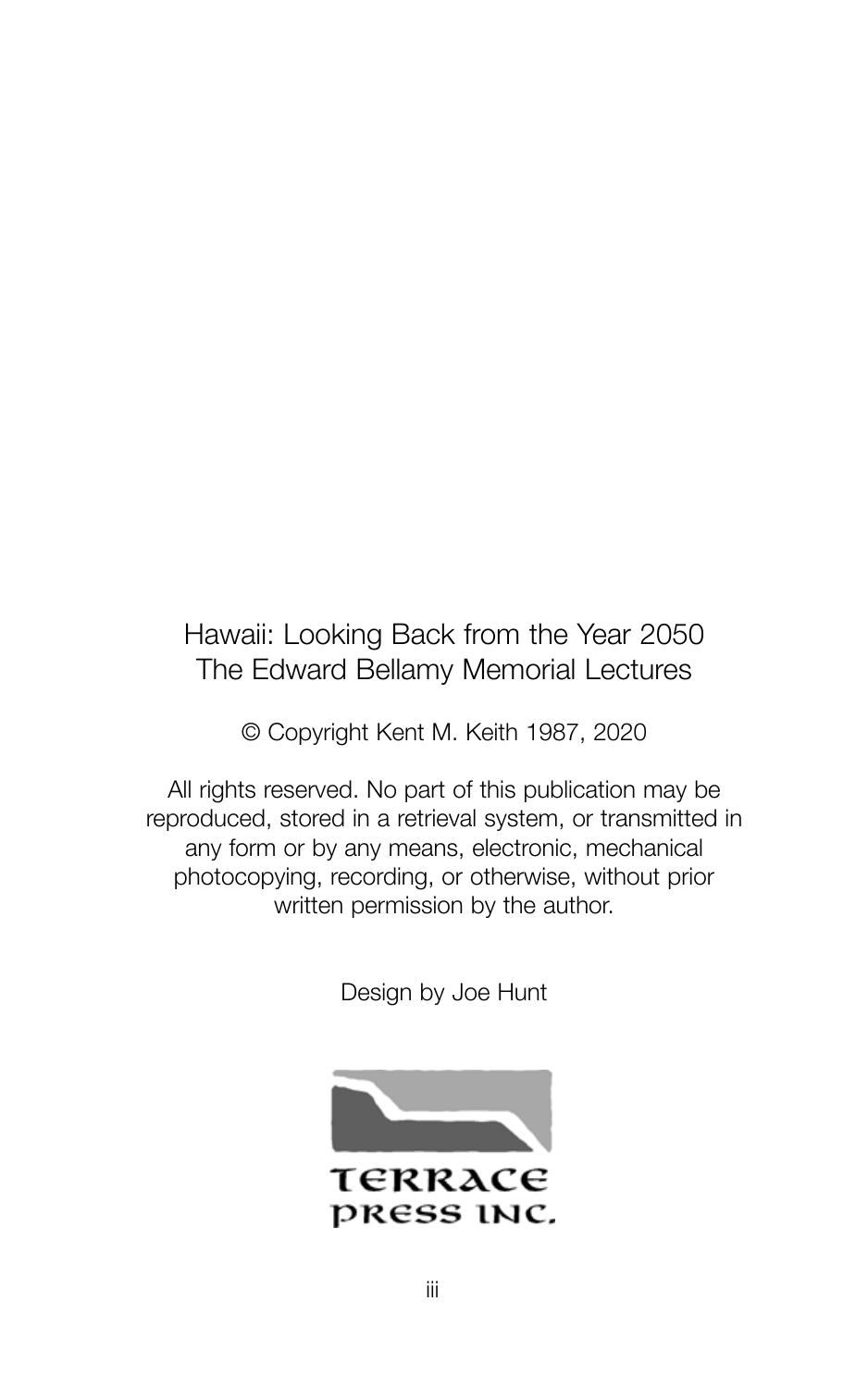### HAWAII: LOOKING BACK FROM THE YEAR 2050

#### **CONTENTS**

| Lecture 1: The View from an Airship 1         |
|-----------------------------------------------|
|                                               |
| Lecture 3: War and Whales  20                 |
| Lecture 4: The Economy of 2050  32            |
| Lecture 5: The Free Market Magna Carta 42     |
| Lecture 6: Education and EduComp  50          |
| Lecture 7: DDT, Vitamins and Greenies 59      |
| Lecture 8: Daily Life and Times  69           |
| Lecture 9: Looking Ahead to the Year 2100  81 |
| About the Author (1987)  89                   |
|                                               |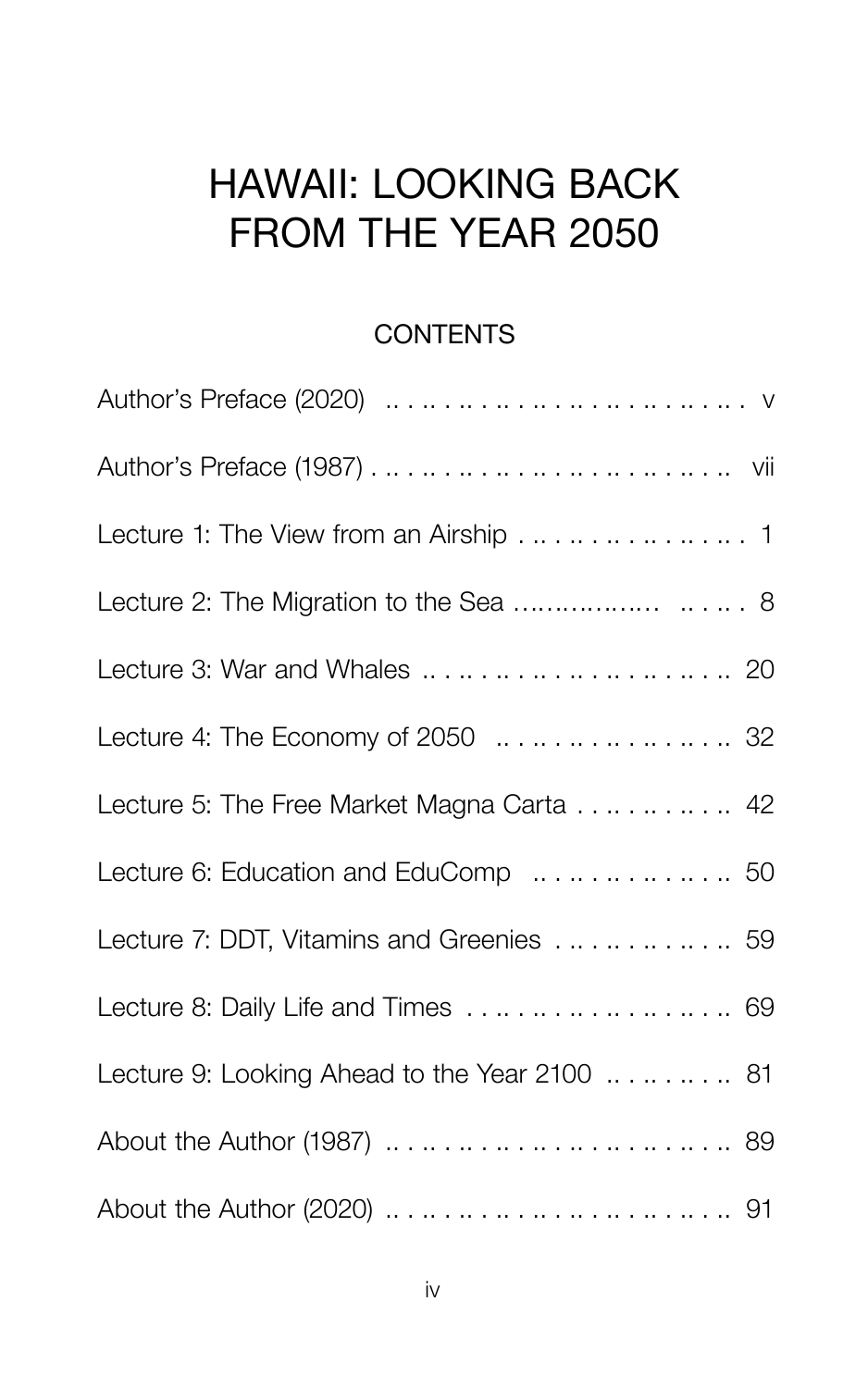#### AUTHOR'S PREFACE (2020)

Recently, when I was preparing a workshop for leaders at the City and County of Honolulu, I wanted to talk about human needs and our quality of life. I remembered that I had once written about measuring Hawaii's Gross State Quality of Life in addition to the Gross State Product. Then I remembered where I had made that suggestion. It was in a short book that I published in 1987 titled *Hawaii: Looking Back from the Year 2050*. This is that short book, republished word-for-word as it first appeared in 1987.

I wrote the book after serving from 1979 to 1986 in the State of Hawaii Department of Planning and Economic Development. I was the Ocean Resources Manager, then the Deputy Director working on energy and ocean issues, and finally the Director of the Department and a member of Governor Ariyoshi's cabinet. Those were wonderful years for me personally and professionally.

It was fun reading the book again in 2020, a full 33 years after I first wrote it. The book includes some of my favorite ideas, as well as a few fanciful notions (e.g. the lecture on war and whales). But reading the book after 33 years was also sobering. Back in 1987, I truly thought that by 2020 we would have made much more progress than we have in fact made.

However, I believe it is still worth considering many of the ideas and opportunities that are laid out in these pages. It is worth considering them as a way of stirring the imagination and brainstorming to find even better ideas. Governor Ariyoshi used to remind us that we should be working toward our *preferred* future. We can still do that.

Kent M. Keith

Honolulu November 2020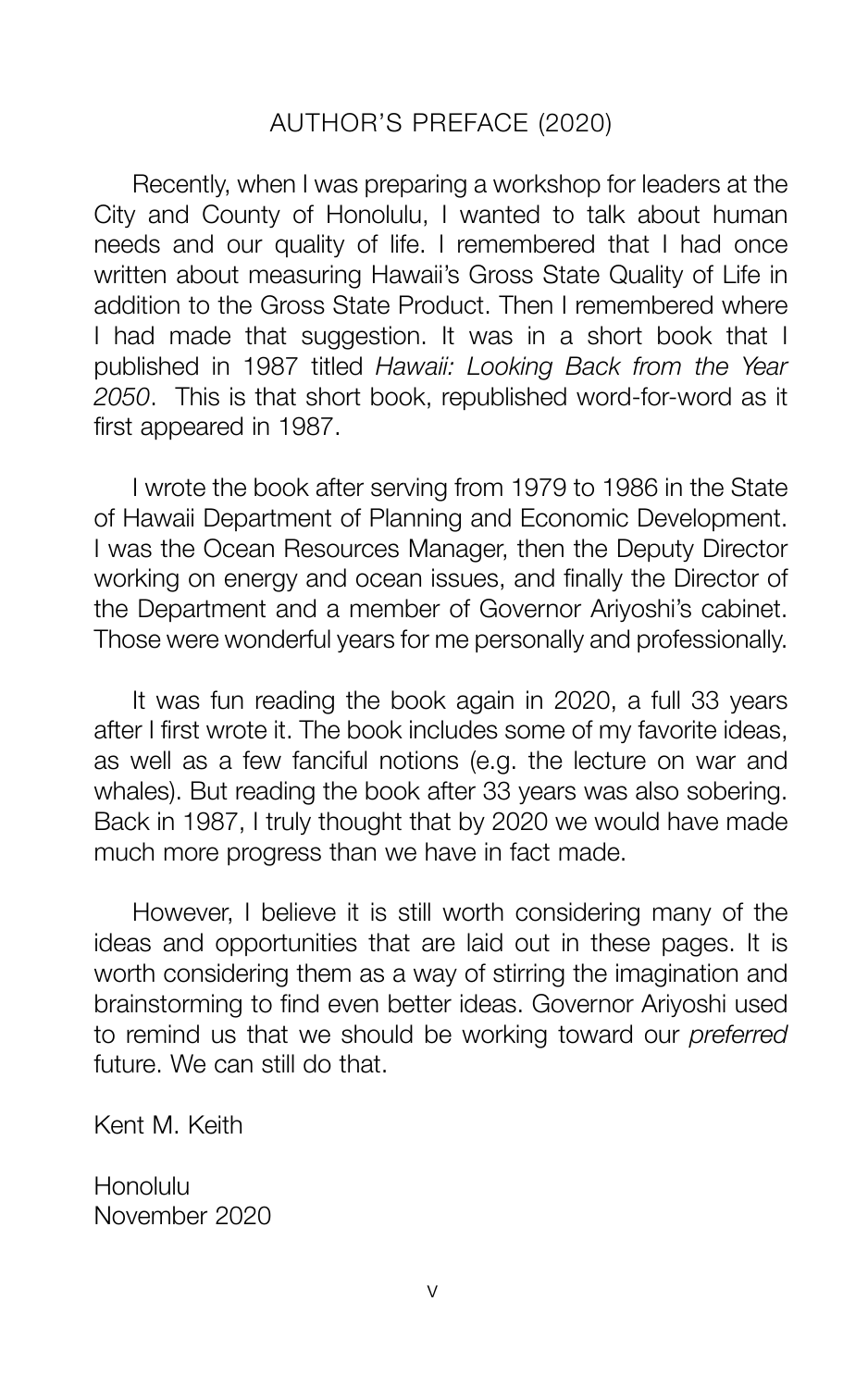#### AUTHOR'S PREFACE (1987)

The purpose of this volume is to stimulate thought about Hawaii's more distant future—not in 10 or 20 years, but in 65 or 75 years, several generations from now. Although many things which are described in this volume may indeed come to pass, the volume itself is not a prediction. It is simply a description of one possible future. It describes a future Hawaii in which I would be willing to live, but there are other futures which I could also imagine which would be equally satisfying and rewarding.

Imagining the future is fun. It is also essential. It is essential to think about different futures in order to choose some and avoid others—to define a preferred future and seek to reach it. Also, we may be able to discover ways of solving today's problems by looking at things from a new perspective—that of our grandchildren.

This volume began with a speech to the Hawaii Society of Corporate Planners on May 6, 1986. In expanding that speech into the present volume, I have chosen the lecture formal because lectures for general audiences are designed to be informative without being overly academic or technical.

I have titled these lectures the "Edward Bellamy Memorial Lectures" because one of the first American writers to deal with social and economic futures was author and social critic Edward Bellamy, 1850-1898. His book, *Looking Backward 2000-1887*, has been deemed to be one of the most influential books of the late 19<sup>th</sup> and early 20<sup>th</sup> century in the United States. I would not be comfortable in the world he envisioned, but it is not hard to imagine that an institution might establish an annual lecture series in his memory.

I have been influenced by the works of many authors,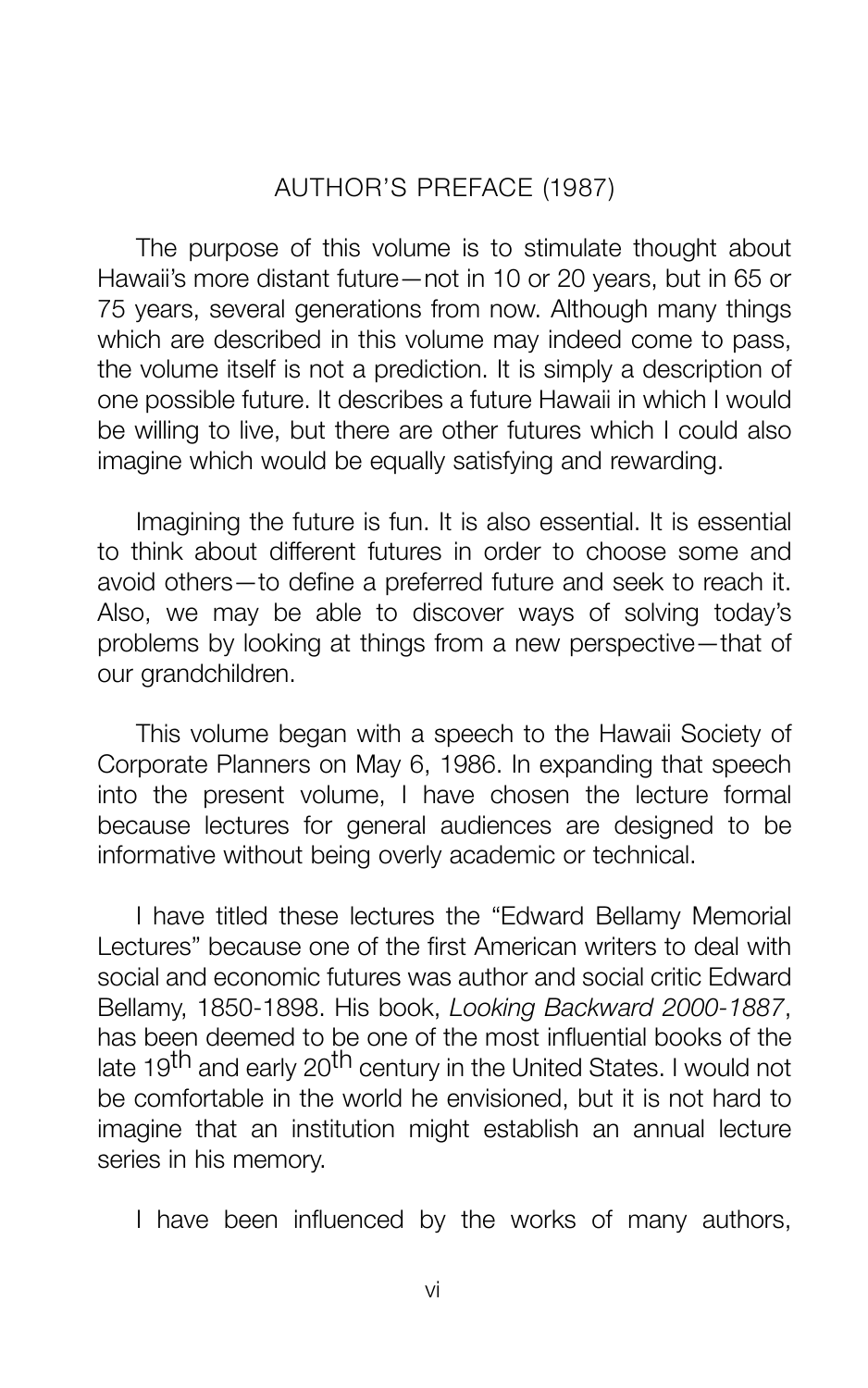including Bellamy, Arthur C. Clarke, Isaac Asimov, Alvin Toffler, and the contributors to *Hawaii 2000*, the proceedings of the Governor's Conference on the Year 2000, which was held in 1970. I have freely borrowed and incorporated ideas from them all.

If it were really 2050, you would be listening to this on a speech speed enhancer or scanning it on the screen of your armstrap compu-phone; but until then, here is the hard copy. Have fun!

Kent M. Keith

Honolulu October 1987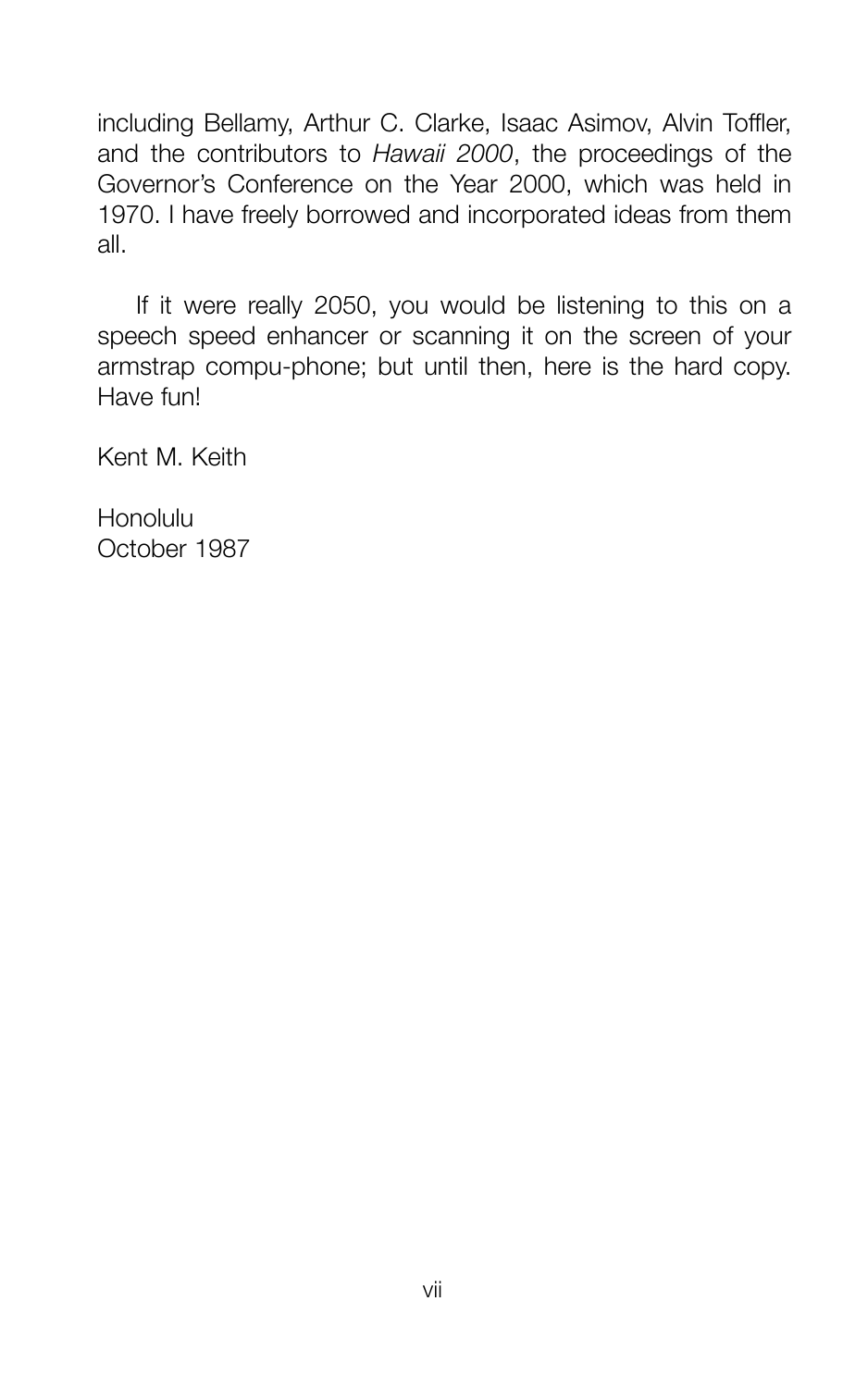#### LECTURE 1:

#### **THE VIEW FROM AN AIRSHIP**

Good evening, distinguished guests, friends, ladies and gentlemen.

It is a great honor to have been chosen to deliver the Edward Bellamy Memorial Lectures of 2050. Mr. Bellamy's compassion for the human race and his sense of human possibility have been an inspiration to many people around the world for 160 years. His book, *Looking Backward,* written in 1887, described what he felt would be an ideal society in the year 2000. It had a great impact on the general public of his day, and was deemed to be one of the most important books written during the fiftyyear period from 1885 to 1935.

I want to thank you all for the honor of your physical presence. I know that it would have been more convenient for you to meet by VideoCam, seated comfortably in your own homes and offices. But I am old fashioned, and I still like to see people in person, rather than on the screen or in holograms especially when there is the opportunity for group discussion. So again, I thank you for the honor of your physical presence.

My task as the lecturer is to comment on issues and developments over the past 75 years, and their implications for the future. Even in nine lectures, it will be difficult to cover the many important issues and developments which deserve careful analysis. I can only touch on the bare outlines, and weave a few of the threads. I hope, however, that my comments will be sufficient to stimulate questions for the discussion period which will follow each lecture.

I think it would be appropriate to begin with an overview of our islands as they are today. I have just had such an overview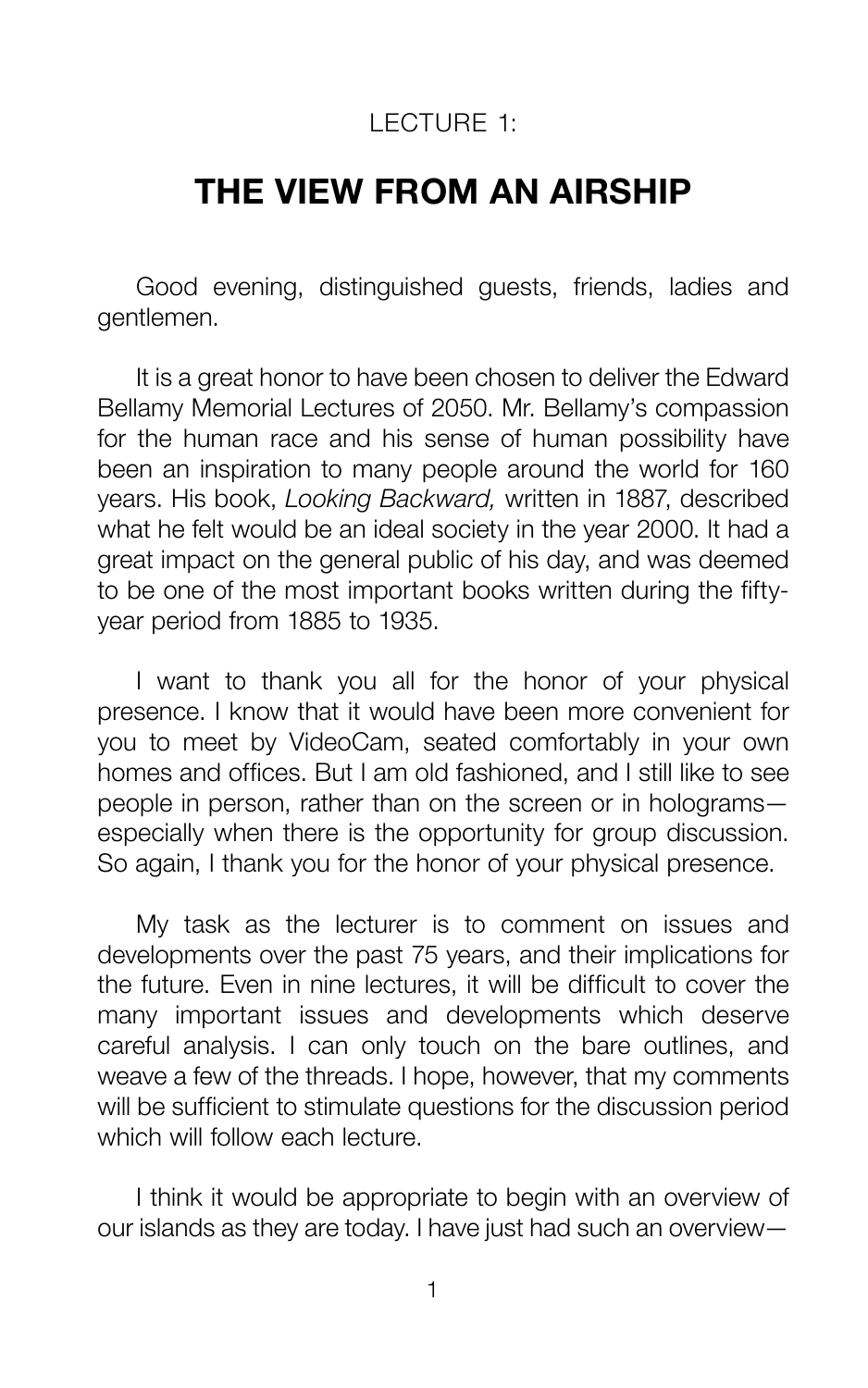literally— of many of our islands during my trip here today by air.

I certainly enjoyed my trip. I still think that the loveliest way to see our islands is from the gondola of an airship— or blimp, as they used to be called. At one hundred miles per hour, it would have been faster by plane, but the leisurely, smooth ride, with a clear view on all sides, is without comparison. I fall in love with Hawaii again every time I take such a trip, and I take one as often as I can.

Millions of people enjoy viewing Hawaii by airship, cruising with the tradewinds, flying low over our beautiful landscapes and seascapes, eating and drinking in the gondola lounge, or standing at bay windows taking photos and talking with flight guides, while the panorama unfolds below. Airships are quieter and safer than those noisy, shakey helicopters of yesteryear.

I boarded my airship, the S.S*. de Heer,* at a small landing field in Hamakua. The *de Heer* arrived this morning from the Davies Dillingham floating city, which is now mining manganese nodules about 600 miles southeast of the Big Island. The *de Heer,* incidentally, was the primary workhorse in the movement of major structures to the mining city when it was being assembled on the high seas.

As we headed down the Hamakua Coast, I could see the Onizuka Center for International Astronomy on Mauna Kea, now busy as the world's largest center for astronomical observations. Approaching Hilo, I could see the ponds and facilities of the extensive Matsuura Unagi Farm, where a new strain of eel, *Anguilla Matsuuri,* was developed by a former State Senator, and marketed successfully by his descendants. They now have a major share of the world market.

We then moved across the Hilo Culture Complex, which is not only an international culture center, but a special place for me. Since childhood, I have enjoyed Time Travel Town, or T3,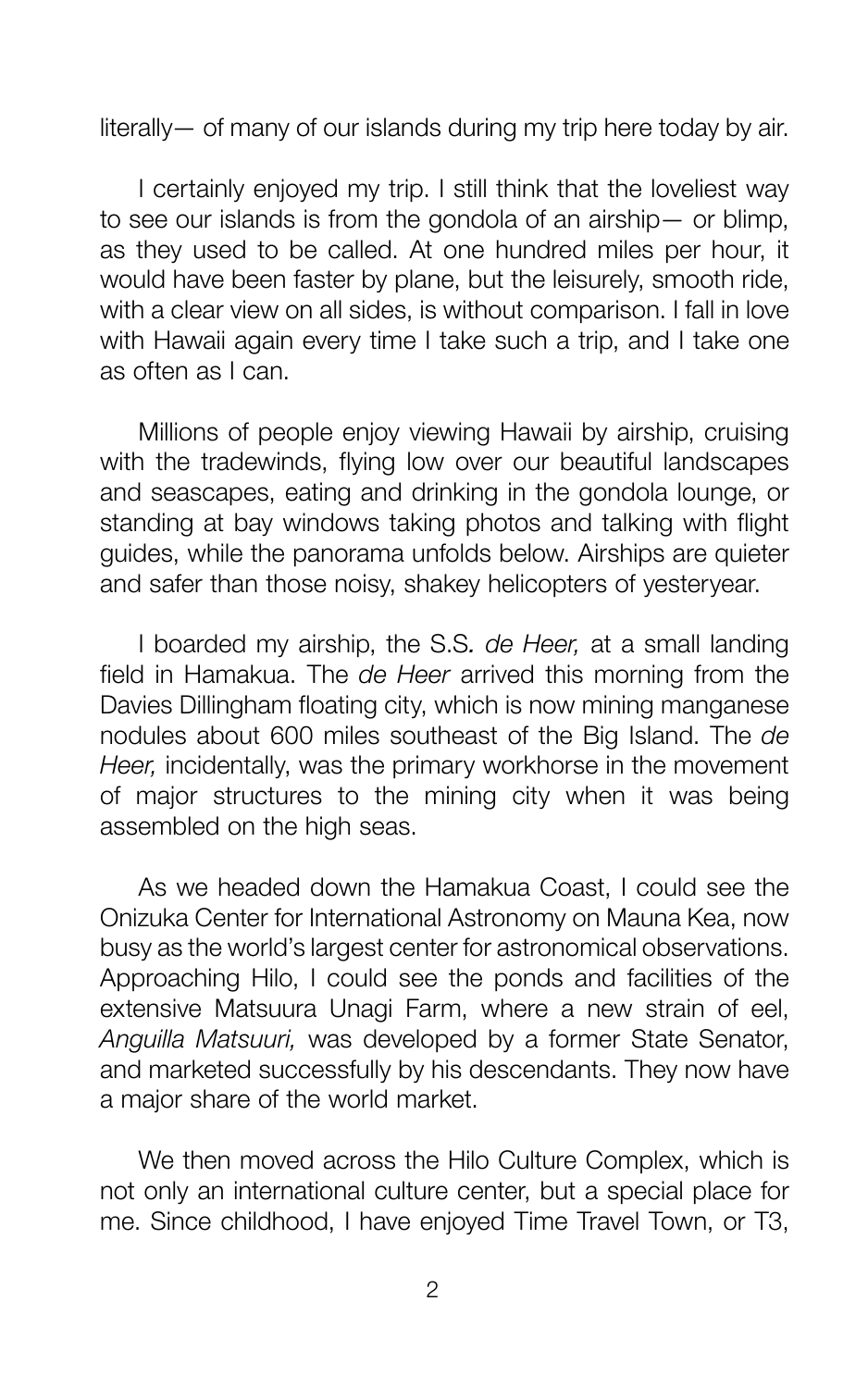as it is widely known. Now that most people can travel anywhere in the world they want to, there has been a great increase in interest in the only places to which we can't travel directly— the past and the future. Time Travel Town certainly makes other periods of history and other cultures come to life, and allows millions of people to "try on" different futures as well. Putting on the costumes, living in buildings which represent the period and place in question, interacting with a well-educated guide posing as a person of that period— one really feels that one is living in a different time.

My favorite part of T3 is the Tokugawa Village, complete with castle and rice fields. Visitors interested in court life dress up in *kimono* and *hakama,* live for a day or two in palace quarters, attend tea ceremonies, moon-viewing, and martial arts training for the palace guard. Visitors interested in peasant life dress up in straw shoes and hats, work in the rice fields, prepare and eat authentic meals, and learn legends and ghost stories. Both the "courtiers" and the "peasants" attend festivals, visit the village shops, pay their respects to the Emperor and Shogun, and take introductory courses in calligraphy or archery or swordsmanship. Once I took the two-day special *Chushingura* tour, and got to be one of the famous 47 *ronin.*

At any moment, there may be *samurai* sword fights in the village streets, and visitors have to take cover. These fights, staged by full-time professionals, are quite convincing. As we sailed overhead this morning, it seemed to me that I could see the glint of the swords in the sun, and hear the gleeful voices of children, reacting just as I did, 40 years ago.

Another of my favorites is the New England Colonial City, a replica of an American city during the time of the American Revolution and Constitutional Convention. As a high school student, my class acted out the Constitutional Convention of 1787, each of us playing the part of a specific historical figure. I was Benjamin Franklin. We gave speeches, caucused,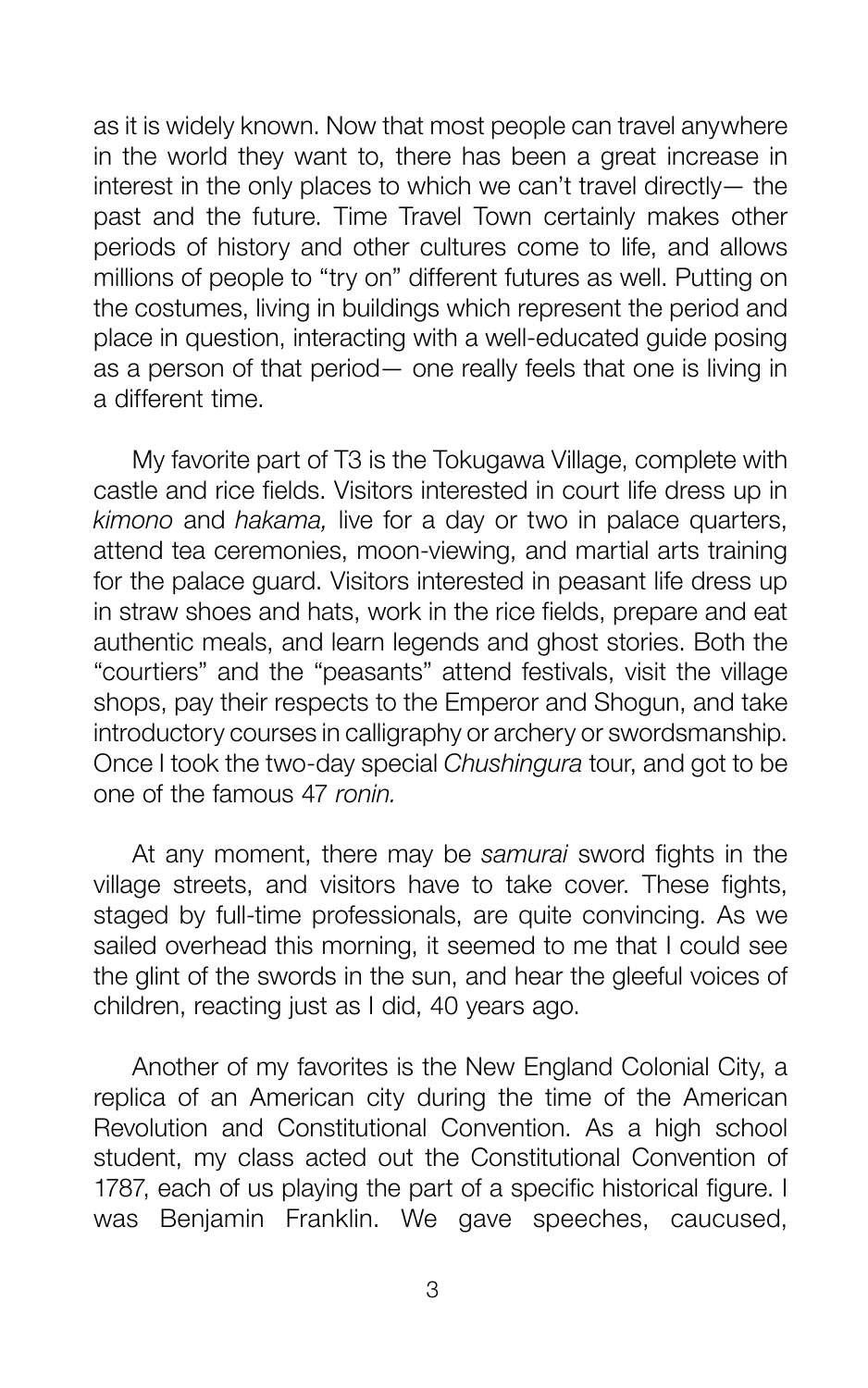negotiated, and voted the Constitution into its final draft. I learned more about our Constitution and national government during that week than I imagined possible. The Colonial food was moderately good; the candles were dangerous— I kept forgetting to keep them away from flammables; the buckle shoes, tri-corner hats, ruffled shirts, and spectacles became rather comfortable; but I never got used to the sanitation system.

As a college student I became more adventurous and tried another part of T3, Life on Titan. Titan is a moon of the planet Saturn which appears to have potential as a future exploration base for our expansion through the solar system. Titan is the only satellite in the solar system known to have its own atmosphere. The atmosphere on Titan is much less than Earth's, and it is mostly ammonia, so it is poisonous. Settlers in space suits could live there, however, in cities built under the planet's surface. Part way through the two-day simulation, I tore my space suit on a trip outside the city, and was declared dead of ammonia asphyxiation. They allowed me to continue, however, since I had paid the full fee for the whole experience, and there was more to learn.

In addition to T3, of course, there is the Pan-Pacific Intercultural Theater Arts Guild and the Transnational Symphonic Interpretation Society, with their marvelous, justly renowned performances of music and drama; the Merrie Monarch Festival, with its *halau's* competing in *awana* and *kahiko* styles; the *O-Bon Odori* Festival; and all the other outstanding cultural events which bring 2 million visitors per year to the Hilo area.

Rain was a major problem for Hilo in the last century. Now, thanks to that orbiting space mirror which evaporates much of the moisture in the sky above Hilo, it only rains half as much as it did 75 years ago. The rent paid to Weather Control for the use of the space mirror is one of the best investments the County of Hawaii has ever made.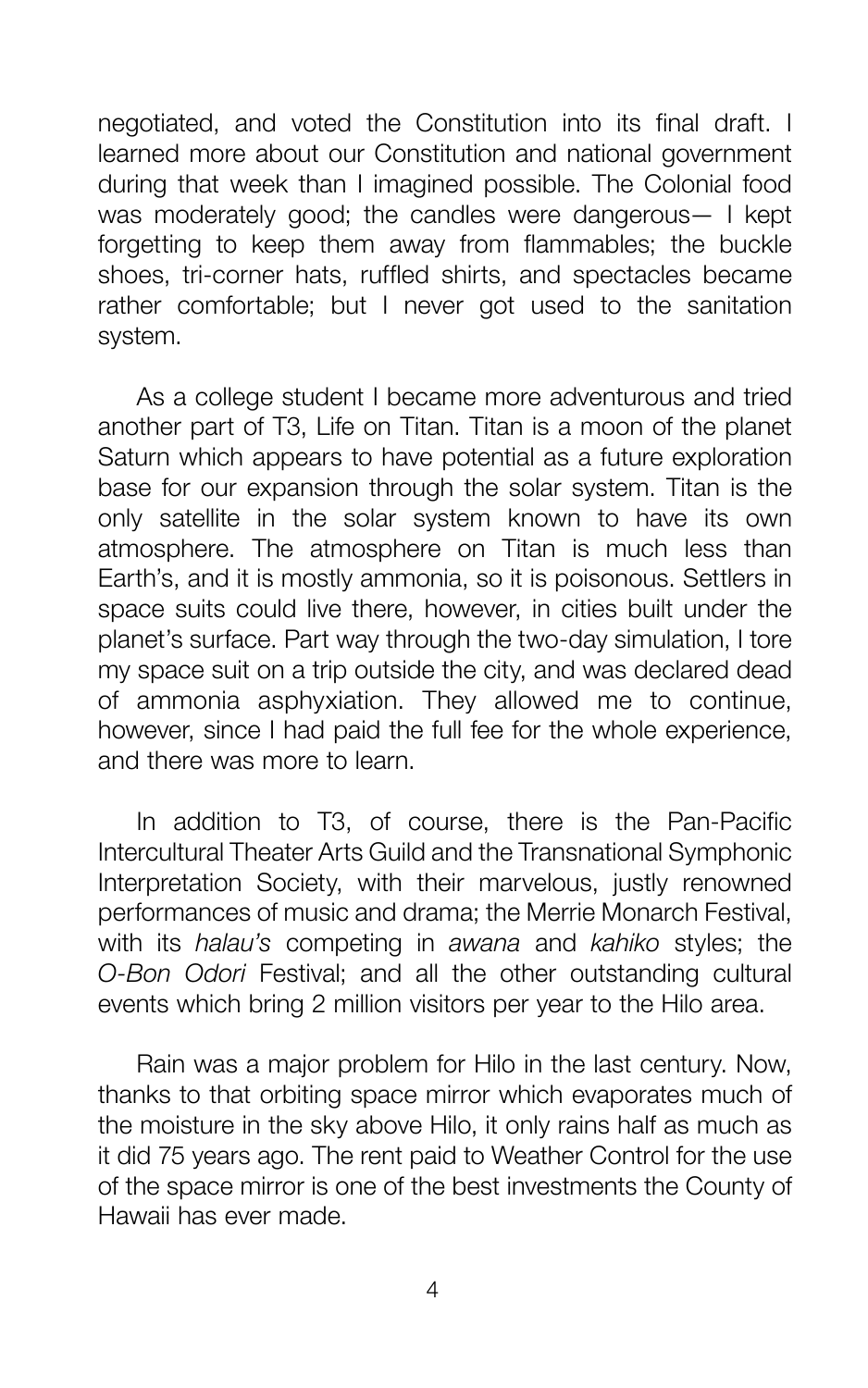Floating down the coast further, we passed the Puna Spa, located at our famous geothermal hot springs, which is visited by hundreds of thousands of visitors each year. Personally, I don't enjoy the sulfur smell, but hot springs of this kind are enjoyed by millions of health-seekers in several countries, most notably Japan.

Looking further south, I could see the Space Launching Center at Ka'u. The Center was busy this morning launching rockets with supplies for the moon. Lunar settlement first occurred only 20 years ago. Today, with 300 lunar settlers living at three stations on the moon, there is a lot of launching to do, and Hawaii is one of three national launch sites. This has meant good business for Hawaii.

Activities at Ka'u will pick up even more when the Hilton Orbiter Hotel opens its doors— or rather, its airtight compartments— for wealthy space visitors next year. The average visitor can orbit the Earth a dozen times a day, and has a choice of landing sites for return by Shuttle. This may be the ultimate vacation, but as the saying goes, "the cost is astronomical."

Coming around South Point, we floated up the Kona Coast, almost to Keahole, where I could just barely see Ocean Science City. Ocean Science City began in 1974 with the establishment of the Natural Energy Laboratory of Hawaii, and doubled in size and potential with the establishment of the Hawaii Ocean Science and Technology Park next door in 1986. Historians will note that NELH was the original site of Hawaii's abalone and micro-algae industries. This is also where most of our early ocean thermal energy conversion (OTEC) research was carried out.

The Hawaii Ocean Experiment, begun by the University of Hawaii in 1986, led to the establishment of the Ocean Exploration Center, a complex of scientists and submersibles, underwater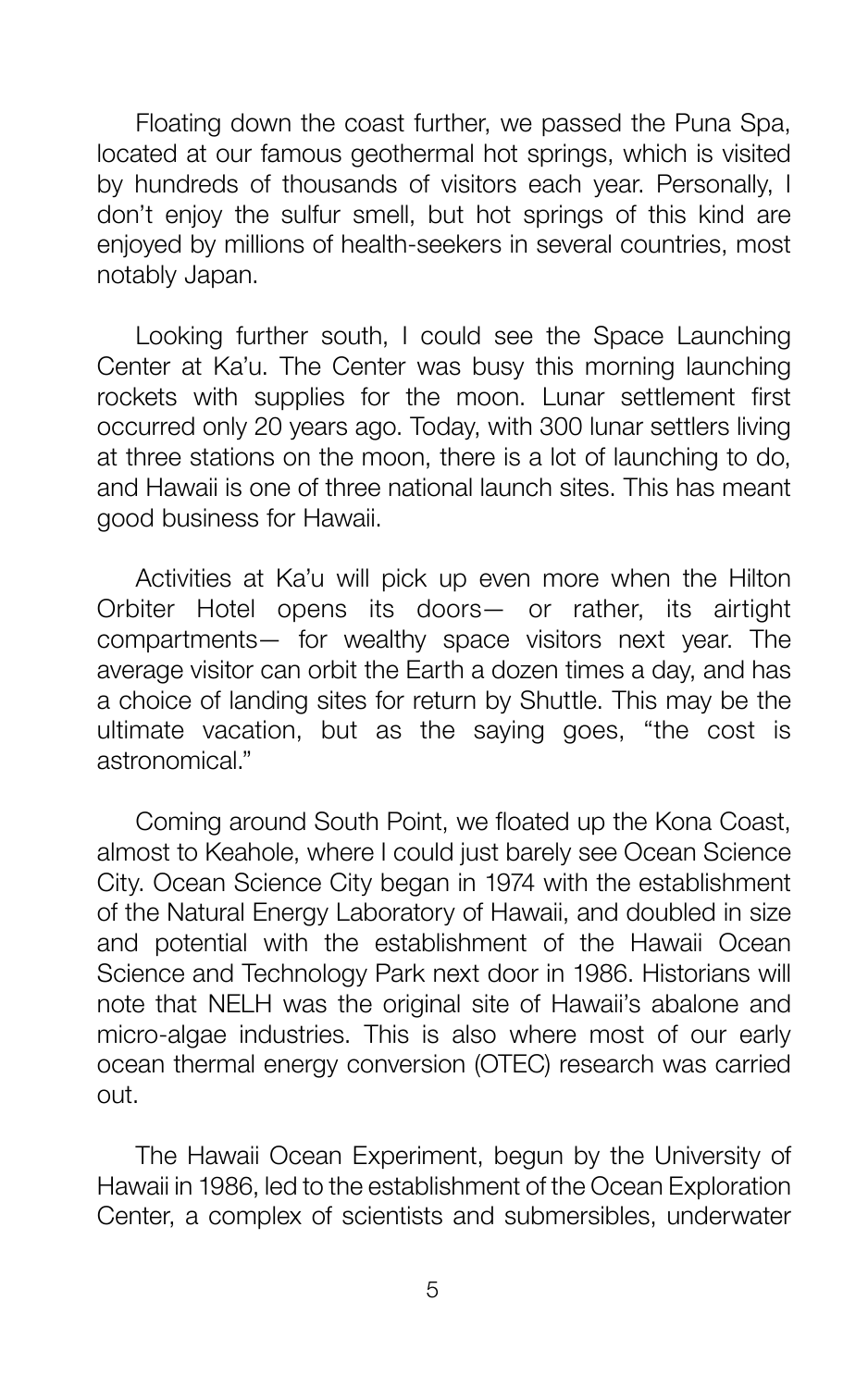research labs, and ocean floor visitor centers at Keahole. Many of the world's new technologies for ocean research and resource development have originated at this Center.

Glancing a little further up the coast, I caught a glimpse of the Ken Kiyabu Memorial Sports Center, and the Virginia Isbell Bicycle Path which is connected to it. The Kiyabu Sports Center has been a great success, especially with the international prominence of the annual Silicon Man Triathalon, which brings thousands of athletes to Hawaii for training and competition every year. The Isbell Path is used by more than 100,000 cycle enthusiasts every year.

Crossing the Alenuihaha Channel, we moved up through Kahoolawe, Maui, and Lanai. Kahoolawe has done exceptionally well with its aloe industry, and prospects for its goatmilk cheese are also good. The West Coast of Maui is now one long golf course, green and open, and known for its "greens" and "Opens." Maui is a major Pacific data center and clearinghouse for professional services. Lanai's resort complex has become the State's highest-priced, most exclusive hideaway for media stars, world leaders, and the generally wealthy. Some of them sign up for experience tours, and work a day or two in the pineapple fields while they are there.

Perhaps the most gratifying change, from the point of view of our ancestors in 1975, would be the present activity on Molokai. Seventy-five years ago, Molokai had the highest per capita unemployment in the State. Today, with tourism, agriculture, Hawaiian cultural living parks, and spiritual retreats, it is a quiet but economically productive place.

One million people per year visit our State for reflection, meditation, and the pursuit of a better understanding of the Divine. Ten percent of these people visit the Father Damien Spiritual Center at Kalaupapa for extended periods. It is now the most active spiritual center in the world. It can only be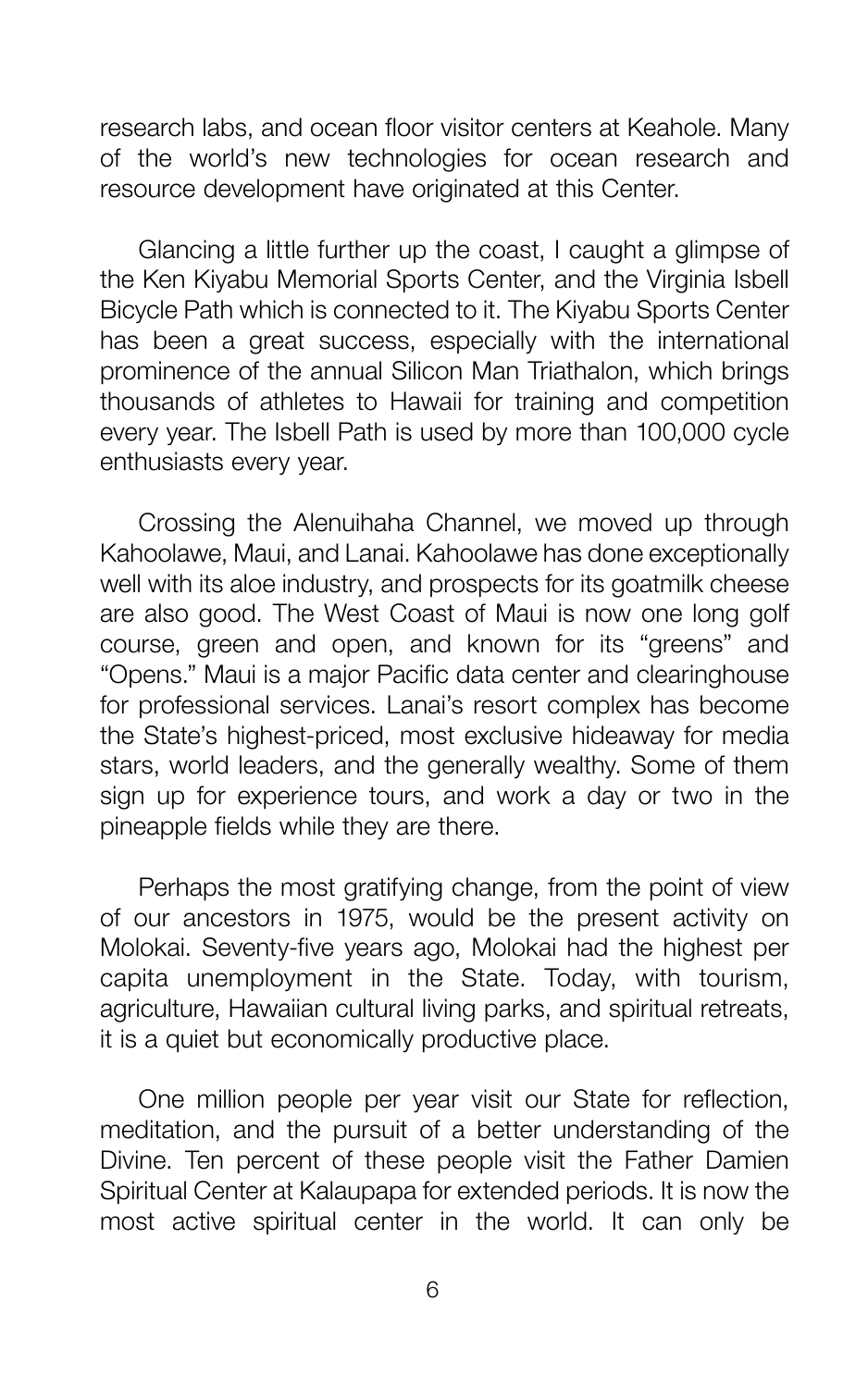approached by mule or semi-submersible, in silence and humility. The work of Father Damien in serving the lepers at Kalaupapa in the 19<sup>th</sup> century is now known throughout the world, as an example for people of all faiths.

Incidentally, I also enjoy flying over Molokai watermelon fields. It gives me pleasure to know that the square Molokai watermelon has repeatedly been awarded the *Grand Crus Classe* at the International Watermelon Tasting Competitions. I am particularly fond of the Pfeil Q-6 Hybrid, which has won so many awards in the last few years.

The East end of Molokai reminded me of Kauai, which was not visible on my trip. Kauai is still lush and green, due to the survival of sugar, biomass industries, and the development of exotic crops. This lush green backdrop has supported a strong visitor industry, with its highly rated aesthetic experience tours. The island is best known, however, for its media industry.

And so we approached Oahu, the gathering place, which remains our capital and our largest business center. Visitors still flock to Oahu beaches for sand and surf. But many also come for international business, for education, and for shopping, since Oahu is a fashion leader, and a major jewelry center.

As we rose above the Koolau mountains, I could see far across the central plains out into the ocean. There, on the horizon line, I could see Oahu's fleet of floating cities, the loveliest fleet of artificial islands anchored in any ocean. And that is where my airship gently alighted— on the world's largest ocean floating city.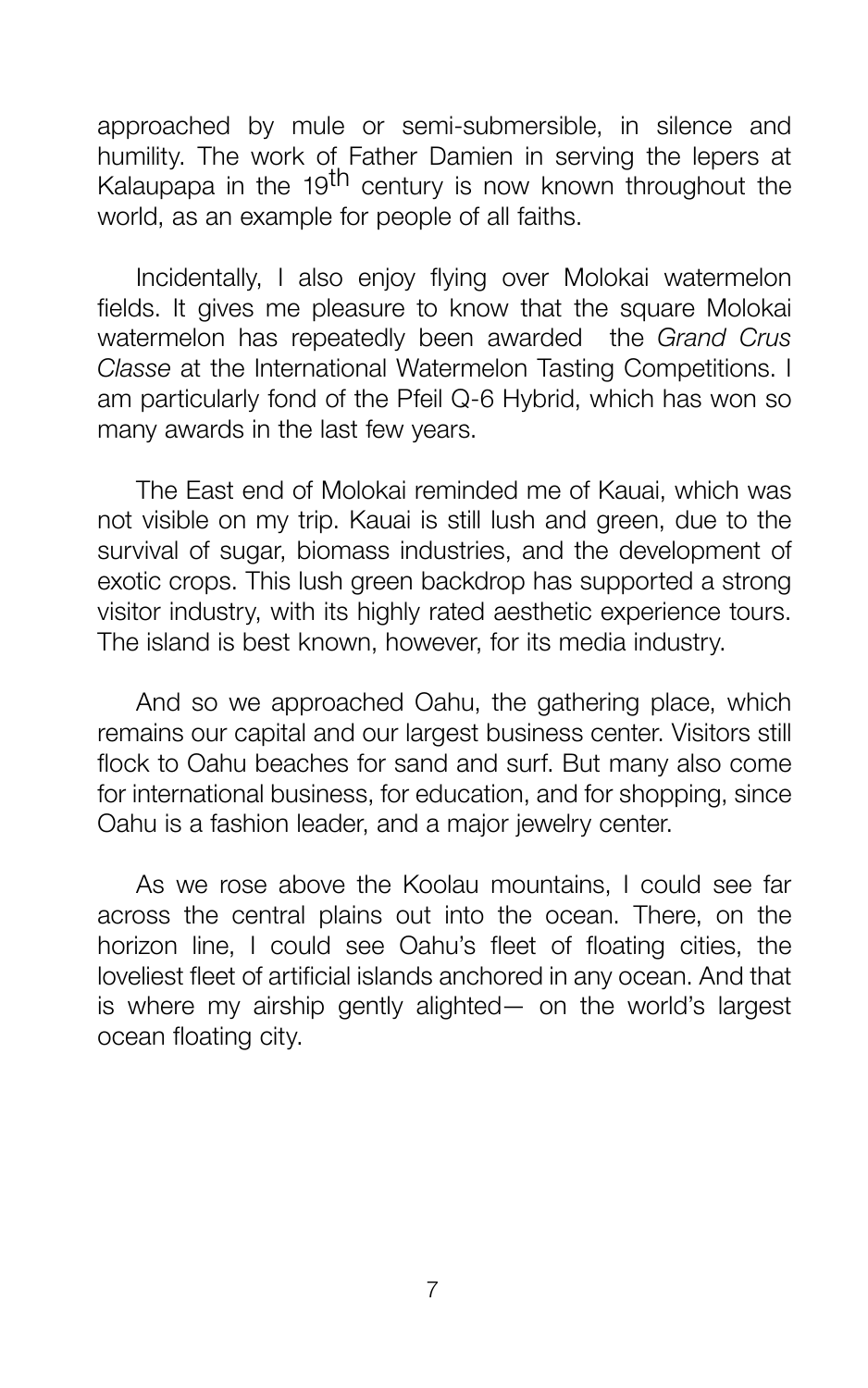#### LECTURE 2:

#### **THE MIGRATION TO THE SEA**

It is particularly appropriate to be presenting these lectures on board the *John P. Craven III,* the largest and most impressive of Hawaii's floating cities. Seventy-five years ago, back in the 1970's and 1980's, Dr. Craven carried out the first engineering and economic studies for floating cities in Hawaii. It is only fitting that three generations of floating cities have now been named for him.

It is a little-known fact that the first breakthrough in the introduction of ocean floating platform technology resulted from a severe political problem: the location of a convention center. Back in the 1980's, visitor industry officials sought the establishment of a convention center to compete better for conventioneers, who spent more money per person than the average visitor. Unfortunately, every possible site on land had strong opponents or problems. The military would not give up Fort DeRussy; the City would not give up the Zoo; thousands of golfers would not allow the use of the Ala Wai Golf Course; and the State would not give up the piers or planned park space at Fort Armstrong.

That is how the Kelly-McMurdo Ocean Floating Convention Center became a reality. It was financed by Aloha State Bonds, and built in detachable modules. For nearly thirty years, it floated a few miles offshore Waikiki. Some of you here today may remember seeing it as a child. It was easily accessible by semi-submersible ferries, which could carry up to 1,000 people from their hotels to the ocean floating convention center in only ten minutes. Traffic was no problem, because the ocean is the world's broadest highway, and only three small piers were necessary for offloading on shore.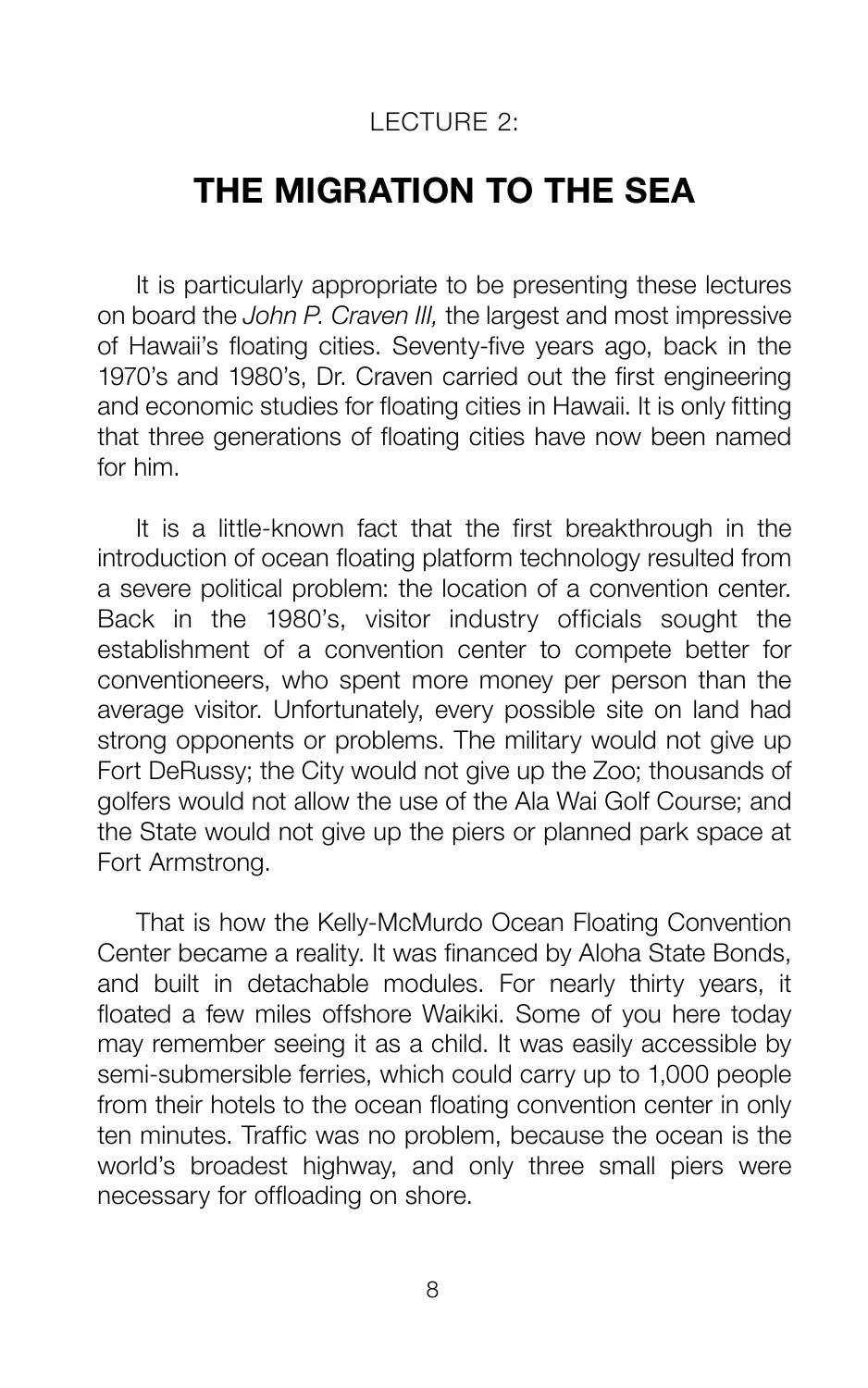One of the unique marketing features of the Kelly-McMurdo Ocean Floating Convention Center was that it could be floated from island to island, so that conventioneers could choose to have their convention offshore Waikiki, or Kona, or Lahaina, or Na Pali, or wherever they wished. This also satisfied the leaders of the Neighbor Islands, because they could have a convention center at least one or two months a year.

So that's how it began. We might still have only *one* floating platform—the Kelly-McMurdo Ocean Floating Convention Center—had it not been for the convergence of at least four factors. Those factors were the Great Tsunami of 1998; the Drivers Revolt of 2009; the rise in sea level which resulted from the greenhouse effect; and the convenience of life on an ocean floating city.

As for the Great Tsunami of 1998, it wrapped around Oahu and damaged the Waikiki and Honolulu shorelines. After the tsunami passed, it was noticed that the Kelly-McMurdo Ocean Floating Convention Center was virtually unaffected. A tsunami is a wave which rolls through the ocean, and wreaks no damage until it reaches shallow water and runs up on land. The Great Tsunami was not even noticed by the conventioneers on the Kelly-McMurdo Ocean Floating Convention Center. The reason was simple: the waves passed through the pontoon hulls deep in the water beneath the floating platform, rather than smashing into the platform itself, which was perched high above the waves. This lesson was not lost on the owners of shoreside property which was destroyed by the tsunami. They began to seriously discuss plans for ocean floating hotels, homes, and office buildings.

The second factor stimulating our migration to the sea was traffic on land. Traffic was a severe problem. Traffic jams increased in the 1980's and 1990's, even with the addition of H-3 in 1998, carpooling, vanpooling, high occupancy vehicle lanes, staggered working hours, the establishment of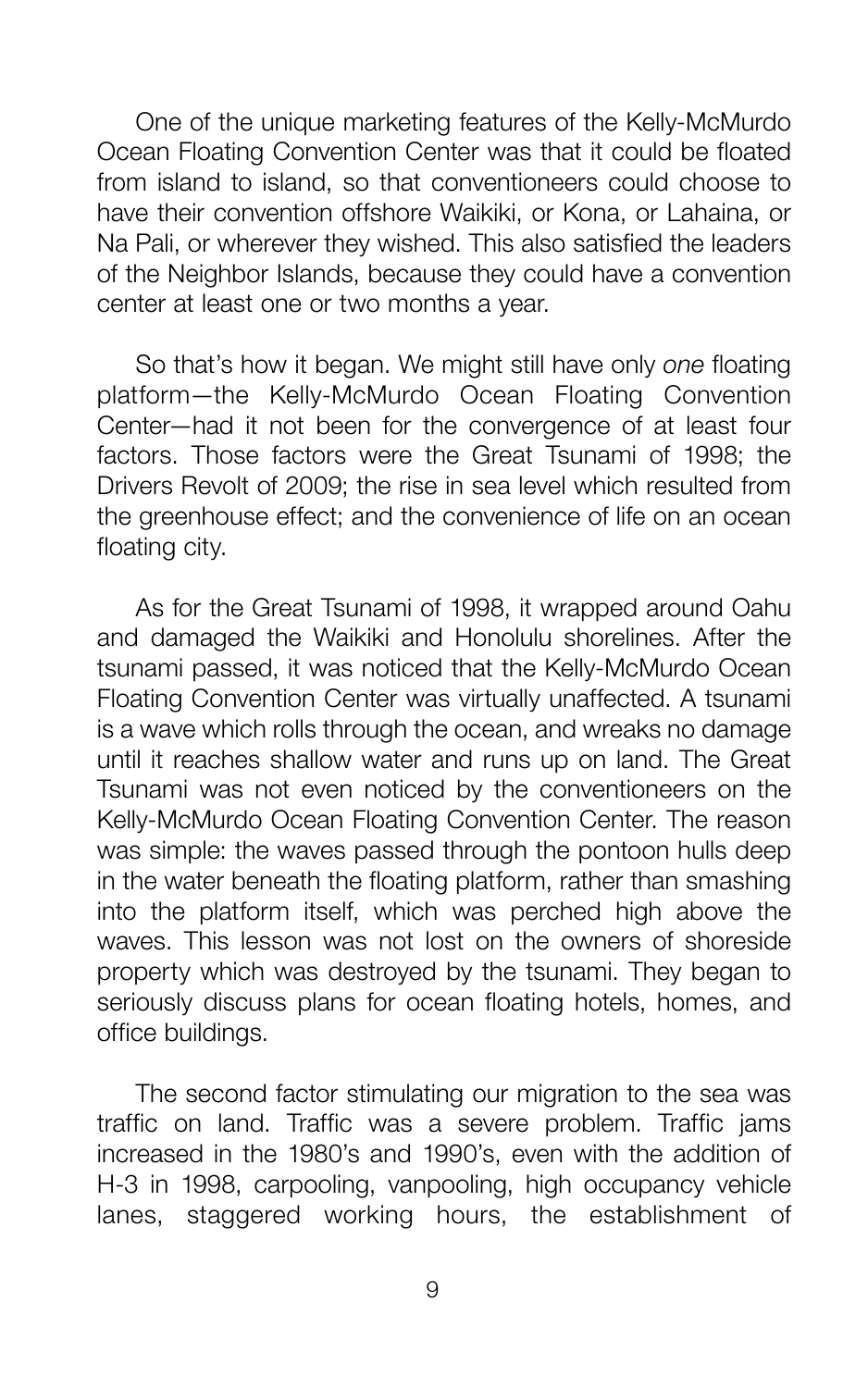employment centers outside of Honolulu, ferries from Hawaii Kai and Ewa Beach, and an increase in the number of people working at home with computers and later VideoCam. Even with all these important efforts, at the time of the Drivers Revolt of 2009, commuting time was an average of two hours each way, or four hours per day.

As you know, on March 3, 2009, a particularly bad traffic situation developed as the result of several accidents on the main arteries leading into downtown Honolulu. One driver, Pat "Big Boy" Smith, who had been stalled in traffic for three hours, turned off his engine, got out of his car, and started walking into town, shouting, "I've had enough! I'm going to City Hall! I'm going to the Capitol! I want action! Enough is enough!"

As he walked, he continued shouting. One by one, other drivers turned off their engines, got out of their cars, and started following Big Boy Smith. Mile after mile they walked, attracting more and more followers as they went. By the time they reached the City Center, there were nearly 50,000 of them. Having turned the freeway into the world's largest parking lot, they marched on the Capitol, where the legislature was in session. Legislators had to be evacuated under police escort.

The Governor appointed mediators, but the mob wouldn't accept mediation. When news of the uprising spread on the news networks, more people went to the City Center to join in. The police were overpowered, and the government continued to operate from behind locked doors and barricades. This lasted for several days. During that time, the city came to a halt. There were 40,000 cars sitting in the middle of the major freeway arteries, and little could be done about it. The police began towing the cars from the open ends of the freeways, but there was no place to put all those cars, nor very many backstreets to move them through, so the effort was given up. The police then ticketed the cars, and this stimulated a new uprising, which I regret to say was marked with violence to property— police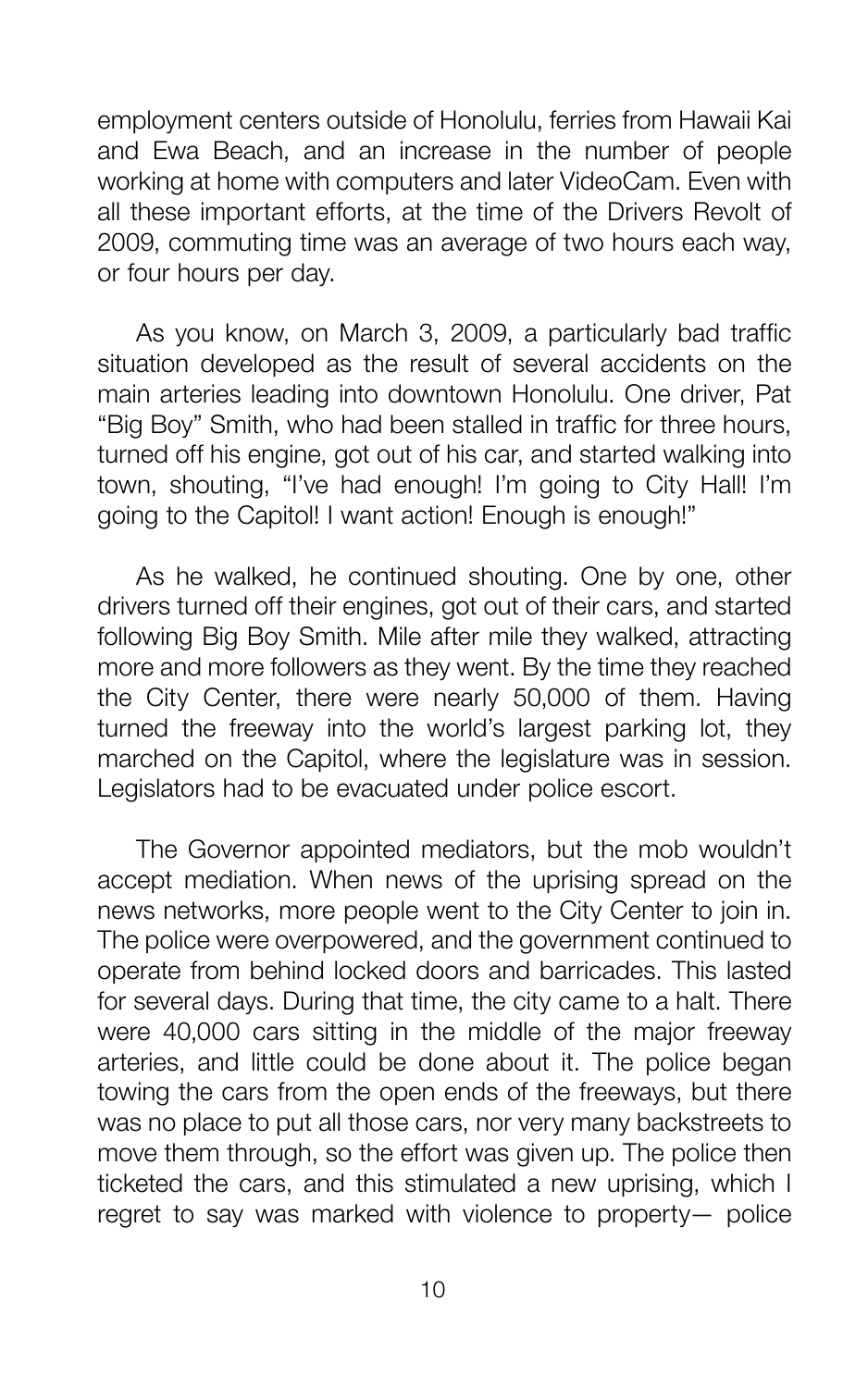cars. Crowds rolled the police cars over, and ran.

Eventually, the protestors and their families began to find life difficult without their cars and highways. Gradually, they returned to their cars and drove them home. It was several days before traffic was "normal" again.

Meanwhile, the Governor, Legislature, Mayor and City Council began taking action to alleviate traffic woes. After thorough research, the government decided to promote the introduction of hovercraft. No-interest loans for the purchase of hovercraft were made available, and the government ordered hovercraft in large quantities, passing along the low purchase price to the citizenry. New lanes along existing arteries were opened up specifically for use by hovercraft.

The hovercraft was the perfect new form of transportation. Also known as a Ground Effect Machine or Air Cushion Vehicle, the hovercraft was developed in the late 1950's and early 1960's. A hovercraft rides on air jets, which raise it a foot or two above the ground. It travels over any roughly level surface, and that surface can be sand, ice, snow, ploughed fields, lava, swamps, or calm water. Very large hovercraft can ride over ocean waves as high as three to five feet. In 1962 a British hovercraft began ferry service in the English channel.

The hovercraft has had many impacts which today we take for granted. Powered by hydrogen, they give off harmless exhaust, far superior to the smelly, stinky, nauseous discharges from the old gasoline automobiles. And not having wheels, they do not require smooth surfaces; potholes are not a problem, so highways do not have to be kept up. Since they have no wheels, there are not just four points of contact on the highway which bear all the vehicle's weight. The air jets cover a much larger surface area. Therefore, the highway itself doesn't have to be as strong. Again, this means it doesn't cost much to build a road for hovercraft. Actually, we don't need roads anymore, in the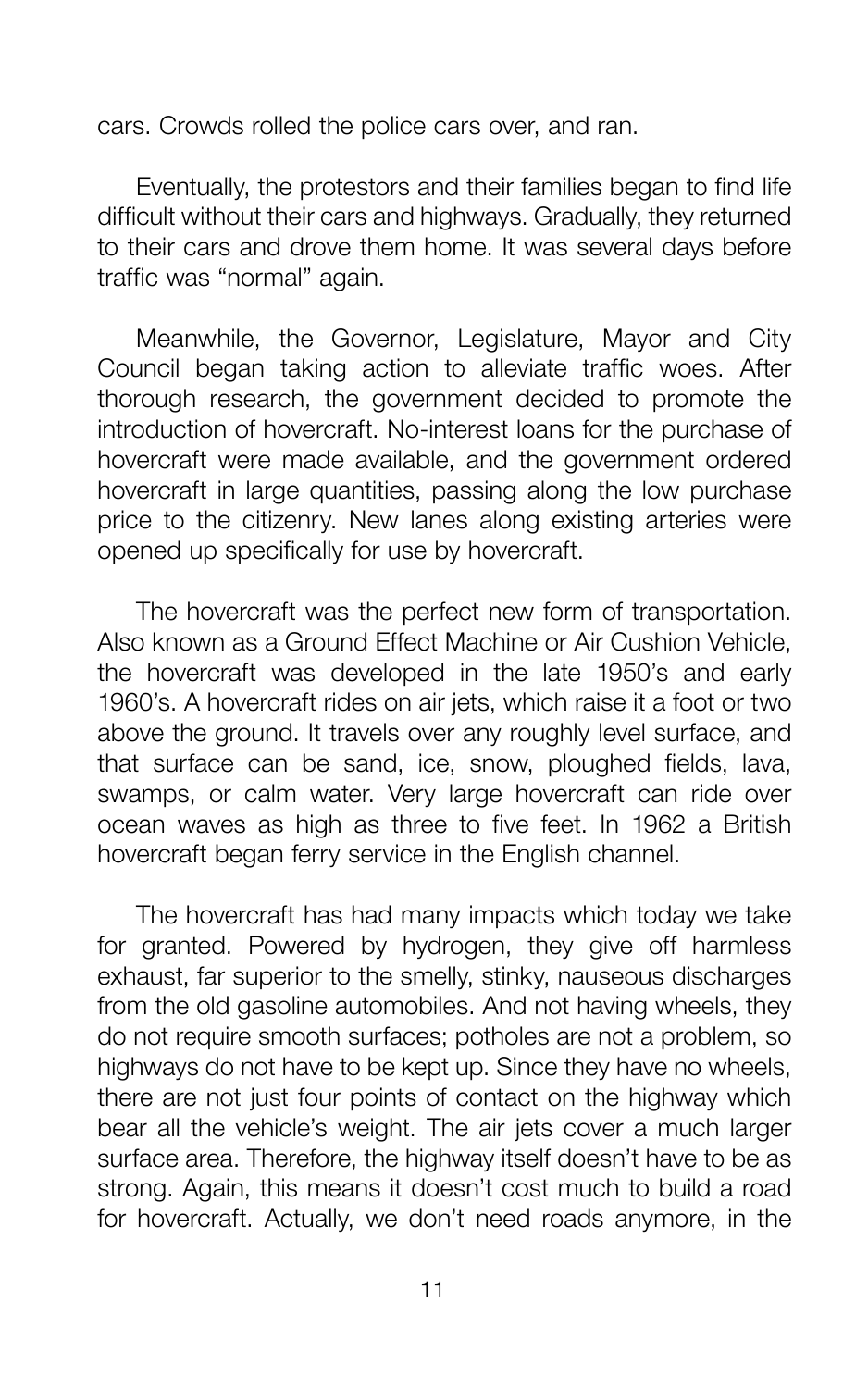$20<sup>th</sup>$  century sense— an open plain is sufficient. It is interesting to note that roads built in 1975 are still usable today, long after they would have decayed beyond use by automobiles with wheels. We've saved several billion dollars in road repairs over the last 40 years due to this change in vehicles.

Soon after the Drivers Revolt, hovercraft were used on highway shoulders, old cane roads, and designated open fields, to immediately alleviate congestion on the automobile highways. With the approval of federal authorities, hovercraft were allowed to cross the calm water of Pearl Harbor during restricted periods, to improve traffic from Ewa to Honolulu and back.

Gradually, the advantages of hovercraft became so obvious, that there was a wholesale conversion to their use. The biggest benefit, far above and beyond the improvement in transportation, has been the dramatic decrease in traffic deaths. Radar and danger sensors became standard features on all hovercraft, followed by reversed airjets which are triggered by an automatic pilot when a hovercraft is approaching another vehicle or object so quickly that a collision appears likely, based on calculated trajectories. These improvements have reduced traffic deaths by 80 percent, compared with the slaughter on our highways 75 years ago.

As you know, the most recent safety proposal is to require that every hovercraft be manufactured with "ramps" on all sides, so that a speeding hovercraft will ride up over, rather than collide with, a slower hovercraft. The hovercraft manufacturers are protesting that the radar, danger sensors, and automatic pilot reverse airjets currently in use are sufficient, and further change will cause the re-design of all their hovercraft models— at great cost to the consumer. The government is arguing that if this additional step is taken, traffic deaths will be nearly eliminated.

The other traffic solution, of course, was to move more of our people out on the water on floating cities, so that they could use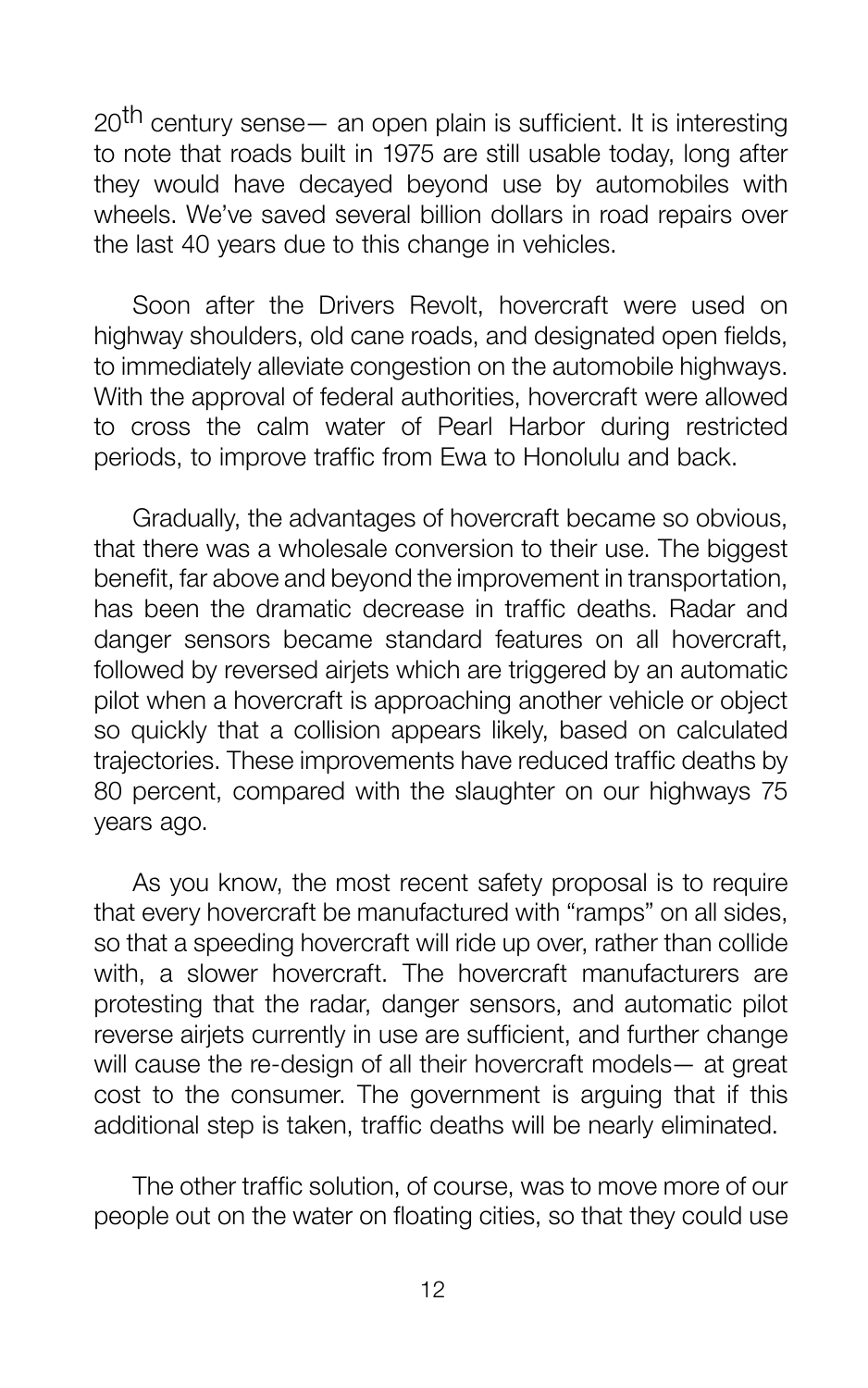the ocean as a highway, and approach the downtown district from the ocean side as well as the land side. Government agencies promoted the migration to the sea by sharing in the financing of floating cities, and subsidizing the construction and operation of semi-submersible ferries. Semi-submersibles are well designed for this purpose. Soon they were running regular schedules, departing to and from shore every quarter of an hour, carrying up to 1,000 people at a time.

The third factor stimulating our migration to the sea was the greenhouse effect. The carbon dioxide from fossil fuel combustion traps heat within the atmosphere, preventing it from radiating back into space. This carbon dioxide can stay in the atmosphere for hundreds of years, with cumulative effects. It is estimated that between 1800 and 1980, total atmospheric carbon increased by 20 percent. With increased use of fossil fuels, the rate accelerated. There was an increase of eight percent between 1958 and 1985.

Thus, seventy-five years ago, the problem was clear. If the greenhouse effect continued to worsen, temperatures on Earth would rise, and the ice caps would melt. This would add to the amount of water in the ocean. It would also increase the volume of the world's oceans, since water expands in volume as its temperature rises. This could result in the flooding of the world's coastal cities, which would sink below the waves like the fabled Atlantis. Seventy-five years ago, it was estimated that the ocean level had already risen about six inches due to the greenhouse effect.

It was advisable, therefore, to drastically reduce the use of fossil fuels for energy generation. The first push was toward nuclear fission. After the Three Mile Island incident in the United States in 1979 and the disaster at Chernobyl in the Soviet Union in 1986, it was clear that the risks of nuclear fission were too high.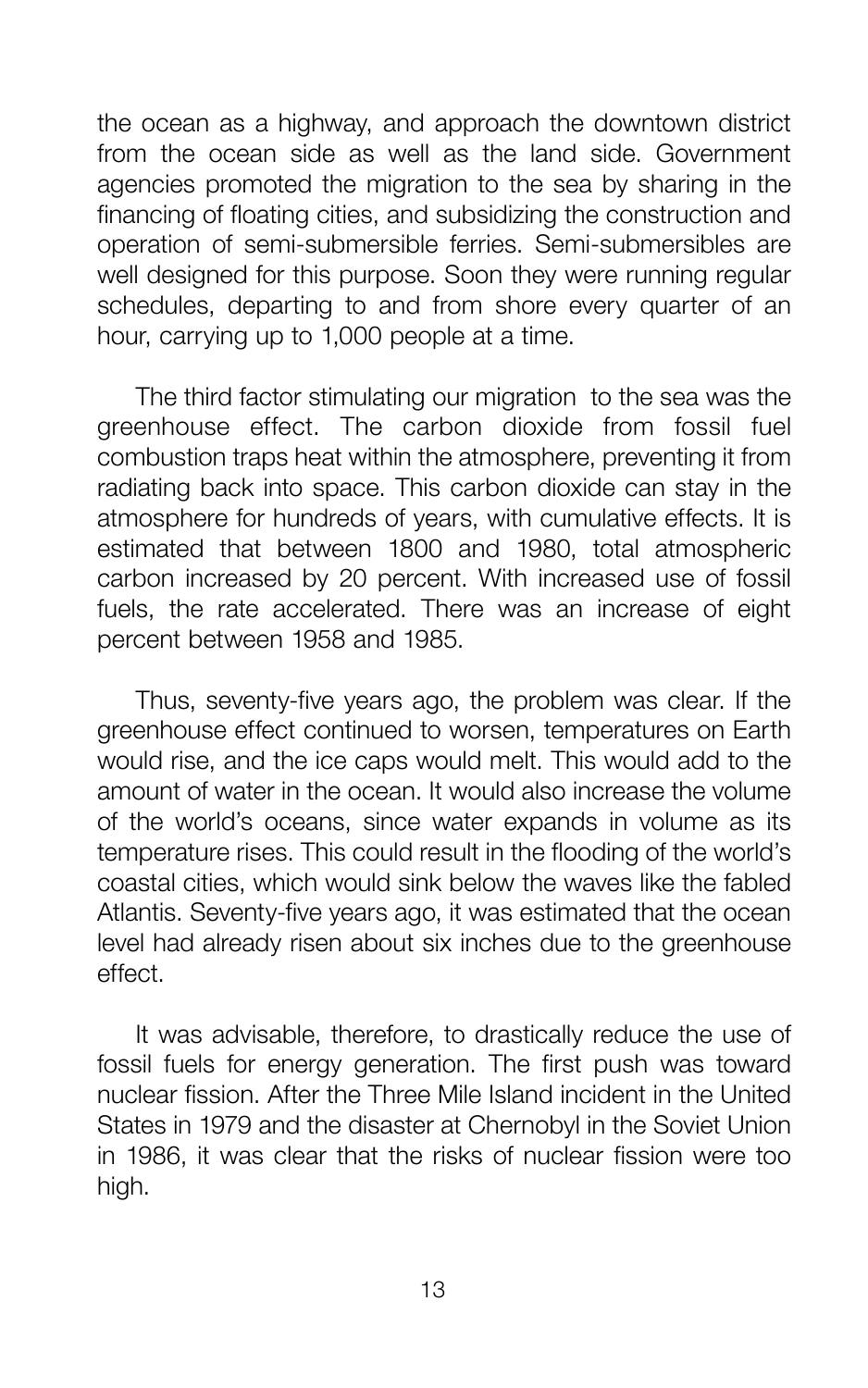This rejection of nuclear fission focused world attention on nuclear fusion, and a more rapid shift to renewable energy sources, a movement in which Hawaii exercised substantial world leadership at the end of the last century. In spite of efforts to reduce oil and coal consumption, however, by the year 2015 the sea level had risen one foot. The trend was ominous. Public and private planners were faced with major shoreline stabilization projects to protect Waikiki, Honolulu Harbor, and other coastal areas. These projects became so expensive that it was decided to move more and more coastal facilities out on to the sea instead.

In Waikiki, the most densely populated 400 acres in the United States in the late 20<sup>th</sup> century, hoteliers began moving to floating cities. As the old hotels were torn down, the land was purchased by the government and restored for park use. This was often referred to as the "Hilo Plan," harking back to the tsunamis of 1946 and 1960 which leveled Hilo. As you know, the area of major destruction in Hilo was never rebuilt, but was kept open and dedicated for park use.

Thus, one benefit of the migration to the sea is that our lowlands now look much different than they did 75 years ago. Gradually, more and more of our shoreline areas have been restored to open space, consisting of beaches, parks and picnic areas covered with grass and palm trees. Almost all land on the *makai* or ocean side of the old coastal automobile highways is now clear of structures. This is something we take for granted, today. It is hard to believe those old pictures of 50 years ago, which show so many hotels right on the shoreline. No wonder public beach access was such an important political issue.

As we now know, the total rise in sea level over the last 75 years has been a foot and a half. The rate of increase has slowed, apparently to a standstill, but we are not sure. In any event, we are sure that the migration to the sea was the best option for coastal uses.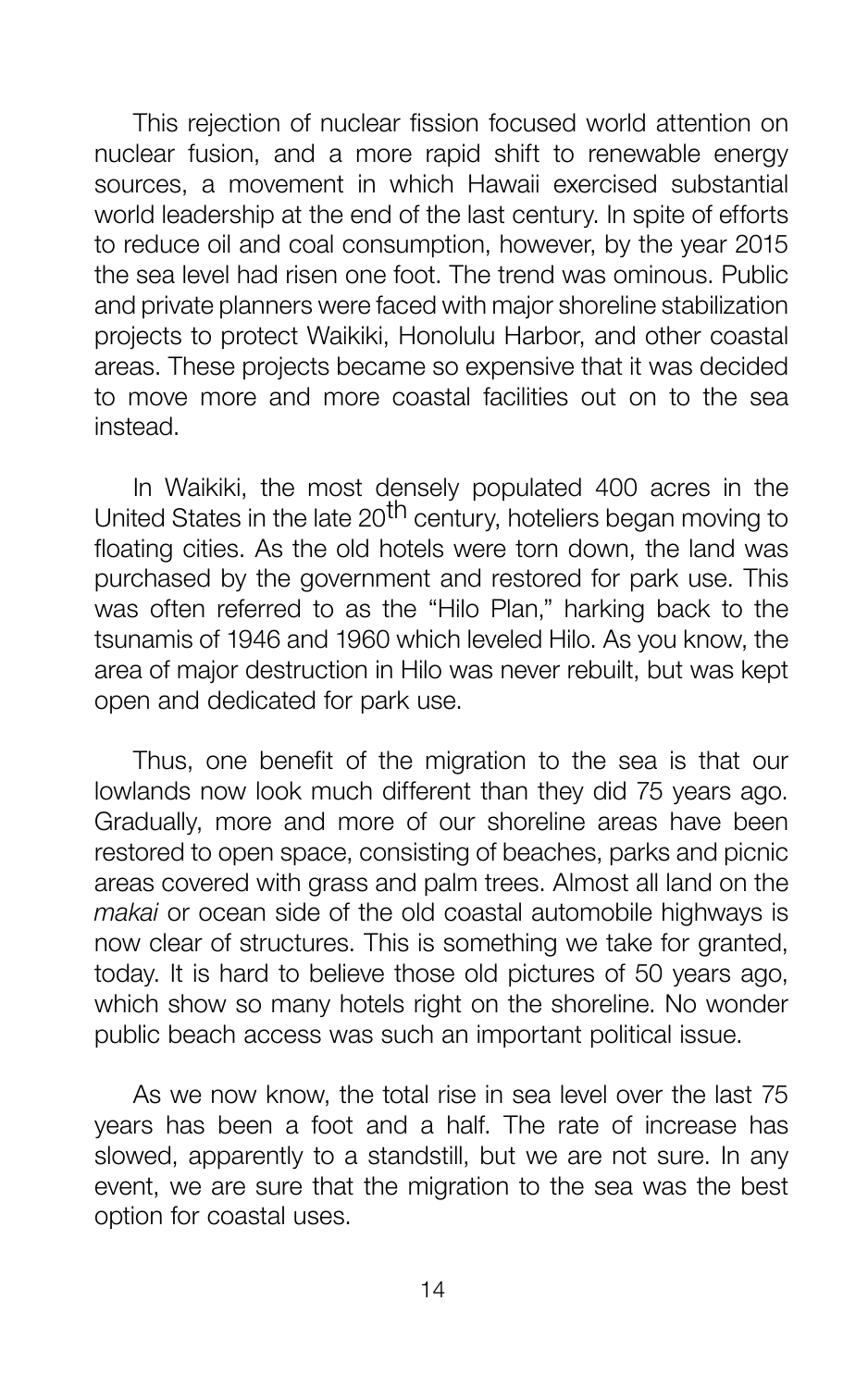The fourth factor contributing to our migration to the sea was the convenience of living on the ocean. The crowding, traffic jams, and limited housing available on land were discouraging. With population increasing; with houses and apartments becoming smaller; with land prices continuing to rise, it was necessary to create new land— on water. But there was more to it than that. Floating cities solved many urban problems.

Ocean floating platforms are as old as the raft, the barge. and the houseboat. In the 20<sup>th</sup> century, the technology was developed by major oil companies, which erected more than 2,300 offshore platforms in the Gulf of Mexico between 1940 and 1975. At first, the platforms were oil rigs like "Texas Towers," with legs fixed to the ocean floor. Then came jack-up rigs and monopods, which could float and be towed to their drilling sites, where they would set down their legs and raise their platforms out of the water.

Finally, the technology evolved to free-floating, dynamically positioned platforms. Free-floating platforms do not have legs or anchors, but rather huge submerged pontoon hulls, which hold the platform high above the water. Propellers and ballast adjustments kept these platforms in position by countering the effects of wind and waves.

People wouldn't want to live on a platform which rolled and pitched like a ship, so a lot of attention was given to achieving stability. There is a band of disturbance 40 feet above and below the ocean surface where wind energy and ocean currents meet. So engineers designed platforms which were semi-submersible, with hulls floating below the band of disturbance and platforms resting above the band of disturbance. The result was complete stability. That meant that anything done on land could be done on the ocean.

Floating cities gave planners and architects the opportunity to design the "cluster neighborhoods" they had advocated on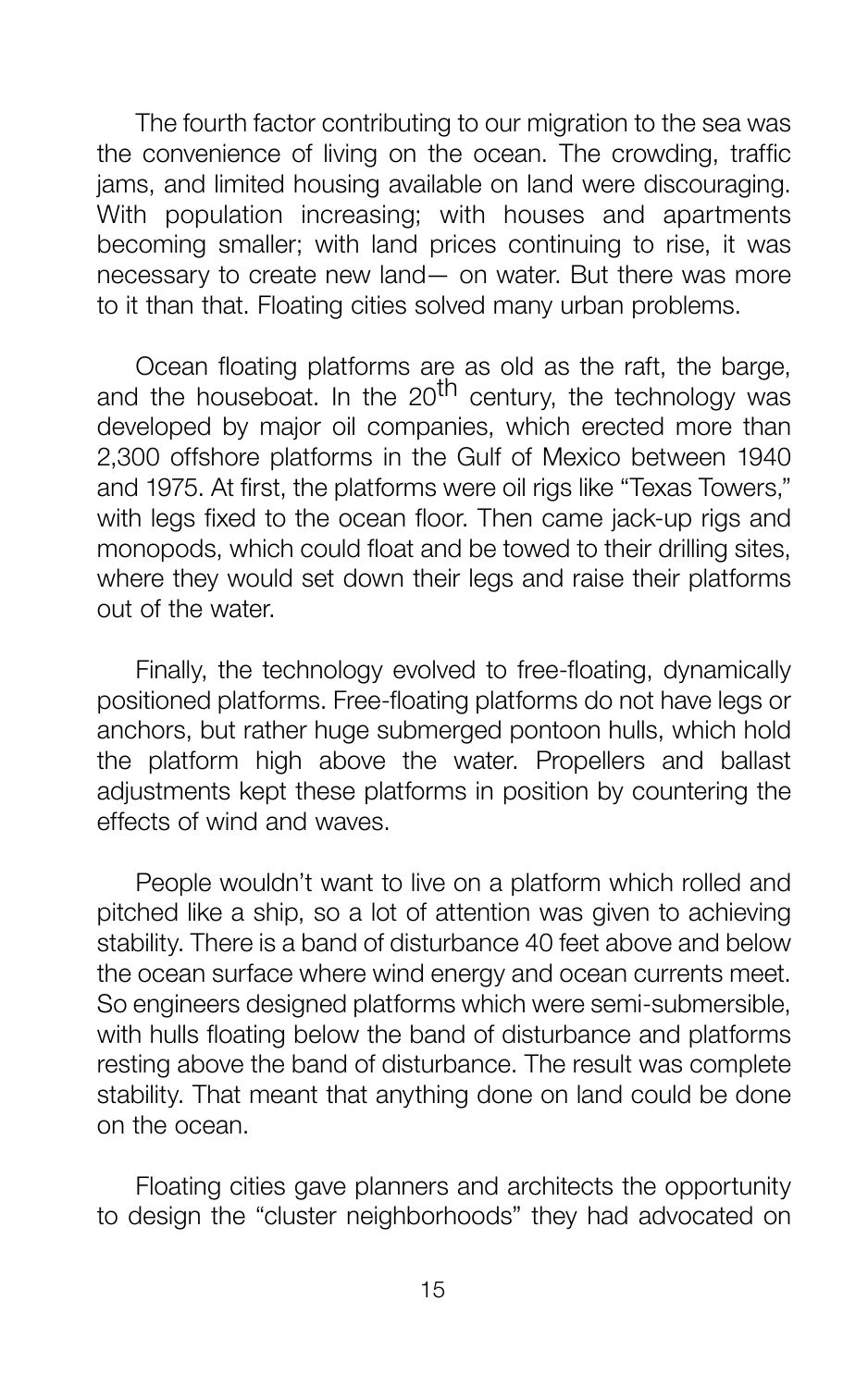land. Each floating city is a separate community, tied into the larger community by transportation and communication networks. A maximum number of activities and services occur within the floating city itself.

A typical floating city today is two miles square and 200 feet high. It supports a population of between 10,000 and 25,000 people. High-density activities, such as concert halls, schools, and sports arenas, are concentrated in the center of the city. Moving out from the center, there are medium-density offices, department stores, restaurants, and hospitals. Low-density homes and parks are at the periphery or outside the ring. This is the old "beehive" concept: an individual traveling toward the center of the city encounters progressively higher densities.

Densities as low as 15 people per acre have been achieved at the outside ring, with approximately 10,000 square feet of space for a family of four. One advantage is that one can walk between any two points in a floating city in about 30 minutes. Walks of only ten or 15 minutes are required for shopping, work, or entertainment. All of this has saved on transportation costs within the city. Transportation to land, on semi-submersible ferries, is also inexpensive.

Our floating cities are rather self-sufficient. Each one is powered by OTEC, each has a desalination plant for water, each grows a portion of its food on its rooftops, each harvests fish, and each has a vibrant business and political community. They are extremely pleasant places to live. There is much literature from the past thousand years about the beauty of the sea, looking out from land; I am also enchanted with the view of the land, as seen from the sea.

The hotel industry has benefitted. Ocean floating hotels offer both an ocean and a mountain view, and quick access by water to and from the airport. The floating breakwater enclosures inside the floating hotels allow visitors to go boating, fishing, or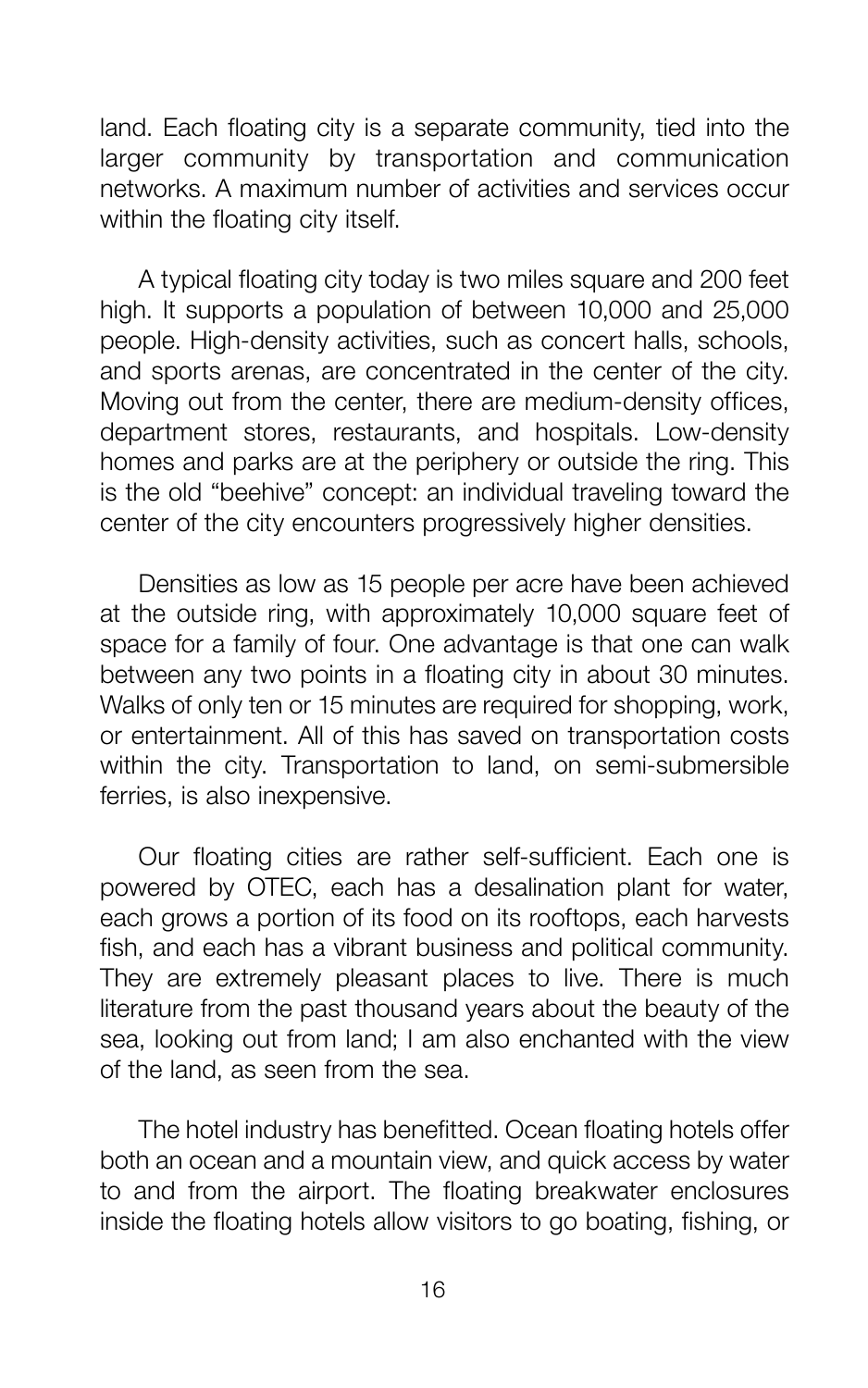skiing on flat water, or sun themselves on sand barges floating at the edge of the breakwater.

Floating cities have also caused an explosive expansion of our fishing industry. Like the tiny Fish Aggregation Devices which the State government placed in the ocean around Hawaii in the 1980's, floating cities attract fish. They provide habitats for small fish, which attract larger fish, which attract larger fish. The use of fish attractants, nets, and traps has been most effective, with the result that most floating cities are selfsufficient in protein, and are fish exporters. Floating cities also have the best *sushi* bars: the fish are drawn up live, directly from tanks suspended below the ocean surface, and sliced and served within minutes.

Of course, our migration to the sea has had its problems. At first, there was some criticism of the appearance of floating cities from the shore. Nobody wanted ugly "oil rigs" sitting just outside the reef. This was resolved by requiring floating cities to stay several miles from shore, and by adopting skyline shapes which resembled islands. The most popular design is generally known as the "Chinaman's Hat" design.

Other problems related to environmental impacts during construction, the selection of appropriate sites for floating cities, the routing of traffic on the ocean, the reapportionment of political districts, and the relocation of many businesses. All of these problems have, fortunately, been worked out to an acceptable degree.

And so, with the Great Tsunami of 1998, the Drivers Revolt of 2009, the greenhouse effect, and the convenience of life on floating cities, we migrated to the sea. Today, we have 30 floating cities, supporting half of our hotels, and nearly one fourth of our current population of 2 million citizens.

This migration to the sea has been, in retrospect, a great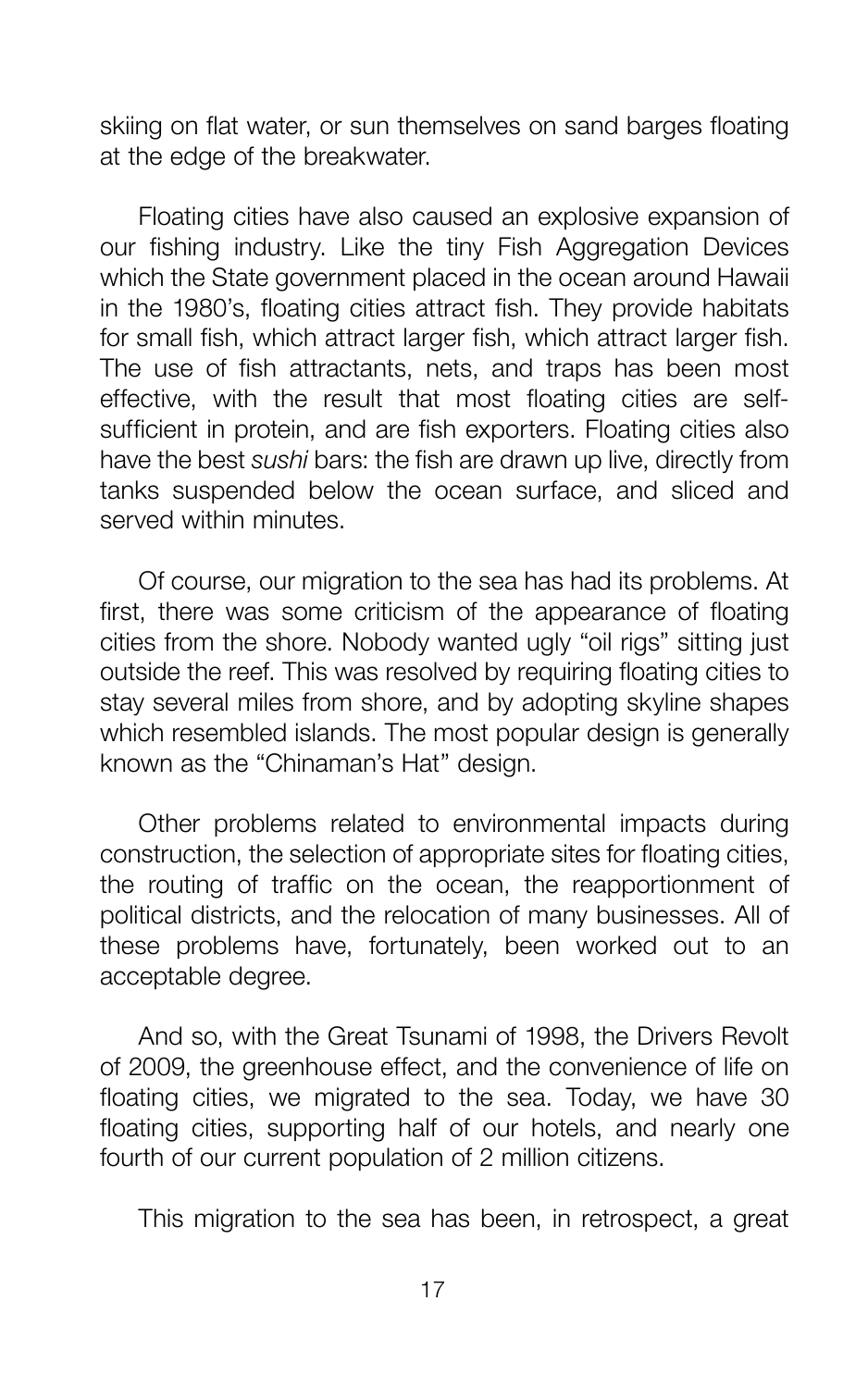benefit to our society. We have alleviated our transportation problems, increased our parkland and beachfront, preserved our land for agriculture and open space, enhanced the efficiency of our daily lives, and done much to rebuild a sense of community. Floating cities have revolutionized city planning, and improved our quality of life.

Further migration to the sea seems sensible. Not all offshore waters are suitable for floating platforms, but our 200-mile Exclusive Economic Zone is 100 times larger than our land mass, so the potential for further use is large. The ocean offers us food, water, energy, transportation, recreation, and living space. We have just begun to appreciate how to protect, conserve, develop and manage this extraordinary resource.

Our migration to the sea has given us one more thing. We have, to some extent, regained our lost heritage. We have regained the ocean as part of our culture, our psyche, our selfdefinition, our way of life in the Pacific.

The ancient Hawaiians could read the wind and the waves, the clouds and the currents. The ocean was an integral part of their daily life. The ocean was an extension of the land, and the land was an extension of the ocean. The ocean was a place to work and play, to use and enjoy. Life on other Pacific islands also included this balance between the land and the sea— a single continuum of the world's resources and mysteries. Human societies in the Pacific were amphibious. The ocean was part of the human consciousness.

When westernization came to Hawaii, Hawaii became landoriented. As a result, during the 20<sup>th</sup> century half of God's creation was largely unknown to the people of Hawaii. They had lost the wonder and adventure of discovering, learning about, and interacting with the plants and animals and forces of the ocean world. Half of their potential experience as human beings was left unexperienced. They were not aware of the rhythms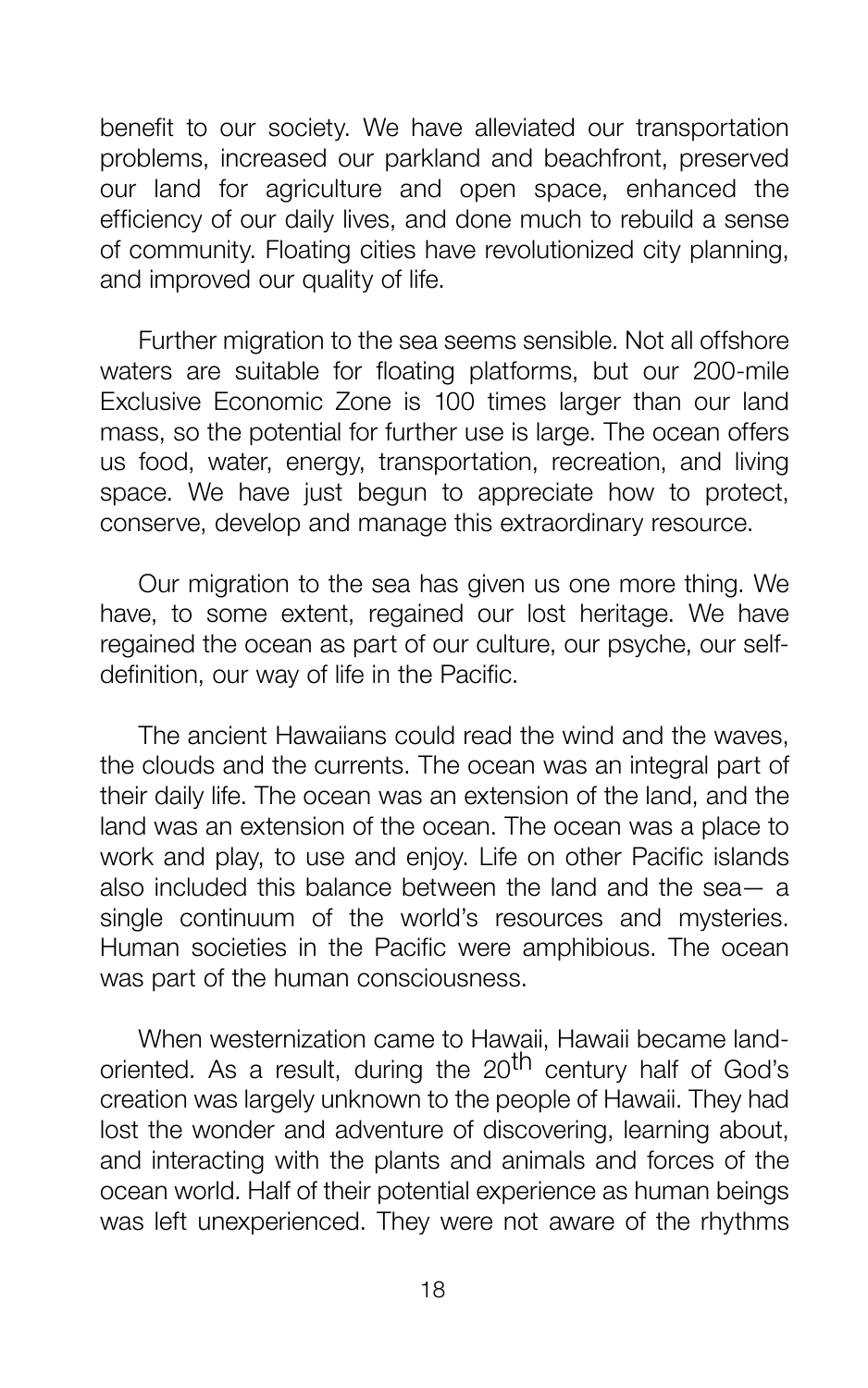and cycles of the planet. They were strangers in their own home.

With our migration to the sea at the beginning of the 21<sup>st</sup> century, we began to regain our lost ocean heritage. We began to rediscover what the ancients knew— the fullness of a life in which the ocean is part of our consciousness. This rediscovery has made our culture and our economy richer, but more important, it has made us whole.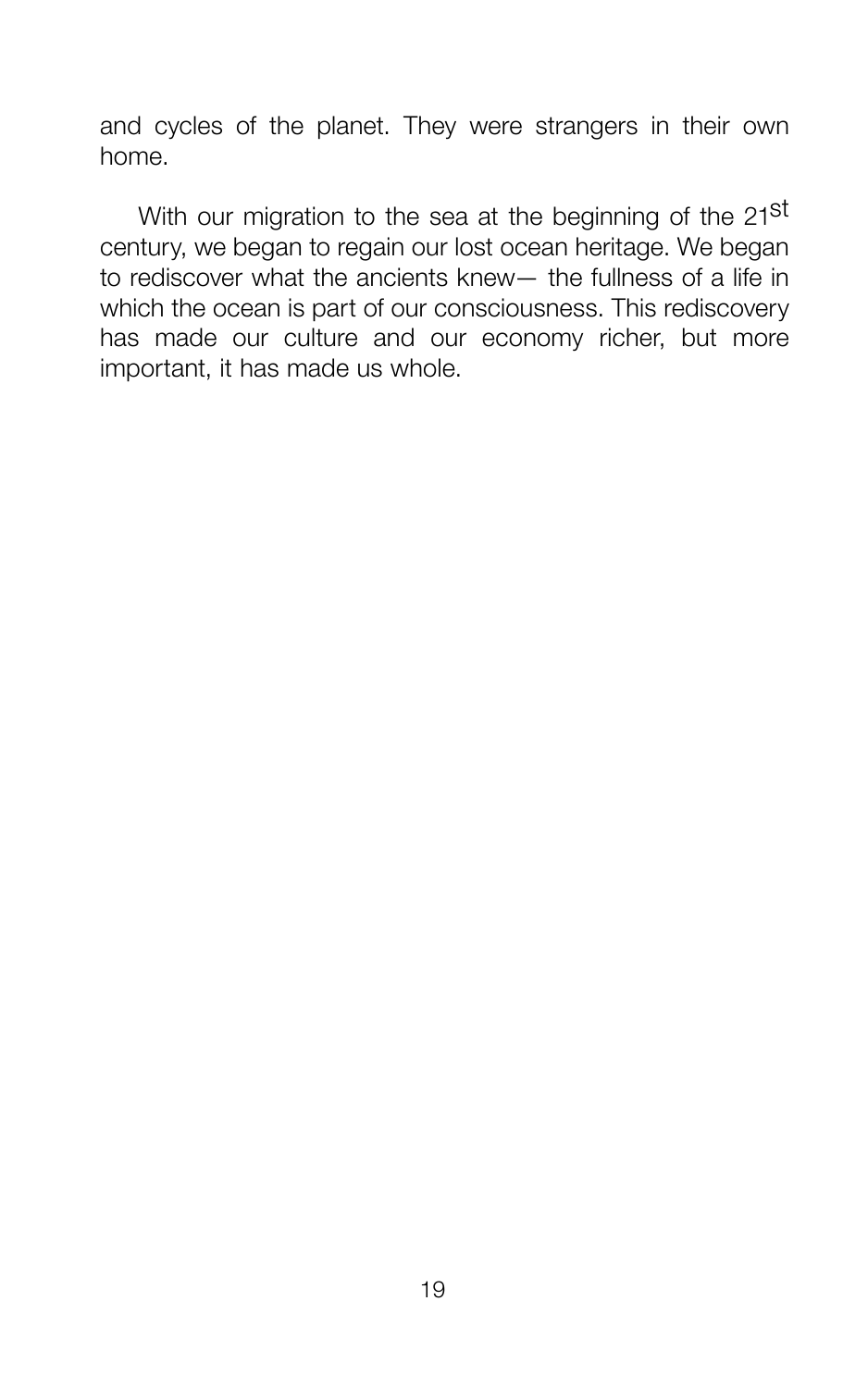#### LECTURE 3:

#### **WAR AND WHALES**

Ladies and gentlemen, in this lecture we travel back to the dark days of war and fear, the days of nuclear insanity in the late 20<sup>th</sup> century.

It is hard to imagine that in the late 20<sup>th</sup> century, the entire world lived under the threat of total annihilation by nuclear war. By 1985, for example, there were 50,000 nuclear warheads in the world's arsenals, ready for deployment. The danger from these warheads was not just the horrifying damage of the blast where each bomb would explode, but even worse, the effects of radiation and the "nuclear winter" which would follow a nuclear war and result in the degeneration of the environment and the death of all living things.

Thus, at the turn of the century, a series of misperceptions or miscalculations or the escalation of conventional wars could have led to the use of nuclear weapons and the end of all human life for all eternity. Even malfunctioning equipment posed a danger. Every few years there were false alarms, with bombers scrambling into the sky and preparing to launch their missiles, only to be called back at the last moment, when the computer error was discovered.

To make matters worse, the number of nuclear nations, and the number of madmen, continued to increase. The danger was made painfully vivid by the nuclear exchange between Iran and Iraq in 1995. Using nuclear missiles supplied to each of them by Libya's Colonel Khadafy, Iran and Iraq brought the world to the brink of a general holocaust. Fortunately, restraint by the superpowers kept the battle limited, so that the nuclear exchange went no further than Iran and Iraq. Unfortunately, the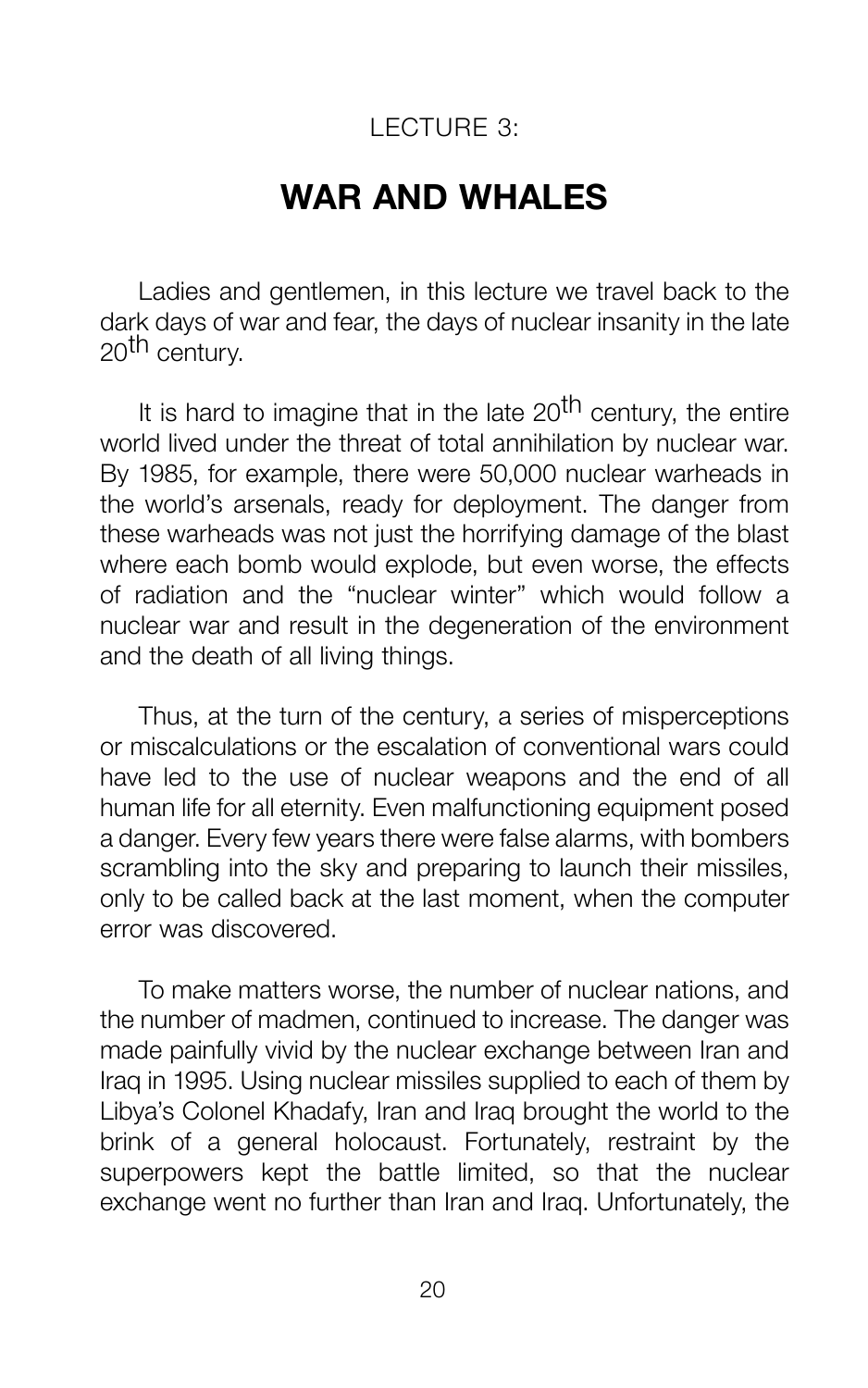genetic damage from the nuclear fallout of that brief missile exchange is still with us. However, it did shock the world, and it did lead to a plan for nuclear disarmament.

The plan was an international agreement which provided for the staged dis-assembly of nuclear weapons, with complete verification of their condition by physical inspection on the ground and photographic inspection from the air. Today, I am happy to say, it would take at least two months to re-assemble the plants which manufacture the parts which go into the armaments which could blow us up. This has greatly reduced the possibility of an accidental worldwide nuclear holocaust.

The suffering from the limited nuclear war between Iraq and Iran also gave rise to a new approach to addressing the causes of war. The U.S. immediately expanded the Peace Corps. Next, the U.S. significantly increased the construction activities of the Army Corps of Engineers and the Seabees, which have by now built thousands of dams, bridges, roads, schools and hospitals in developing countries around the world. The U.S. also founded the U.S. Mediation Service, and expanded the faculty and facilities of the Matsunaga Peace Academy.

This did much to solve a moral quandary for many of the people of Hawaii. The people of Hawaii believed in peace. They knew that a reduction in armies and weaponry all over the world would be an important moral and economic victory, since it would enhance peace, and divert badly needed funds from military to health, education, and welfare programs.

However, the military was a major industry in Hawaii 75 years ago. A reduction in armies and weaponry all over the world would have been a grave economic loss to Hawaii. The people of Hawaii wanted peace, but they also wanted jobs and in those days, the military was about one sixth of the Gross State Product, including 60,000 uniformed military jobs and 20,000 direct civilian jobs. If the military and its activities were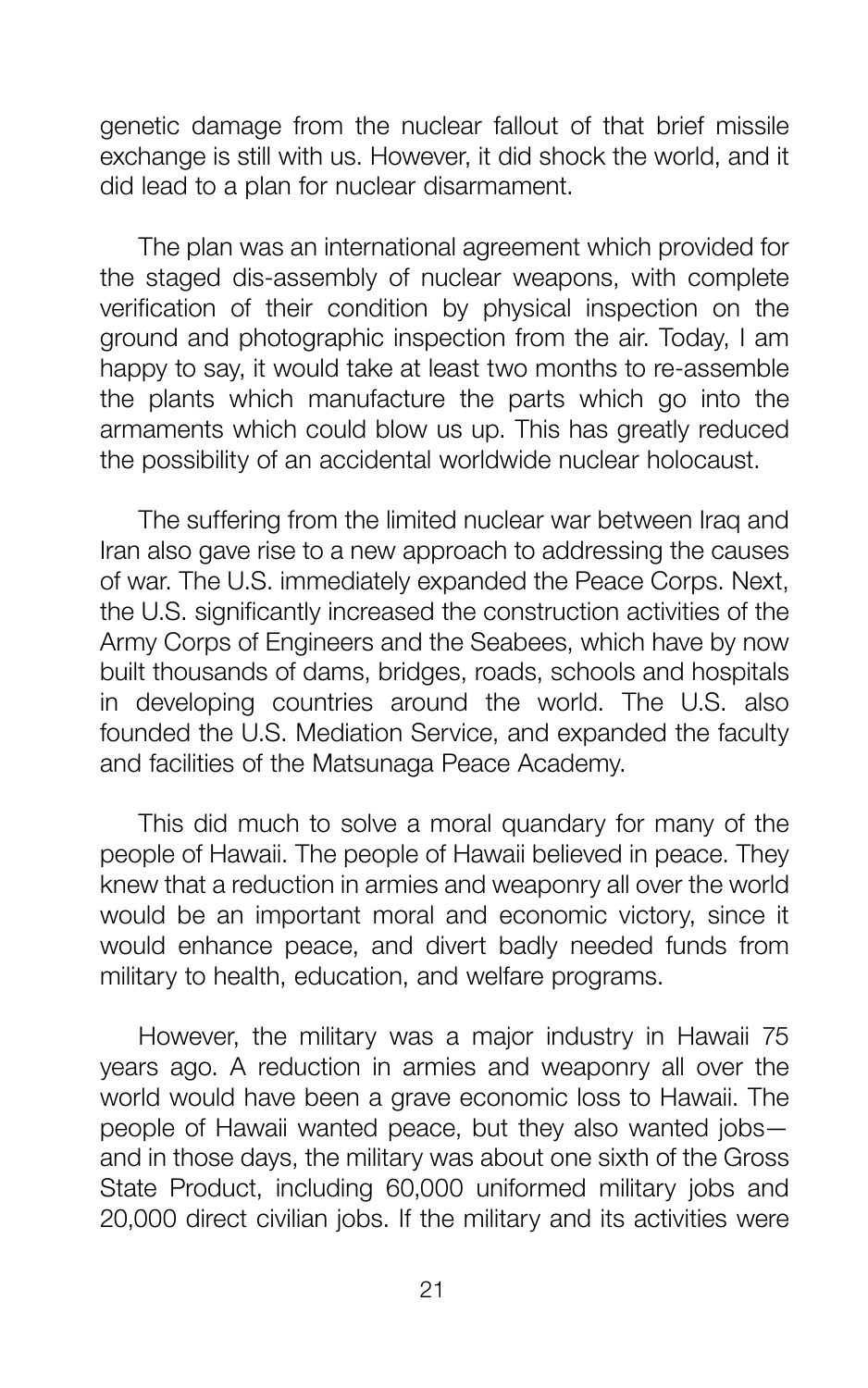to be greatly reduced, the unemployment rate in those days would have risen from five percent to 10 or 15 percent.

The solution for the world, and for Hawaii's economy, was to broaden the definition of "peace-keeping" to include both the fighting of war, and the prevention of war by the reduction or elimination of its root causes. Military funds shifted toward a more comprehensive program of foreign aid by teaching and doing, helping countries solve the fundamental problems of starvation, education, and economic chaos which give rise to political instability, regional rivalry, and megalomaniac rulers.

Thus, over the decades, the total number of men and women in uniform has not declined greatly, nor have the budgets. But more men and women in uniform are building schools and hospitals; more of them are advising on crop yields and factory productivity; more of them are teaching languages, and training people in the use of technology. More people are integrating the arts of war with the arts of diplomacy.

Now, with conventional warriors and weapons as back-up, we spend more time and money building and teaching and healing, to make war less likely. With hundreds of thousands of men and women undertaking the fundamental tasks which affect the quality of life of all the people of our planet, peace does not seem like the impossible dream it was for our forebears. With the headquarters of the U.S. Mediation Service here in Hawaii, we are at the center of many of our nation's efforts to establish more permanent grounds for peace.

There are at least three factors or events which have helped the world toward peace during the last fifty years. The first was the vast increase in communications between individuals around the world. Beginning with access to peace satellites, more and more scholars, businessmen, and other interested citizens took to the airwaves to share information with others in distant lands.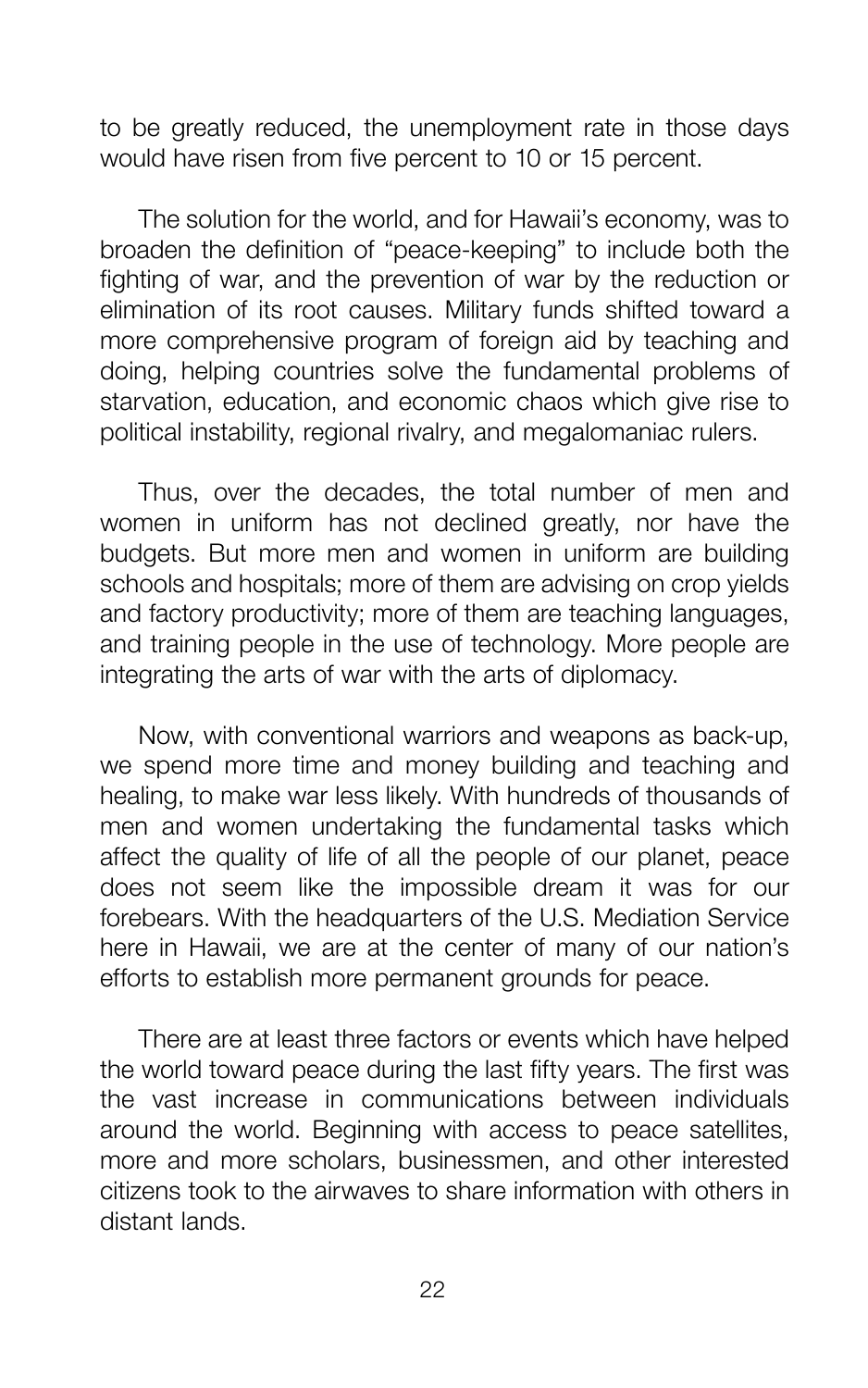At first, dictatorships and communist governments attempted to stop it, but as communications equipment became smaller, cheaper, and more available, the trend became unstoppable. People around the world were talking and sharing information like never before. Government propaganda and news censorship continued, but they were no longer effective. Meanwhile, international networks of individuals with similar interests began to form and grow. Non-political, non-ideological relationships flowered. More and more of the world's citizens had friends and colleagues in those countries which their governments treated as enemies. More and more of the world's citizens had information which would cause them to reject the warlike posturings of their governments. A new basis for international cooperation and peace was being laid, person to person.

This led to a strong movement in support of the establishment of a world government, as the best way to enhance cooperation and manage conflicts between nations and cultures. As early as 2005, a small group of 14 nations formed a pact for joint defense and turned their military establishments over to a joint command. This was followed by increased economic cooperation between the member nations. The pact has now been signed by 43 nations, including most of the members of the North Atlantic Treat Organization and the former Southeast Asia Treaty Organization, plus Sweden, Spain, Japan, Taiwan, and India. The group is known as the "Federated United Nations," the largest power bloc within the United Nations. Superpowers such as the United States, the Soviet Union, and the People's Republic of China have not joined.

A second factor which has helped world peace was economic improvement in the developing countries. Personally, I am very proud of the World Productivity Campaign of 2015- 2025, and Hawaii's role as a training center in that Campaign. Few decades in the history of the world have ever been as humane and beneficial as the ten years from 2015 to 2025.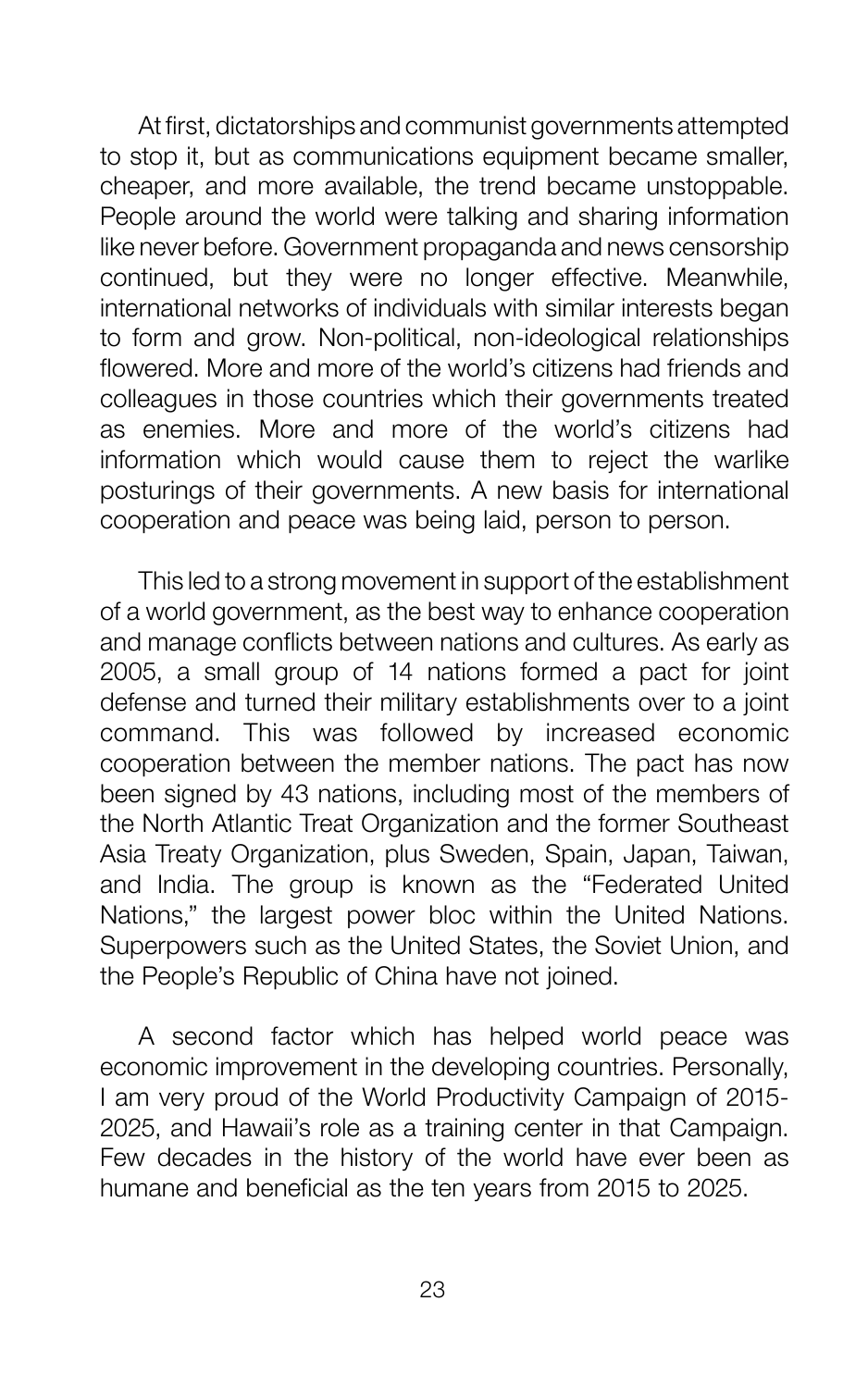The World Productivity Campaign grew out of three trends of thought—moral, economic, and political. First, there was genuine moral concern. It became more and more troubling to the people of advanced nations to watch millions of people starve to death in less developed countries, while grain rotted in warehouses or bags of dried food sat on shelves in the advanced countries. There were economic and logistical reasons for this, but on a moral plane, it was hard to accept. In all cultures and religions since the beginning of human society, it has been considered right to feed the starving and shelter the homeless. Some argued that there was no moral duty to feed or shelter one's enemies. By the turn of the  $20^{\text{th}}$  century. however, it was felt that the people who were starving were not our enemies— they were just people. And it was hard to justify our luxury in the face of their starvation.

Those taking this moral position agreed that just distributing food would not solve the problem. As the proverb has it, if you want to feed the poor, don't give them a fish— teach them *how*  to fish. For moral reasons, something had to be done to assist long-term economic growth, and help the less developed countries "catch their own fish."

The second reason for the World Productivity Campaign was economic self-interest. The advanced nations had discovered by the turn of the century that they could not grow much further economically without larger markets; and they would not have larger markets unless the economies of what they called the "developing countries" grew significantly.

The old "colonial" relationships had ceased to work. The advanced nations could not just buy raw materials from the less developed countries, and then sell finished goods back to them. The finished goods were too specialized and advanced for the developing economies. Advanced economies were thus trading more and more with other advanced economies. But the markets in the advanced economies were limited. Growth in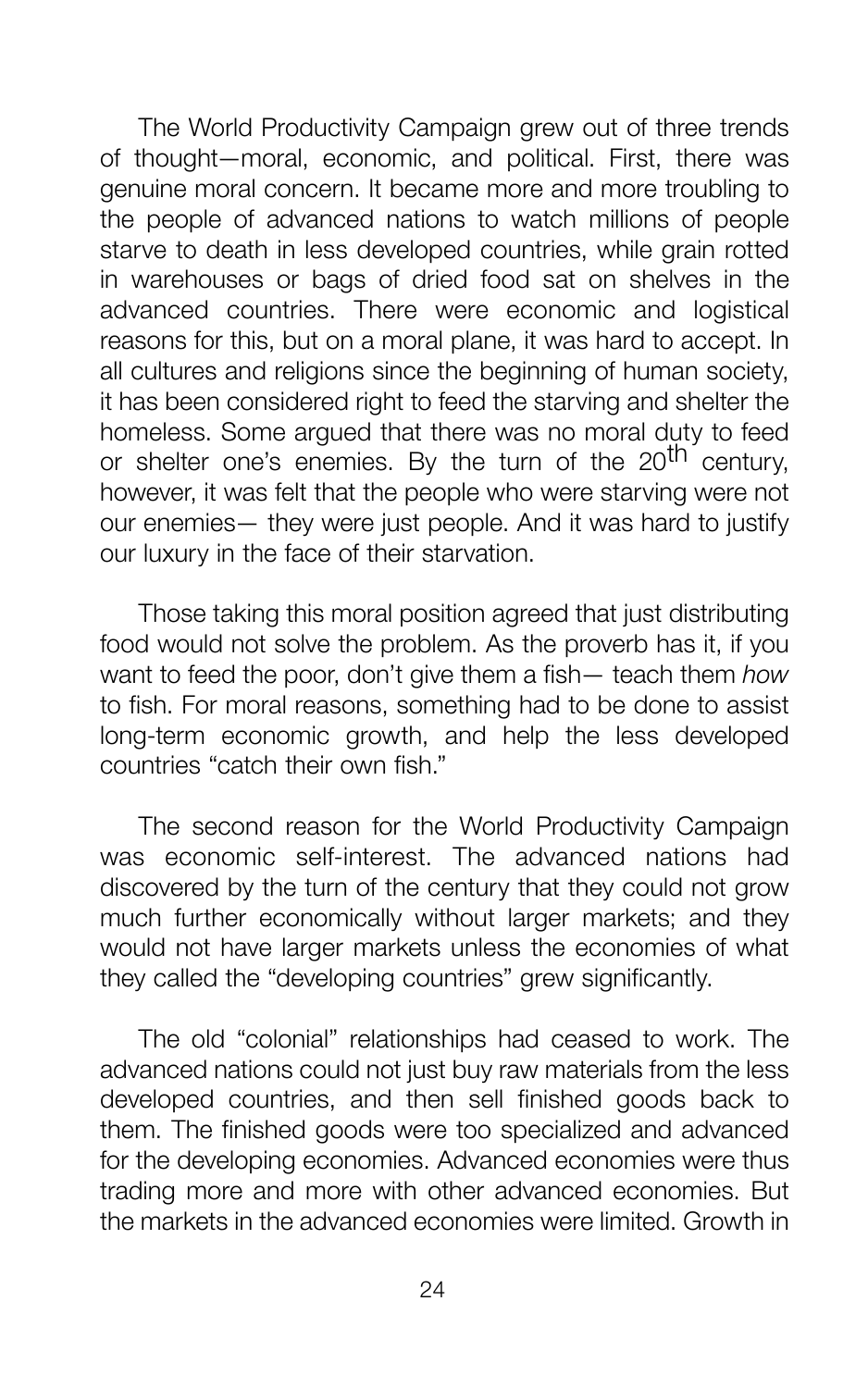the advanced economies thus depended on the less developed economies becoming advanced as well.

The third reason for the World Productivity Campaign was political. Political instability in less developed nations was a problem. Many people felt the instability was due to lack of education, low economic productivity, poor management practices, insufficient infrastructure, and inadequate training. Countries with poor economies were likely to have totalitarian governments, which were likely to try to rally their own citizens' loyalty by creating an atmosphere of conflict with other nations. Border skirmishes, terrorism, and the threat of nuclear war kept local citizen loyalty high— but it kept the possibility of global nuclear war equally high. Thus, it was generally felt that economic improvement would be good for everybody, both the advanced economies and those less advanced.

The World Productivity Campaign was launched under the auspices of the United Nations in 2015 after five years of planning. Each recipient country specified what assistance it wanted or did not want. It was clear that this was not charity, since the future economic success of the advanced nations depended on the success of the developing nations. A basic premise was that the Campaign was in the best self-interest of the giving as well as the recipient nations.

The lead nations in the effort were the United States, Japan, the Soviet Union, and the European Federated States, all of which invested heavily in the infrastructure, training, and productivity of the less-developed economies of the world. This slowed the advanced economies for a number of years, but by the end of the Campaign, the entire world economy was on the upswing. With a few aberrations since then, the upward climb has continued.

Not least among the benefits of the Campaign is the fact that now, virtually everybody alive on this planet has enough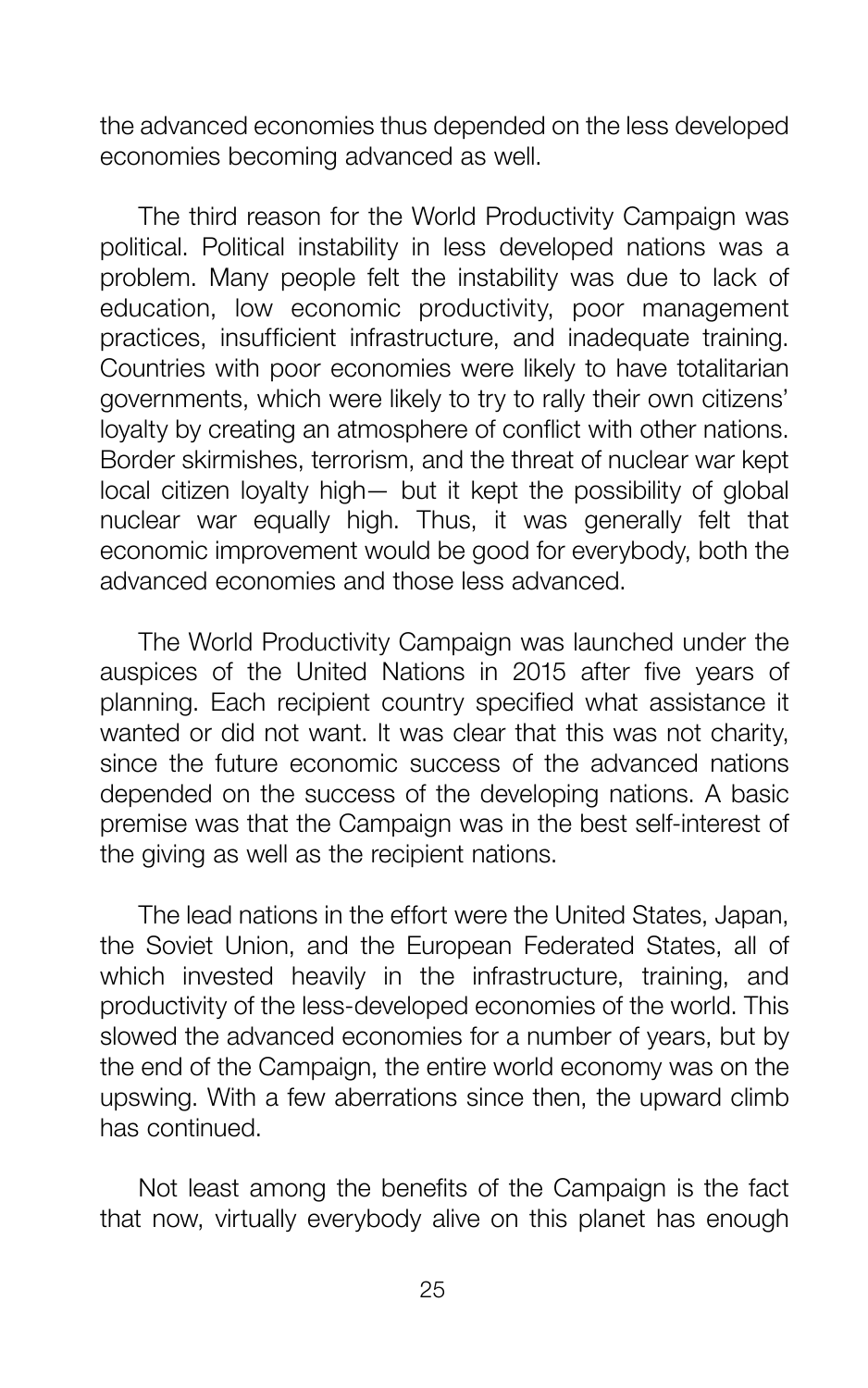food to eat and clothes to wear. Luxury is not widespread, but everybody has enough to survive. This brought human reality into line with human ethics, perhaps for the first time in the industrial era.

Another important benefit of the Campaign was a lower birth rate, and lower population growth. By the turn of the century, economically advanced nations had already reached zero population growth, and several had begun a population decline. With the economic growth and higher standard of living stimulated by the Campaign, this same trend reached many developing nations.

A third factor in world peace has been our surveillance systems. While we are now at peace, the enforcement of the peace is a major, and difficult, issue. Two military surveillance systems have been of inestimable value.

First of all, there has been a vast increase in the number of satellites, and later space stations, circling the globe. In addition, we have increased the clarity of our photos of the Earth's surface. We can now distinguish objects that are one square foot in size—a degree of resolution which makes it very hard to hide what is happening on land.

In addition to the satellite surveillance from the sky, peace has been promoted by a very effective international and neutral peace-keeping force in the ocean. It is a curious story, one which has been the subject of many books and movies in virtually all languages and localities of the globe.

It all began seventy-five years ago at the Marine Mammal Laboratory in Honolulu, where scientists studied the behavior and language of dolphins and whales. It was known that dolphins and whales were quite intelligent— dolphins have a brain-to-body ratio which is close to that of human beings, and while the ratio is not so high for whales, the absolute size of the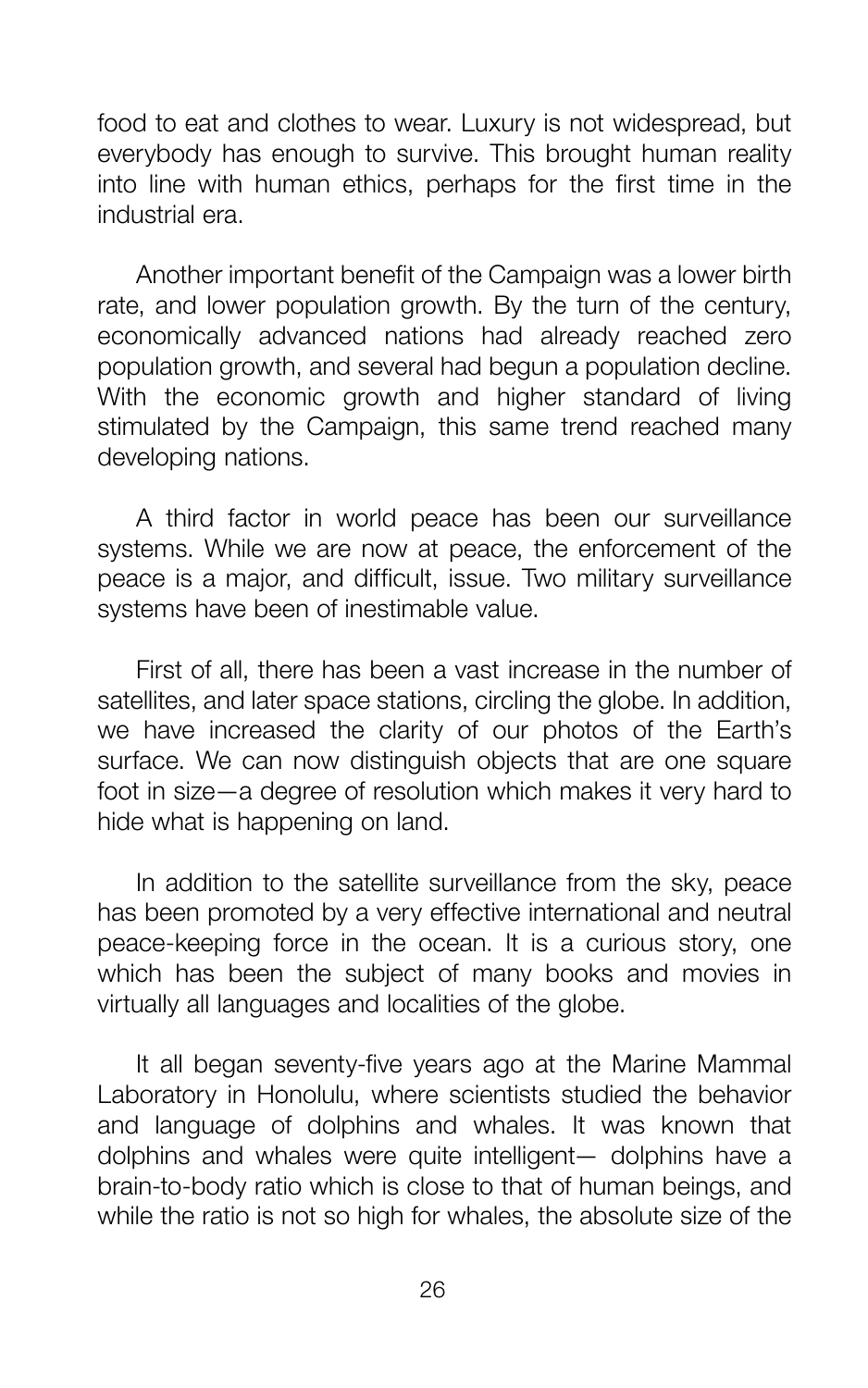whale brain is the largest among mammals. It was also known that dolphins can produce an enormous variety of sounds, up to frequencies ten times those which can be heard by human beings. In addition to clicking and rapid creaking sounds used for echolocation, each dolphin has a "signature whistle" by which it identifies itself and is recognized by others. Dolphins were known to communicate and relay instructions to each other. Whales were known for their long, beautiful songs, which were thought to influence and direct the social systems of their species. Recordings were made of these sounds, which were eerie and enchanting.

For reasons unexplained at the time, in the year 2012 a new generation of marine mammal scientists decided to move their work out on the ocean. They received funding from a non-profit organization called Blue Peace, and launched a large ocean floating platform, which they named *The Lou Herman.* They slowly sailed *The Lou Herman* into international waters around Hawaii, and continued their research. Fishermen in the area noted a gradual but striking increase in the number of dolphins and whales in the vicinity of *The Lou Herman;* incoming freighters and naval vessels began to record large herds of humpback whales on their sonar. The scientists admitted this; they said they were feeding and caring for the humpbacks, and were delighted at the annual increase in their numbers.

In 2019, a food service operator who was fired and left *The Lou Herman* claimed that the scientists had learned how to speak to the dolphins and whales. It was said that dolphins and whales came into the chambers beneath the floating platform, were fed, "talked" with the scientists as though reporting on something, and then swam into the ocean again. It was also rumored that certain dolphins and whales had transponders planted in their backs, identifying them specifically by code name. They were tracked around the Pacific by satellite, it was said, but only the scientists could unscramble the signals, so nobody else could listen. It was further rumored that each pod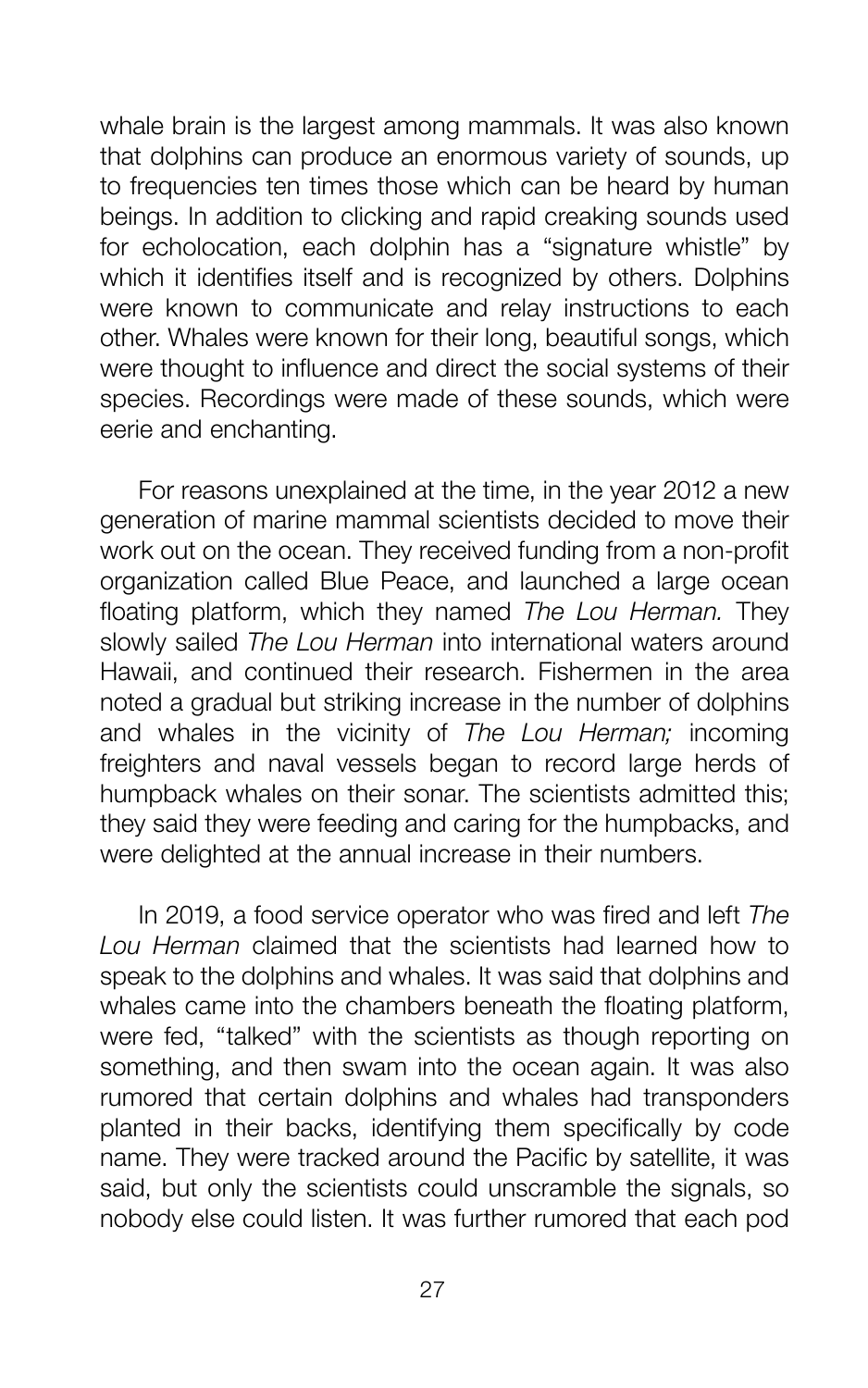of whales was led by a whale who served as "talking chief" for the pod. The scientists named these whale leaders after 19<sup>th</sup> century figures such as Gladstone, Disraeli, Bismarck, Webster, Clay, Lincoln, Tokugawa, and Meiji. The prefix "Wh." was used before the given name.

In 2023 a foreign trawler, a pirate on the high seas, attacked a whale off the coast of Alaska. The humpback was wounded, and emitted a chilling cry as it dove beneath the waves. Within ten minutes, the trawler was radioed by the Coast Guard that it was under arrest, and that there were Coast Guard airplanes in the air and a cutter at sea headed its way. It was told to cease and desist, and to remain where it was until the cutter arrived. Instead, the vessel turned to run. An hour later, it disappeared from the satellite scanner. The tape of the scan showed what appeared to be a herd of whales, ramming the vessel. This was deemed totally unlikely, and was not reported. The airplanes and cutter returned home.

A few years later, a passenger vessel caught fire at sea, and all passengers took to the lifeboats. Due to storm conditions, several lifeboats capsized. The satellite scan showed people struggling in the water, calling for help. Shortly thereafter, a large number of dolphins and whales appeared, moved gently in among the passengers, and helped them into the remaining lifeboats. The dolphins and whales kept clicking and singing, as though relaying instructions and reporting on the situation. They stayed until the nearest ship was re-routed to the rescue; then, as if on cue, the dolphins and whales all disappeared.

The mystery deepened when it was reported that scientists from *The Lou Herman* were meeting in New York with the United Nations; in Washington, D.C. with key Administration and Congressional leaders; in Moscow with the Politburo; and in Tokyo with the Prime Minister and leaders of the Diet. Finally, in 2031, they were ready. At a press conference in August of that year, they revealed the true purpose of their activities, and made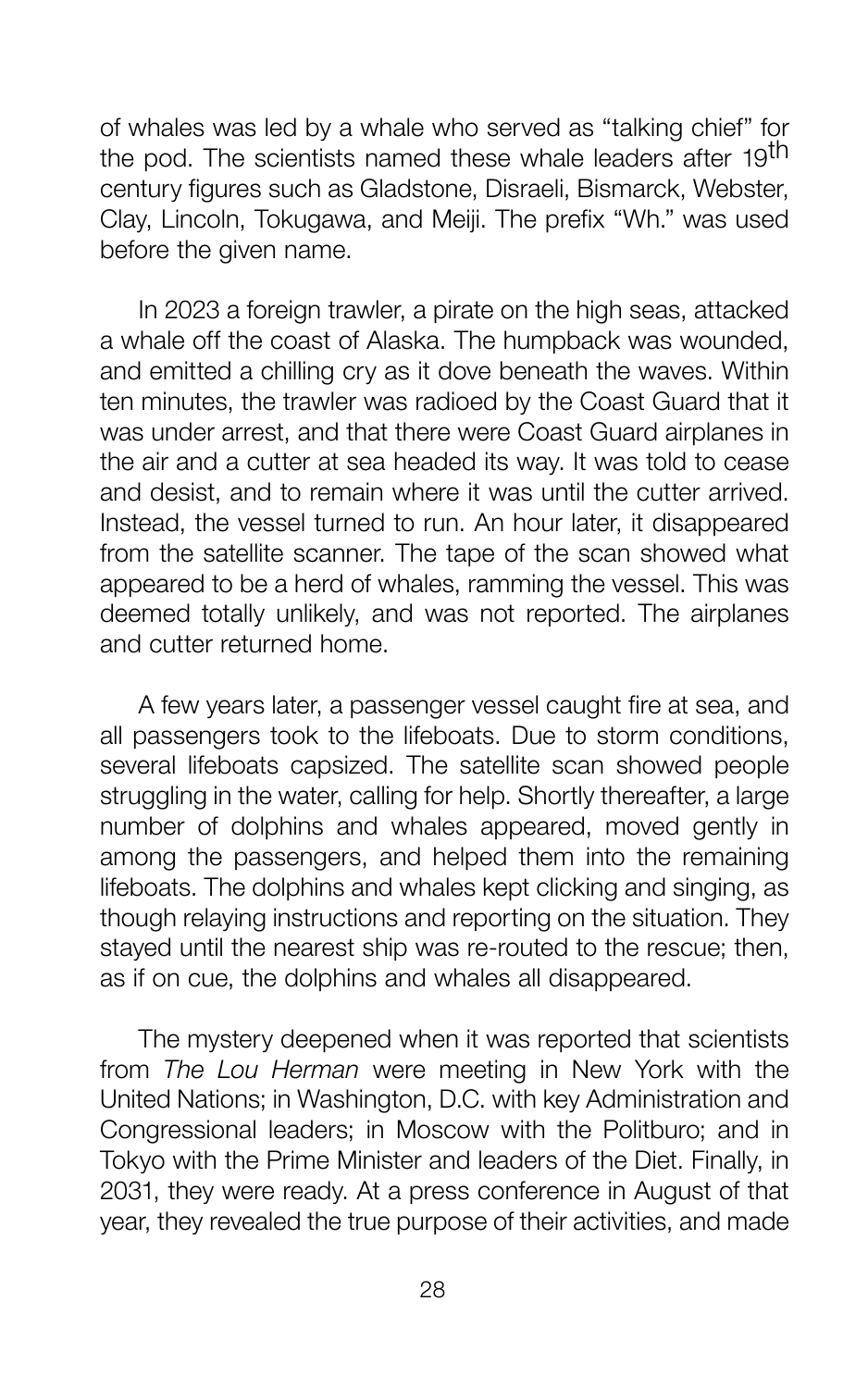their demands.

They explained that in the late 1980's and early 1990's, scientists at the Marine Mammal Laboratory had developed special languages for communicating with dolphins. These languages made it possible for the scientists to provide information and instructions to dolphins, as well as to ask them questions. The dolphins, in turn, were able to use the languages to provide the requested information, answer the questions, and make requests of the scientists. As this inter-species communication was perfected, specially tutored dolphins were moved from the laboratory to the open ocean, where they assisted scientists in their marine research. These trained dolphins reported to the scientists on the objects and events they encountered in the underwater world.

To the amazement of the scientists, untrained dolphins from the open ocean began appearing and assisting the trained dolphins with their tasks. Still later, whales began to appear with the trained dolphins. The scientists discovered that the trained dolphins were recruiting other dolphins and whales, and were acting as interpreters between the scientists and the untrained animals. It was then, in 2012, that the scientists launched *The Lou Herman* in order to establish an ongoing community of interacting scientists, dolphins, and whales in the open ocean.

The scientists proceeded to attract large numbers of whales and dolphins to *The Lou Herman,* feeding them and talking to them. They had indeed given many dolphins and whales personal names, and implanted transponders for tracking. What was much more astonishing, they had implanted communications devices which allowed the trained dolphins to communicate and interpret for other dolphins and whales at great distances— virtually thousands of miles. A whale or dolphin in trouble, or a whale or dolphin spotting humans in trouble, could thus call *The Lou Herman* and other whales and dolphins. They had, indeed, sunk that trawler, and a number of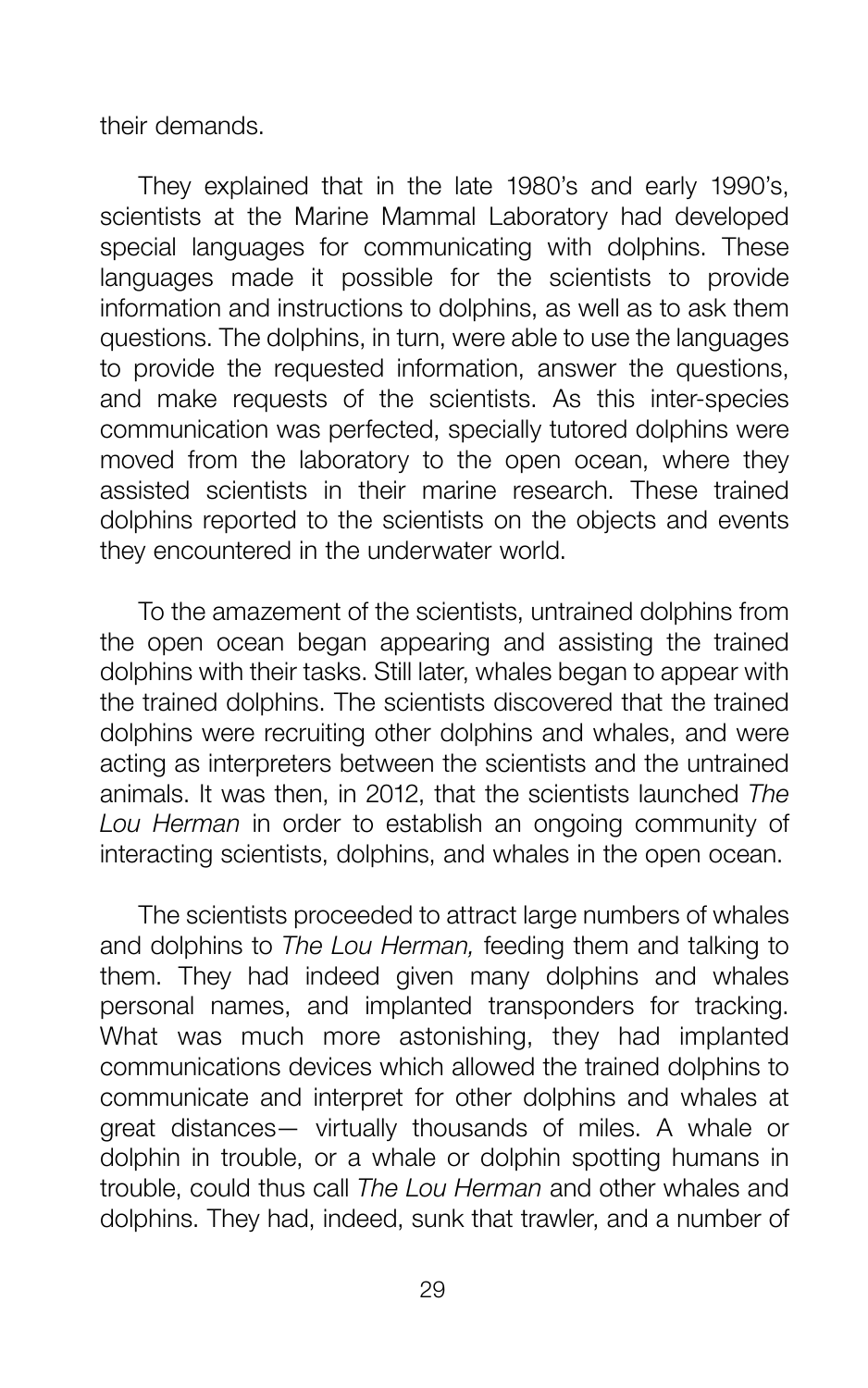other pirate vessels which had attacked whales. And they had saved many people from drowning.

More important, the dolphins and whales had been tracking the movements of all vessels, including all military vessels, especially submarines. They made regular reports to *The Lou Herman,* where vessel movements were recorded. A special pod of whales carrying electronic detector equipment had systematically scoured the ocean, including the ocean floor, to find intelligence devices planted there by the superpowers. These, too, were recorded at *The Lou Herman.*

This was the information that the scientists had shared, in part, with world leaders. They revealed only enough to give their claims credibility. Each superpower knew that the scientists had top secret information which the superpower did not want divulged to its enemies. This brought all the superpowers to the table to sign the Honolulu Humpback Treaty of 2031.

The terms of the treaty were simple. The whales agreed, through their talking chiefs, to provide aid to human beings in peril on the sea, and to provide information on ocean conditions such as storms or tsunamis which might hurt human being on land or sea. Furthermore, they agreed to systematically map the ocean floor, by carrying sonar scanning devices back and forth through established matrices, recorded by *The Lou Herman.* 

In return, it was agreed by the superpowers that whales and dolphins would be left alone. The intentional killing of a whale or dolphin by any human being would be punishable in human courts of law as murder. Furthermore, any vessel which attacked a whale or dolphin would be arrested, and if it refused arrest, the vessel would be destroyed. If no action were taken by human beings to punish the offender, the whales would settle the account themselves. If these terms were broken, the scientists, on behalf of the whales, would divulge all information about the submarine movements and the location of intelligence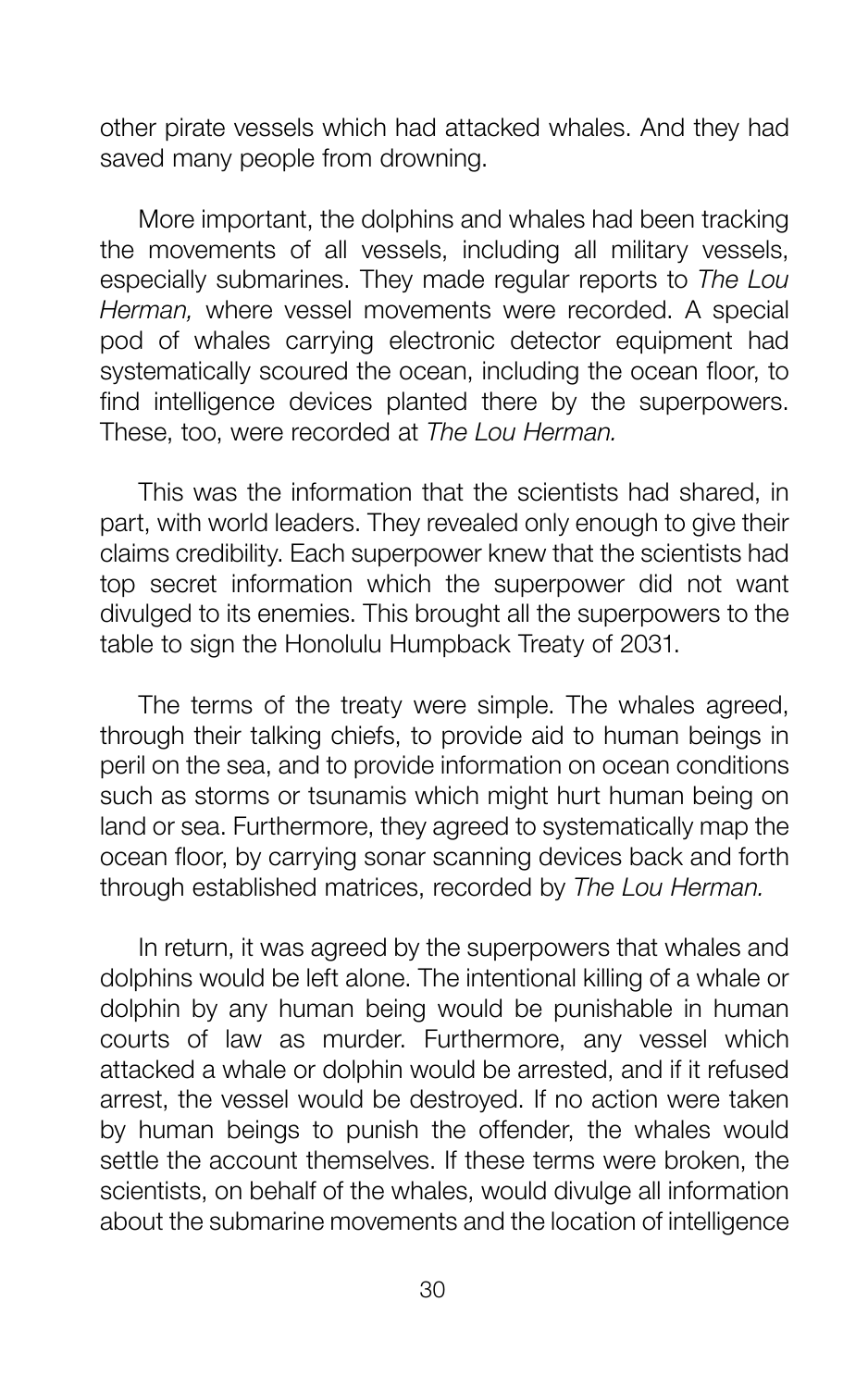devices on the ocean floor.

In addition, it was agreed that if the movement of military vessels or devices appeared to be warlike, or preparatory to war, the scientists on *The Lou Herman* would immediately divulge all such actions to all nations. Finally, it was agreed by all parties that *The Lou Herman* would be henceforth an independent nation, with full diplomatic recognition for its own government and sovereignty over its own property, so long as it remained on the high seas in international waters. Failure to respect the independence of *The Lou Herman* would result in disclosure by the scientists of the top secret information of the offending nation.

And so, whales and dolphins have grown in numbers, and now freely covort throughout the ocean, singing and splashing, talking and watching, without fear of harm. These intelligent species have taught us peace, and have helped make peace possible. With satellites tracking every movement and object on land, and a network of whales tracking every movement and device at sea, it became harder to prepare for war, and nearly impossible to attack, without everybody knowing in advance. The energies of war have now largely been diverted to the competition of ideas— a vigorous and important battle, but one which does not endanger the survival of the planet.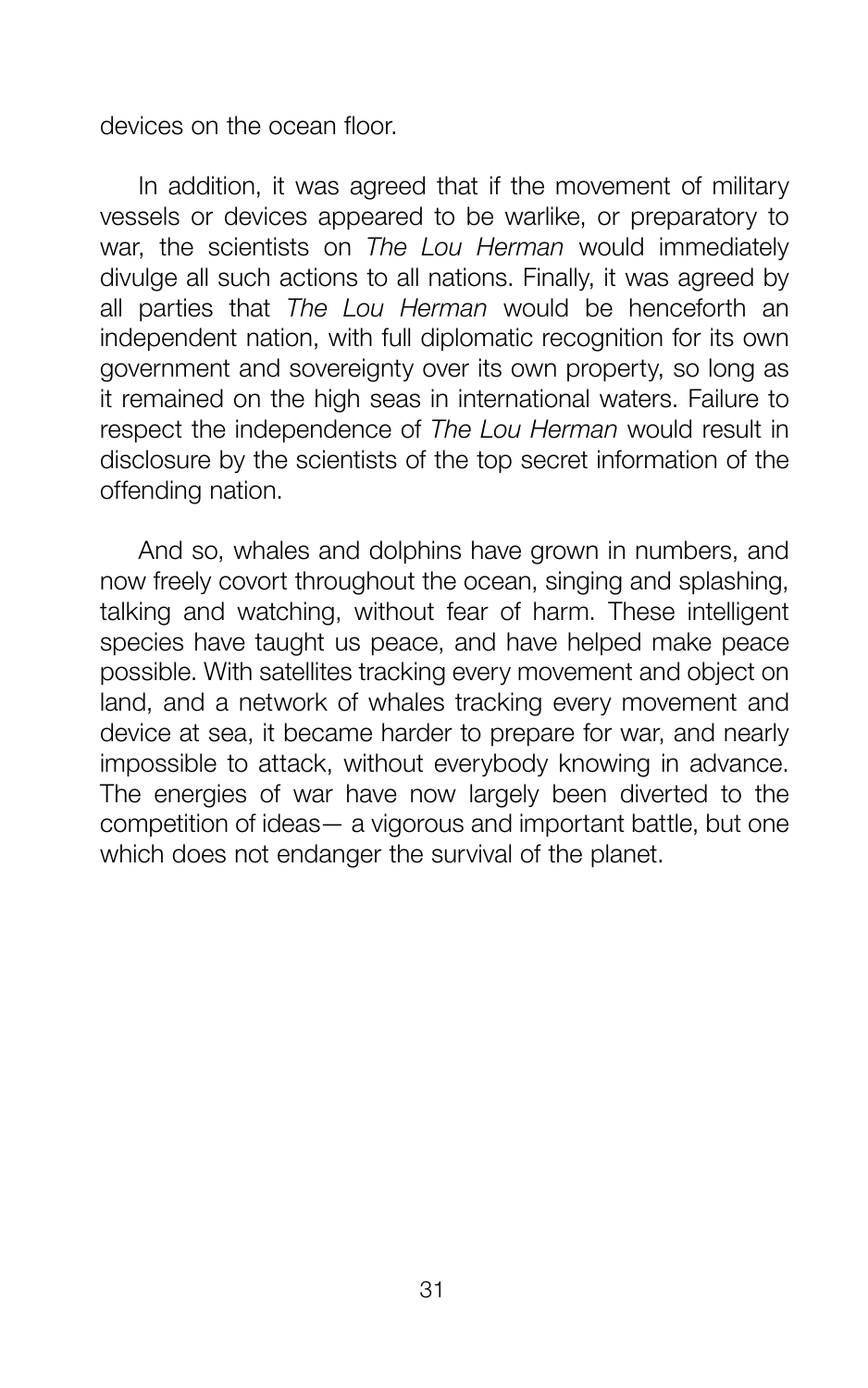#### LECTURE 4:

# **THE ECONOMY OF 2050**

In this lecture I would like to compare the economy of our State today with our economy in the late 20<sup>th</sup> century. I will discuss our Gross State Product, and our Gross State Quality of Life.

The year 1985 may serve as a point of comparison. In 1985, tourism accounted for about one third of our Gross State Product, the military was about one sixth, and agriculture was about one twelfth.

Today, the "experience industries" account for about 50 percent of our economy. These industries include tourism, entertainment, and education. Energy, including renewable energy and liquid fuels production, is about eight percent. The military is now part of the peace establishment, which accounts for about seven percent of our economy. Research and technology industries, including biotechnology and ocean technology, are about six percent. The media industry is about four percent. Marine mineral mining is about three percent; agriculture is about three percent; space launching is two percent; aquaculture is about two percent; and the fashion industry, including jewelry, is about one percent. These industries total 86 percent of the Gross State Product. Most of our business is international, and is conducted by small firms.

The rise in "experience industries" was predicted eighty years ago by an author named Alvin Toffler in a book titled *Future Shock.* As the world economy has done better and better in meeting human physical needs, more and more people have sought to satisfy psychological needs. The adventure and stimulation offered by new experiences is now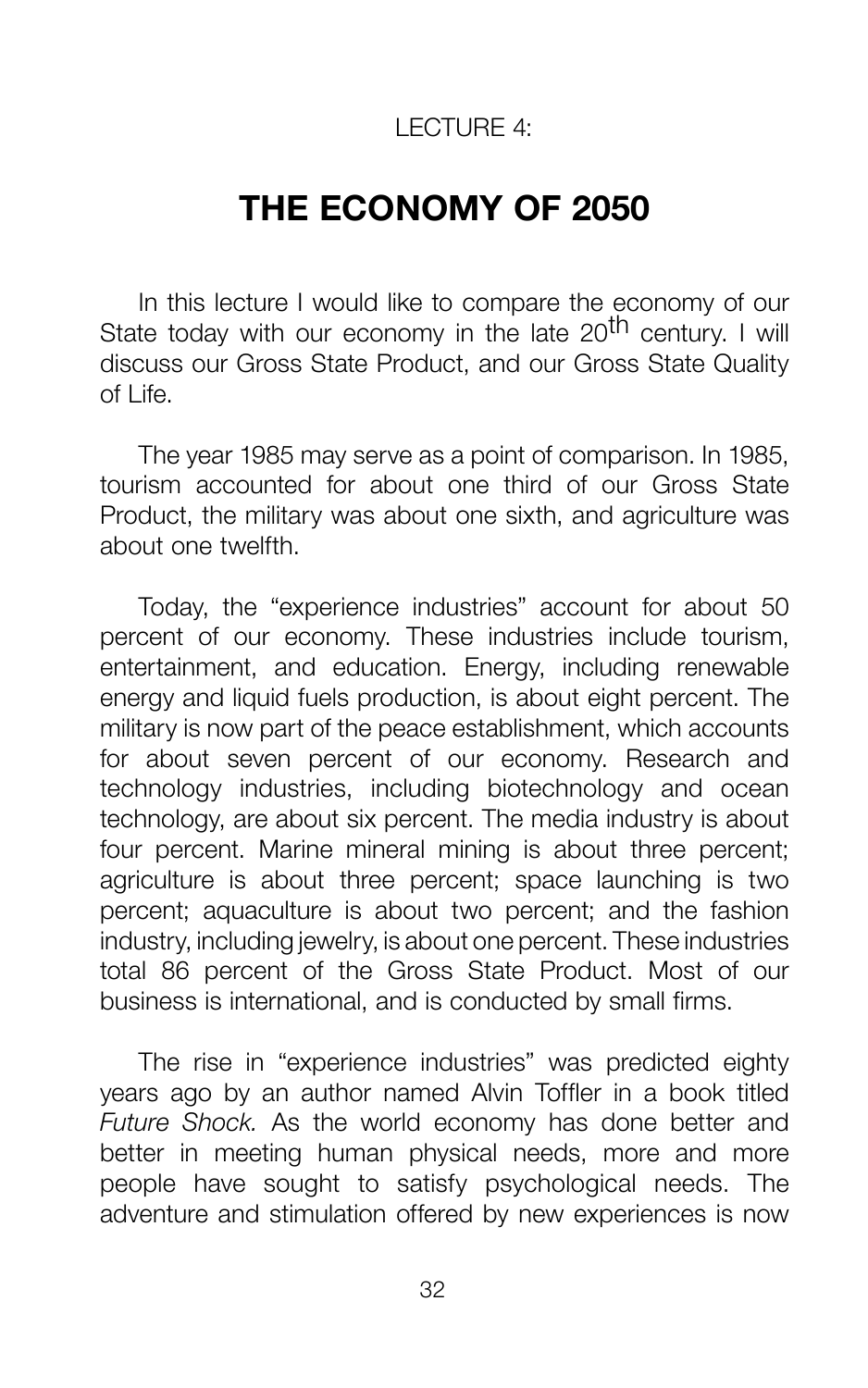the largest single sector in the nation's service industry.

The "experience menu" offered at hotels and resorts is now a major competitive factor. It is true that many of our visitors are quite happy lying on the beach, sipping cocktails, listening to music, and watching each other. Many of them are also happy shopping for unique gifts and artifacts, and eating at exotic restaurants. Many of them come for sports— surfing, tennis, sailing, swimming, and golfing. But over the last 75 years, more and more people have come to learn and feel new things, and to grow in their understanding of themselves and the world around them.

There have been three trends— cultural, aesthetic, and functional. People want to learn about other cultures, in order to expand their understanding of the world. They want to learn how other people think and behave, in order to find new ways of thinking and behaving themselves. In this area, Hawaii has had a special advantage— we have been a multi-cultural community for nearly two centuries. A variety of cultures are still practiced, and the sharing of these cultures has been authentic. We are probably the world leader in the sharing of cultural experience. Cultural training and experience is offered at all the major hotels and resorts. Time Travel Town and the Hawaiian living cultural parks are among the best-known opportunities.

Aesthetic experience is probably the oldest part of the visitor industry. While it is more difficult to define, it has related strongly to the natural environment— the sand and surf, blue sky and palm trees, lush tropical valleys and steep cliffs, violent volcanos and serene mountain tops. These aesthetic experiences include the exploration of nearshore waters to appreciate sea turtles, fish, and whales in their natural habitats, as well as hiking into valleys and up mountain slopes to observe native plants and wildlife.

The aesthetic experience trend has expanded into pre-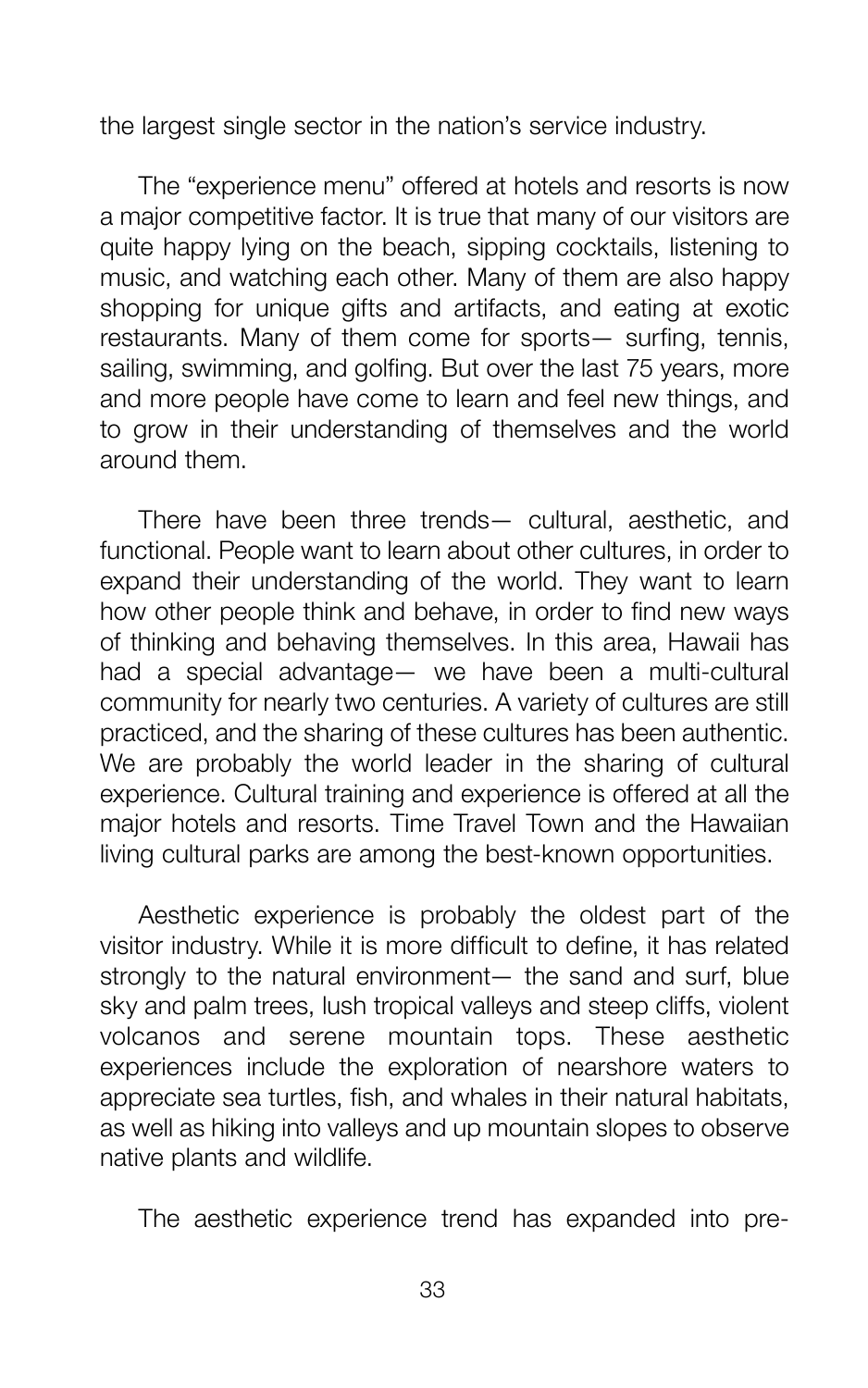programmed, custom-made experiences based on the favorite food, drink, music, art, and intellectual interest of each visitor. Having supplied the organizer of the experience tour with personal information on preferences, the visitor is led through several days of experiences by guides who have programmed the visitor's time for maximum enjoyment. Best known are the "Shangri-La," "Perfect Life," and "Heavensweet" tours.

The trend in aesthetic experience also includes spiritual experience. We in Hawaii have nearly 100 different religious denominations, and hundreds of churches, temples, and shrines. While the Father Damien Spiritual Center is the best known, there are many smaller retreats and religious centers which are active in helping their visitors reflect, meditate, and pursue a better understanding of the Divine. Most of these retreats are quite Spartan, and some involve pastoral labor, chanting, and praying in the style of Medieval monasteries.

The third trend in the experience industry has been functional— the learning of skills. The visitor learns how to paint, or carve wood, or write poetry, or surf, or speak a foreign language. Special tutorials are also available on a variety of "academic" subjects, such as interpreting literature, appreciating art, or understanding religion. What is common with all these trends— cultural, aesthetic, and functional— is that the visitor wants to grow, and return home enriched as a person.

Related to our visitor industry is our mental and physical health industry. People come to Hawaii for hospital treatment of long-term illnesses; for physical rehabilitation, due to accidents; and for rehabilitation from substance abuse. People also come to Hawaii for humane treatment when they are terminally ill. This industry, like our visitor industry, draws upon the Aloha Spirit in its sharing of love with those who most need help. I think it is wonderful that Hawaii is known today as "the Healing Islands," and I think it is wonderful that our healing addresses the whole person— both spiritual and physical.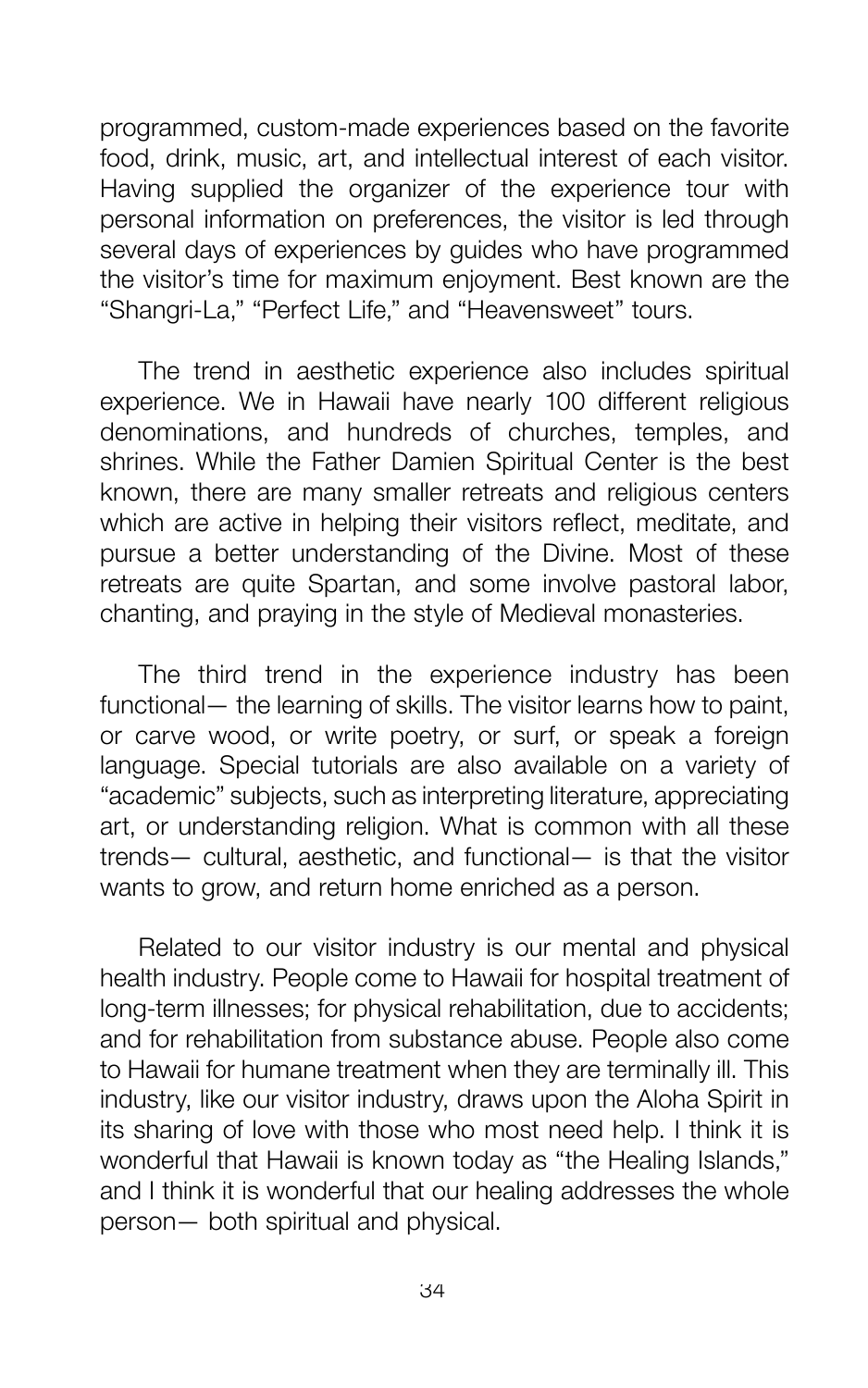Seventy-five years ago, the State began to vigorously promote the establishment of a renewable energy industry, and the effort has paid off handsomely. Hawaii was electrical energy self-sufficient by the year 2005. The major sources of electricity today, in order of importance, are OTEC, geothermal, biomass, wind, photovoltaic and hydro. The biggest renewable energy electric power plants are on the Big Island. They transmit most of their power to Oahu by way of a deepwater electric cable, one of the largest engineering and financial challenges of the late 20<sup>th</sup> century.

One of the problems of the late 20<sup>th</sup> century was the frequency of electric power blackouts. Our electricity was generated at just a few large power plants, which distributed power to large areas of each island. When a storm or technical failure affected those power plants or their distribution lines, total blackouts occurred over large geographic areas, shutting down most business, government and community activities at great economic cost and personal inconvenience.

This cannot happen today. We now have thousands of small photovoltaic, fuel cell, co-generation, methane gas, and other electrical power units in use at residences, commercial buildings, hotels, and industrial parks throughout the State. Photovoltaics and fuel cells in particular have greatly decentralized electric power generation.

While electrical energy self-sufficiency was achieved by 2005, liquid fuels posed a bigger problem. Research and development efforts finally settled on hydrogen. With major advances in the manufacture and handling of hydrogen, we achieved liquid fuel self-sufficiency by the year 2020. With renewables for electricity and hydrogen for liquid fuel, we have come a long way, indeed.

As you know, the world is now on the verge of the next great breakthrough, nuclear fusion. This is believed to be the ultimate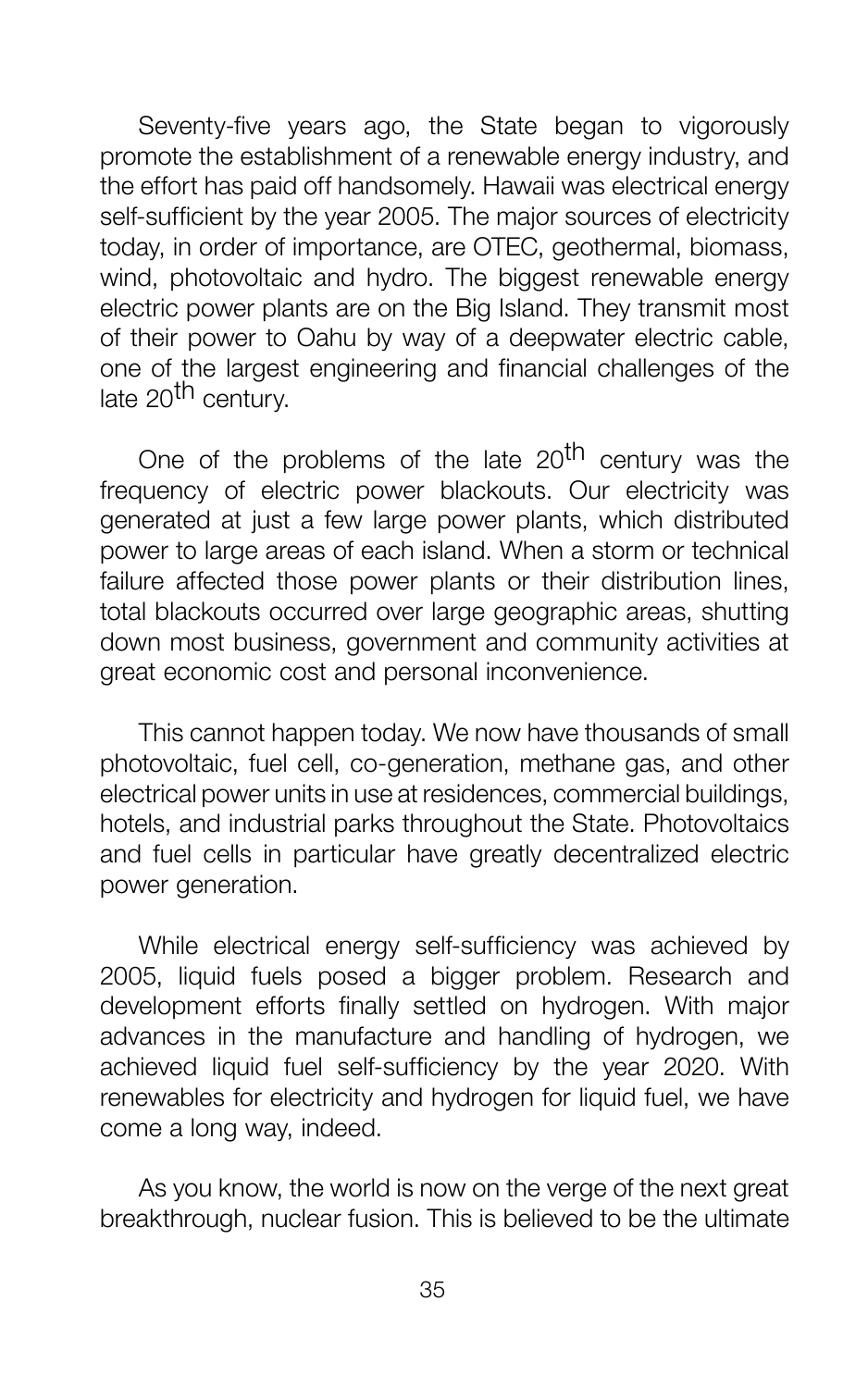fuel. Fusion involves the conversion of hydrogen into helium, the process used by the sun to generate energy. It is universally agreed that fusion will be far superior to that old, deathly nuclear fission process, with its radioactive waste disposal problems.

I might say, in passing, that to our generation, it is very difficult to imagine that our predecessors burned oil. The Earth is flooded with energy from the sun, which can be converted to meet every need and purpose. And yet our forefathers burned a limited, precious, finite resource as though there were no tomorrow. The sheer wastefulness, for decades, on a global scale— well, it is hard to fathom. I can only affirm, sadly, that it happened.

In the early 1980's, as much as ten percent of the Gross State Product was leaving the State to pay for imported oil. Energy self-sufficiency has been a major achievement, with major favorable economic impacts. Today, instead of sending money out of Hawaii, it stays here. It multiplies in our own economy, where it is used to hire our own people, pay our own taxes, and provide our own public services. Now, we are a net energy exporter of hydrogen and ammonia.

Research industries have grown remarkably in Hawaii over the past 75 years, as they have in all advanced economies. Our special advantages in ocean research, biological and botanical research, agricultural research, energy research, cross-cultural behavioral research, market research, and other fields have made us a favorite place for professionals from around the world to live and carry out their work. With the advent of communications satellites, it was possible for this work to be done anywhere in the world, so long as the product of the work could be transmitted by telecommunications. Much of the world's software is now being written here. A great deal of the biotechnology which made the World Productivity Campaign a success was developed here in our islands.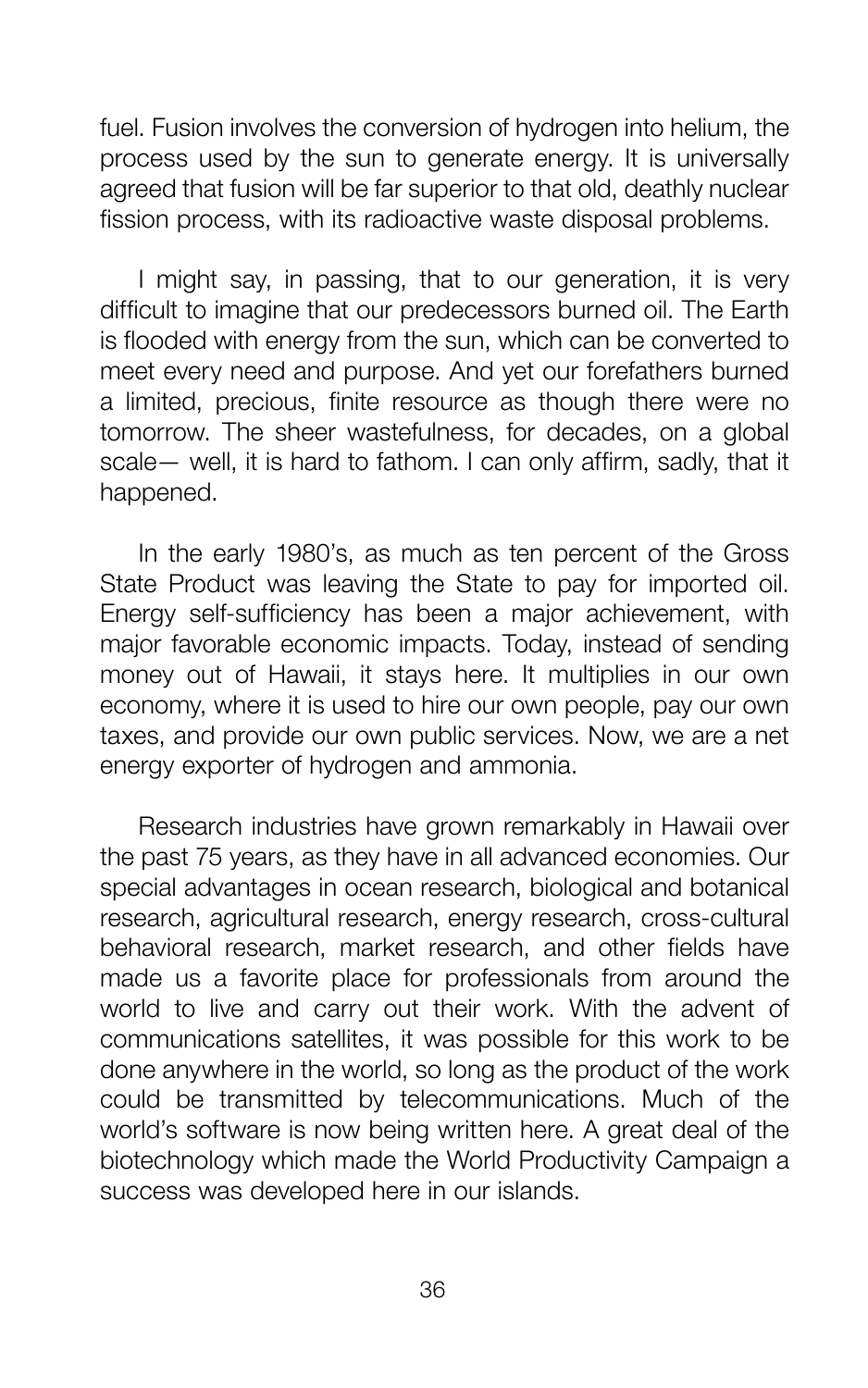Hawaii has many talented, creative people. Some of them have gone into software and teaching; some support our outstanding cultural events; and many are feverishly at work in the media industry, producing videos, movies, promos, graphics, customized dramas, and special effects for the experience industry. This industry was known 75 years ago as the "film industry," when most people still went to a theater to watch movies, or stayed at home and watched nationally-syndicated programs on television.

Very few people know that Hollywood, California, used to be a production center for films. It is known to most of us today as an exclusive neighborhood for the rich. But there was in fact an industry there, once. As the film industry was impacted by video cassette recorders— remember your parents talk about them?— the market changed, the industry diversified geographically, and became segmented in subject matter. As Hollywood lost its hold, the Island of Kauai made a strong pitch to replace it, and at the turn of the century, Kauai was known as "Hollywood, Hawaii" and even "The Film Capital of the World." Kauai is still a world leader in media production which requires a variety of natural scenery and settings.

Other types of production, of course, occur throughout the State. The personal videotaping of special events, beamed to friends around the world by satellite, is a popular Christmas present. There are personalized VideoCards for all occasions, VideoGrams for parties, VideoHistories of companies and families, and VideoSummaries of business meetings. A full line of custom-made products has kept many people employed in creative professional work.

The rapid expansion of the less developed countries has greatly increased the need for materials and minerals, and this finally stimulated the marine mining industry. Studies on manganese nodules and manganese crusts were conducted here and around the world in the 1970's and 1980's, but a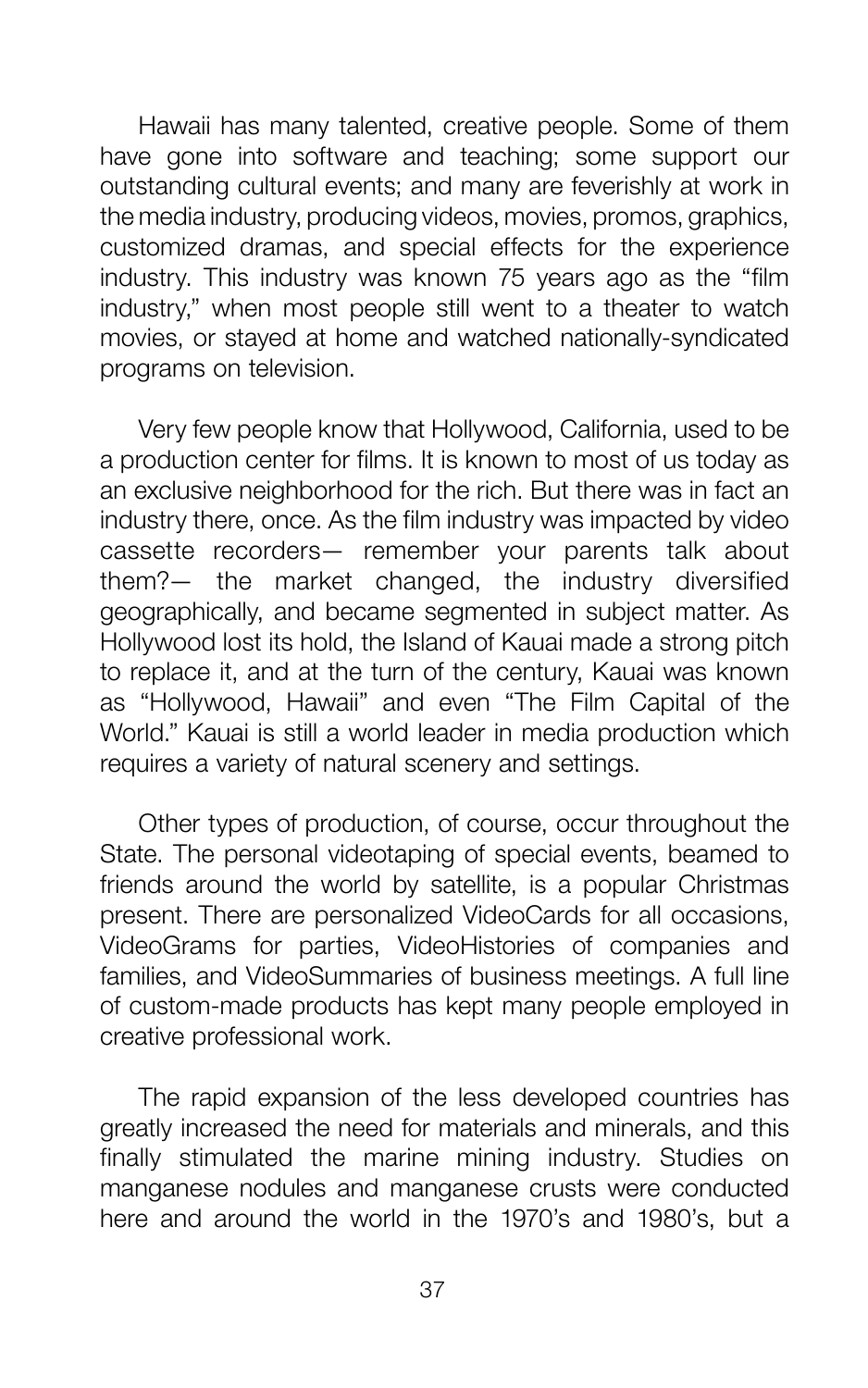depression in the world minerals market, unfavorable Law of the Sea treaty terms, and the development of synthetic alternatives meant only a few mining operations existed at the turn of the century. Now, both the manganese nodules and the marine mineral crusts are being mined, using different technologies.

Seventy years ago in Hawaii, there was a lot of pessimism about the survival of agriculture in our Islands. Well, agriculture has survived, with premium sugars, pineapple, guava, papaya, coffee, macadamia nuts, passion fruit, square watermelon, foliage and cut flowers, cocoa beans, aloe, jojoba seeds, kukui nut oil products, and other crops.

Sugar has been written off every decade or two since 1835 when the first plantation was established at Koloa on Kauai. While total sugar production has declined, the production of energy, liquid fuels, chemicals, and by-products from sugar has kept the industry going.

Probably nobody here today would recall that orange juice was the accepted breakfast drink of the 20<sup>th</sup> century. Now, of course, guava juice is the international breakfast drink of choice. Guava juice, guava concentrate, guava crystals, guava popsicles— the world has fallen in love with guava. Overall, the agricultural products which have done well have been products which are exotic in taste and appearance, reminding people of their vacation experience in Hawaii.

Seventy years ago, there was an inkling that Ka'u on the Big Island was an excellent place, geographically, for space launching. Missiles launched at Ka'u would rise over the ocean on a preferred trajectory which did not endanger any land areas. The industry was not at first welcomed by the residents of Ka'u, but an accommodation was reached, and the industry was on its way.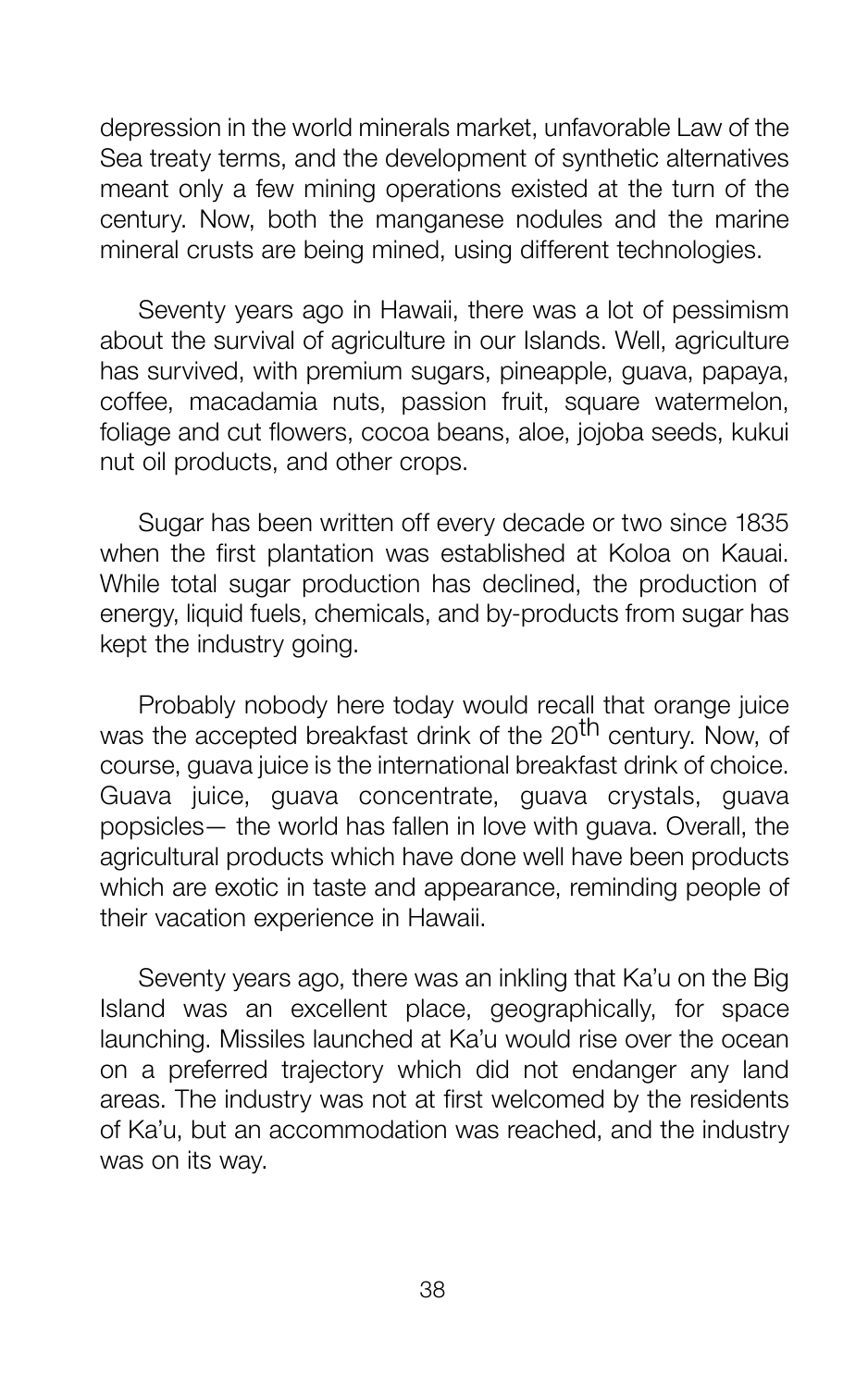Hawaii has been a world leader in aquaculture development since the 1970's. Focusing at first on prawns, the industry expanded to include saltwater shrimp, abalone, algae, lobsters, pan-sized *mahimahi,* eels, and many other varieties of marine life. The industry supplies the needs of local restaurants in serving our visitors, and many varieties are also competitive as exports. Much of the local industry is combined with OTEC, especially on our floating cities. The deep, cold, nutrient-rich water which is brought up in OTEC operations is pathogen-free, and can be mixed with warm water to create the right temperature for many different species.

Because of physical distance and the cost of freight, it has been difficult for Hawaii to compete in heavy manufacturing. Most of our manufacturing has therefore been high in value and low in weight. The manufacture and sale of jewelry is one such industry. With the increasing acceptance of plain bodysuits for all occasions, people own fewer clothes— perhaps only four or five basic bodysuits. As a result, more and more attention has been paid to the accoutrements— epaulets, pendants, rings, bracelets, and jeweled armstrap compu-phones. In some places, now, "changing clothes for dinner" means only a change in the pendant around one's neck from a "daytime work" pendant to a "nighttime dress" pendant. Since bodysuits are not as expensive as clothing was in the last century, consumers have more money to spend on jewelry. Our multicultural creativity has served us well; our industry has blossomed.

I have been commenting on specific industries. Overall, how has our economy performed? Well, the Gross State Product has grown from \$11.3 billion in 1980 to \$1.5 trillion today. Adjusting for inflation, the GSP today is \$49 billion in 1980 dollars, or four times the real GSP of 70 years ago. This is a significant achievement.

The Gross State Product is not our only concern, however. While economic growth is crucial, and income is essential to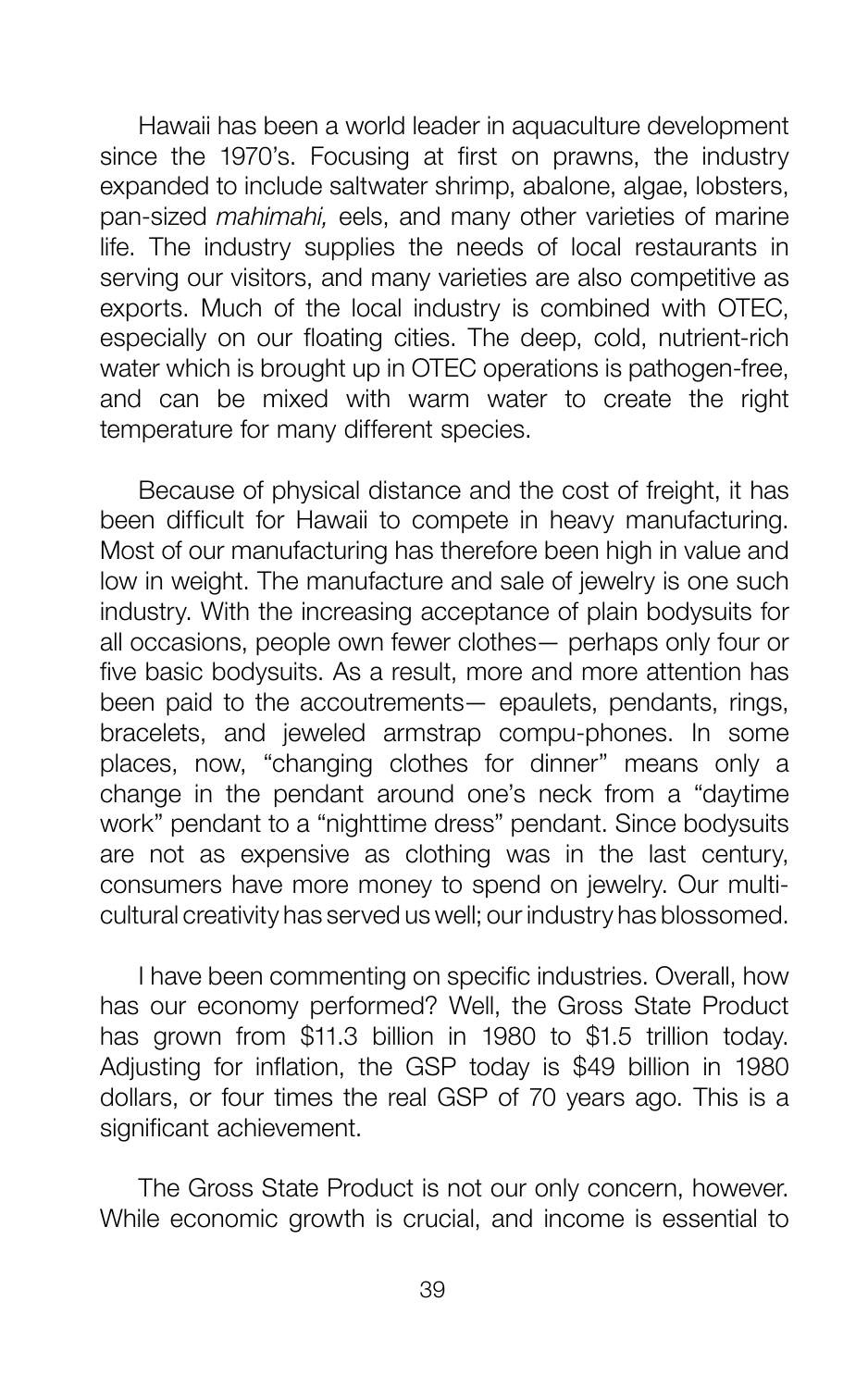our standard of living, we have another index to measure our progress, and that is the Gross State Quality of Life, or GSQL.

The idea of a GSQL was one of the results of the extraordinary economic growth of the 1960's and 1970's— the 25 years after statehood. As the economy boomed, people became concerned about the impact of economic growth on lifestyles and the natural environment. People wanted economic growth, but not at the expense of social and environmental values.

The enactment of the Hawaii State Plan in 1978 established a system for weighing and evaluating a broad range of community values in making government decisions. Then in 1986 an effort began to measure the social impacts of the tourism industry on Hawaii, using social surveys, community journals, interviews, and newspaper scans. This was expanded over the years, until it was proposed that the attempt be made to measure the impact of all social, economic, and environmental changes in Hawaii as they relate to the quality of life of our residents. The GSQL was the result.

Major factors in the GSQL include the availability of jobs, the availability of housing, the availability of cultural and educational activities, per capita open space, per capita educational attainment, per capita recreational facilities, per capita health facilities, level of pollutants, infant mortality, per capita birth defects, rate of disease, life expectancy, time spent commuting to work, the crime rate, and the divorce rate. The GSQL is calculated for each County.

Social values are hard to measure— in some ways, they simply cannot be measured. Subjective data, obtained by surveys and interviews, relate to the perceived improvement or decline in the quality of life. The perceptions are based on lifestyle, fulfillment of personal goals, the quality of personal relationships, the availability of opportunities for growth, and the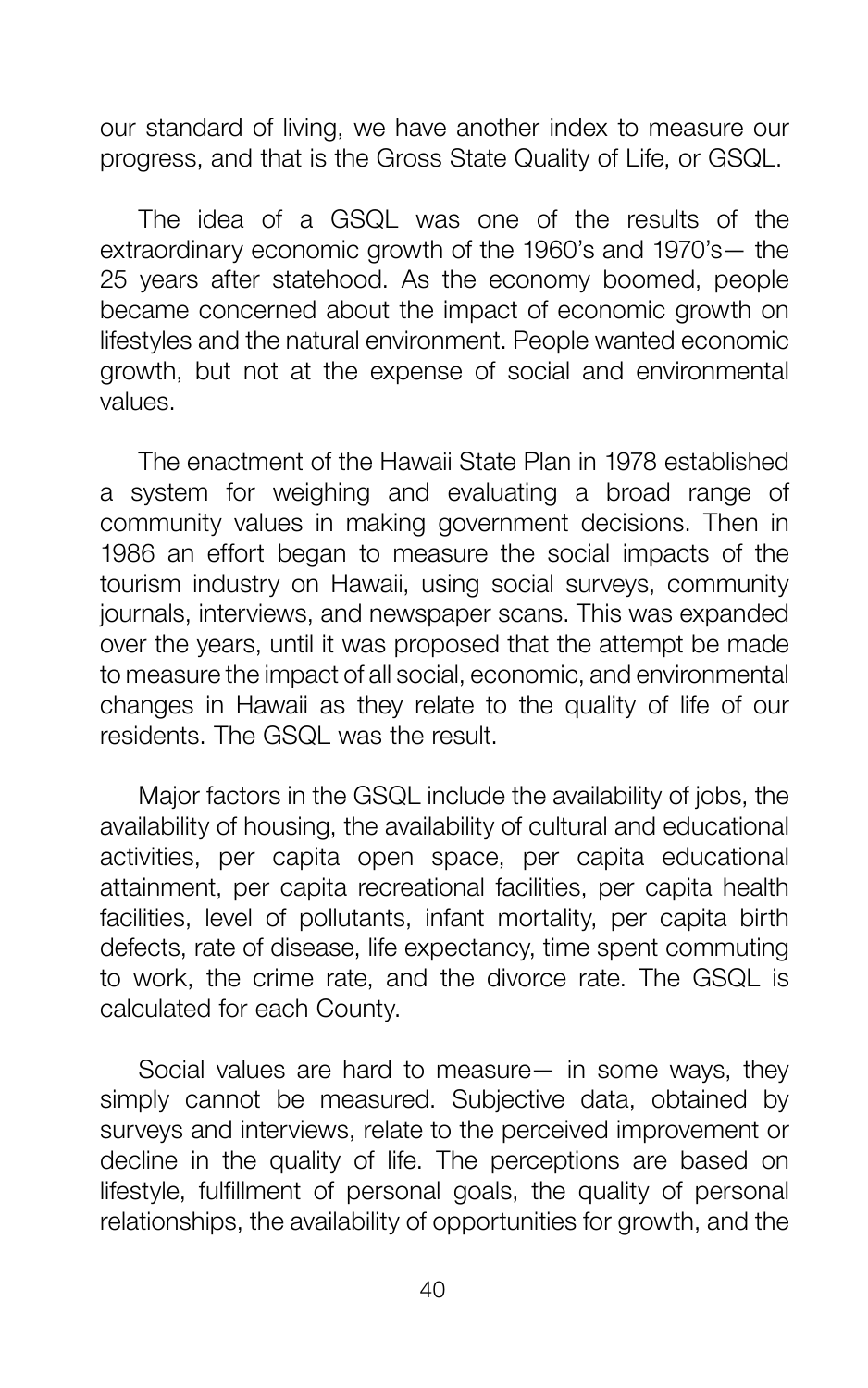degree to which one's daily life fulfills one's basic values.

Using 1990 as the GSQL base year with a value of 100, our GSQL today is 312. In short, we appear to have three times the quality of life as our forebears enjoyed 60 years ago. While this is certainly encouraging, it is noteworthy that our GSP quadrupled, while our GSQL only tripled. There is still much to be done to enhance the quality of life.

I don't believe we would have become so successful economically, had it not been for the Free Market Magna Carta and major changes in our educational system. These are the topics to which I will turn in the next two lectures.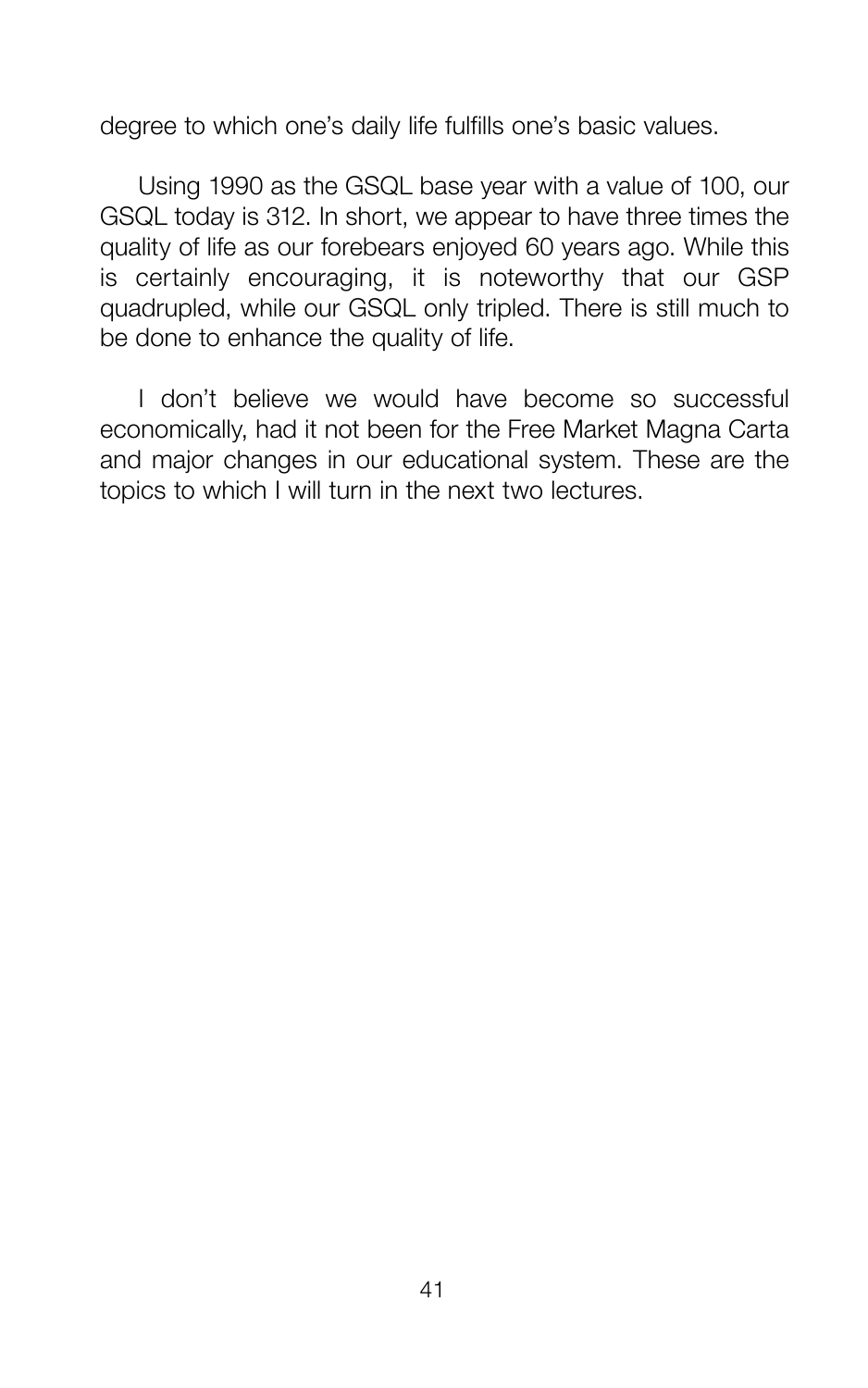#### LECTURE 5:

## **THE FREE MARKET MAGNA CARTA**

A major issue which occupied our ancestors in the 1980's and 1990's was the appropriate role of government and business in the economy. As the debate progressed in the 1990's, two groups emerged— the "free marketeers," and the "public gooders."

The free marketeers argued for minimal government regulation. They believed that the free market would best allocate resources, no matter what the resources were. Anything which could be bought and sold should be bought and sold on an open market, without the distortions of government intervention. Anything else was inefficient.

In the free market system, everyone pursues his or her own self-interest, seeking economic gain, deciding what to buy and what not to buy. These millions of independent and selfinterested decisions, the free marketeers argued, add up to what is most agreeable to society as a whole.

For example, if there is increased demand for bodysuits, then the pressure of demand on the supply of bodysuits will drive the price up, since people will be willing to pay more in order to get one. But these higher prices will stimulate additional production or attract new entrepreneurs who will enter the market and expand the supply. With greater supply, the prices will fall, because producers will lower the price to attract customers. Thus, supply and demand determine price for a specific commodity.

The free market mechanism is also efficient in allocating resources between commodities. If there is less demand for bodysuits but greater demand for VideoGrams, bodysuits will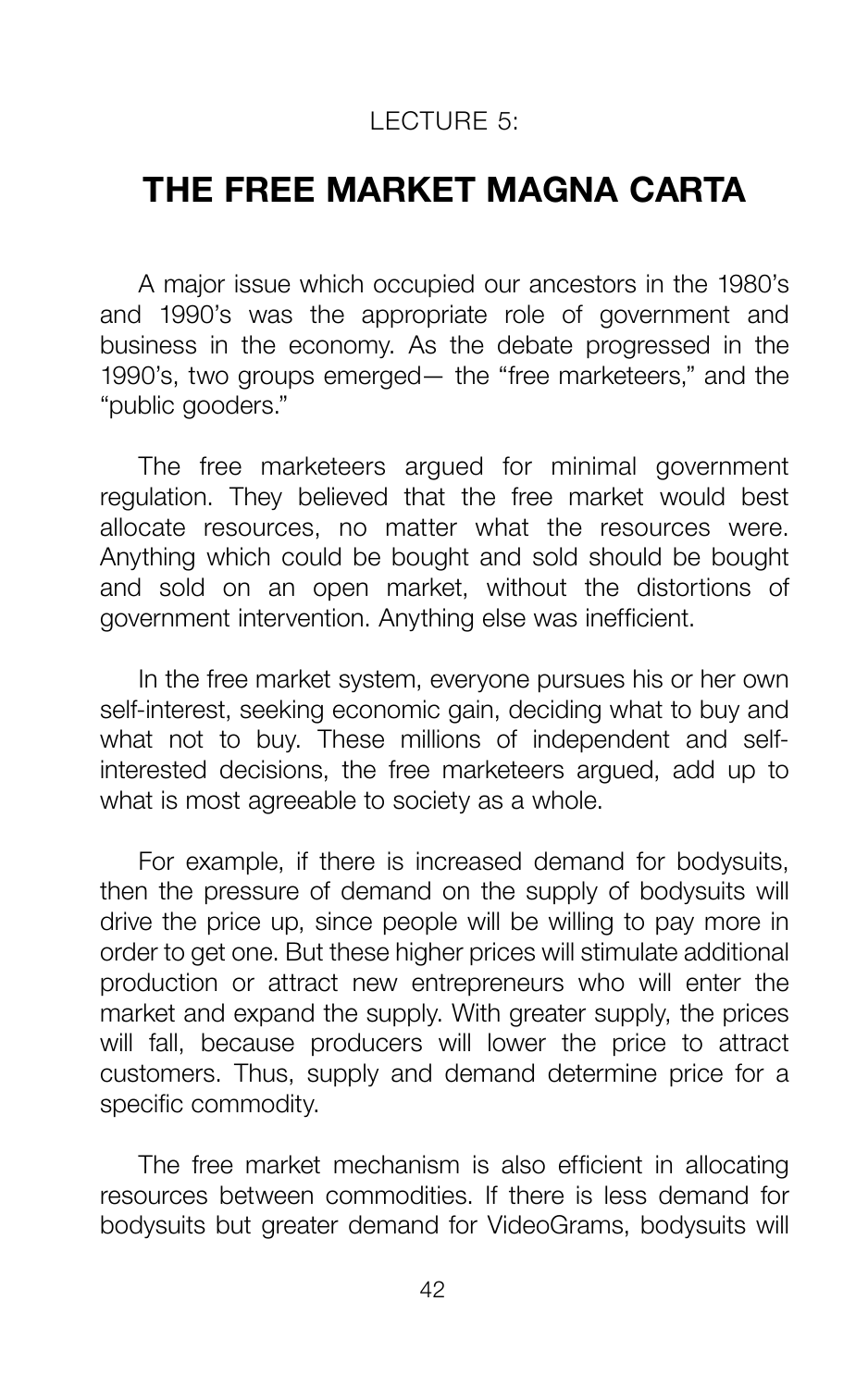remain unsold, their prices will fall, and producing bodysuits will become unprofitable for many producers. They will shift their resources to VideoGrams, where there is greater demand and potential profits. With fewer producers of bodysuits, supply decreases until it matches lower demand, and prices can rise to make bodysuit production profitable once more. With the production of more VideoGrams, supply increases to meet demand, and the prices fall due to competition and greater supply.

The type of goods, their supply, and their prices thus continually respond to market demand— the desires of consumers— both as to prices and preferences for different goods. If government interferes with the market, the free marketeers argued, there will be artificial barriers and incentives, and the free market cannot be efficient.

The free marketeers pointed out that it was the free market system which was the driving force which expanded the economy and increased the standard of living for all. Wherever the free market has been allowed to operate, the ordinary man has been able to greatly improve his lot in life. The wide gaps between rich and poor, they pointed out, exist in countries which do not allow the free market to operate.

There was another, deeper argument put forth by the free marketeers. They argued that the free market system offers individuals the most human dignity, and this leads to the highest productivity. The free market system maximizes individual choice and action, as well as individual responsibility and personal growth. It promotes innovation and creativity. It allows people to be truly alive, thinking, deciding, working, and getting direct feedback on the results of their efforts. It provides a context for individual opportunity that maximizes personal meaning through choice, and personal fulfillment through action. Other economic systems just do not work as well, because they do not offer the individual the motivation or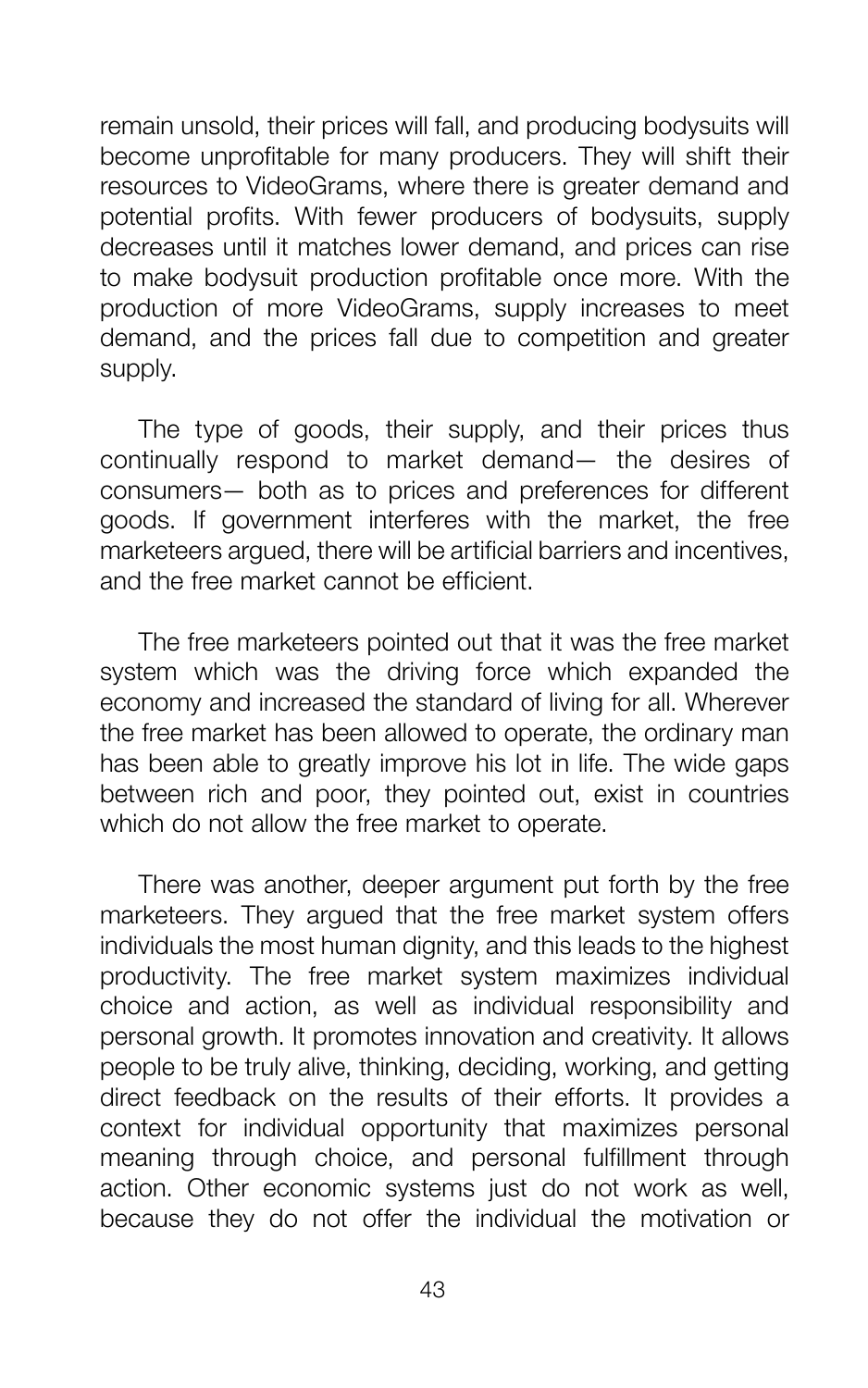meaning to perform at his or her best.

The public gooders saw things differently. They began by distinguishing between private goods and public goods. Private goods, they said, were things like hovercraft and bodysuits and VideoCam machines. Public goods, they said, were land, water, and air. They argued that private goods should be traded as freely as possible on the free market, while public goods should be regulated by government on behalf of the general public. This is because public goods are not "mere commodities." Land, water, and air were not created by the labor of man rather, they are the gift of Providence, the inheritance of all human beings. They are the basis for all human life and labor, and must be used for the good of all.

Public gooders agreed that the theory of the free market was an elegant theory intellectually, but they said that the theory encompassed either too much or too little. If the free market theory attempted to include all human values and motivations, then the theory must maintain that people have only economic values, and always act only for economic gain. This economic gain must be imputed, somehow, even when no money is actually paid or received. This requires the free market economist to put a dollar price tag on actions motivated by idealism, philosophy, religion, or affection. On the other hand, if it is admitted that the market does not incorporate all human values, then the market is not enough, and there is a need for a mechanism to express those other values. Those other values must be expressed through democracy, politics, and government.

The argument from the public gooders' point of view was that life is larger than the market. The market does not bear all human values— it is not supposed to. In fact, the public gooders argued that the biggest threat to the free market was expecting too much from it. If people expected too much from it, then, when it could not deliver, or it delivered the wrong thing,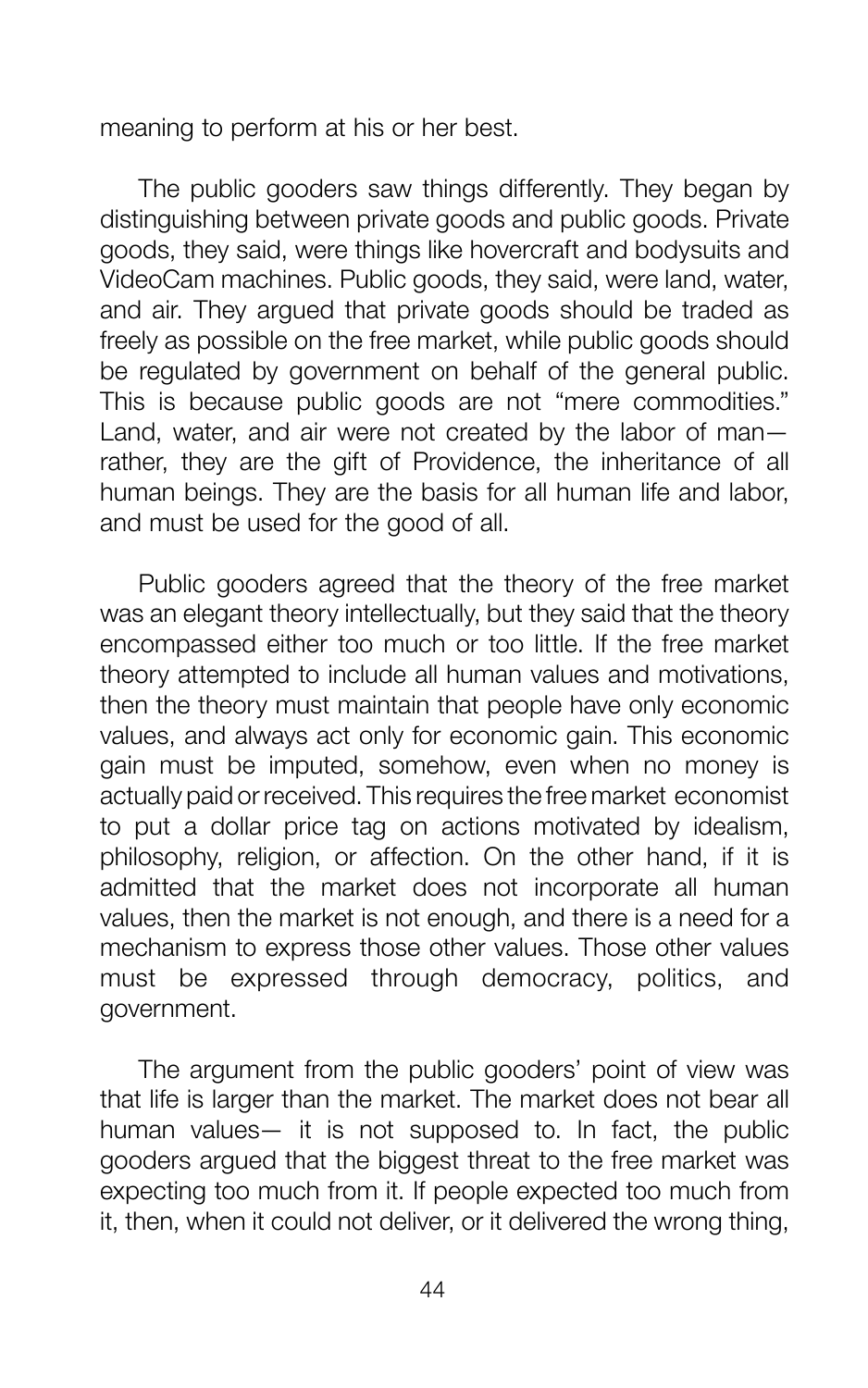people would attack it or seek to reduce its role.

The public gooders saw two reasons for government intervention in the market place. First, it had to be admitted by all parties that from time to time there was fraud or abuse in the private sector. The public gooders said that in such cases, the government must step in to investigate and regulate business so that such abuses would not recur. A second reason for government action was that some things, like water and air, are a "commons" which must not be ruined, and only a government can prevent that, by acting on behalf of all the people.

The "tragedy of the commons" was first enunciated by a scholar named Garrett Hardin in 1968. His example was of a pasture which was open to all the herdsmen. The tendency, he said, is for each herdsman to keep as many cattle as possible on the commons. So long as there aren't too many cattle, and all can be accommodated, all is well. But the number of cattle will increase, because of the inherent logic of the commons which remorselessly generates tragedy.

Each herdsman seeks to maximize his gain. By adding another animal to his herd, he receives the positive proceeds of the sale of that additional animal, +1. On the other hand, the effects of overgrazing in the pasture are shared by all the herdsmen, so the negative impact on that one herdsman is only a fraction of -1. He gains far more as an individual than he loses as a member of the group.

Since all the herdsmen will come to the same conclusion, they will all logically and rationally keep adding to their herds, until the pasture is overgrazed and destroyed for all. Each herdsman pursues his own individual best interest, as he is supposed to do in the free market, but because the pasture is a commons, that freedom leads to ruin for everybody.

The same is true of pollution. The cost to each individual, or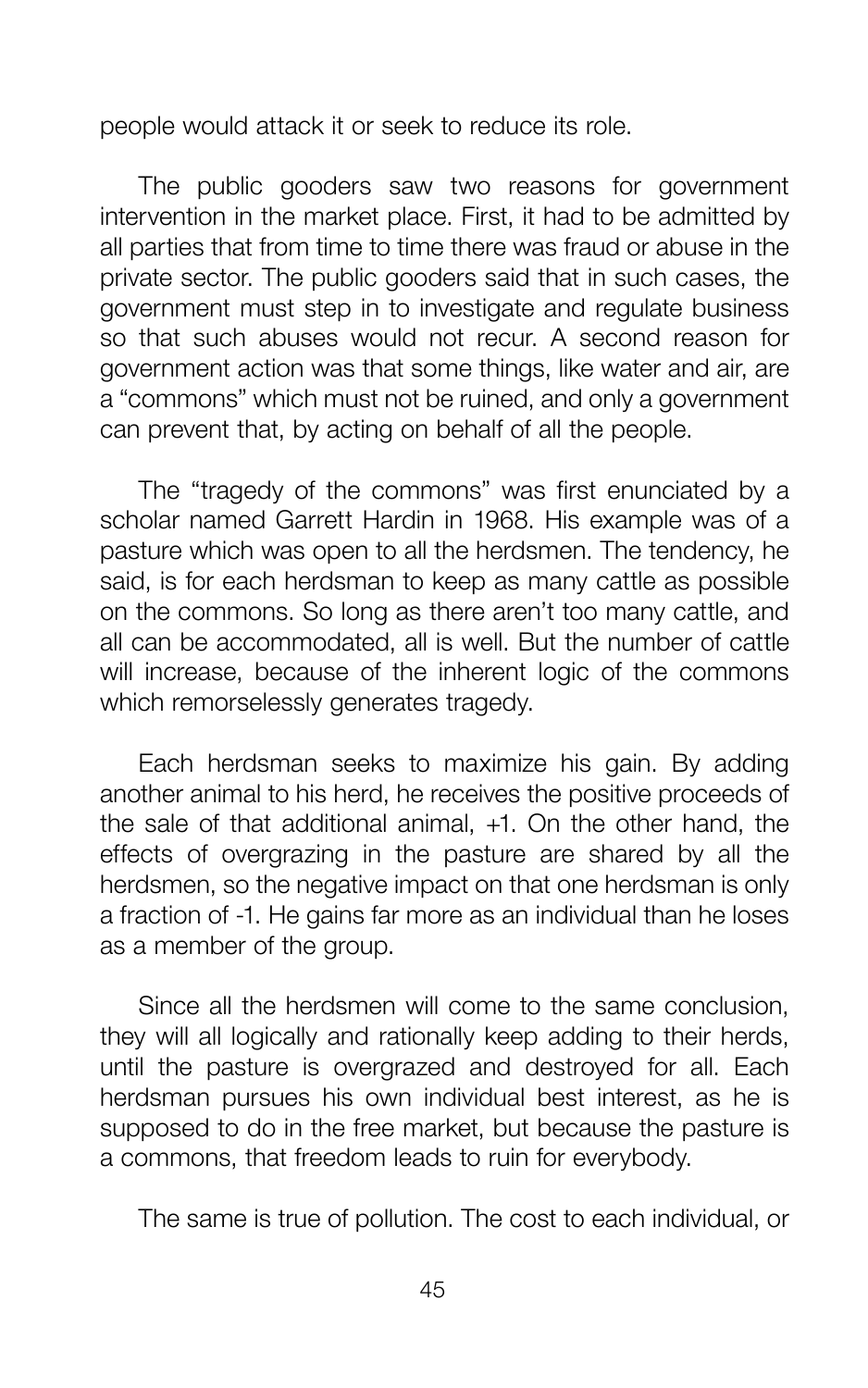company, of polluting the environment is less than what it would cost each individual or company to control his or her activities to prevent pollution. This is true for everyone, so polluting is "economically rational and efficient" for each individual or company— but it leads to polluting the entire environment for everybody. In the case of a commons, the independent, freeenterpriser behaves in a manner which fouls his own nest.

Government must therefore step in to preserve a commons. Laws and regulations can limit the number of cattle in the herd, so that overgrazing does not occur. Government can legislate and enforce environmental regulations which make it uneconomical for each individual or company to pollute. Only in this way can the tragedy of the commons be prevented.

Some free marketeers admitted that these were good reasons for government involvement, but argued that the burden of meeting government regulations mounted year after year, with no end in sight. By the 1980's, it was estimated that the private sector had to fill out more than 4,400 federal government forms each year. The total cost of private sector compliance with federal regulations was estimated at about \$100 billion in 1980 dollars. Most of that cost, of course, was passed on to consumers. It was estimated that federal regulations cost \$500 for every man, woman, and child in America in 1979. This was too big a burden.

The aspect of the debate which most concerned the general public was land use. There was concern about the relentless increase in urbanized land. More and more of Hawaii was becoming buried in concrete. The logic of the free market was to treat land as a commodity, subject to speculation. The way to get the most for this commodity was to hold it until the price rose, or develop it to its "highest and best use"— urban use. The market pressure was thus to redistrict and rezone land from agriculture or conservation to urban.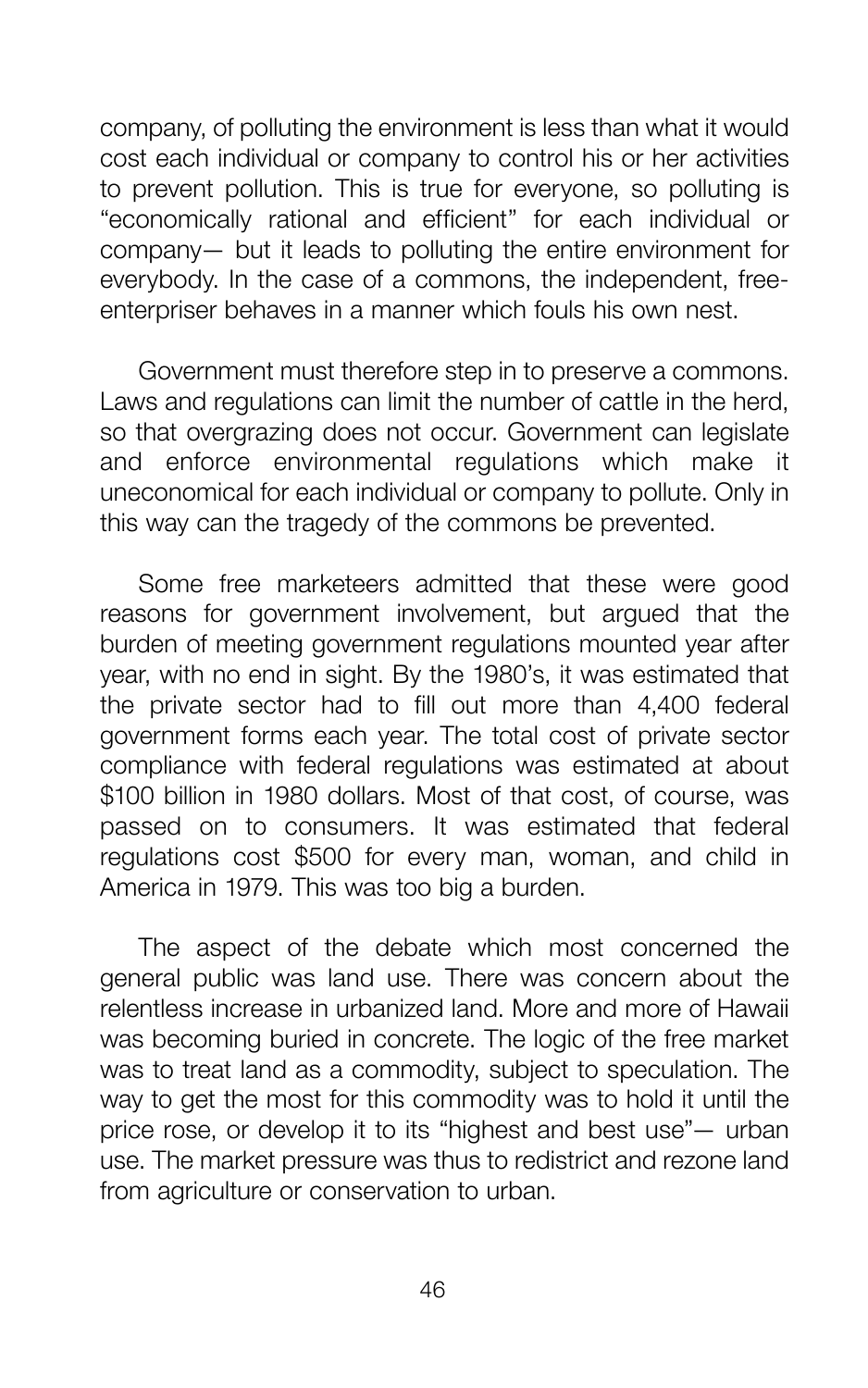Many petitions from developers and landowners were turned down by government regulatory agencies, but still, year by year, the islands became more urbanized. The amount of agricultural land and open scenic space continued to diminish. And there appeared to be no end in sight— no hope of a solution. The only government plan was to slow down the inevitable urbanization.

Government delaying tactics were thought by free marketeers and many others to be unfair. The government would not allow the redistricting of agricultural land, even after it was no longer being cultivated and was lying fallow. The government applied regulations which prevented urban uses even on lands already districted for urban use. The developers and landowners argued that this was an unconstitutional "taking." But in any event, it was not a solution, only a delaying tactic.

In search of a solution, a series of facilitated meetings among free marketeers and public gooders began in 2003. By the next year, 2004, a compromise concept had emerged, which was adopted by the State Legislature in 2005 as part of the Hawaii State Plan. We all know it today as the Free Market Magna Carta. Essentially, the Free Market Magna Carta made private goods more private, and public goods more public.

It was agreed that government regulation of private goods traded on the free market was too detailed, oppressive, and expensive for the economy to bear. It was too great a burden for small, innovative businesses— the very businesses on which the economy depended. Thus, government regulation of the purchase and sale of private goods was reduced. The remaining government regulation focused on health, safety, and the prosecution of fraud. This left the free market with a largely unregulated, highly competitive market, which stimulated new investment and innovation. This was the new freedom which made it a "Magna Carta" for the free market.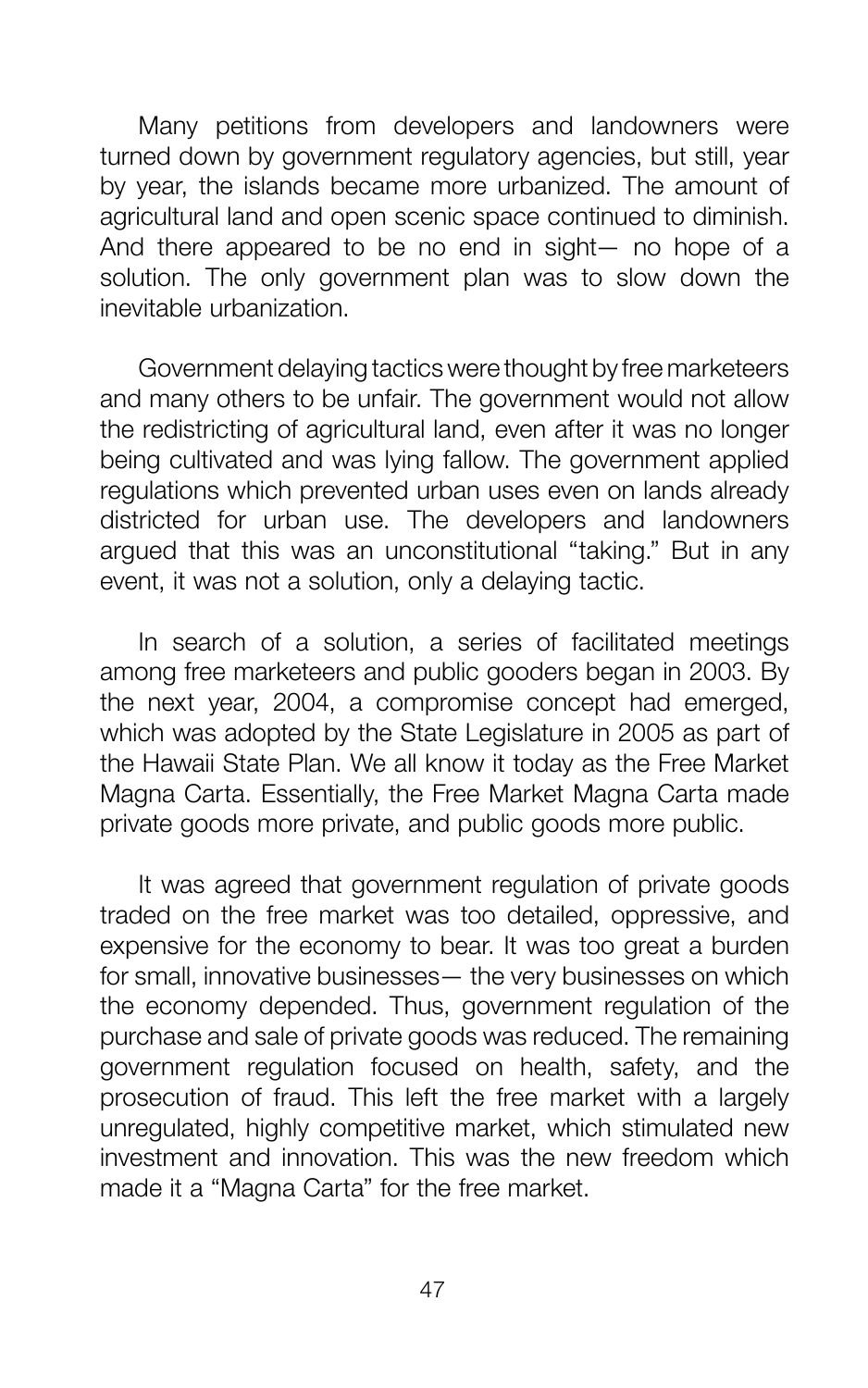While private goods became more private, public goods became more public. It was agreed that public goods are properly under the control, ownership, or regulation of the public sector. Many values of society are not internalized in the free market, and are not reflected in the decisions of company executives. In order for aesthetic, spiritual, and moral values to be reflected, the custodian of those values— the government would have to take action. That action would be stronger control over land, water, and air.

As for air, there were no established ownership rights, so government merely regulated air quality. As for water and land, the government strategy was to fulfill public non-market values by taking more of these resources out of the market through government purchases or some other means of compensation. The government bought some private water rights, to increase the amount of water which could be allocated for public purposes. It also bought land in fee simple and purchased some development rights. This solved the constitutional "taking" problem. Meanwhile, most of the land purchased by the government was leased back to agriculturalists, dedicated for open space, or set aside for wildlife refuges.

In embarking on the public purchase of land, government planners identified those lands which were most crucial ecologically and aesthetically for the survival of unique flora and fauna and the enjoyment of the people. The list of key parcels was published and debated. The government then began the systematic acquisition of the land, in a major effort which has lasted 45 years. It is sometimes referred to as the Second Mahele (not to be confused with a proposal made by a State governor in 1961). In an important sense, it returned land to the people, because it opened the land to public use, and it preserved the land for future generations.

By purchasing these lands, major battles over land use diminished, and the future of our natural environment was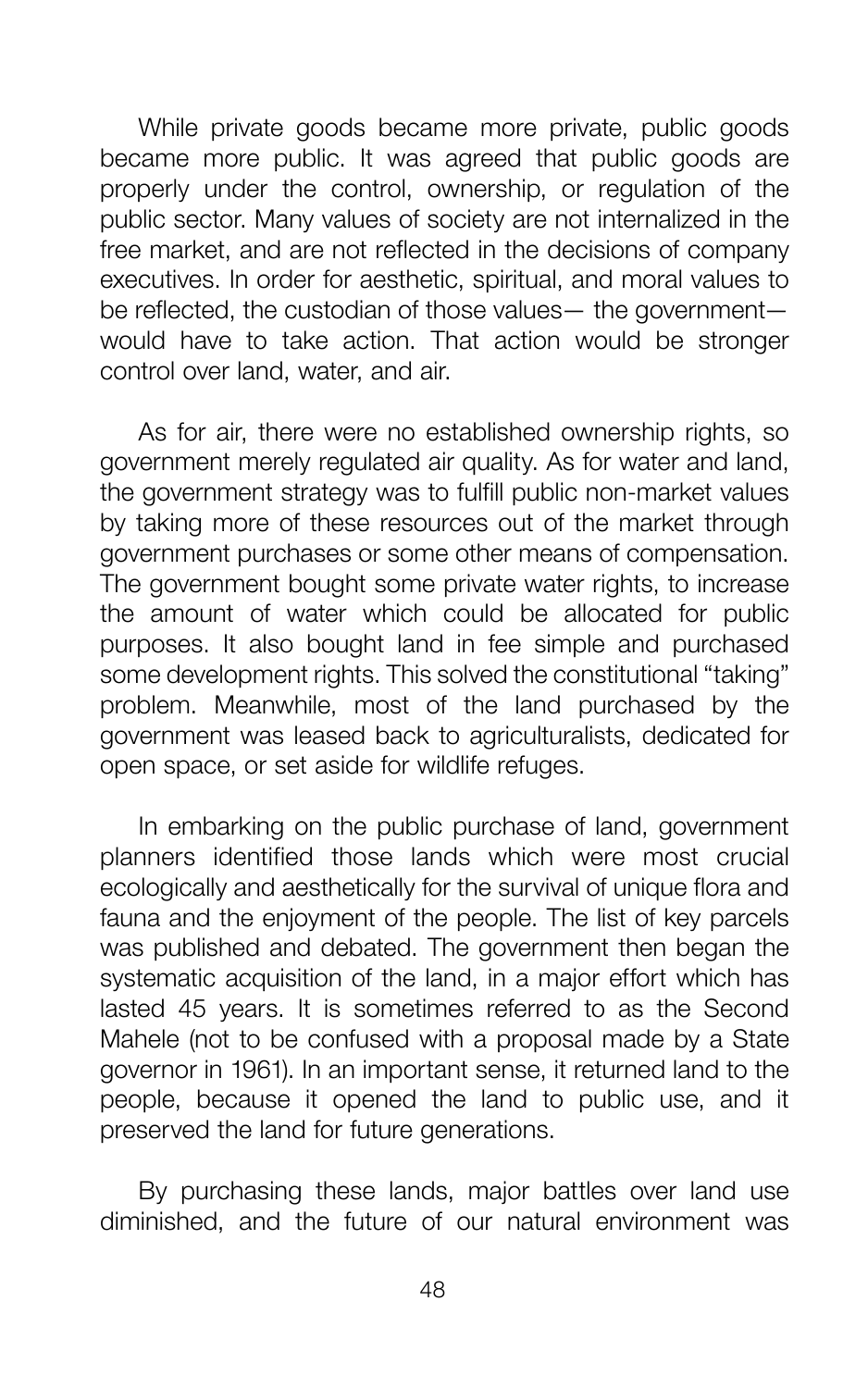assured. It was timely, because the migration to the sea made large amounts of coastal land available for purchase. While the purchase of land at market rates was terribly expensive, money was found, primarily as a result of the reduced need for school buildings and highways. Looking back, the cost of acquiring so many thousands of acres appears small compared with current prices and the value of public enjoyment.

Today, we benefit immensely from the continuation of agriculture, the large green belts between cluster neighborhoods, the open beach fronts, and the vast number of parks and playgrounds which those government purchases made possible. We also benefit by knowing that, for the most part, our unique flora and fauna are being protected, and there is no longer a market drive to urbanize the land where endangered species live.

There is another reason that this Second Mahele was timely, and that had to do with trends in housing. As more and more of our people began to live in modules and small apartments, there was a corresponding need for more public space and facilities. More and more people "lived" outside their homes. When their private living space shrank, they needed larger public living spaces.

Thus, the effort was made to create more "public wealth." The acquisition of parks was a beginning. The trend extended, however, to include more and more public buildings and facilities for meetings, sports, and entertainment. This tended to equalize the quality of life, and provide a minimum standard of living for all to enjoy regardless of position or private wealth. Many people feel that this has made democracy and equality more of a reality than in the last century.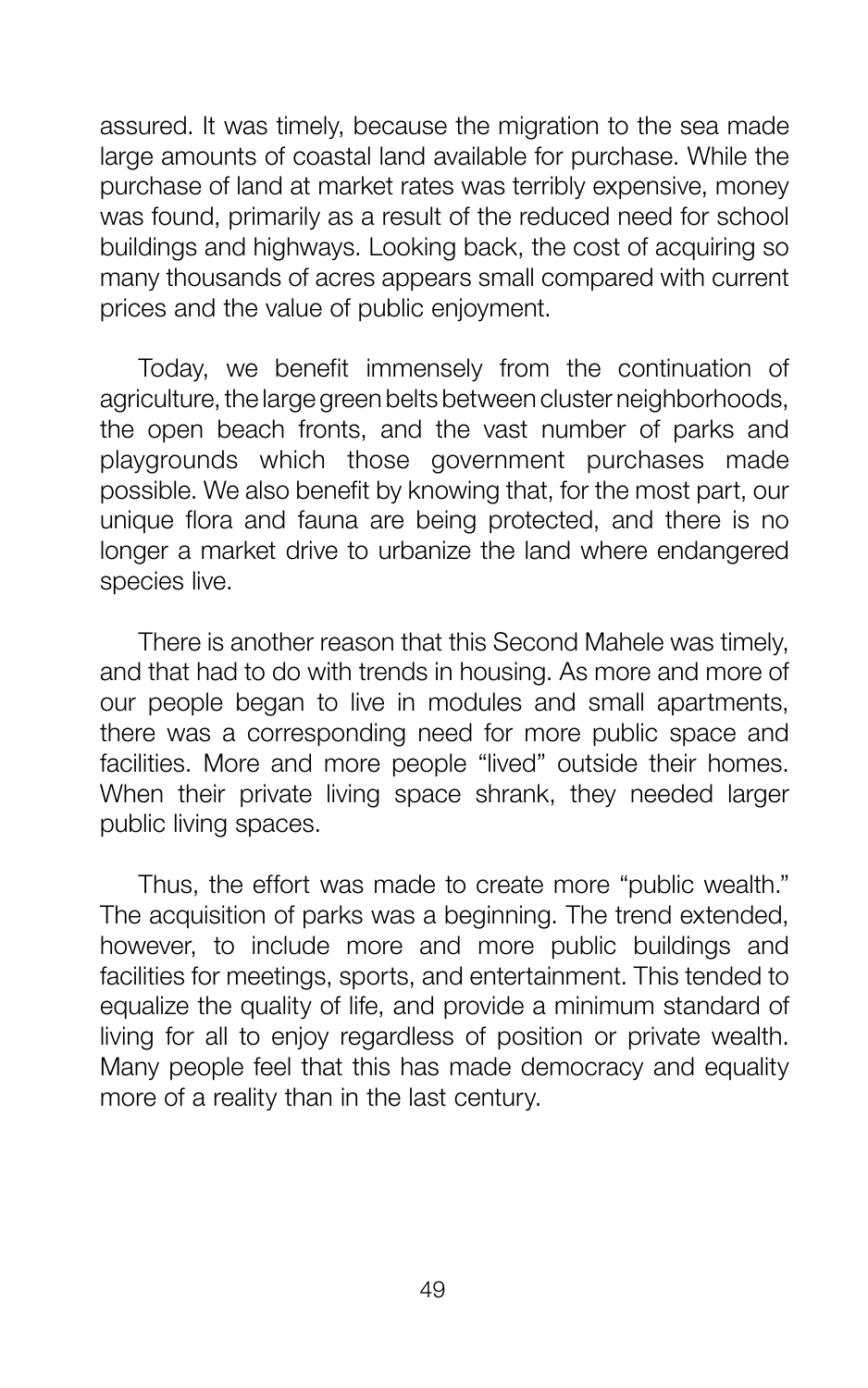### LECTURE 6:

## **EDUCATION AND EDUCOMP**

You may recall that I said earlier that the significant economic growth we experienced in the last 50 years would not have occurred had it not been for the Free Market Magna Carta, which we discussed in the last lecture, and major changes in the educational system, which I would like to discuss tonight.

By the 1980's it was clear that education was the foundation of innovation and entrepreneurial success in our economy. In a knowledge economy, we needed creative thinkers. Everybody seemed to agree on that. But they did not agree on whether we were in fact producing creative thinkers, and if so, whether we were producing enough. This was a hotly debated issue.

For convenience, I will characterize the arguments as falling in two different camps. I shall call one camp the traditionalists, and the other camp the individualists.

The traditionalists were largely satisfied with the educational system. They admitted that the system might appear to be rigid, but they maintained that students needed to learn discipline in school. They also supported the idea of testing students and placing them in "fast," "medium," and "slow" classes, because they felt that the talents and abilities of all students should be identified early, so they could be sorted out in advance for future employers. While they admitted that people have different talents and abilities, not all of which are easily measured, they felt that all students should be tested regularly on standard information which all must learn to graduate and be certified for work.

The traditionalists wanted to improve the school buildings, the equipment, and the educational requirements. They also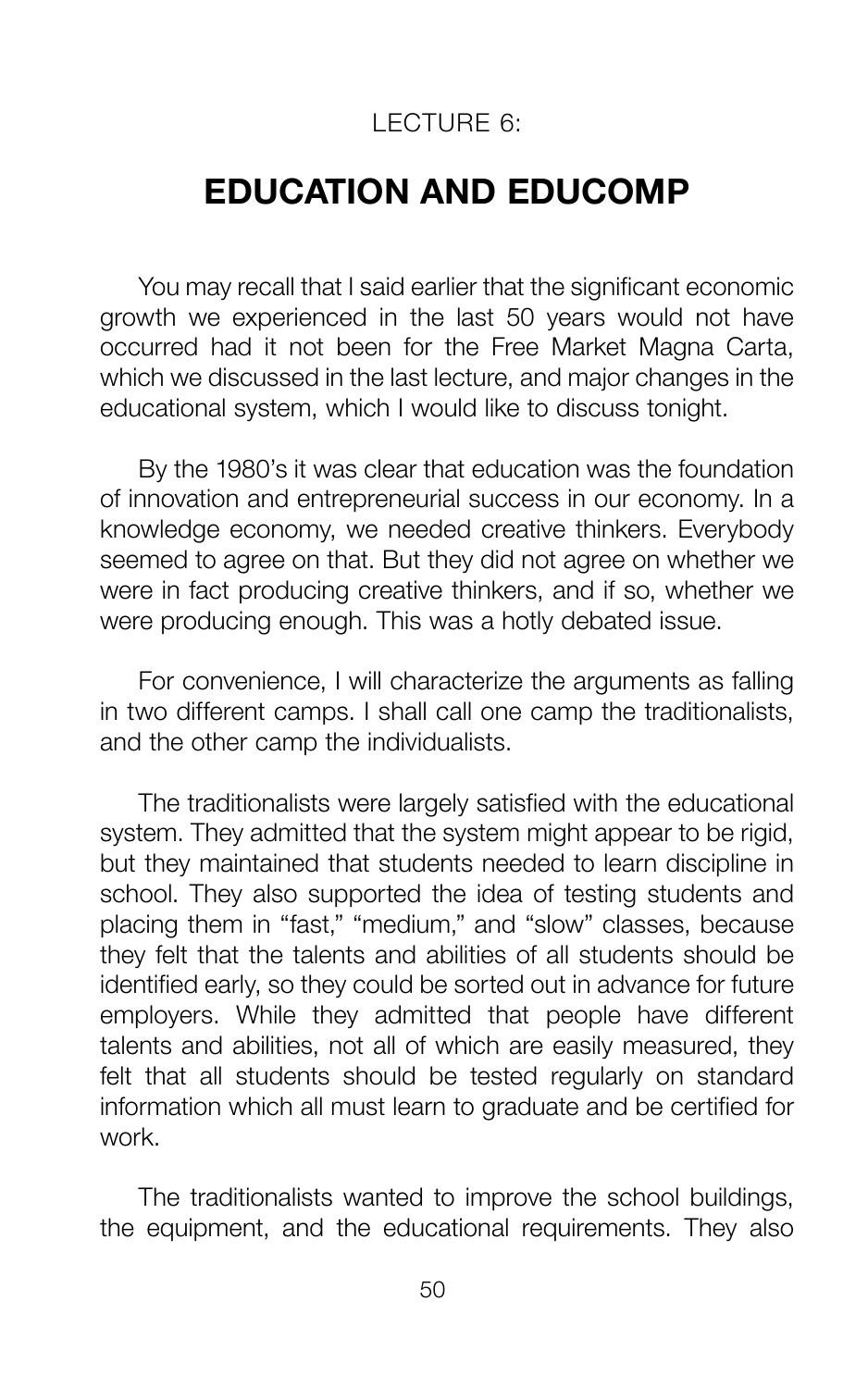wanted to raise the salaries of teachers, and reduce the teacher/ student ratio. On the whole, however, they were proud of what American education had accomplished. The American educational system had provided opportunities for generations of Americans who came from all over the world, helping them to rise to the level of their abilities. Equal access to education was central to the American democratic ideal, and it had worked. The traditionalists usually ended their statements with something to the effect that, "If it isn't broken, don't fix it." The traditionalists reacted badly to fundamental criticism of the system.

Fundamental criticism was precisely the thrust of the individualists, who challenged virtually every tenet of the existing system. The individualists agreed that the traditional educational system had worked well in the 19<sup>th</sup> century, but they argued that fundamental changes in society and the economy made drastic change necessary. I will summarize their argument as follows.

All children are born with natural curiosity and enthusiasm for learning. It is part of the survival of the species. As every parent knows, every child explores his or her environment, and once he or she learns to speak, will pester any available adult, indefinitely, with questions. Why is the sky blue? Why is there air? That natural curiosity and enthusiasm are the basis of learning and creating, and yet it is that natural curiosity and enthusiasm which is being crushed by the traditional school system. Children began school bright and interested, and emerged 12 or 16 or 20 years later as dull, uninspired adults. And this was no accident, if one believed the individualists.

The reason this occurred, they said, was that schools were bent on preparing their students for life in industrial society, specifically the factory. The educational system was designed to generate uniformity, so that young people would fit into factory life.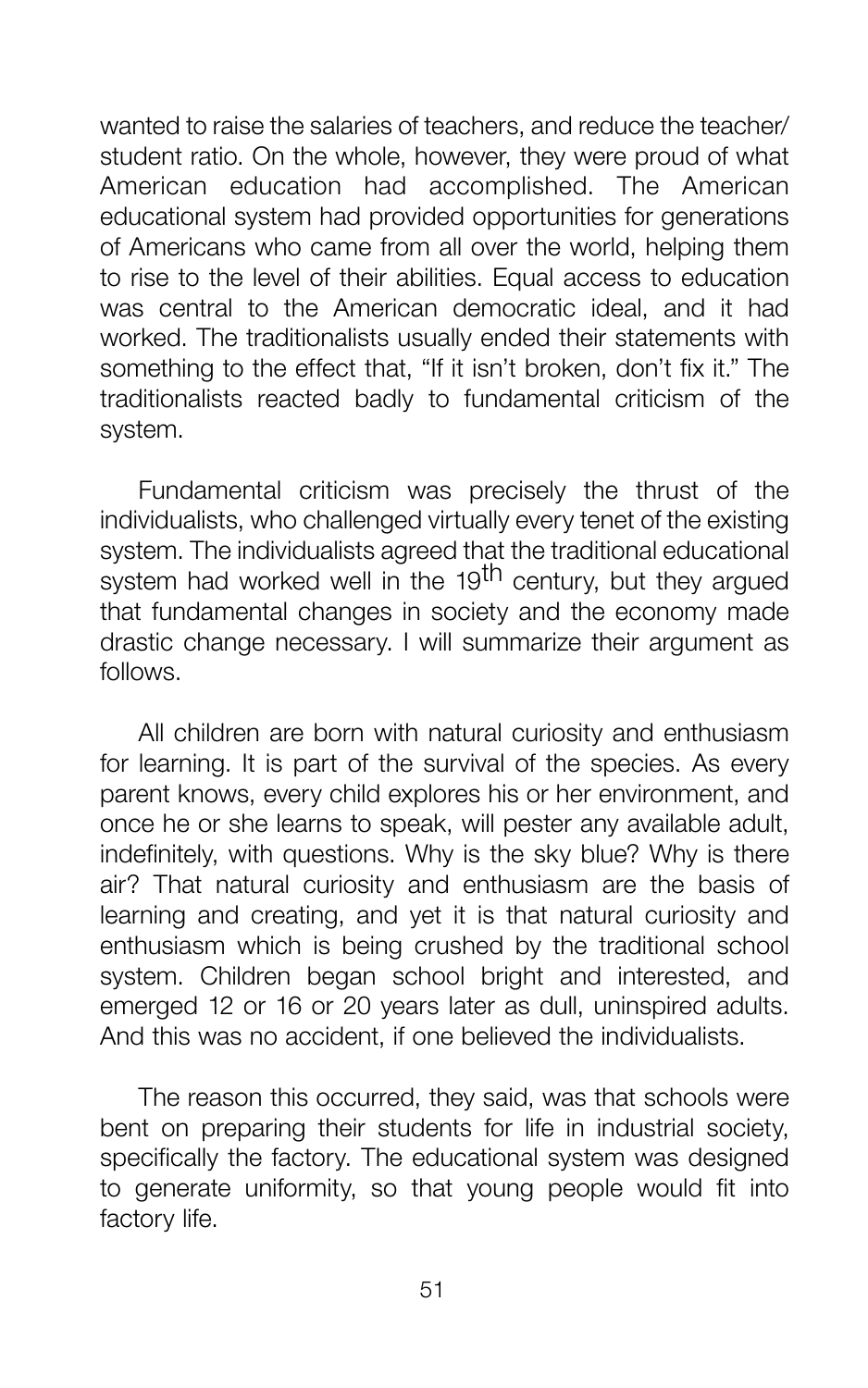Beginning with the industrial revolution in the 19<sup>th</sup> century, educational systems had two curricula. The ostensible curriculum was math, English, and literature. The real, or underlying curriculum was not a subject but a method or process. The real curriculum was teaching masses of students how to be punctual, to be obedient to authority, and to accept boring, repetitive work. That was what the factory required, so that was how students were prepared for life. They sat in the classroom in lines and rows, facing forward, listening dutifully to the teacher, doing boring, repetitive work.

It went further than that. Educational systems also sorted students into different categories and rated their abilities. They were measured against standardized tests. When they graduated, they were rated and graded and stamped "approved" like different grades of beef. The factory system received them, already rated and sorted, and knew where to put them on the assembly line.

The individualists claimed that whatever had been the merits of such a system in the 19<sup>th</sup> century, our society was now in the post-industrial age, or the information age, and preparation for life in a factory was no longer appropriate— except for robots. The factory was no longer the major workplace of our people. The national economy was now dominated by service industries, and knowledge was now the primary resource. Economic growth and success depended not on uniformity but on creativity, innovation, individual initiative, and individual responsibility.

The educational system, according to the individualists, had to be redesigned completely, from the bottom up. It had to be built on the encouragement of the natural curiosity and enthusiasm of the child, and it required individual coaching and attention, with total flexibility on schedules, deadlines, and each student's rate of growth in the pursuit of knowledge.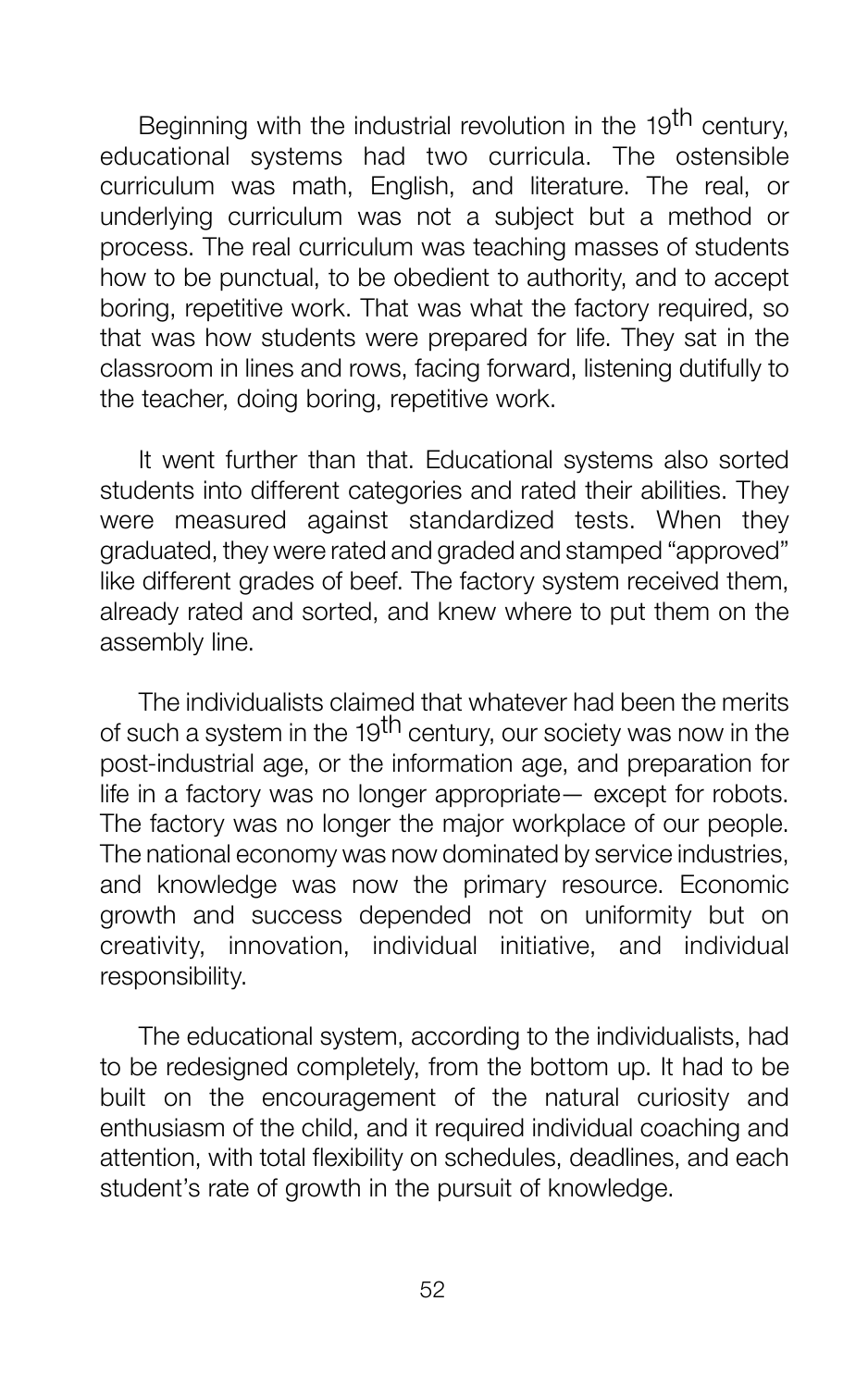So those were the battle lines. You will not be surprised that very little changed as a result of the debate. The traditionalists became overly defensive, the individualists became overly arrogant, and nobody was especially happy.

While many people and events led to the breakthrough, I would like to highlight two. First, I would like to applaud a wonderful senior citizen named Naomi Kapuniai Nakabayashi, a retired school teacher, who launched what became known as "Kupuna Power." This marvelous woman looked at all the students, unhappy sitting in classrooms with little individual attention, and all the senior citizens, unhappy sitting at home with little individual attention, and she put them together. She declared that the students and the *kupuna* needed each other, and at the tender age of 68, she launched a campaign to bring them together.

The two basic tenets of her campaign were that, first, it was not necessary to sit in a classroom to learn things, and second, that the world was full of teachers— it was just that they were not all certified graduates of Colleges of Education. She declared further that the *kupuna,* the elders, had much to teach, and one reason our society had been unhappy for a hundred years was that we were not allowing them to teach, but were shunting them aside.

Naomi Kapuniai Nakabayashi stumped the State, giving speeches, writing letters, attending Board of Education meetings, and organizing both students and elders to make their case. Within the first year, 3,000 retired citizens came forward to donate their time. The following year, another 7,000 signed up.

Most of the elders who signed up had been living active lives, with a keen interest in the world. Their role as *kapuna* gave them a new focus for their activities and interests. Others, however, had lost the will to live, and were lying quietly in their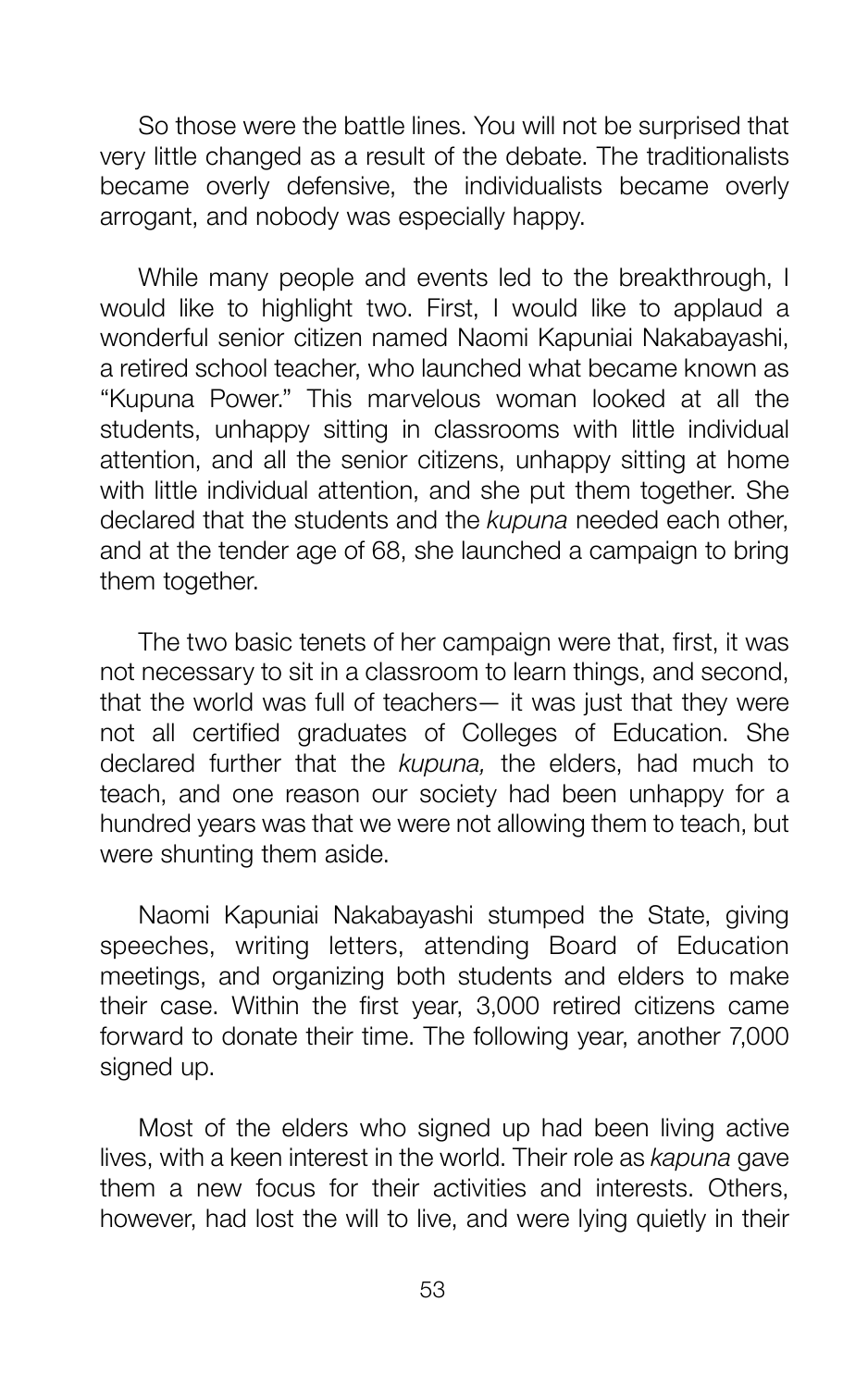nursing homes, merely subsisting from day to day, waiting for death to come. Naomi found them there, and challenged them. A few of them literally arose from their sickbeds, became well, and began to live again. According to the attending physicians, there were miracles the likes of which had not been recorded since Biblical times.

It is hard to measure the effect of this campaign, but by any measurement, it was extraordinary. The programs which grew up resembled the Big Brothers, Big Sisters, and Foster Grandparents programs of the 1970's and 1980's. It was difficult at first to match students with *kupuna.* Many were matched with their own grandparents, aunts, and uncles, and this tended to insure an easy start-up. For students and elders who had never met, many were apprehensive— one student said "terrified"— at their first meeting. Soon, however, students and elders could be seen at parks, along the beach, in libraries, and in homes, talking and reading and making things. The *kupuna* taught what they knew, and learned new things, to keep up with their students.

A random check in the first few years found that more students attended their tutorials with their *kupuna* than attended regular classes. Many students became fiercely proud and protective of their *kupuna.* The *kupuna,* for their part, lived for their students. Many of them had no one left in the world, or their families and friends lived elsewhere, or had forgotten them. With their students, they started new "families."

In the middle of it all, for nearly 15 years, was Naomi Kapuniai Nakabayashi, patient, energetic, indomitable. When she began, she was the terror of every school administration in the State. When she passed away at the age of 83, she was honored as a saint. To quote her, "No society can be rich or healthy if the *kapuna* and *keiki* don't talk to each other." Our society is richer and healthier today because of her.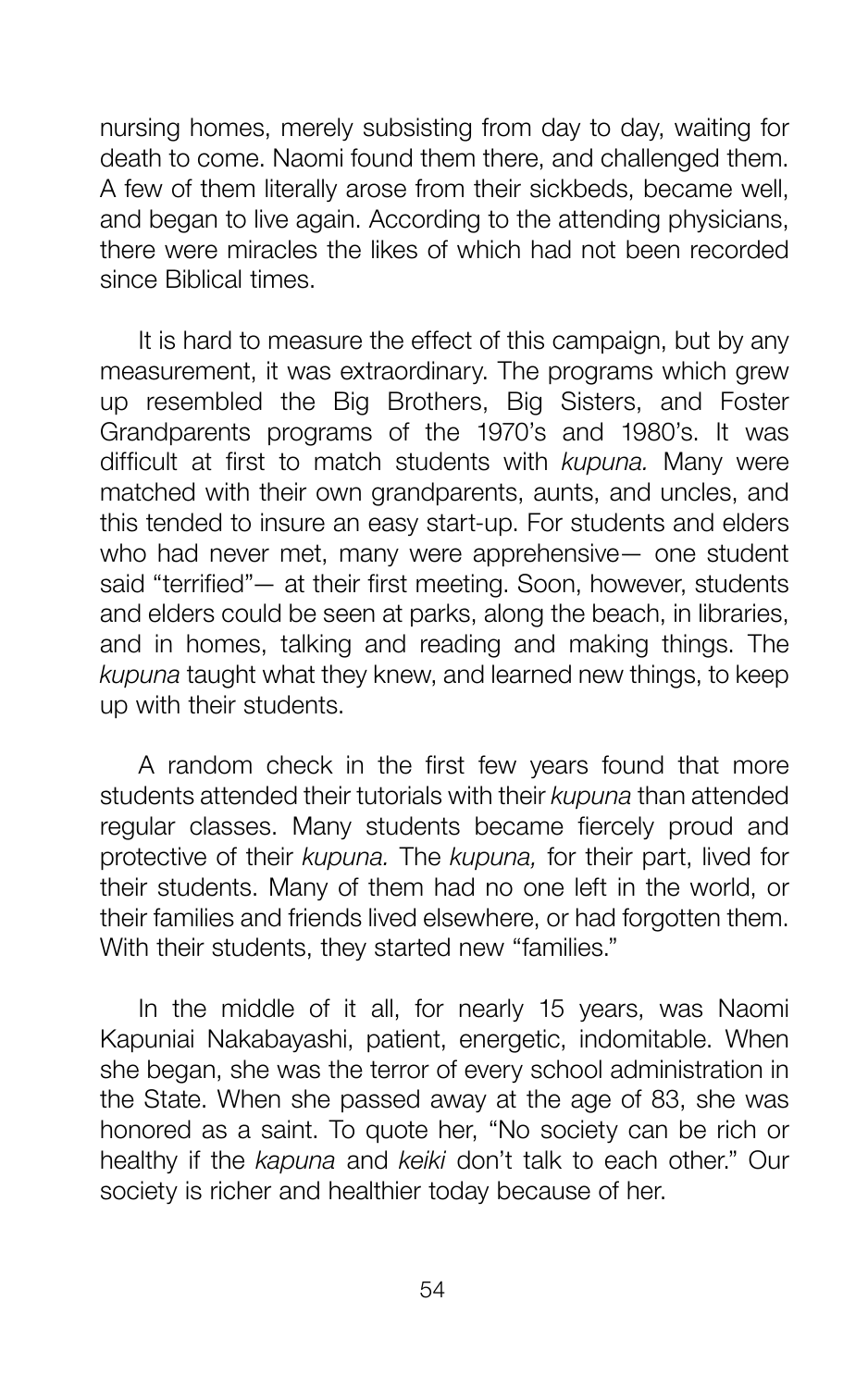Kupuna Power succeeded in de-emphasizing the importance of buildings, and broadened the definition of "teacher." It got students out of the classroom, and built new networks of friendship and respect within the community. The individualists strongly supported Kupuna Power. Most traditionalists accepted it, and some participated as *kupuna.* However, the traditionalists were opposed to any further changes in the basic educational system. The debate continued to rage, until it was resolved not by logic or intellect but by technology: the armstrap computer/ telephone.

Certainly, the trends were clear. There were the minicomputers, then the micro-computers, then the home computers, then the portable 20-pound computers, then the small briefcase travel computers. At the same time, there were standard-sized cellular phones, and then pocket telephones, and then wristwatch telephones (finally fulfilling the technology of the *Dick Tracy* cartoon strip of the 1950's). Meanwhile, more and more communications satellites were being launched, and more and more information systems were being developed and sold for use by computer hookup. The software lagged behind the hardware development, but by the middle 1980's it was possible to hook one's computer up with a number of international information systems for a reasonable fee.

For quite a while, the educational establishment did not respond. Courses in computer literacy were introduced, and were obviously beneficial. Some students used their home computers to do their research by accessing information systems and printing out their reports. Later, students used pocket-sized computer tutors to cram for history, foreign languages, math, and science exams. However, in the classroom, students still used books, pencils, and blue-lined paper. Leading educators saw what was coming, but old habits die hard.

What was coming, and what arrived in 2010, was the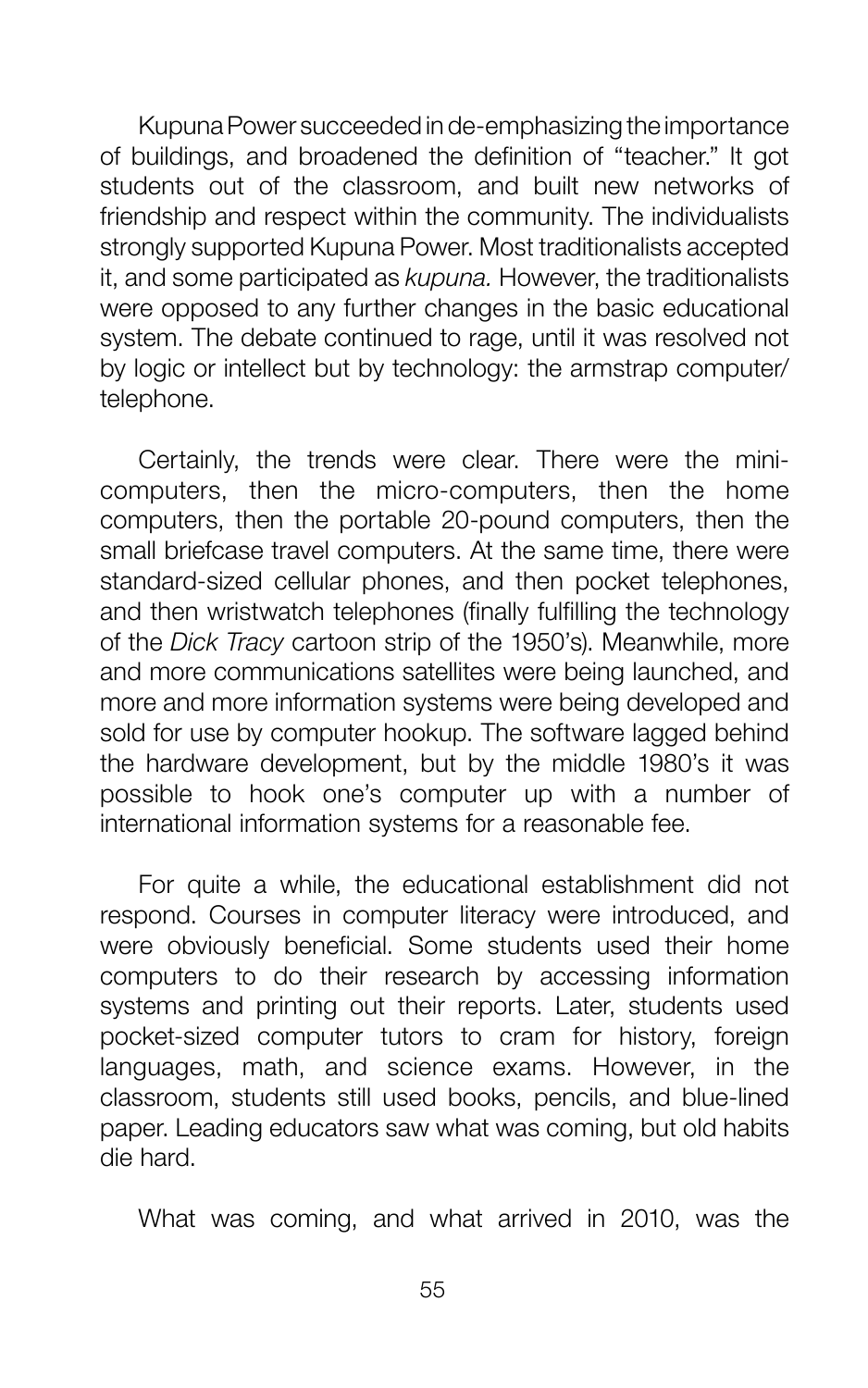armstrap computer telephone, or compu-phone. The armstrap compu-phone is usually six inches long, two inches wide, and a quarter inch thick. It is strapped along the forearm, beginning with the wrist and reaching back toward the elbow. It is viewed as one used to view one's wristwatch, but it can do virtually everything. It is a telephone; it is a computer; it is a calculator; and it can access all the information known to the modern world. You can telephone a friend anywhere in the world. You can signal for help in an emergency. You can access an information system to identify the major plays of Shakespeare, and you can read those plays, which will appear in scrolling fashion on the armscreen. You can call up study programs and teach yourself any one of 684 subjects. Once personalized information is entered in the compu-phone program, it will remind one of important birthdays and anniversaries; will schedule your appointments; and will order needed supplies at pre-set intervals. The current balance in one's Unit Transfer Account is only a touch away.

With the arrival of the armstrap compu-phone, any student anywhere in the world could dial anybody, or could dial into any information system, and talk to people or to computers, and get an auditory or visual response to specific questions, at any time, day or night. There were already international networks of information for students with EduComp, EduCalc, InstaLibrary, and SpeedFact. In short, anybody with a compu-phone could track down any non-proprietary information available to anybody in the world, usually within a few seconds.

This drastically changed the role of the teacher and educational institutions. Teachers were no longer needed to provide information. They are now Masters, or counselors, encouraging and guiding the independent research and activities of their students.

Some Masters are technical experts, coaching their students in technical skills. They focus on the ability to attain and maintain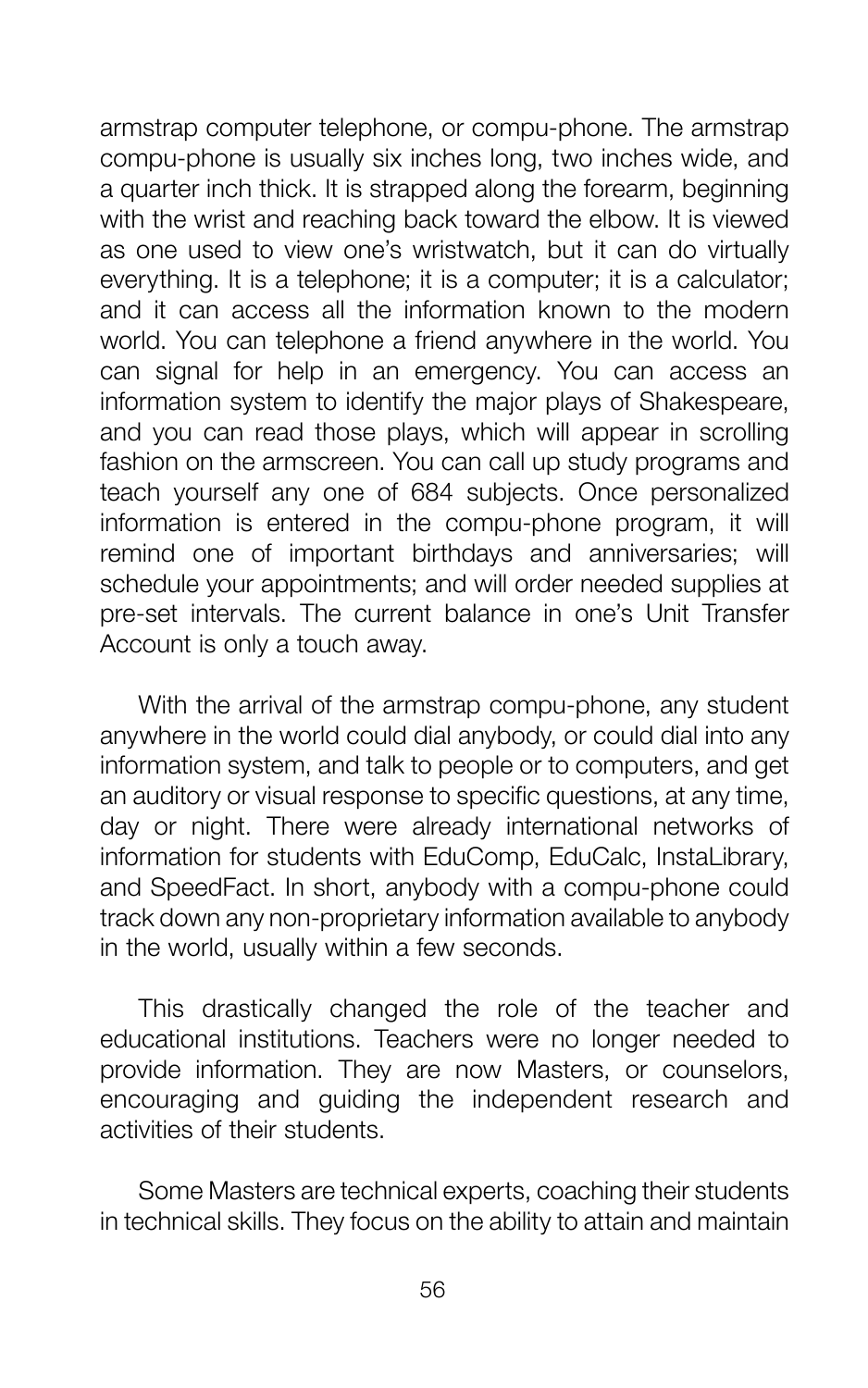high standards of performance and craftsmanship. Other Masters are human relations experts, sharing their wisdom, ethics, values, and philosophy. They focus on the meaning and purpose of human endeavor. Other Masters are analysts, coaching their students on logic and the relationship of facts and ideas. They challenge their students to think critically about information and make constructive decisions.

As you all know, the status of our teachers has grown greatly as a result of all this. And our students, with free access to virtually all knowledge, and the support of *kupuna* and Masters, learn extremely well and extremely quickly. A recent study has indicated that the natural curiosity of each child is now being liberated to the extent that the rate of learning and information mastery has increased approximately six times in the last 75 years. It is said that the fifteen-year-old of today has digested as much information as the Ph.D. of the last century.

The trend in education in the last century was toward greater and greater specialization and fragmentation. By the turn of the century, it was clear that this trend would have to be reversed— we needed more people who understood the broader values of society and how to integrate knowledge for action. In short, we needed more people who were liberally educated, and were skillful in human relations.

Education has thus reversed its focus. All of the things which were called "extra-curricular activities" in the 20<sup>th</sup> century are the primary curriculum in the 21<sup>St</sup> century. Before, students were taught "what," but not "how." Today, we teach them "how" because it is easy enough for them to learn "what." We teach them "how" through group activities in our schools and universities. These activities provide the framework for learning about oneself and others; about the management of conflict and the benefits of cooperation; about values and ethics; and about the content and purpose of life.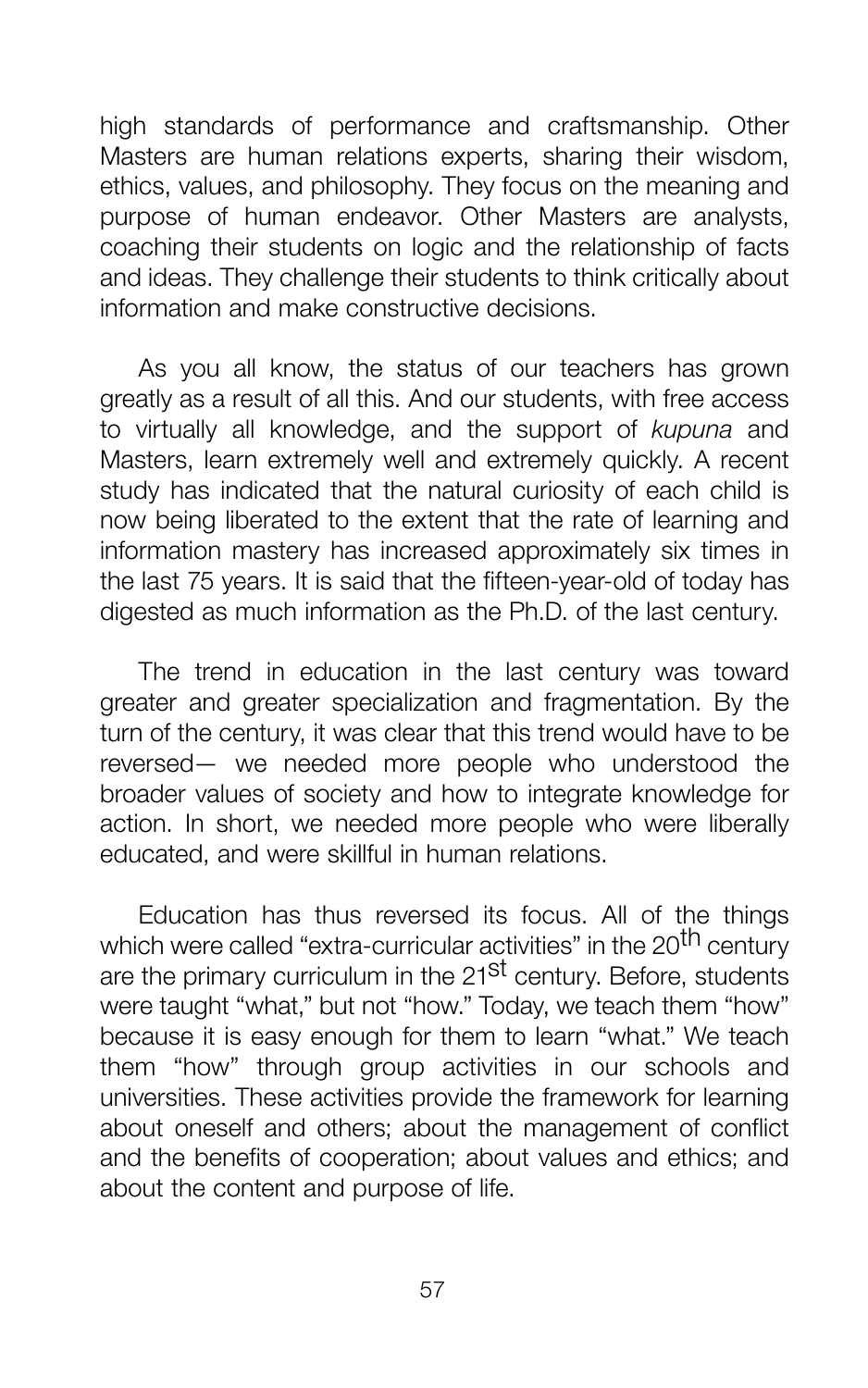For the most part, students today pursue their interests wherever they please— at home, outdoors, with their *kupuna*  and Masters, with their friends, with their parents, wherever. With all the knowledge of the world at their fingertips— literally it does not matter where they are.

Our schools and universities are still important because human beings are social by nature, and the formal curriculum today is focused on human relations skills and social cooperation. Our schools and universities provide places for group activities such as sports, theater, clubs, joint projects, and the like. Schools also provide special equipment and laboratories too expensive for each student to have at home.

One major difference between the educational system of today and that of 75 years ago is that today's system is more effective at only a fraction of the previous cost. Many teachers are volunteers; most information is conveyed not by teachers but by compu-phones, which are not expensive; little time is spent on administrative paperwork; and there are fewer buildings to build and maintain. Seventy-five years ago, we were spending one third of the entire state government budget on education. Today, we spend only one tenth of our entire budget, and we are much happier with the results.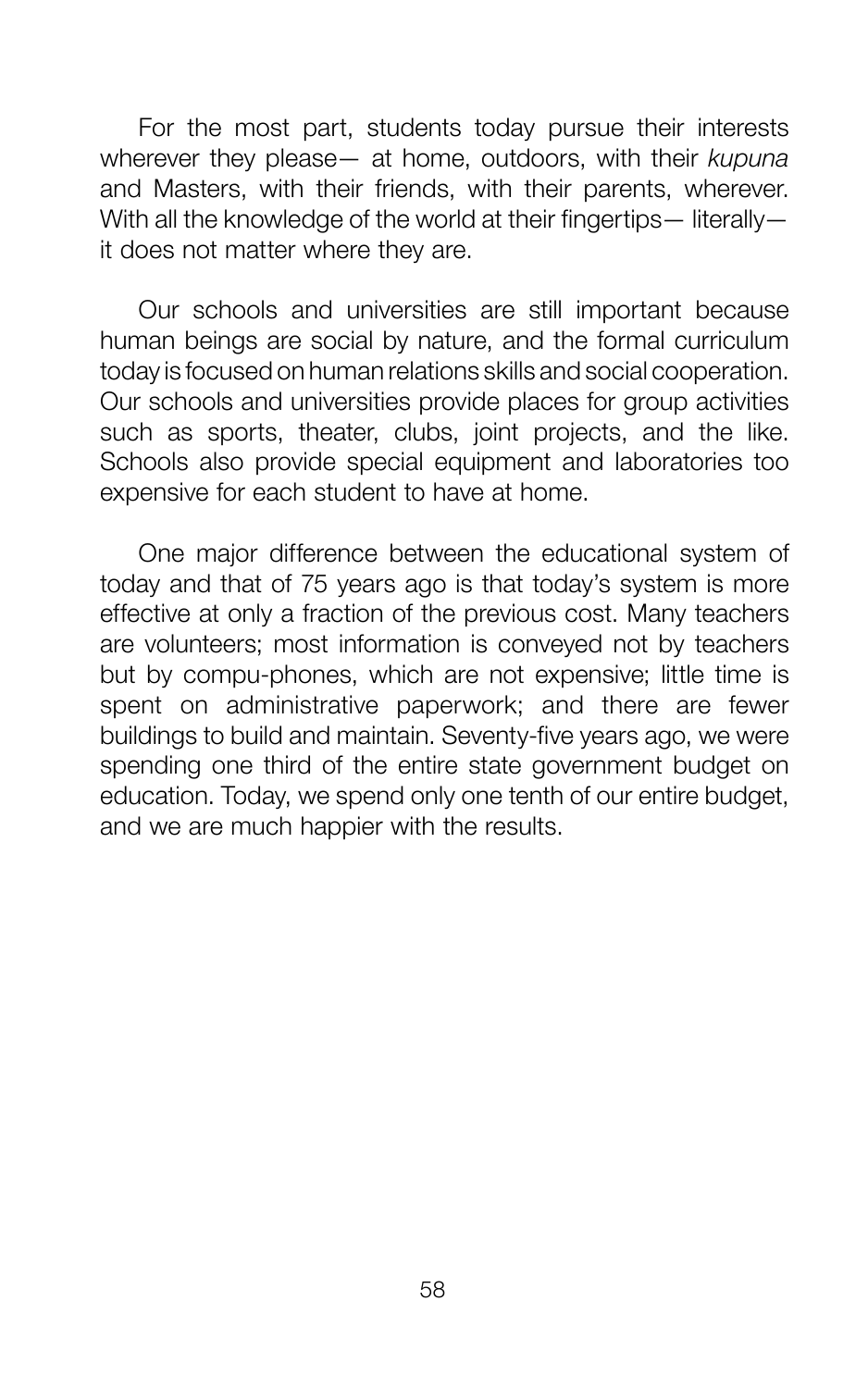### LECTURE 7:

## **DDT, VITAMINS AND GREENIES**

This lecture, I am afraid, will not be pleasant. I must, alas, describe the incredible arrogance and stupidity of the late 20<sup>th</sup> and early 21<sup>st</sup> centuries in regard to the natural environment. Fortunately, the story has a relatively happy ending. We have corrected many of the wrongs, and have gained new humility and intelligence. The worst is now history. But we should not forget, and we must not repeat, these grievous errors of the past.

Our forebears a hundred years ago thought they could do anything they pleased to the natural environment. Many thought that they were superior to the natural environment— smarter, somehow, than the accumulated intelligence embodied in natural ecology and human biology. These people, infatuated with themselves and the technology they created, had no respect for the natural world.

Certainly, many good things have been accomplished by human beings through new technology. Our standard of living has risen; more people live longer; there is a greater variety of jobs; there are more opportunities for personal growth; more human beings find more meaning in their daily lives. Economic development has made these good things a reality. We are all grateful for the technology which has supported this economic growth and the resulting improvement in our lives.

But not all technologies are the same, and not all have the same impacts. What happened was that many technologists became too narrowly focused on their specific task or product, and could no longer see the whole complex system of life on this planet. Some of these technologists were simply not interested in the environmental impacts of their products and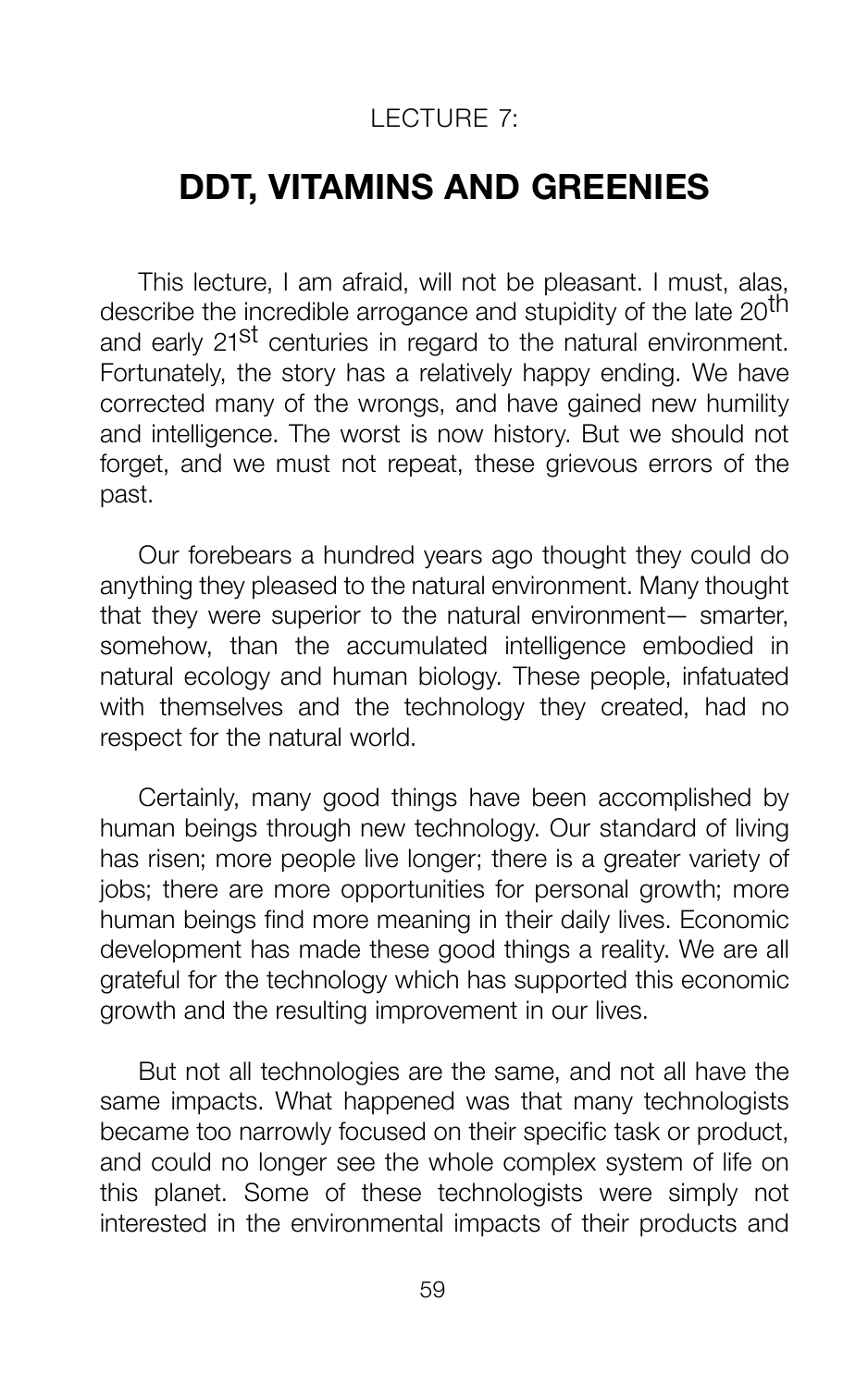procedures. Others knew that there was a better way environmentally, but they rejected that way because it was more expensive financially.

For whatever reason, the period 1950-2000 was a distressing period in the history of America's natural environment. After the Second World War, there was an explosion of enthusiasm for technology. Much technology had been developed during the war; the war had been won; there was a new faith in progress, much like that which existed in the late 19<sup>th</sup> century. There was an idealistic fervor. Much of the fervor was noble, but it was environmentally blind.

The nation pursued nuclear energy, for example, without knowing how to solve the problem of the long-term disposal of radioactive nuclear waste. The excitement over the potential uses of nuclear power was so strong that leaders even proposed using small nuclear bombs in large construction projects to dig tunnels and change the course of rivers. There was no idea of the dangers of radioactive fallout on nearby plant, animal, and human populations.

Pesticides were developed and introduced. Laboratory tests showed they were effective in killing specific species, but there was little or no thought to the devastating effect they could have on an entire eco-system. Millions of tons of poisonous chemicals were sprayed across the country's farmlands. It is true that the target bugs died; but so did birds, worms, dogs, and other animals. As the bugs developed strains which resisted specific pesticides, other pesticides were introduced, and the wholesale poisoning of the environment continued. The winds and rivers and ocean currents spread the poison; DDT was found in penguins in the Antarctic. These new "miracle" pesticides did not break down organically. There was no escape.

The world became plastic. More and more materials were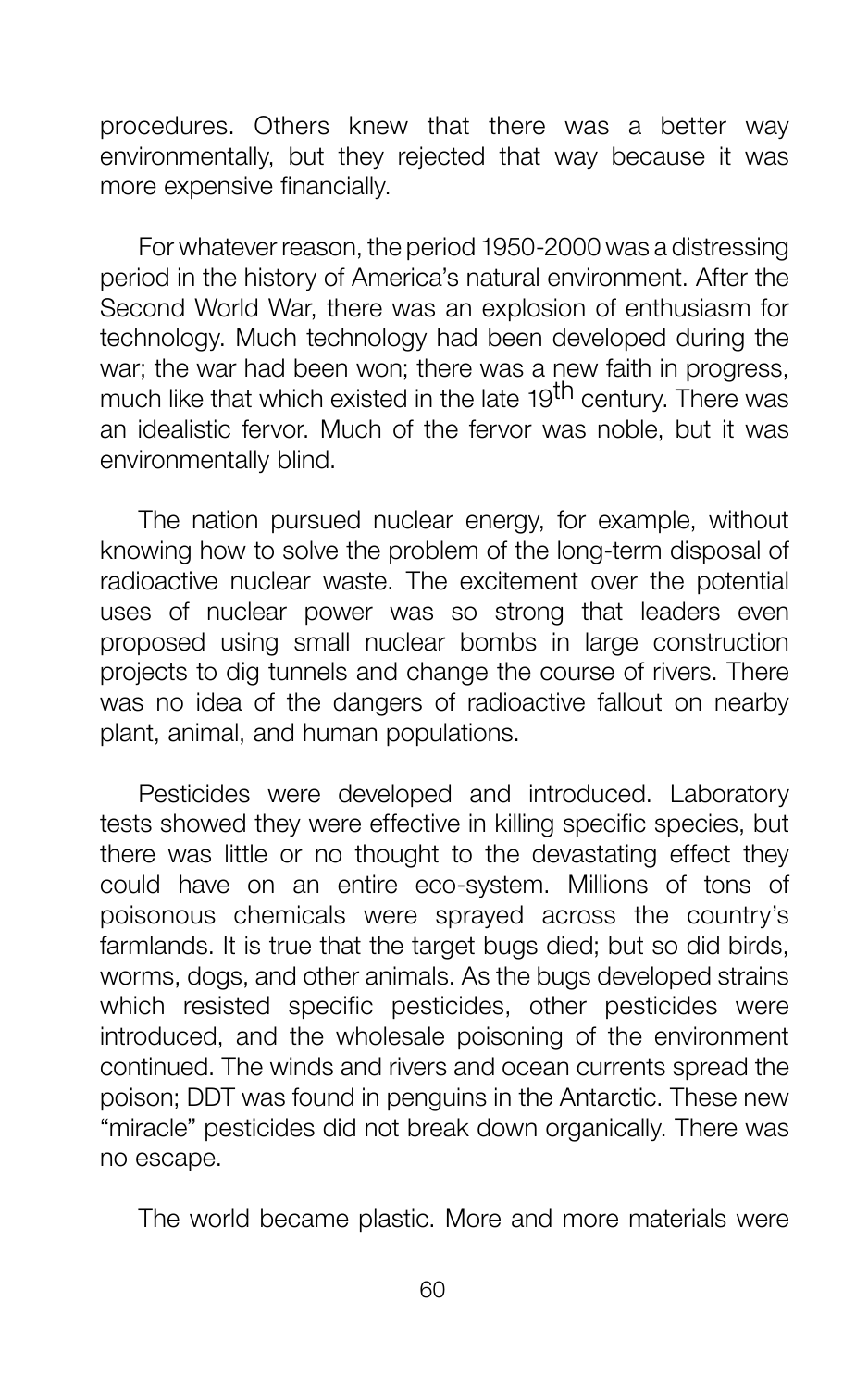produced which were not naturally biodegradable. Detergents which did not break down replaced the old-fashioned soaps which did. Synthetic cloth replaced cotton. Gadgets crowded houses and apartments; the disposable society reigned. Factory waste was disposed in rivers and lakes; fish were found floating dead on the water's surface. Trash piled up, and was taken to landfills. Water trickled down through those landfills, and the leachate reached water tables, poisoning them, and forcing the closure of the wells.

The trend was frightening. Voices were raised, but were largely ignored or silenced by the seemingly sincere and authoritative responses of governments and company laboratories. Finally, the physical evidence of environmental damage was too obvious. An environmental movement arose in the late 1960's. By the early 1970's, the nation and many states had passed environmental legislation in an attempt to reduce and eventually solve the problem.

Progress was slow, but its focus was clear: find natural solutions to natural problems. Work with nature, not against it. The answer was not to control or dominate the environment, but to participate in it. Human beings could indeed have economic development. It just had to be done in a manner which was environmentally sound.

Natural energy was thus preferable to nuclear energy. Biological engineering was superior to pesticides. Organic products which were biodegradable were preferable to those which were not. This natural approach required immense knowledge of the environment and chemistry, but such knowledge was available or could be attained. By the 1980's, major new research programs were underway in both the public and private sectors.

Important adjustments had to be made. When farmers shifted from tons of chemical fertilizers to the recycling of waste,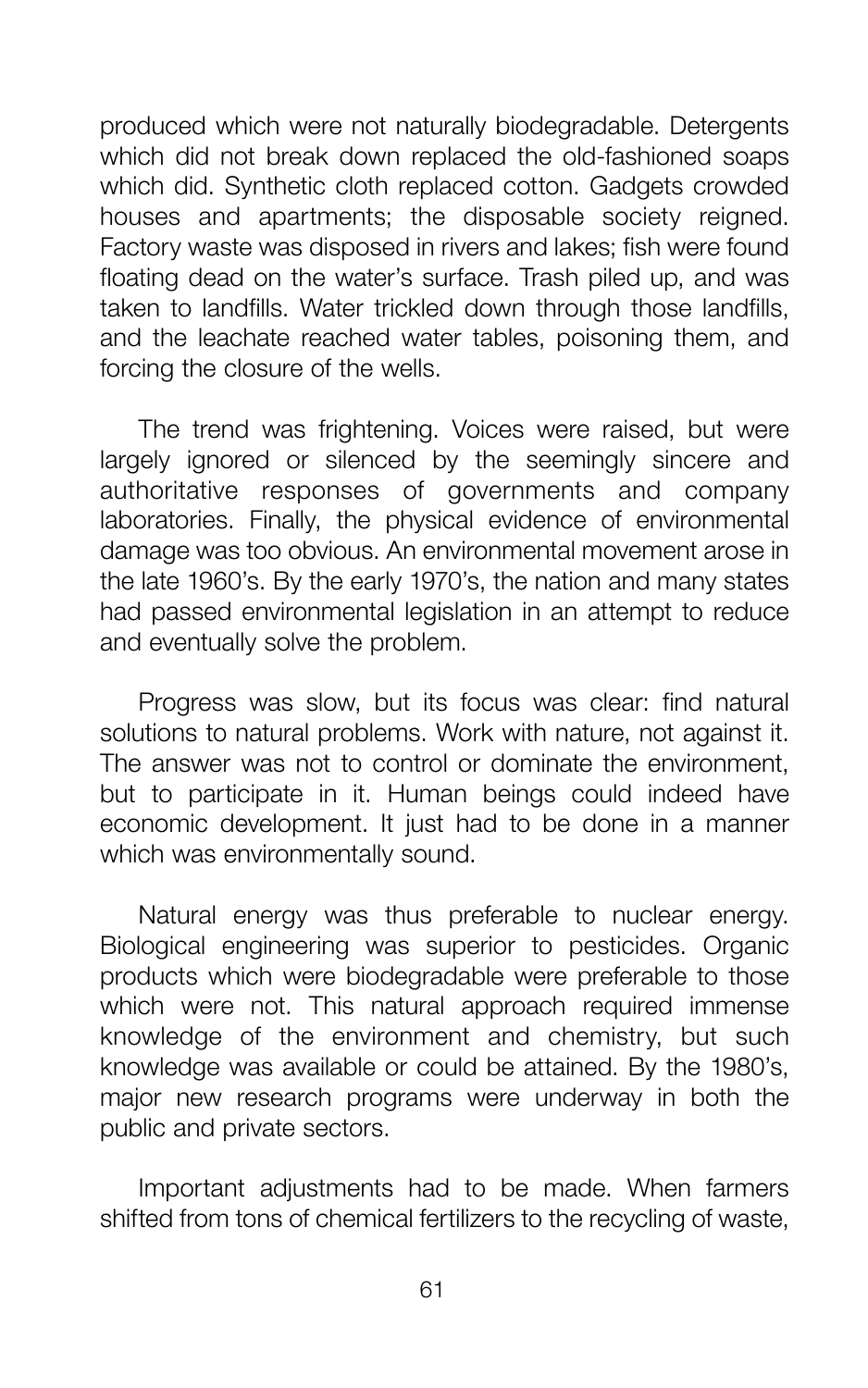productivity per acre declined, so more acres had to be planted. This meant that the federal government no longer needed a program to withhold large amounts of land from planting in order to reduce output and stabilize prices. On the other hand, with fewer chemicals, not every papaya or apple or orange looked perfect; customers begrudgingly got used to eating fruit which tasted delicious, but did not look as inviting as in the old days.

Sometimes, pests could not be controlled fast enough by the introduction of biological predators, and crops were lost. Potential losses were alleviated to some extent by growing many different crops, so major pests which preyed on only one crop did not develop large populations, and if they did, not all crops on a single farm would suffer. In addition, diverse gene pools for seeds for the same crop were maintained, to increase resistance to a single blight or predator.

All these changes created problems. However, fertilizers and pesticides were no longer dripping down into the water table and poisoning rivers and lakes. The fish began to return; birds once more built nests in neighborhoods; there were fewer reports of headaches and illness in farming communities.

The manufacturing sector also changed. Goods were produced which were more durable, and were designed to last. They cost more, but because they lasted longer, the life-cycle cost was lower. There was less trash; there were fewer landfills. Biodegradable plastics appeared; wood and cotton and iron became fashionable again. The standard of living was still high. Industry was just producing and marketing more natural, organic products than before.

As we all know, virtually everything is now recycled. The ecology of Earth is now recognized to be a single closed system— "Bucky" Fuller's "Spaceship Earth." It is commonly said that a pollutant is just a misplaced resource. Uses for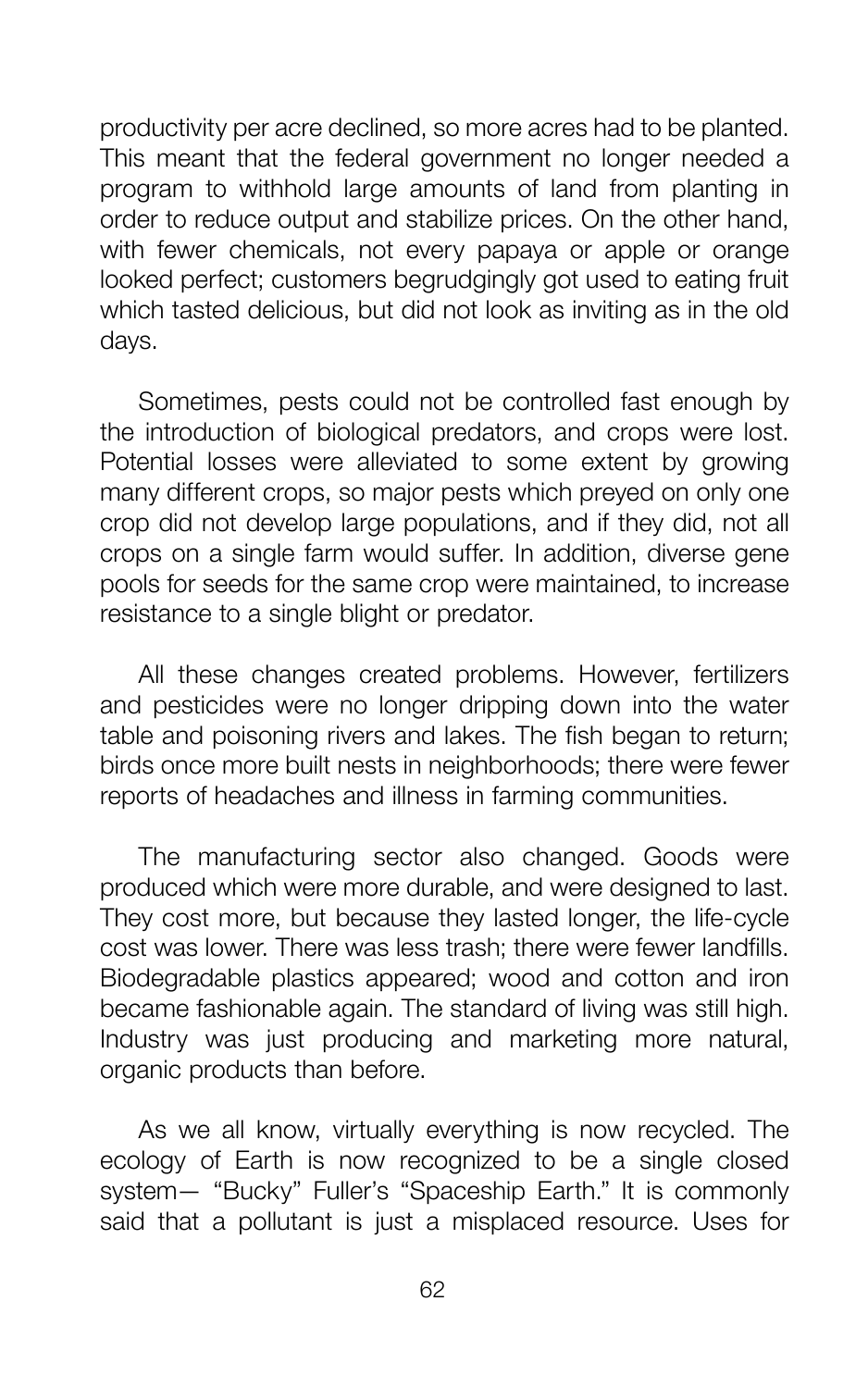pollutants have been found, so they no longer pollute, but contribute to the economy and our high standard of living.

By the beginning of the  $21^{st}$  century, we were on the road to sanity and recovery. Ecologists were busy restoring natural habitats, and re-introducing species known to have lived in those habitats. Fewer toxic substances were being used, so there were fewer "spills," and fewer official dumpsites were needed. The nuclear energy industry was in decline, with less and less nuclear waste to be disposed.

Here in Hawaii, our expertise in biotechnology made us an early leader in biological engineering to eliminate the fruit fly, reduce and eliminate pesticides, and diversify our gene pools and crops against blight and predators. We did not have nuclear power plants, so we did not have a major nuclear waste disposal problem. Meanwhile, our efforts in renewable energy have included garbage-to-energy plants which have reduced our need for landfill, and have protected our water table from leachate. Our migration to the sea, and the purchase of large tracts of land by the government, allowed for the regeneration and protection of hundreds of endangered species in new wildlife parks. While supportive of technology, we in Hawaii began efforts in the 1970's to assess potential new technologies before they are introduced into society. Technology assessment has given us the opportunity to explore in advance whether the new technology appears to be favorable, and if so, how we can maximize its benefits and minimize its costs. Hawaii is now an international research center in technology assessment.

It was noticed in the 1980's that the average temperature in Honolulu had risen. An investigation revealed that one reason was the vast increase in the amount of concrete and asphalt laid down during the previous 30 years. Where green trees and fields had once stood, there were now condominiums, hotels, office buildings, homes, highways, and parking lots. The concrete and asphalt absorbed the heat. There was another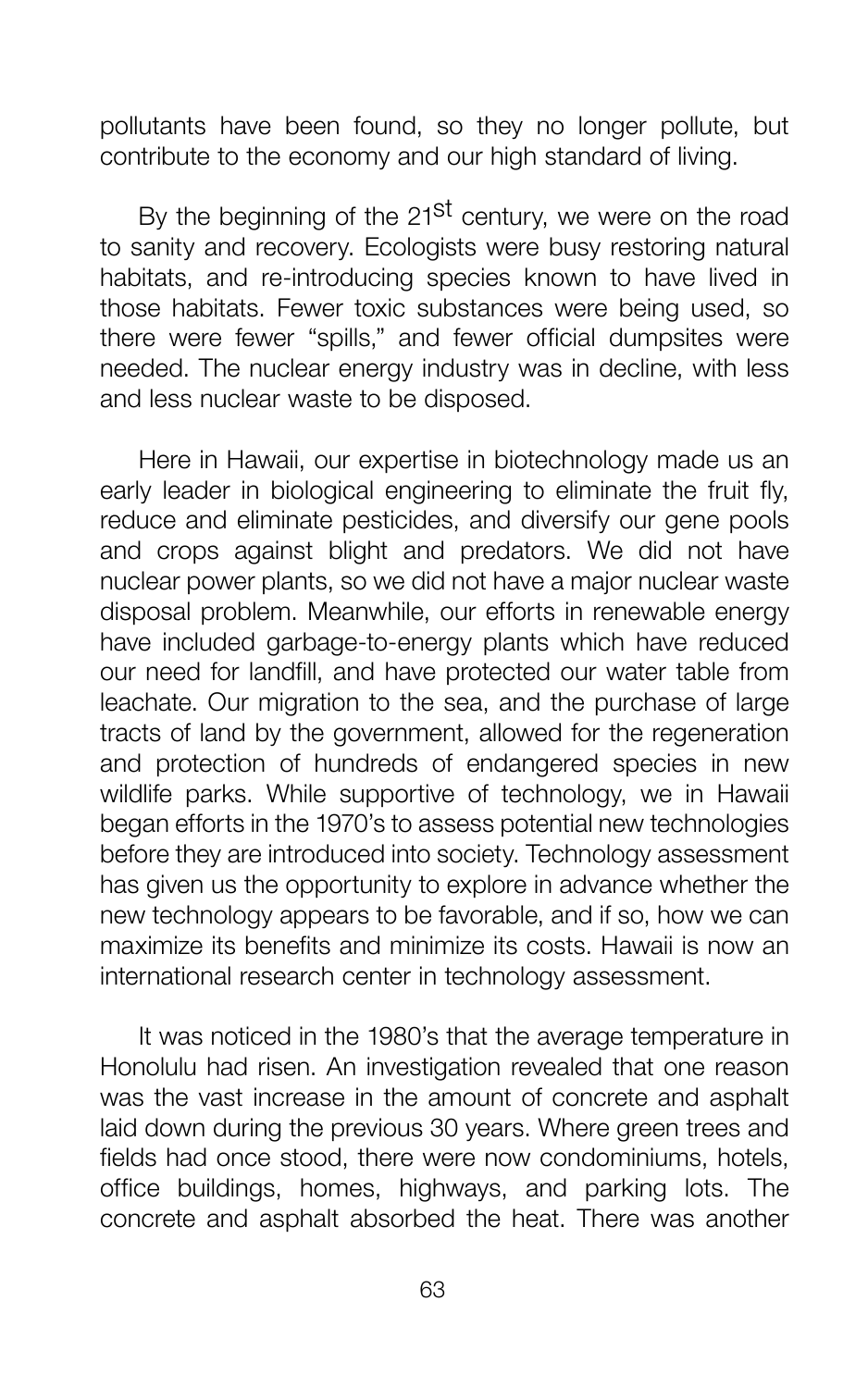dimension to the situation: less oxygen. Plants convert carbon dioxide into oxygen. For example, an acre of grass produces enough oxygen for one human being. With fewer plants, there was not only more heat, but less oxygen for us to breathe.

In 1985 a first step was taken. It was a program known as "A Million Trees of Aloha." During that year, a million trees were planted throughout the state by students, corporations, unions, farmers, and citizens. Then in 1994 a group known as the Outdoor Circle took a further step. Subsequently known as "the Greenies," they decided to cover the concrete and asphalt with green plants which would cool down our city and increase our oxygen. Working with botanists, architects, and city planners, they identified hardy vines and small plants which could be grown on balconies, rooftops, and parking lots. Every flat surface was a candidate growing space.

Enlisting the support of government, corporate, and community leaders, the Greenies launched their campaign in 1995. Public funds and private donations were so substantial that the plants were distributed free. Flower boxes, planters, soil and humus were sold at low prices at participating nurseries. The Greenies designed and sold prefabricated wooden frames or trellises which could be erected one or two feet above any roof to string the vines. Tall trellises, ten feet or higher, were sold for ground-level parking lots, where they created shade for the cars. The normal sun and rain were enough to make the plants grow.

Within a year, it was obvious that the campaign had worked. The green plants were indeed cooling Honolulu. The ambient air temperature dropped several degrees in the downtown area. The cost of air-conditioning went down, paying for the trellises many times over. The rainwater soaked up by the plants made good use of water which would otherwise have gone down the drain and out to sea. The city became more beautiful. And there are those who speculate that, with the additional oxygen,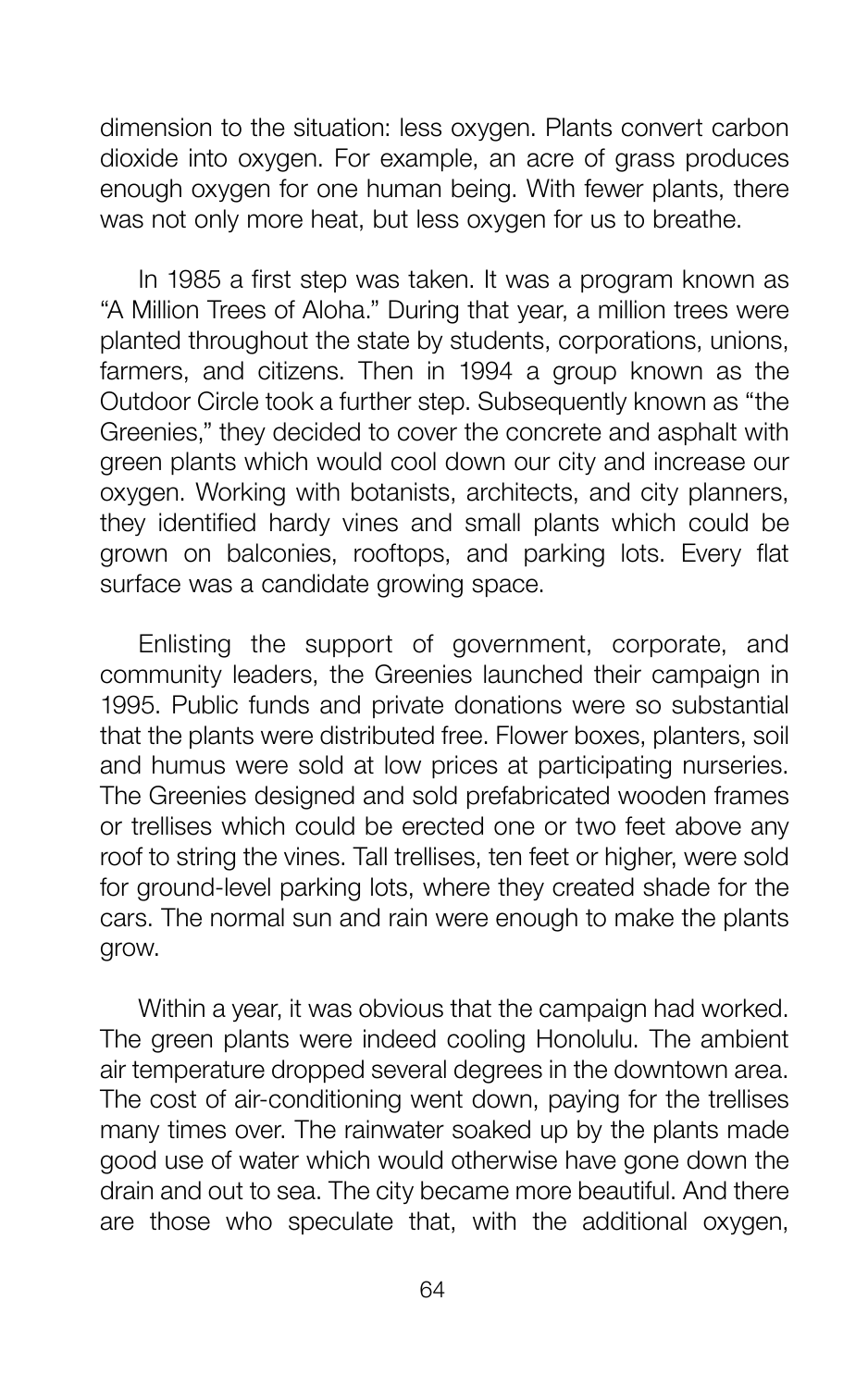everybody began thinking a little more clearly.

As we learned to work with the external natural environment, we also learned how to work with our internal natural environment. Here I refer to human nutrition and biology. This subject is rather sensitive even today, since it reflects so badly on our forebears and the vested interests of a few professionals and companies. Fortunately, the worst is behind us.

On the brighter side, we are now far more able to monitor human biology than ever thought possible. The introduction of microfine probes has given us a distant early warning system. These probes, which today come with most bodysuits, are tiny, nearly invisible, painless "needles" which are worn inserted into the body to sample blood, monitor the pulse, and record the existence or development of malignant cells. These data are monitored through personal compu-phones by a central medical computer system which alerts both the individual and his or her doctor when blood, pulse, or malignant cells indicate danger. The patient receives instructions from the computer or the doctor, through the patient's compu-phone. Computers have also been extremely useful in analyzing the medical histories and symptoms of patients, for possible diagnoses.

While medical technology was moving forward, and was dealing more and more effectively with diseases after they arose, there was little progress in the prevention of those diseases. We know now that many diseases could have been prevented in the second half of the 20<sup>th</sup> century, using information already available then. This information was about nutrition— about using the human body's own natural defenses and systems to prevent illness.

By the middle of the 20<sup>th</sup> century, most people lived in cities, where they no longer got daily exercise such as their forebears did on the farm. Food content changed. Because food distribution systems involved many days and many miles,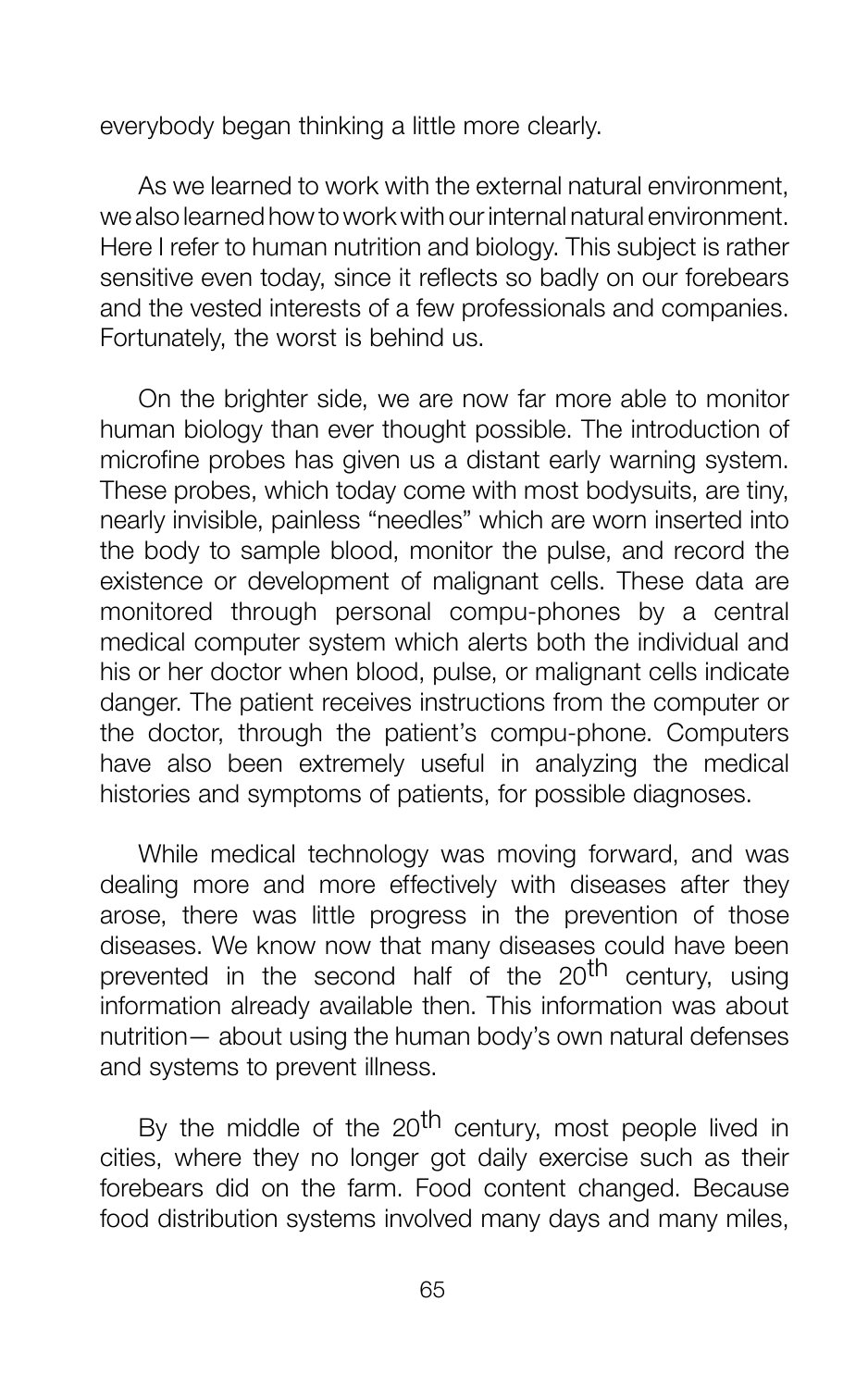food processors added preservatives and took out nutrients so that food would not spoil in transit, and would have a long shelf life. Eating habits changed. More people drank soft drinks and ate candy bars, loaded up with coffee and pastries, and downed beer and pretzels instead of consuming more complete, balanced, nutritional meals.

At the same time, there was an increase in heart disease, cancer, and physical deformities at birth. People of all ages dropped dead of heart attacks. Cancers of all types seemed to strike at random. Pregnant mothers, smoking and drinking and eating candy, gave birth to children with disabilities.

By the 1950's, it was clear that poor nutrition and disease were related, and the relationship was often a cause-and-effect one. It was estimated that the high incidence of these tragic diseases would continue until two things happened: (1) people knew more about nutrition, and the connection between nutrition and disease, and (2) food distribution was localized, for fresher produce and fewer preservatives.

Voices were raised, and the word went out, but it didn't go out very far. The fact was that if everybody knew about nutrition, and practiced good nutrition, major vested interests would lose economically: the medical profession, the drug companies, and the giant food and drink companies. These interests fought back. They attacked the nutritionists who raised concerns, and they hired their own nutritionists to conduct studies which would demonstrate that all was well.

In those days, medical doctors did not study nutrition— few medical schools even offered courses in the subject. Instead, doctors studied anatomy, disease, and "wonder drugs." Little was known about the effects of the drugs, especially when more than one drug was administered to the same patient at the same time. Food and drink companies continued to tout their products as being far more nutritious than independent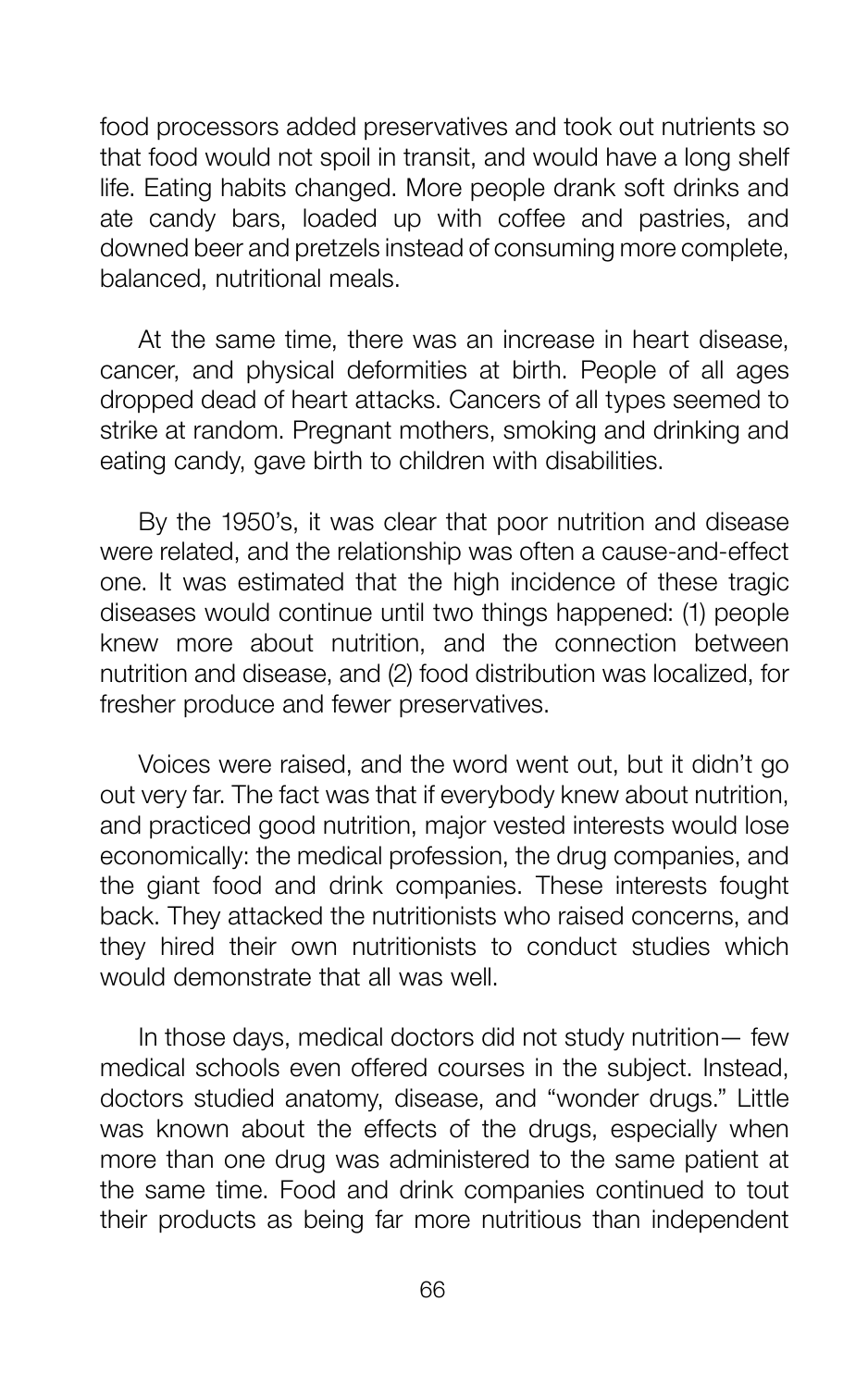studies indicated.

The nutrition movement began in the 1960's at about the same time as the environmental movement. One by one, researchers announced that they had discovered the connection between nutritional deficiencies and disease. Health food stores sprang up. The movement had all the trappings of a fad, but it stuck. By the 1980's, a new generation of young, upwardly mobile professionals known as "yuppies" began to emphasize physical fitness, good diet, and "wellness." Wellness Centers and programs were established; the emphasis shifted to health maintenance. Nutrition became a more widespread concern.

As the connection between nutrition and disease became firmly established, there was also considerable confusion. Not everybody, it was known, had the same metabolism or the same genetic code. Some people need more of one kind of nutrient than other people in order to be healthy. Some people were "fast oxidizers" who handled sugar well; others were "slow oxidizers" who handled protein well. Some people were vulnerable to certain chemicals, others were not. For some, more protein would be good; for others, more carbohydrate; for others, more fiber; for others, more minerals than the "average" consumption. It was not possible to give detailed advice to all human beings, beyond the recognized need for reasonable sleep, exercise, and a balanced diet.

This changed in 2011, with the development of NutriScan. With NutriScan, it is possible to analyze each individual's unique genetic code and nutritional requirements, in order to overcome the effects of genetic deficiencies, avoid foods which one's body does not handle well, and take the precise nutritional supplements which are needed. While the analysis is expensive, and people do not always act on their NutriScan results, we have greatly improved our health. Life expectancy is now up to 96 for Hawaii and 93 for the nation.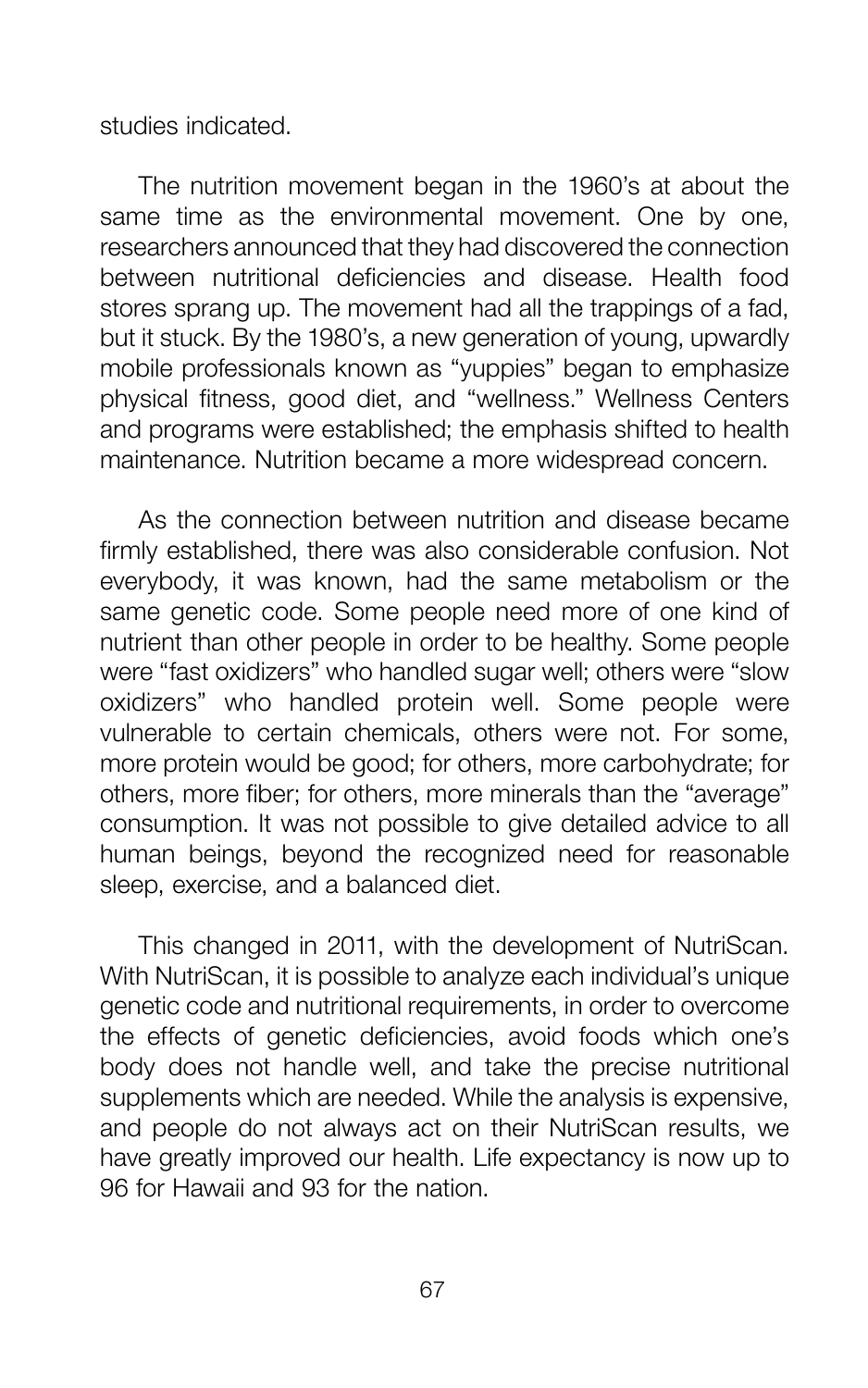Today, doctors, drug companies, and food and drink companies are far more oriented to the whole person— the person's nutritional requirements, psychology, personal development, and preventive health care. Doctors cannot be licensed without passing tests on nutrition. Drugs are still manufactured and used, but they are used as the last resort. With the spread of knowledge about nutrition, more people have demanded more nutritious food and drink, and more people are able to adjust the nature of their food intake to match their level of stress and specific genetic needs.

It is painful to note that millions of birth defects, heart attacks, and deaths by cancer could have been avoided 75 years ago, if only more people had studied nutrition and acted on the available information. Looking back, the arrogance of members of the medical profession and the greed of certain food and drug companies is astonishing and tragic.

Perhaps all that pain and suffering was a sad but meaningful down-payment on a happier future for us all. The lesson we have learned is that nature has marvelous self-protecting systems. If we nourish them, and work with them, we will be healthy. We need our doctors and drugs as allies, not as enemies. This new alliance has finally come to pass. The age of arrogance and stupidity is now a chastening memory. With humility, we embark on new research to become closer to our partner— the body's natural systems.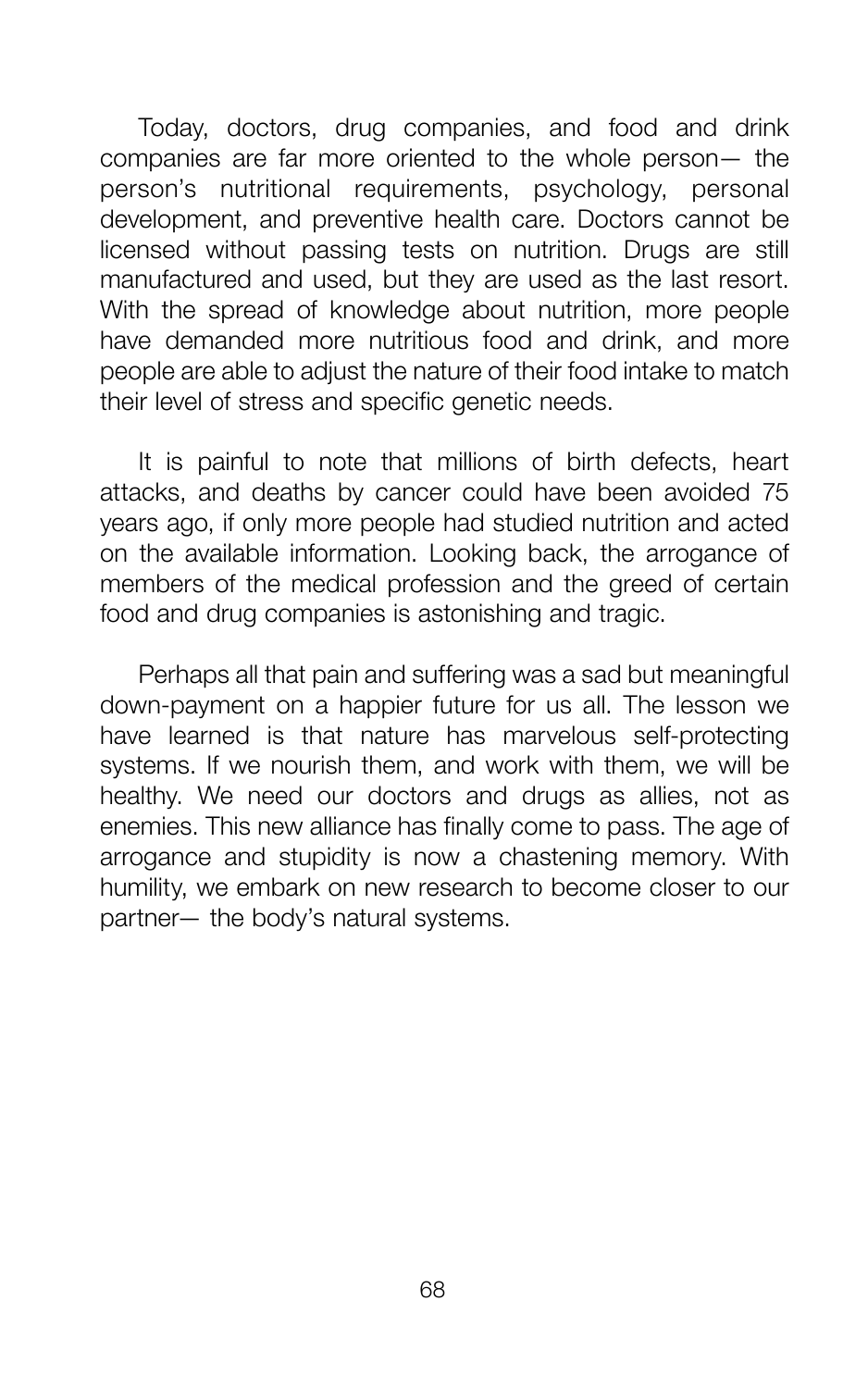## LECTURE 8:

## **DAILY LIFE AND TIMES**

We have talked of major movements in the economy, business, education, the environment, and nutrition. But what about daily life? What are the themes of the last 75 years in terms of the social life of our people?

Perhaps the most important development has been freedom from want. Today, every human being in Hawaii has adequate food, clothing, shelter, and health care, no matter what that person's financial condition happens to be.

This has been true for a generation, now. This situation was made possible by the increase in the use of industrial robots, and the arrival of the long-awaited "cybernetic age." While almost all of us are busy with activities we call "work," less and less of our work has gone to the production of food, clothing, and shelter. The basic necessities of life are produced with little human labor, and they are in abundance.

Even with the advent of abundance, it was difficult for a majority of our citizens to decide whether and how to share that abundance with those who did not "work." The issue of a "guaranteed income" or "negative income tax" or "social support system" was debated for decades. It was not an easy issue.

On the one hand, it was felt that people should work for their standard of living, and if there was a "cushion" to fall back on, people would not work as hard, or would become permanently dependent on handouts from those people who did work. By the 1980's and 1990's, the government welfare system had supported several generations of families who did not work, and therefore did not contribute their effort to the community welfare.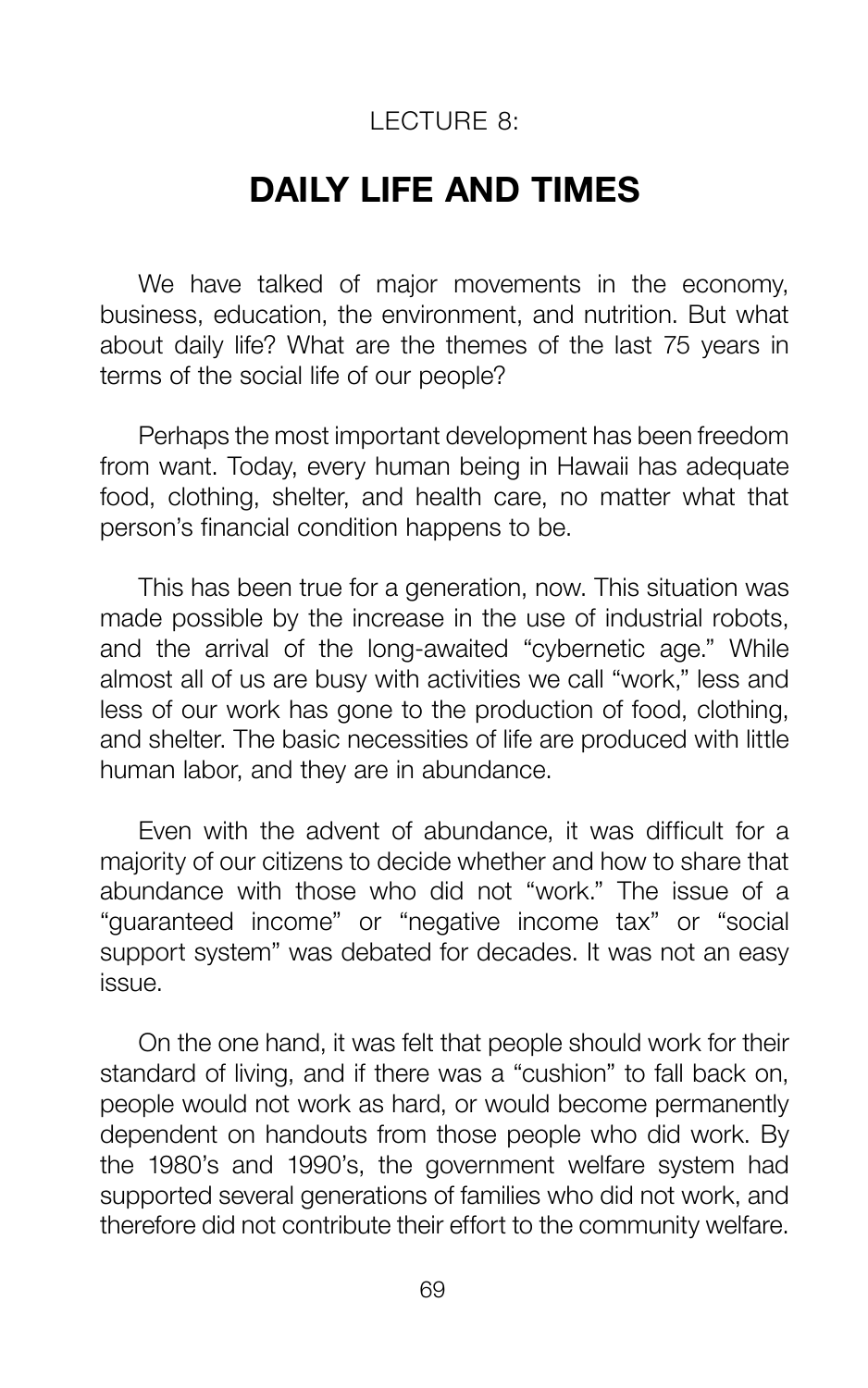On the other hand, it did not seem humane or moral to allow people to starve, or suffer a lack of clothing and shelter, for *any* reason— especially in the midst of general plenty. It was felt that it was not an issue of economic incentives, but of loving and caring for those who were not as well off. Not everybody was capable of working, or properly motivated to work, but such people were still our brothers and sisters. They deserved our support because they were human beings. So-called primitive human societies and even the higher animals share what they have, unless there is a true shortage. Since in our economy there was not a true shortage, we should share what we had. People who do not work should be helped to find work, but they should not have to starve or wander, shivering in the dark, until work is found.

At the turn of the century a compromise was reached, which has been in effect for fifty years. First of all, the Human Services Center provides food, clothing, and shelter for any human being who requests it. There are no forms to fill out; no qualifications or disqualifications; no limits or questions. There are only two requirements— one must go to the Center to receive help, and while there, one must contribute four hours per day to community service. Help includes counseling, assistance with job-seeking, job training, problem-solving, and so forth. Thus, each person works, and each person is fed, clothed, sheltered, and assisted in becoming more self-reliant. The Center serves families as well as individuals.

The Human Services Center is a charitable non-profit organization supported by both the public and private sectors. The food, clothing, shelter and assistance provide a minimum of physical and psychological support, to reduce and where possible eliminate suffering. However, incentives for selfimprovement remain. It is human nature to want more than the minimum. No value units are transferred into a person's Unit Transfer Account; the person has no "money" to spend on discretionary items. To enjoy the better things in life, for oneself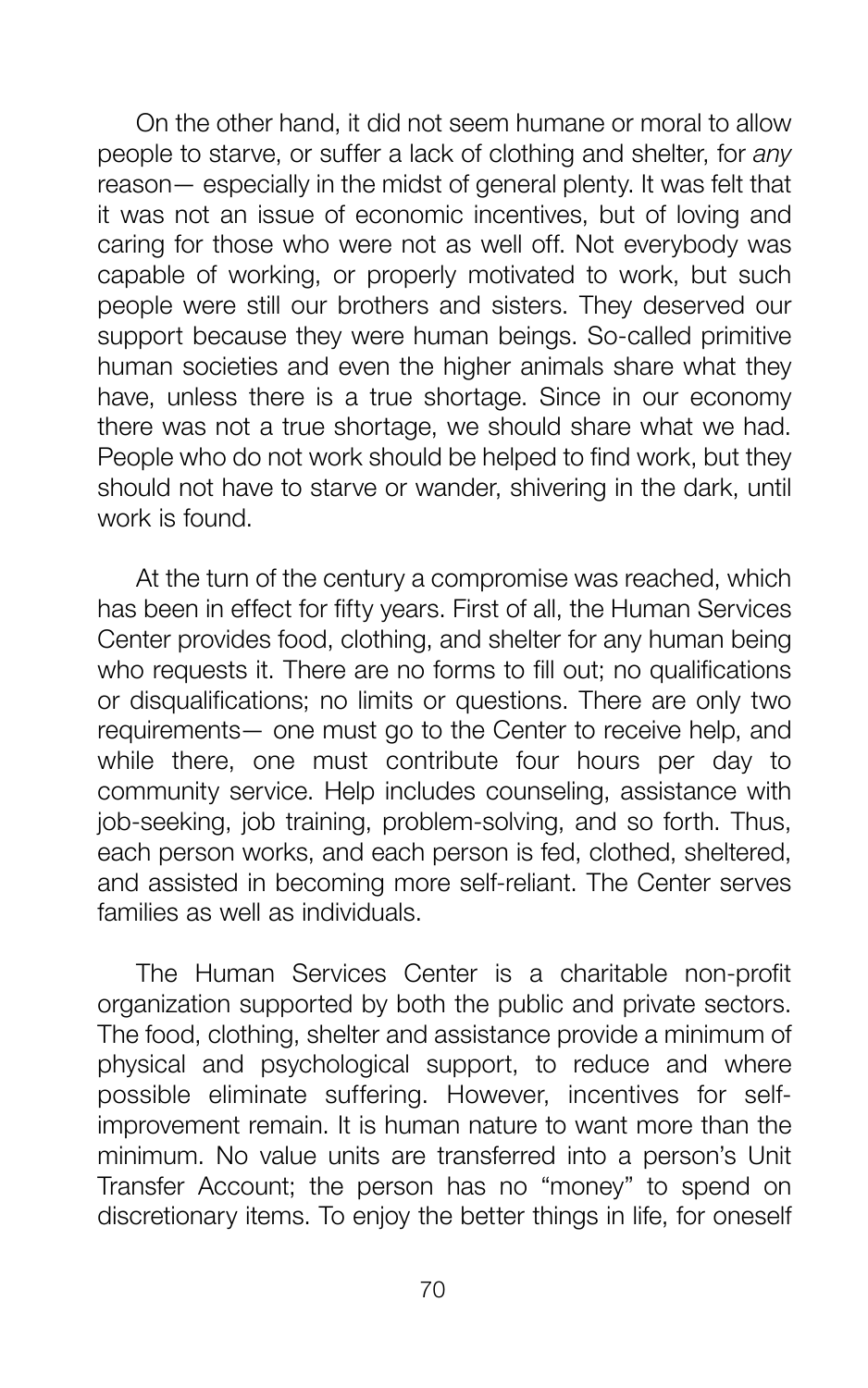and one's family, one must work to earn the extra income and have greater financial discretion.

Of course, "working" is now more broadly defined than it was 75 years ago. It means to participate and contribute to the life of the community. This can be in a formal job in a company or business, the government, or a non-profit corporation. But it can also mean the contribution of time and effort in volunteer activities. Certified community volunteers are not "hired," but are paid indirectly, through income tax credits which have been established to recognize benefits received by the community from individuals.

Seventy-five years ago, the nuclear family— two parents and immediate children— was the norm. However, it was falling apart under the pressures of daily life. While the marriage rate was high, the divorce rate was also high. Long work days, careers which headed in different directions, and a lack of human understanding and human skills resulted in husbands and wives drifting apart, and then parting, leaving children isolated. Many families thus consisted of a single parent with children. As this became common, it became accepted, and expected, and marriage was seen as a temporary alliance, not a permanent union.

Many futurists of 75 years ago predicted the end of the family. Sociobiologists, on the other hand, expected no such thing. Research in genetics, biology, sociology, and psychology indicated that the family, defined broadly as a set of closely related adults with their children, was one of the universals of human social organization. The family has overcome social stress many times in many cultures and countries.

The sociobiologists turned out to be right. Two trends have supported the return of a strong family unit. One is the vast increase in social skills. Our educational system has focused more and more on human relations skills, including marriage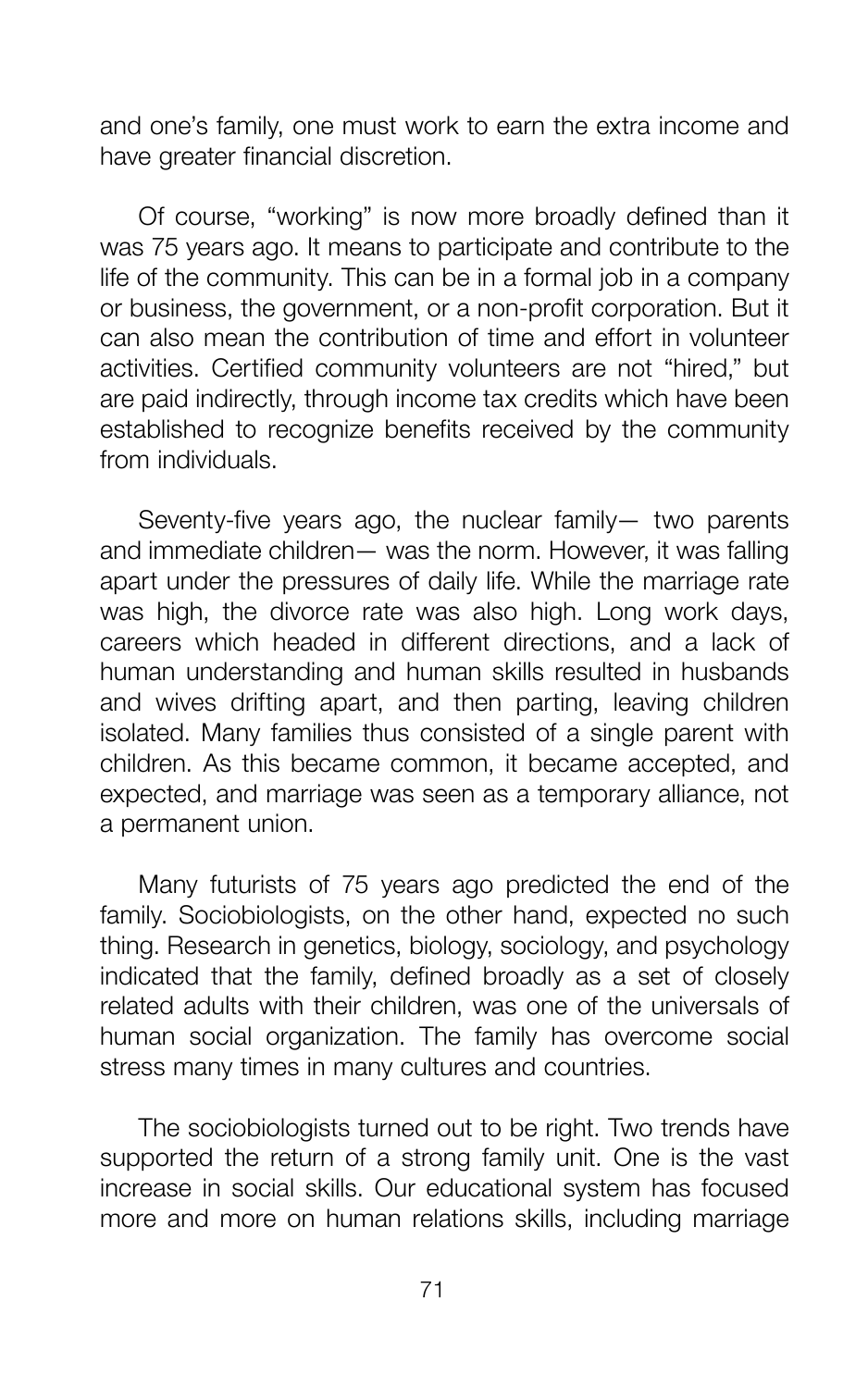and parenting. Far greater emphasis has been placed on interpersonal communication and coordination. We are far more sensitive today to each other's tone of voice, body language, moods, desires, and needs. We are far better at knowing when to help and when to step back, when to encourage and when to say nothing. We are better at seeking "win-win" solutions. We still have divorce and family problems, but we are doing far better than our ancestors. It is sad to look at the statistics of 75 years ago, and realize how much pain and suffering our forebears endured. Much of that pain and suffering, we know today, was not necessary.

The second factor in the return of the strong family unit was a decline in the workweek to 25 hours. With the 25-hour workweek, parents have more time for their children; and many parents work at home, using VideoCam, so they are not far from their children even when they are at work. Parents and children have more time together, for participation in the child's activities, or activities undertaken by all the members of the family. Parents and children often pursue knowledge together, competing on their armstrap compu-phones to see who can get the answer first. There are still problems, to be sure, but fewer of them seem to stem from lack of attention by parents.

Thus, as the educational system focused more and more on human relations skills and the workweek declined, the family began to make a comeback. By 2020 the nuclear family was once again strong, and has in the last thirty years continued to grow toward the extended family of centuries before. The nuclear family now shares more of its life with grandparents, aunts, uncles, and cousins. Children, growing up in an environment of successful marriages and happy extended families, have the images and the skills needed to continue the success in their own generation.

With more time at their disposal, and with less time devoted to "merely making a living," more and more people have taken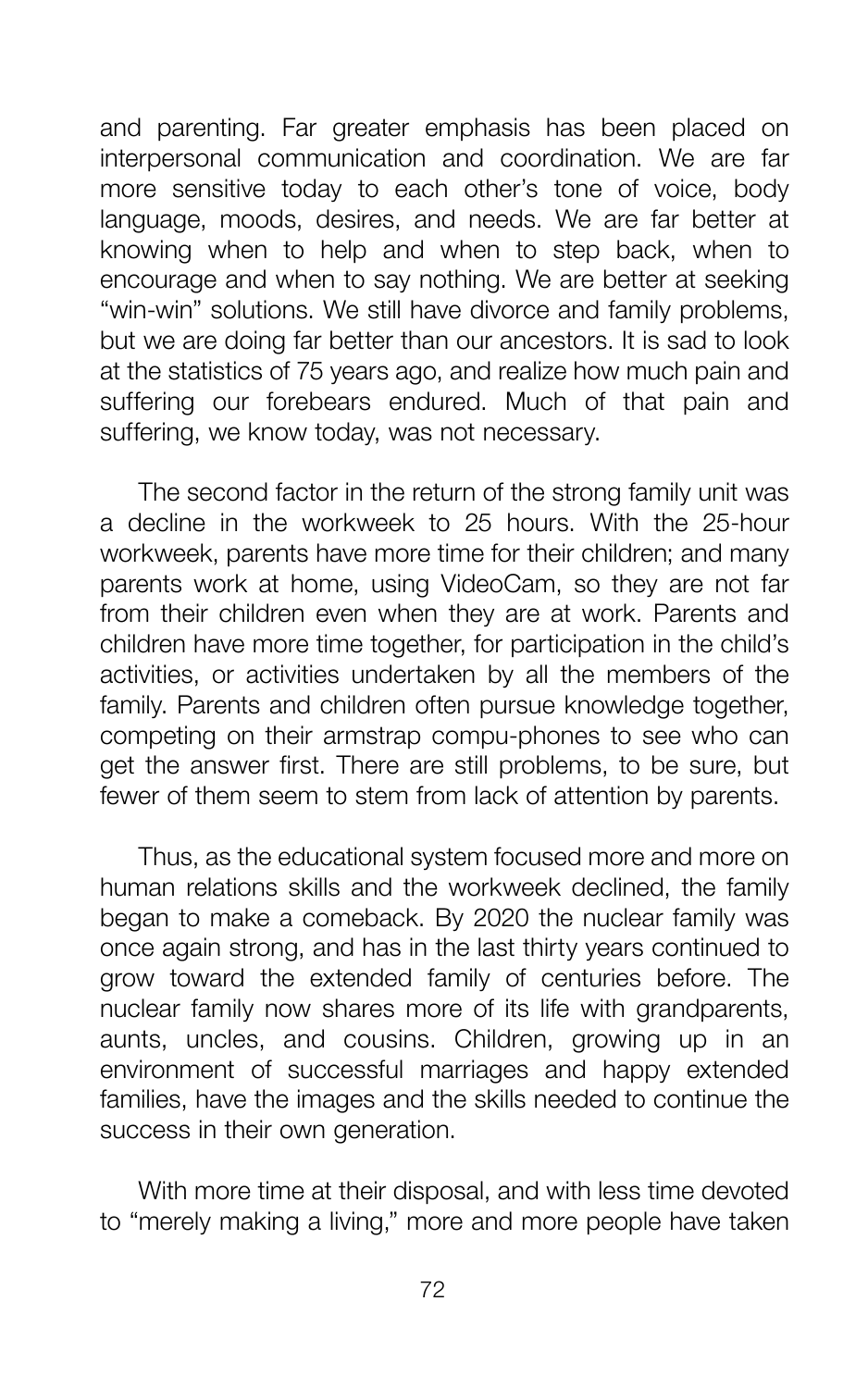an interest in philosophy and religion. In the last three decades there has been such an upsurge of interest in religion that some writers have coined this century the "Age of Religious Rebirth." When human beings no longer need to spend all their time and effort acquiring the necessities of life, there is time to ask about the meaning of life, and to seek the Divine Spirit. All world religions have experienced a renaissance. Many homes have meditation chapels, and thousands "attend" daily worship services by VideoCam. Churches are thriving, and theological information networks like ChristCall, IslamInfo, and BuddhaFact are extremely popular.

Perhaps the biggest social issue at the end of the last century was housing. There was not enough housing to go around, and what was available, was becoming too expensive for the average citizen to afford. At first, the ideal was a singlefamily, detached house with its own yard. Later, many people were satisfied with apartments. Still later, people bought small modules suitable only for sleeping and hygienic functions. The typical module today has one bed per person, a sink, a shower, and a toilet. It is inexpensive, and takes up little space. It can be moved, and located in different architectural frames constructed for that purpose. Modules are sold in different sizes to match the size of families or groups, but they are still small and simple, and provide only the bare necessities.

Now, a wide range of housing is available, reflecting the comparative preferences of the individual or family. Some are willing to spend most of their income on a single-family house, especially if they choose to work at home. Others will buy a module and use the money they save on housing to travel or gain new experience. Some will start as a couple in a module, and rent a house while raising their children, and then return to a module after the children have left home. People living in modules who accumulate extensive personal belongings keep them in storage centers.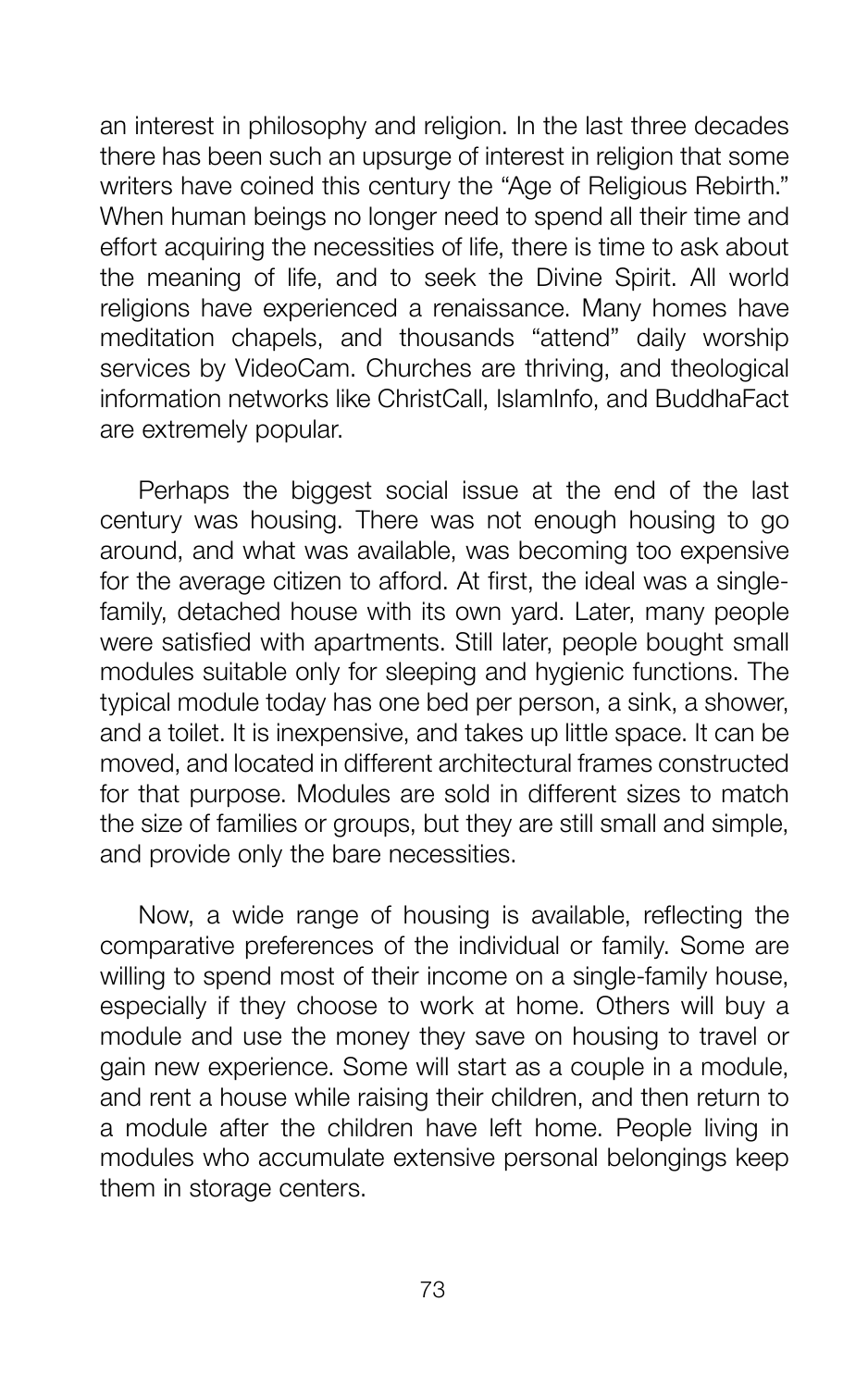The significant increase in the use of modules has had great impact on public sector services. As more people began to live in small private spaces, public spaces had to become larger. Greater emphasis has been placed on facilities open to the public— offices, stores, restaurants, fitness centers, playgrounds, parks, beaches, meeting halls, civic centers, theaters, and so forth. People do not "live" in their modular units during the day— they "live" in public. They eat, transmit and receive communications, meet friends and family members, and undertake activities outside their private modules.

All of these public facilities thus receive high use. This is more efficient than single-family dwellings, because more people use the space and materials. The result is that less space and materials are required to meet the needs of each person.

Throughout these changes in dwelling units, the focus has been on the provision of a "psychological home." The psychological home is a place of refuge, a place to be refreshed, a place of love and friendship, a place of acceptance. It can be an old-fashioned single-family house, or an apartment, or a module; a favorite place in a park, or at the beach; a favorite bar or restaurant; the office where one works; or the place where one worships. Today, we consider a home to be any place in public or private that makes us feel "at home" and therefore at peace with ourselves and others.

Managing one's daily life is now easier than it was 75 years ago. For example, you may find it amusing that the average adult male of the late 20<sup>th</sup> century spent an average of 75 hours per year shaving the hair on his face. Pathetic, rather than amusing, is the fact that many of those men managed to regularly cut or burn their faces in the process. Today, of course, some of us have beards and spend as much time trimming them as our ancestors did cutting them. However, according to the last survey, 91 percent of all adult males have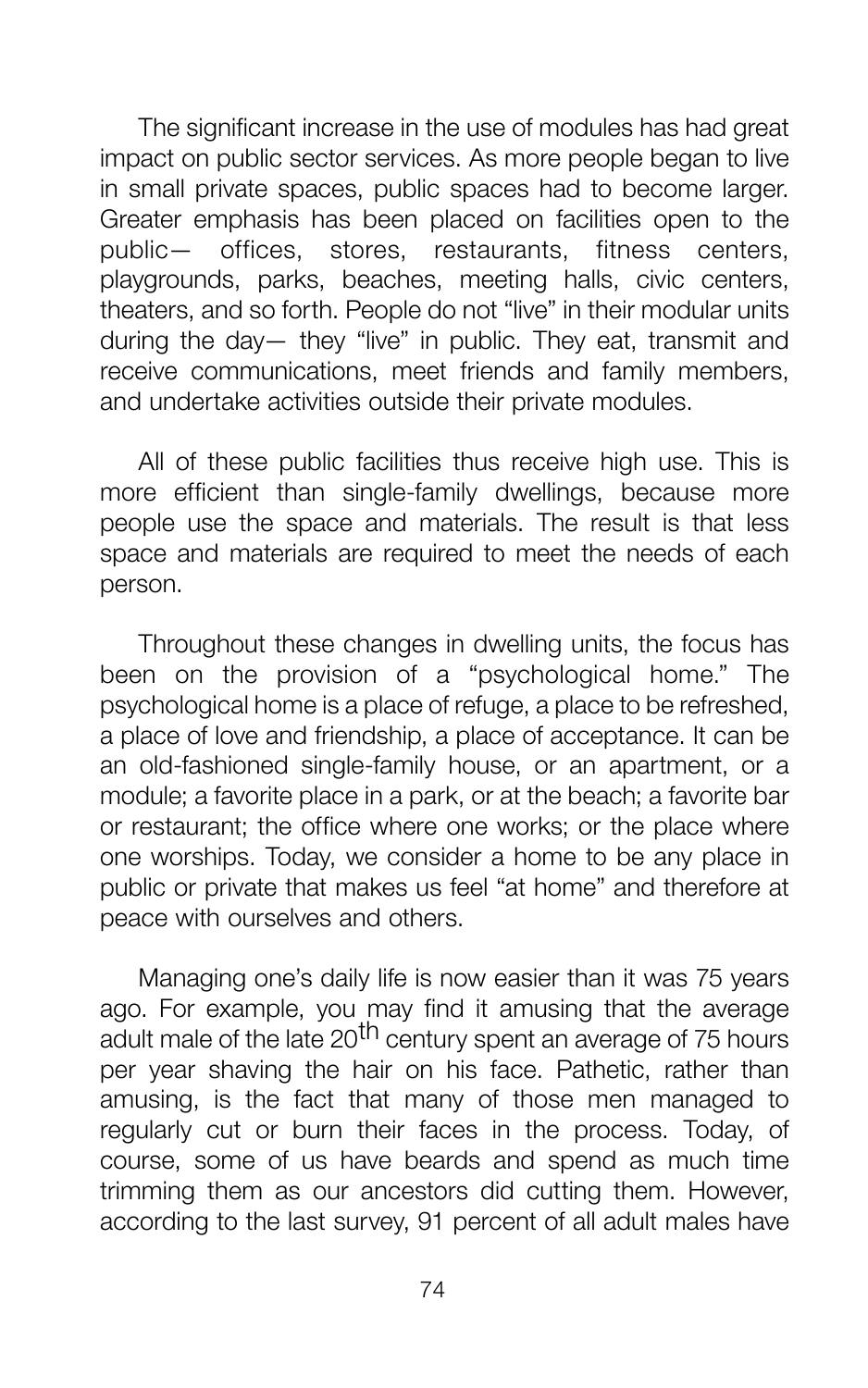undergone Follicle Fix, and have not had a hair on their faces since.

The discontinuance of the use of money, checks, and credit cards was an important breakthrough. It is hard to imagine, but 75 years ago people carried around pieces of paper and metal and plastic which they used to buy things. The problem was that these pieces of paper and metal and plastic could be lost, and they could also be stolen— in fact, many people were robbed, mugged, and even murdered for them.

Now, with our Unit Transfer System, this simply cannot happen. Each of us has a Unit Transfer Account at the financial institution of our choice, where all our income is deposited and all our debts are paid. When making a purchase, we only need to establish our identity by placing our hand on the Handprint Reader and speaking into the VoicePrint Confirmer. Since no two handprints or voiceprints are alike, fraud is impossible. Also, every vendor receives payment instantaneously, since the transaction is not completed until the Code Key indicates that the required value units have been transferred from the customer's Unit Transfer Account to the vendor's Unit Transfer Account. Finally, nobody loses any value units by accident, nor can they be stolen. This has considerably reduced the crime rate.

There are other ways in which the old money system was much too cumbersome. People kept running out of the paper and metal and checks, and had to go to a bank to get more. This seems to have been the cause of social embarrassment, even among those who were wealthy but did not happen to be carrying any money. Today when shopping, one does not carry money— the charges are made electronically to one's Unit Transfer Account. If there are enough units in one's account to cover the transaction, the sale proceeds; if not, the sale is declined. All income is automatically placed in the same account. Current balances are available at any time, day or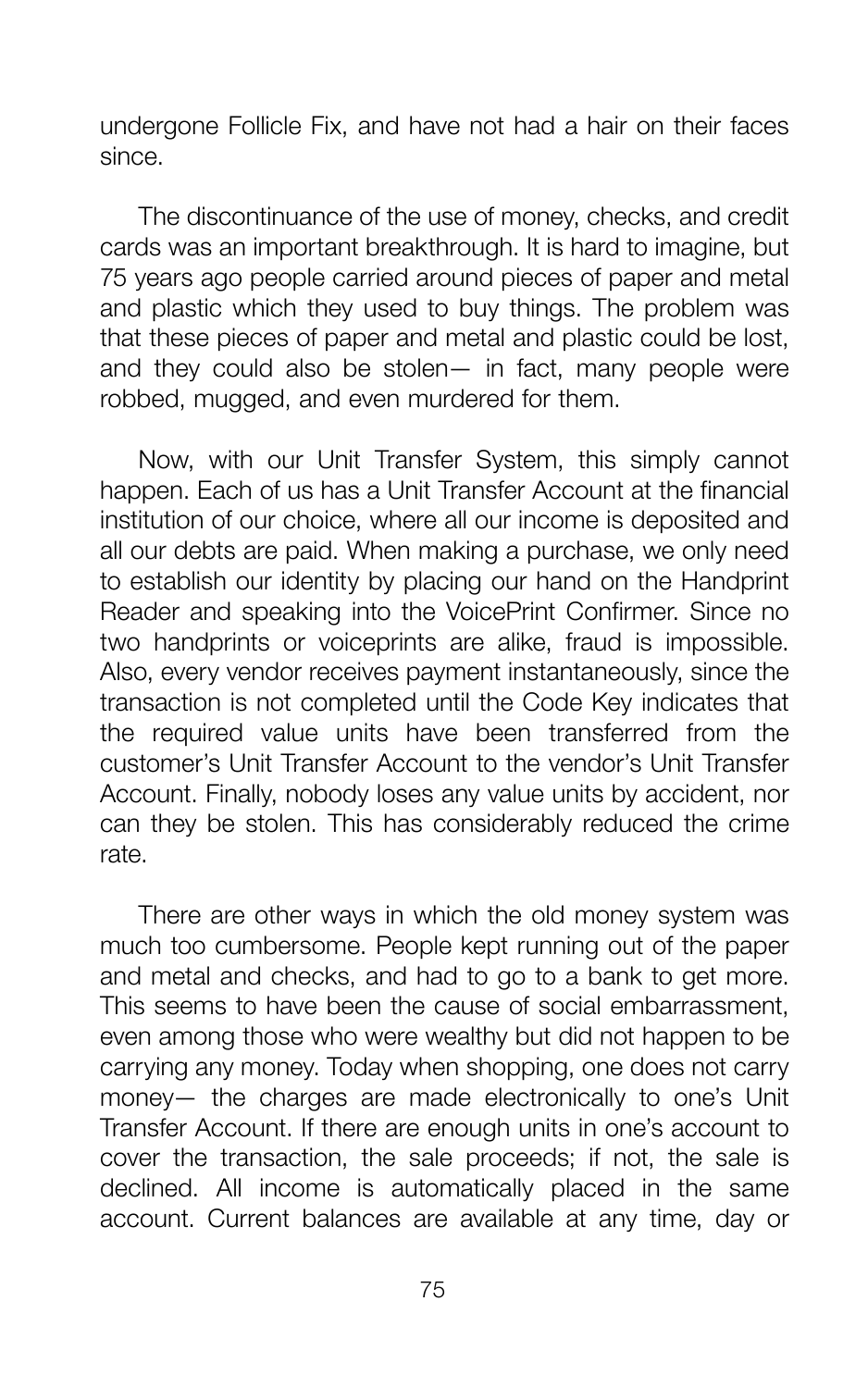night, by compu-phone with VoicePrint Confirmer.

According to historians, the average resident of Hawaii 75 years ago spent five hours per month just paying bills. These "bills" were requests for payment. Most people spent hours tediously writing checks to pay these bills, then balancing their checkbook account with monthly bank statements. Paying bills was a nuisance. Now, all purchases authorized by Handprint Reader and VoicePrint Confirmer are paid instantaneously through the national Unit Transfer System. There are no bills to pay.

The development of domestic robots has also had a great impact on daily life. Robots come in all sizes and shapes, for a vast variety of purposes, many of them custom-tailored to individual personal needs. Over the years, home appliances became more and more computerized, and took over more and more daily chores. The Foodprep Center, introduced in 1994, was a combination stove, oven, micro-wave oven, slicer, mixer, refrigerator and freezer which could prepare and serve a variety of gastronomic delights from *Mai Tai's* and steaks to *muesli* and yogurt. The Foodprep Center merely needed to be supplied with the basic ingredients.

By 2002, the basic ingredients were being ordered by computer, and delivered by vendors. Thus, a person could get up in the morning, place the food order for the day— the full menu for each meal, and how many to be served— and the Foodprep Center computer would analyze its inventories, and order what was needed to prepare the required dishes. By 2010, the basic ingredients were not delivered by vendors, but by robot vehicles owned by grocery stores.

Meanwhile, the Clothing Care Center was introduced in 2005. This was a combination of clothes washer and dryer which could also iron, fold, and sort clothes for use. Clothes placed in the "in basket" were scanned by computer vision for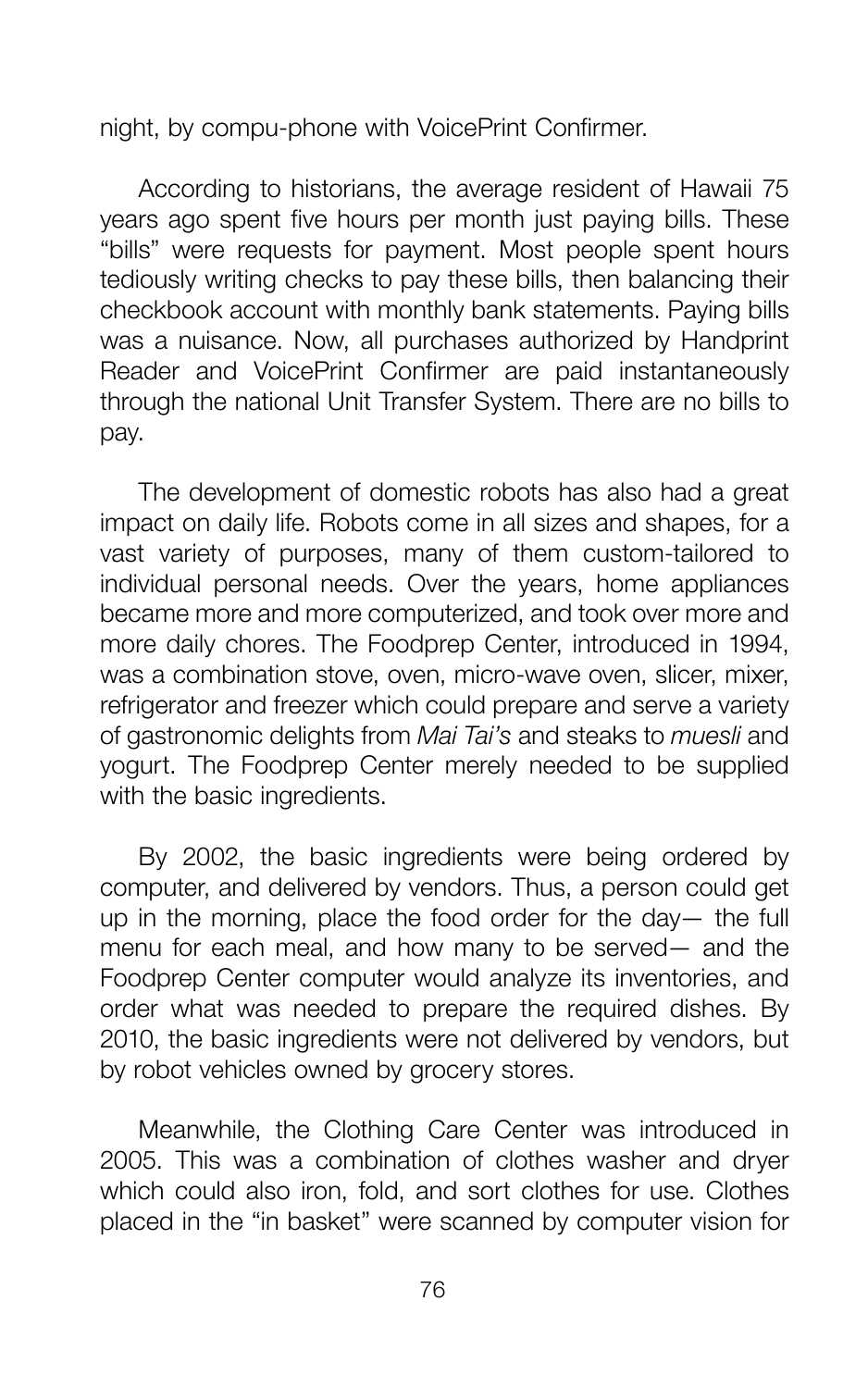color, type, and nature of fabric. The computer then decided water temperature and type of soap. If a computer vision scan after washing revealed troublesome dirt spots which have not come out, the article was washed again, with more soap applied to the troublesome spots. Clothes were then dried, and placed on molds for ironing. The ironing was accomplished by hot air applied under pressure to the clothing on the mold. Folding was the final step. With the increased acceptability of the bodysuit over the past 30 years, more and more people wear fewer and fewer different items of clothing. As a result, the Clothing Care Center has been simplified and reduced in size.

By 2019, mobile robots were introduced which could operate the Foodprep Center and Clothing Care Center. Approximately human in appearance, these robots were personal valets, and could be given complicated instructions for running a household. This type of robot is still rather rare in Hawaii, and is found mostly in single-family houses where there is sufficient advantage in their use. Most of us use our compuphones to manage our Foodprep Centers and Clothing Care **Centers** 

As the number of robots has increased, public concern over their operation and behavior has also increased. Manufacturers have now been required by law to program computers so that they will obey Asimov's Three Laws of Robotics:

- 1. A robot may not injure a human being or, through inaction, allow a human being to come to harm.
- 2. A robot must obey the orders given to it by human beings except where such orders would conflict with the First Law.
- 3. A robot must protect its own existence, as long as such protection does not conflict with the First or Second Law.

The Three Laws do not operate perfectly. For example, in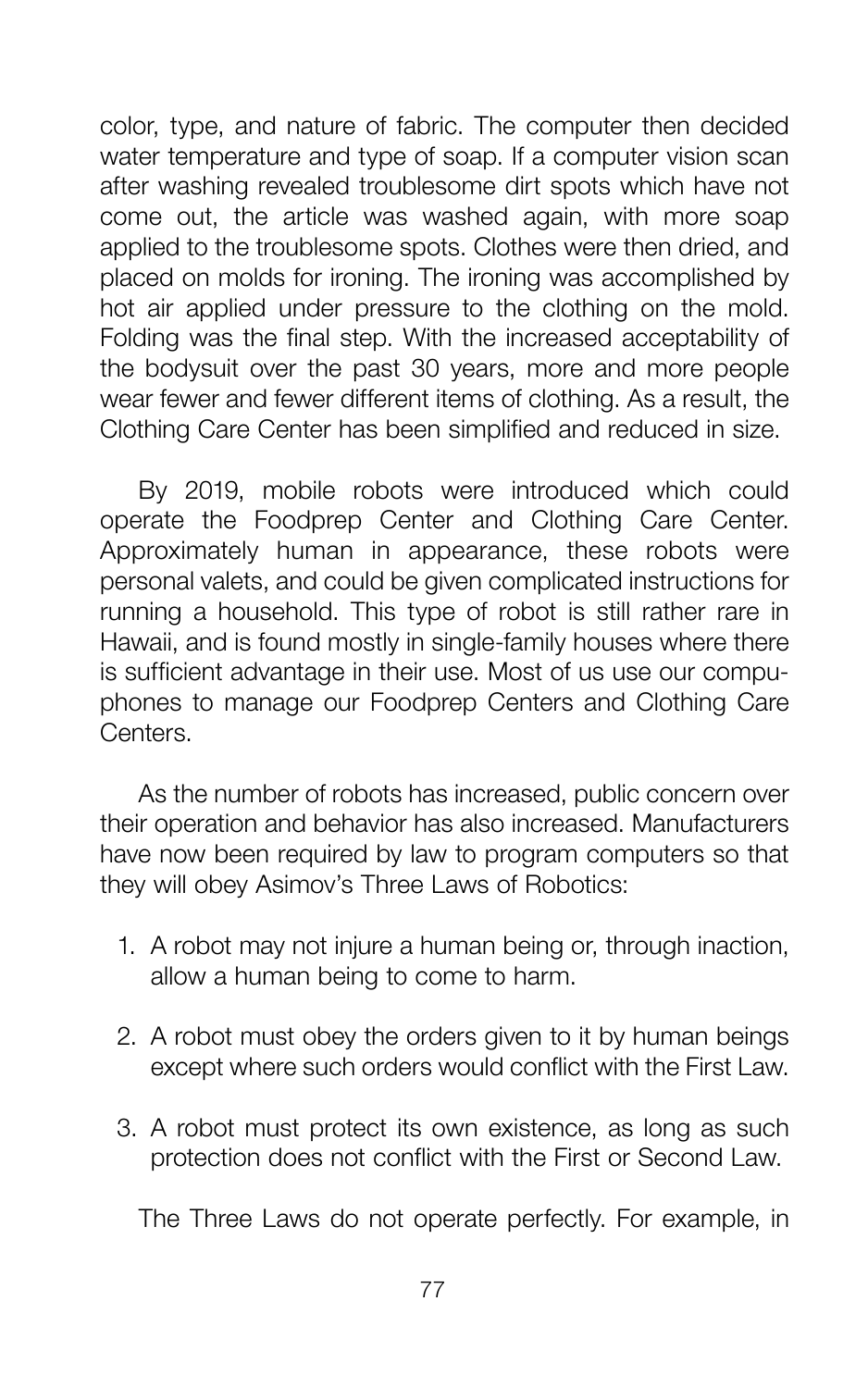attempting to fulfill the First Law, it may be hard for the robot to determine what inaction could result in harm to a human being. When all conceivable courses of action would result in harm, robots have difficulty judging which harm may be greater than another. As for the Second Law, if two human beings give conflicting orders, the robot may be stymied. These are among the many problems being pursued by the robot manufacturers. The small number of mobile robots and their current limited use has kept the problem within manageable bounds.

It has also become more common for people to have artificial organs and limbs. These were first introduced to save lives— artificial hearts, and lungs, and kidneys— or to replace lost arms or legs. Later, elders of the community purchased artificial organs to prolong life. A few people have purchased artificial arms and legs for greater physical strength.

The desire for physical strength, however, took a new turn with the invention of the bodyframe. Bodyframes look like a human skeleton, with the same basic limbs and joints. They are custom-made to match each individual's body, and they are usually made of molybdenum alloys and plastic. First introduced in 2007, they carry a powerpack equivalent to 10 horsepower. A person steps into his bodyframe, straps it on, and beings climbing or lifting or whatever heavy work needs to be done. The bodyframe is programmed to follow every bodily movement— with strength.

Personal safety seems much greater today than 75 years ago. While guns and rifles are still manufactured, they are manufactured with an alloy which is easy to detect on Z-Ray Scanners. Anyone can buy a Z-Ray Scanner; they are used mostly by police. Small hand-held scanners can detect a gun or rifle within a 200-yard radius; large scanners mounted on police hovercraft can detect a gun or rifle within a mile. An underground industry has emerged— the manufacture of illegal gun boxes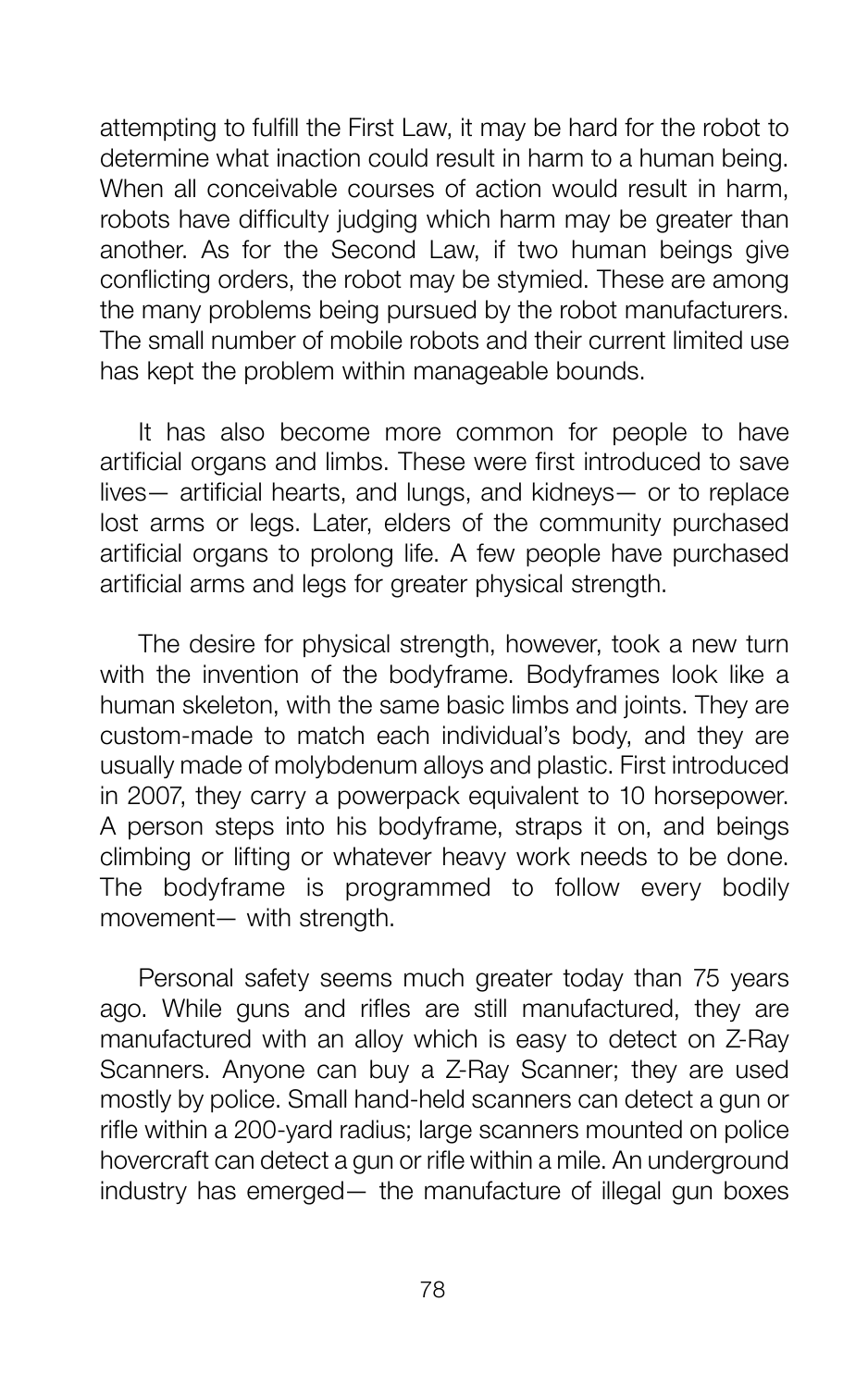and rifle carrying cases which cannot be penetrated by the Z-Scanner. The box or carrying case itself can be detected, however, so the scanner is still valuable. Of course, the scanners work against police weapons as well as those of criminals. The overall result has been less use of weapons and fewer deaths.

A controversial use of Z-Scanners has been the detection of prisoners. It was proposed 40 years ago that a metal alloy strip should be implanted in the skull of each dangerous criminal, so that Z-Scanners could track him or her at all times. After five years of debate on constitutional and moral issues, surgical procedures were proposed which were deemed painless and harmless. The goal, it was pointed out, was to protect society from those who had defied its laws. Today, Z-Scanners track the most dangerous criminals while in prison, and if a criminal crosses the Z-line in an attempt to escape, alarms go off, with the Z-Scanner showing the prisoner's current location. Large Z-Scanners mounted on police hovercraft can detect a prisoner who has escaped. This has done much to keep prisoners in prison, and increase the sense of safety in the community at large.

It was inevitable that Z-Scan technology would soon have wider commercial applications. By 2023, many people had purchased "Find-It," "Ne'er Be Gone," or "Gotcha," the three most popular home tracking systems for people who commonly lose things. Each kit comes with a hand-held Z-Scanner, plus 100 alloy strips which can be attached to objects which are easy to lose or are too important to lose— major tools, important documents, and jewelry. Fewer people now spend time looking for things.

Finally, some manufacturers have produced VideoCam equipment, hovercraft, and compu-phones with a built-in alloy identifier which makes each piece of equipment unique under X-ray analysis. If stolen, these items can be positively identified and returned to their rightful owners.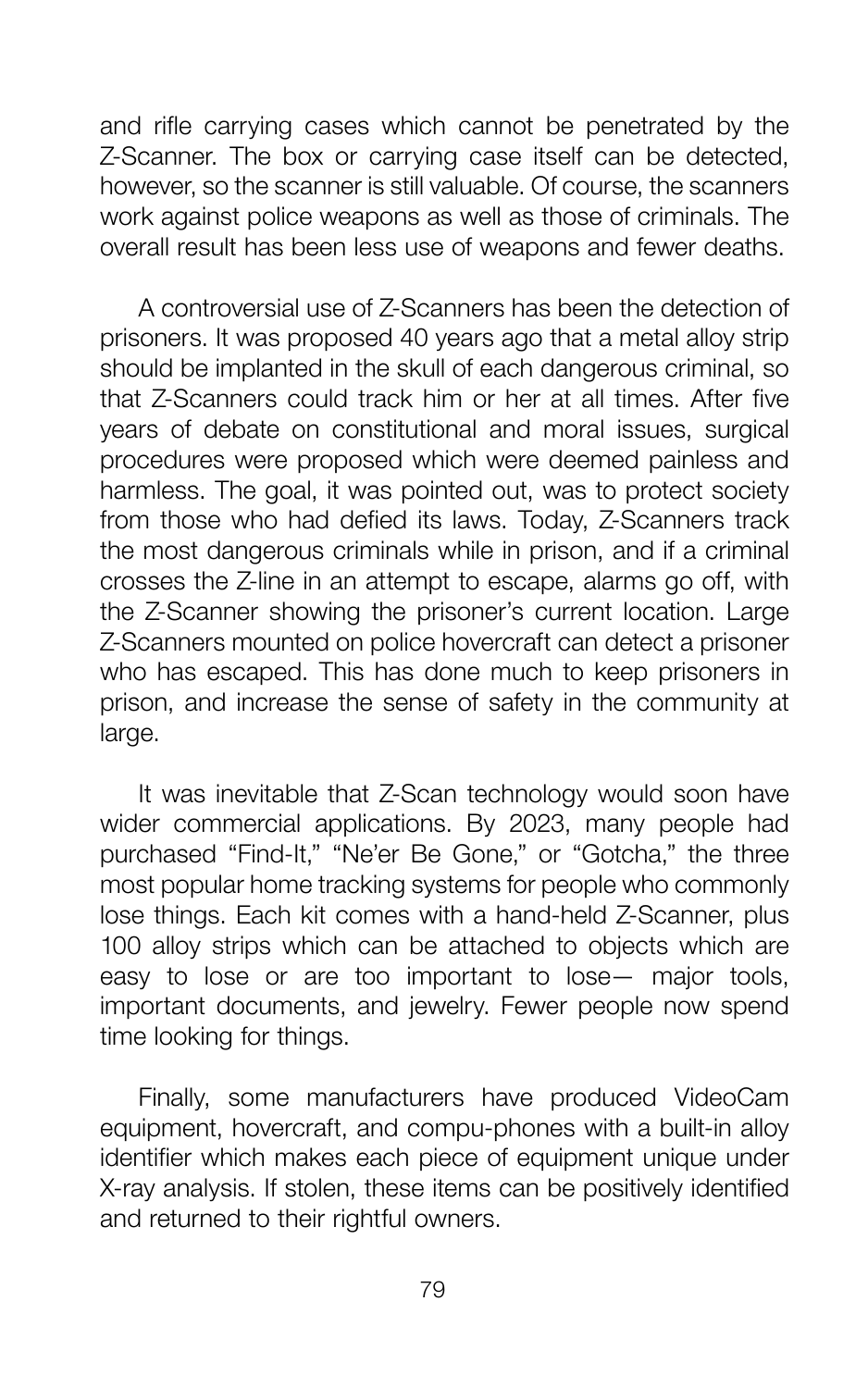All in all, daily life today is more satisfying and more fun than 75 years ago. We are richer in human relations, especially in family life. There are fewer chores, and we are generally safer. We have more time to spend with those we love, and to pursue our special interests, including philosophy and religion. Our brothers and sisters are all fed and clothed, and there are many opportunities to serve the community through formal work and volunteer contributions. We are more productive— and we have more peace of mind.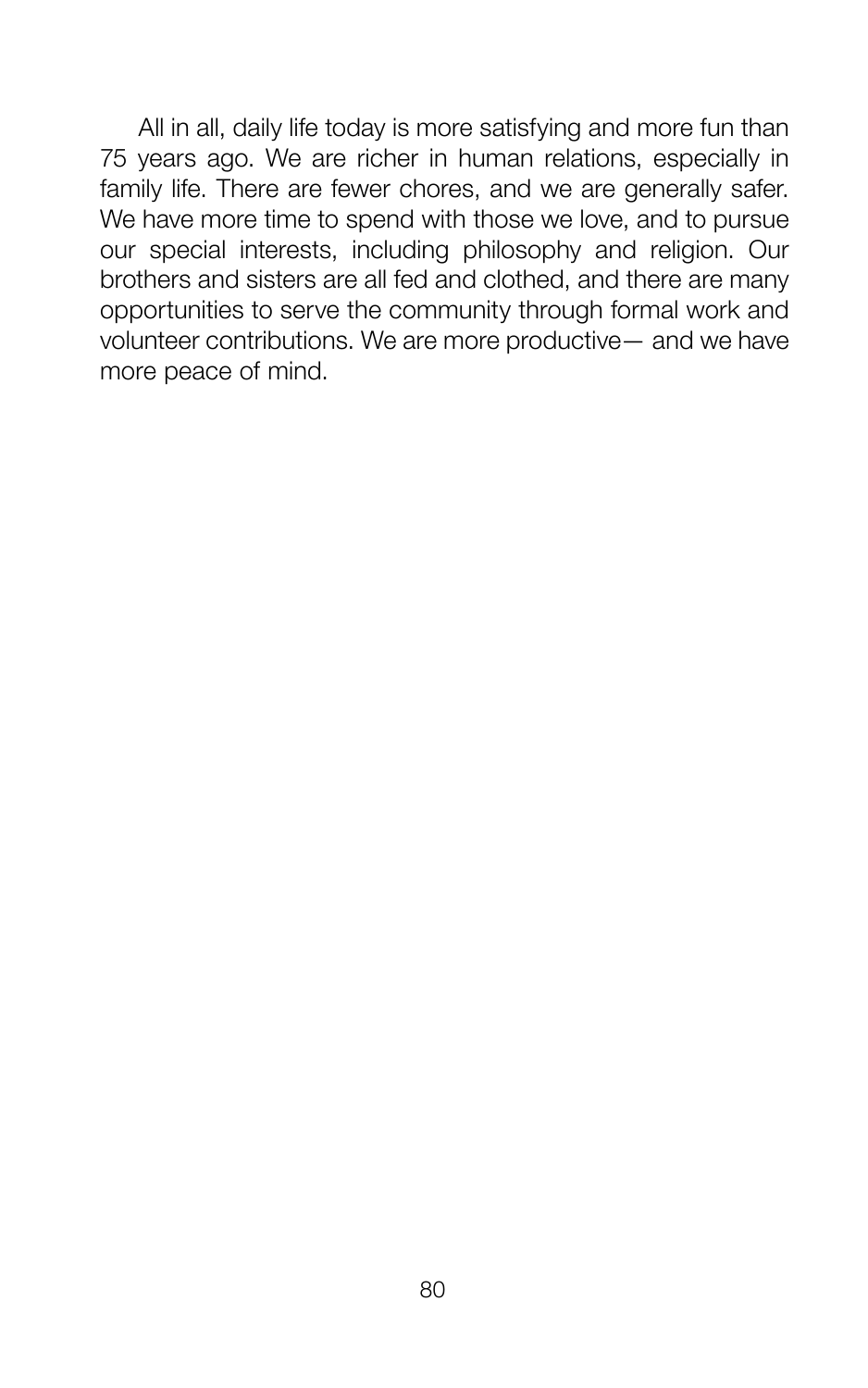## LECTURE 9:

## **LOOKING AHEAD TO THE YEAR 2100**

Distinguished guests and friends, this is my ninth and final lecture. It seems only appropriate to reflect on the trends of the past, and then raise some concerns about the future.

I want to begin with a bold assertion, which is this: I believe our society is more sensible and more moral than society 75 years ago. Certainly, it is difficult to defend such a statement, in light of the variety of values and views on morality, and the changes in accepted morality over the years. But I make the statement nonetheless, and let me tell you why.

First of all, we have greatly reduced the likelihood of war, and have dismantled the means of nuclear devastation. We still have the knowledge required to build and use nuclear weapons, and that knowledge means that there is still a danger. But there are no longer 50,000 nuclear warheads deployed around the world, ready to respond to the push of a button. We have stepped back from the brink. We have made the moral and political decision to protect life, and create a greater distance between us and the potential for total destruction.

This achievement is reinforced by the strong trend toward world government. Looking back over the centuries, it must have been thought at one point that a series of principalities and free cities could never form a united Germany; or the colonies of America could never form a strong United States; or the distant cultures of Russia and Siberia could never form a strong Soviet Union. Certainly the process of unification is a long one, but the sweep of history is behind it. Increased communication, travel, and trade have helped; increased inter-marriage has helped; the growth of the Federated United Nations has helped. When world government arrives, it will not extinguish conflict,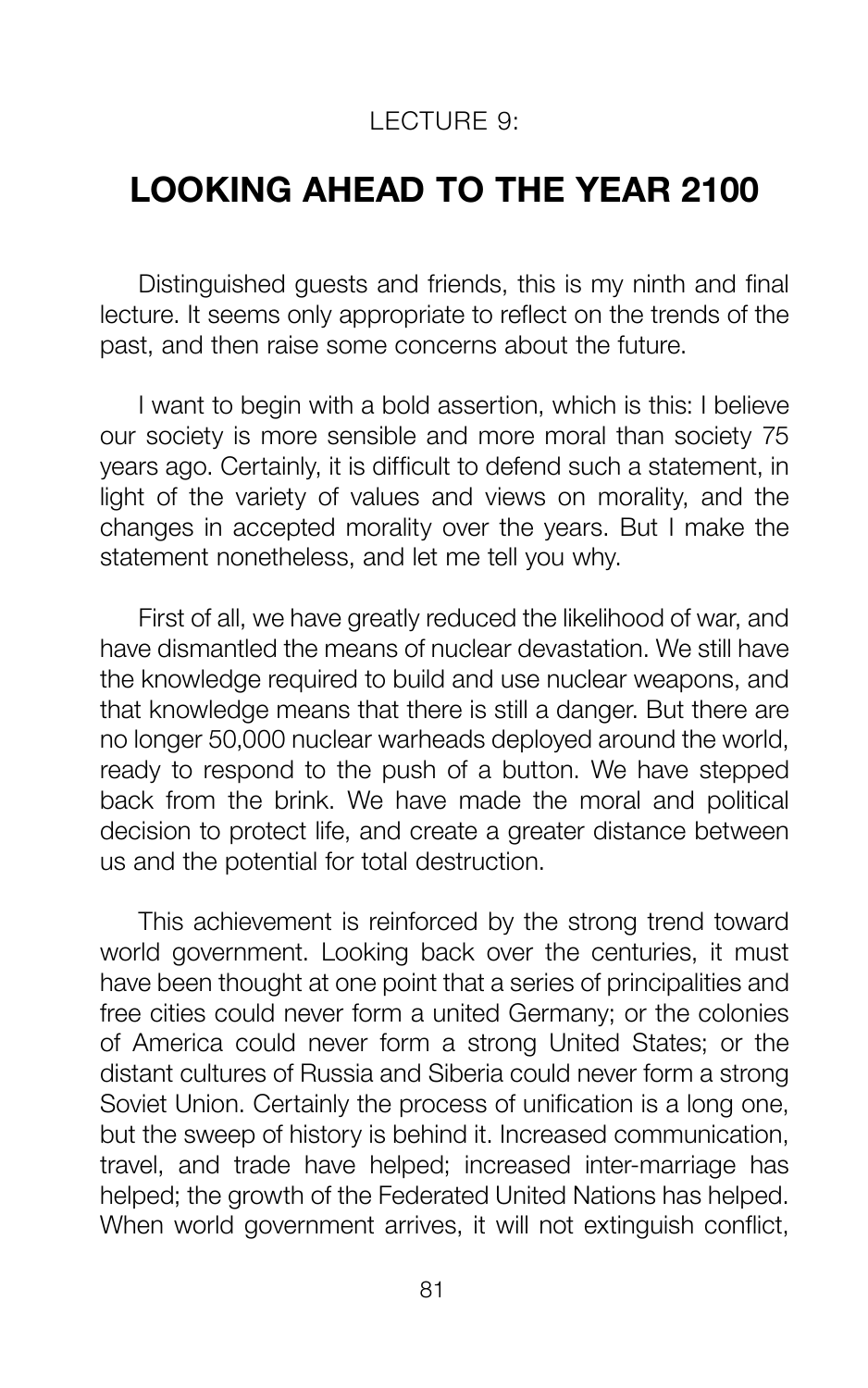but it will end war; it will not extinguish our differences, but it will allow us to enjoy them. While building one world, we will retain the richness of life which comes from our different languages, cultures, and customs.

Second, we are now more in tune with nature and the life cycle of our planet. Our energy is no longer finite fossil fuel, but the infinite renewable energy of the sun, the ocean, and soon— the fusion of atoms. We are no longer polluting the earth with fossil fuels burned by electric plants or consumed by automobiles. We have changed back to natural products, where feasible, so that they can be broken down organically, and become part of the natural process again. We are using nutrition— the body's own systems and defenses— for longer life, and better health.

In short, rather than fighting and damaging our external and internal environment, we are joining together with it and are in harmony with it. We may differ in our views on a Creator, but I have no doubt about Divine Creation, and to be in tune with that Divine gift is to have achieved a new level of sensibility and morality.

Third, we are now more in tune with each other, and the cultures of the Planet. A dying man in a faraway country is no longer just that country's business; it is everybody's business. We have now managed to feed, clothe, and shelter all human beings. We have made good on the age-old desire to make all men and women our brothers and sisters. We are not all the same; we are not equal in resources; we have not solved all our problems. But we are no longer standing around watching the poor die of starvation, disease, and over-exposure to the elements. We now have a claim to being moral human beings.

We are also, I believe, using more of our talents and our potential, and as a result, we are having more fun. Creativity and imagination, speculation and innovation, are a larger part of our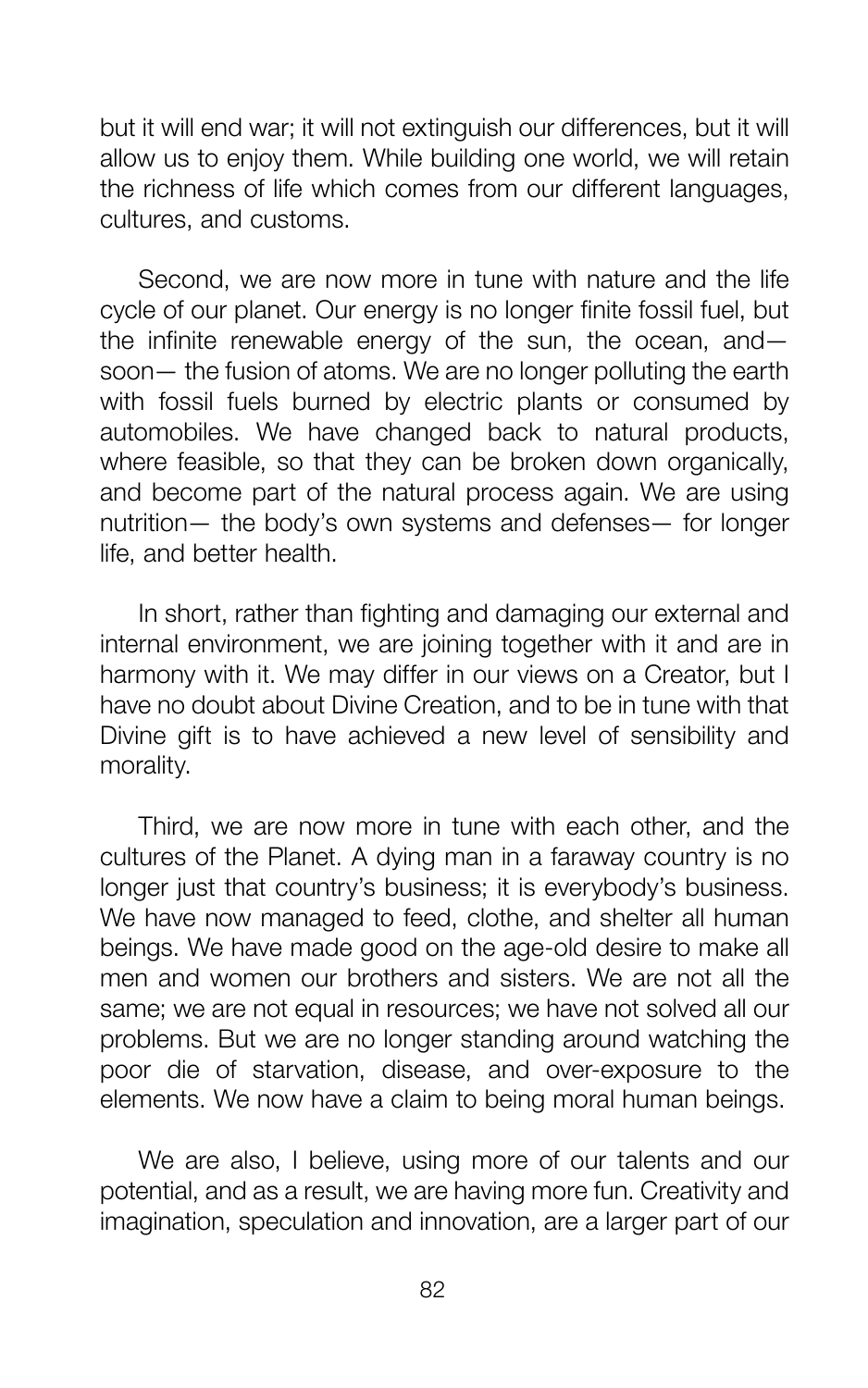lives than the lives of our ancestors only 75 years ago. So many barriers to creativity have fallen. For example, we now have inexpensive and instantaneous access to nearly all the information which is publicly available anywhere in the world.

We have, I believe, also re-established a sense of community and the human scale. Our cluster neighborhoods and floating cities have reduced community size so we know our neighbors, and we walk familiar streets. We live among buildings which are several stories high, not 20 or 30 stories— too high to feel comfortable.

We are more democratic in a number of ways. With our compu-phones, we vote more often on more issues. They have not all been binding votes, of course, but they have stimulated greater interest in public affairs, and have been a better reflection of public opinion than the opinion polls of the last century, which sampled a perilously small part of the population. The polling of all community members on current issues, which takes place each Monday by compu-phone, has kept our political leaders closer to the mood and desires of the people. Remember that 75 years ago our ancestor voted only once every two or four years, and then the vote was on individuals, and rarely on issues.

We are also more democratic in a deeper way, a way which relates to equality, equal opportunity, and equal access to facilities. It is not only the rich who have access to beautiful parks and beaches, recreational facilities, and meeting halls. The quality of our public parks and facilities is high, and that means that all people, regardless of economic means, have a minimum standard of living and enjoyment which, in the last century, was only enjoyed by the wealthy few.

Certainly, we have not solved all the problems of life, and we have much to learn about social relations between individuals, within families and groups, and throughout society at large. We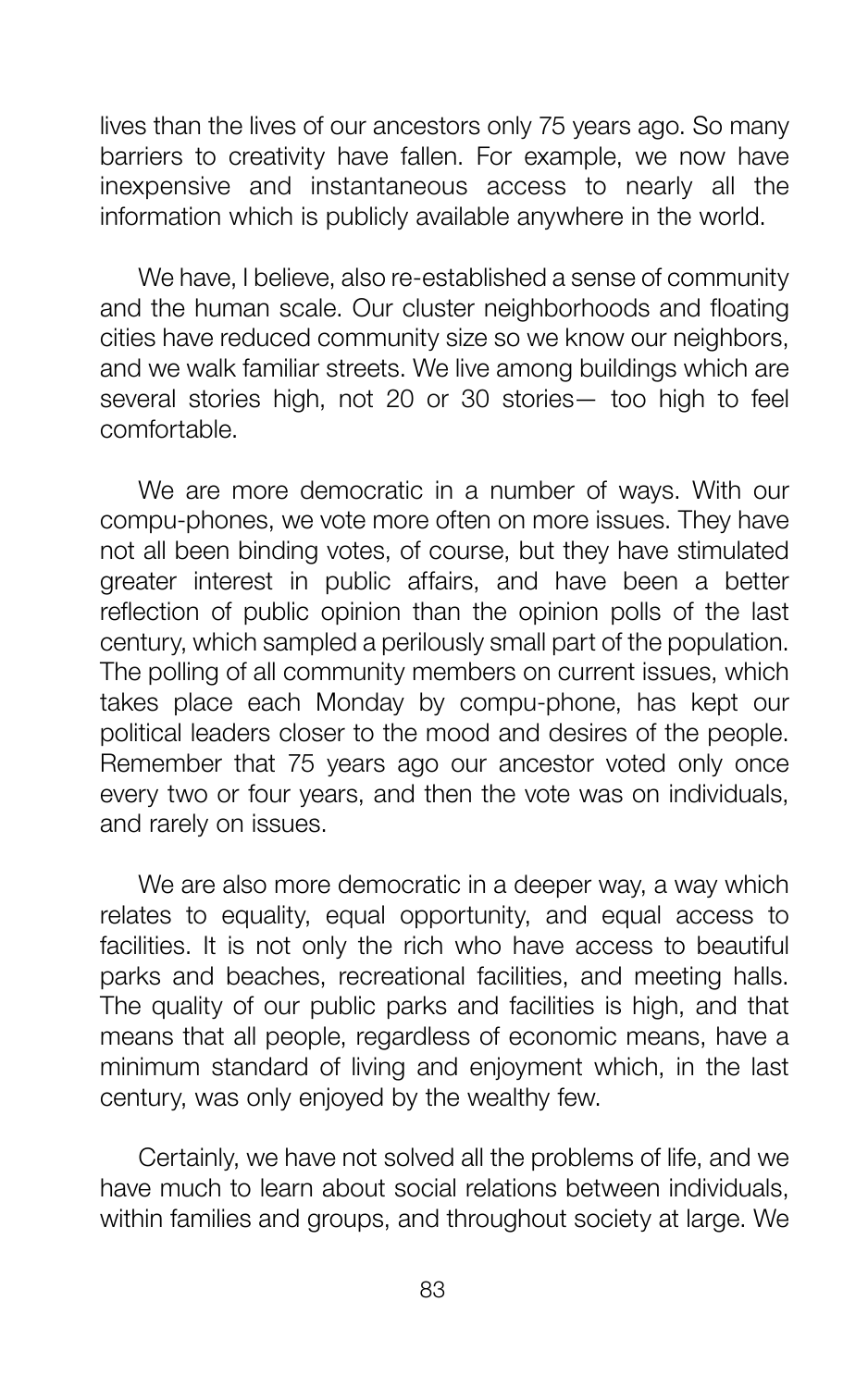have not eliminated crime, especially crimes of passion and competition, which seem to have a primordial basis in our instincts to fight and conquer, to become enraged and violent when threatened or unhappy. But all in all, great progress has been made.

We have grown and changed over the last 75 years. And yet, the Hawaii of today would be understandable to our grandparents. We have added ocean space and outer space to our daily lives. We are far more entrepreneurial in our industries; and our public goods are enjoyed by far more members of our public. Our industries and our daily lives are more heavily focused on experience and psychological satisfaction. We benefit from a liberated educational system, and we have greatly improved our skills in living with each other. Our economy is strong, and we have increased the natural beauty of our islands.

Looking forward, we have new problems, some large and some small. For example, we have been having trouble with spacehouses. For decades, people have been living in modular, self-contained housing units, complete with energy and plumbing and food recycling systems. We have hundreds of simple frame structures which support such modules. Recently, however, these units have been manufactured with wings and jet engines, for vertical take-off and landing. People are now flying all over the world, setting down on any surface that suits their fancy. We have tried to accommodate this trend by setting up spacehouse parks, with individual landing slabs and stall numbers. Landing is by permission only, but many of our visitors are not obtaining permission. Last week, one landed unknowingly on the judiciary building, and was duly arrested. However, hundreds have been ignoring our regulations.

Concern has been expressed that our space launching business is threatened by new technology. It is true that planning has begun on the space elevator, first proposed in the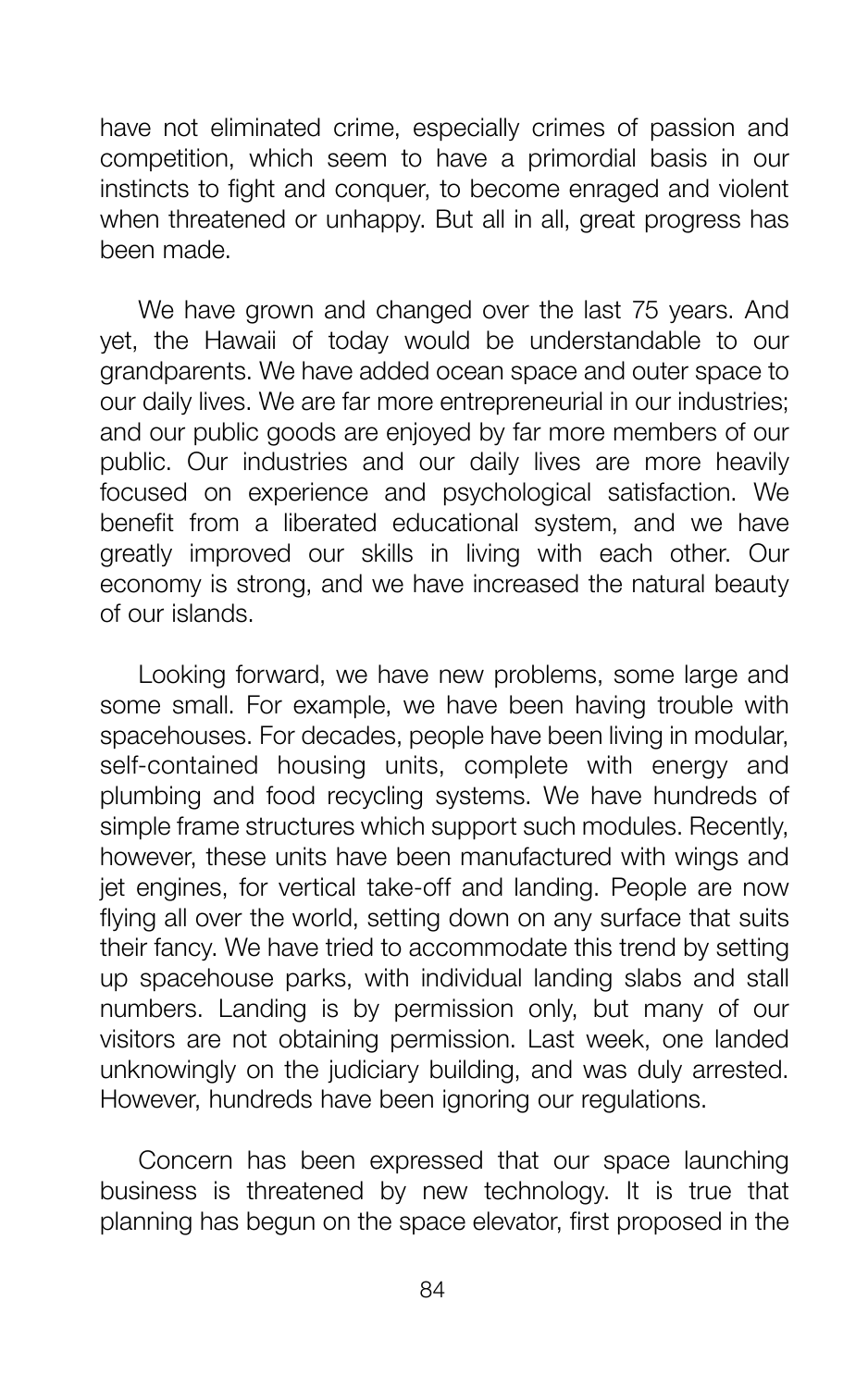1960's by Soviet engineer, Yuri Artsutanov, and popularized in the 1970's by the writer Arthur C. Clarke. It appears that a space elevator would make rocket launching obsolete. Perhaps by the year 2100 there will be an orbiting band around the equator, like one continuous space station, with cables reaching down to Earth. If so, we will be able to ride up and down on those cables in spacecars powered by electricity. This would certainly be much cheaper than rocket fuel. It has been predicted that millions of people per year would use such a system.

This is of obvious concern, since the space launching industry is now a large industry. However, the demise of rocket launching has been predicted before, and I say we shouldn't panic. Instead, we should lobby heavily in Washington and at the United Nations so that one of the space elevators will be located at Ka'u on the Island of Hawaii. The supporting infrastructure and supply systems are already there.

There is also concern that our marvelous observatories on Mauna Kea and Haleakala will soon be put out of business by the major telescopes being planned for the Moon. It is obvious that telescopes on the Moon will be far superior, because the atmosphere of the Moon is a vacuum and there is no atmospheric distortion such as we have on Earth.

However, I am not in the least bit worried about our observatories. They were not put out of business by the orbiting space telescope which began operating 20 years ago, and they will not be put out of business by telescopes on the Moon. There are 100 billion other suns in our galaxy, and there are probably 100 billion other galaxies with their own suns. To put it simply, there is a great deal to look at. The more telescopes the merrier! Those in space and on the Moon can study planets; ours could be more fully devoted to the search for extraterrestrial life.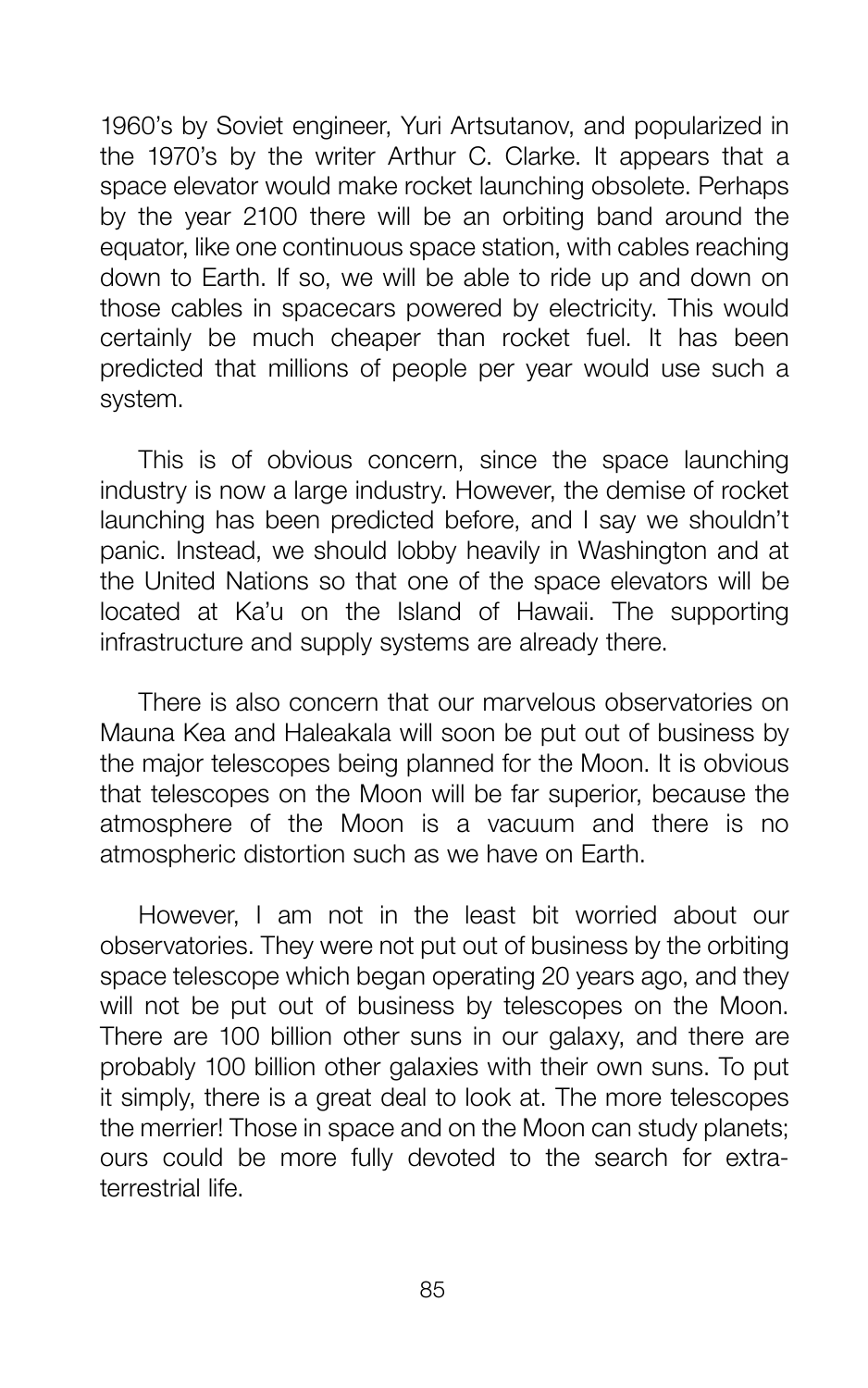The discovery of extra-terrestrial life is a distinct possibility. Astronomers have debated for centuries whether there is life on Mars. A long series of space probes, beginning in the late 20<sup>th</sup> century, were inconclusive. Our first manned mission to Mars, a joint mission of the United States and the Soviet Union, landed in 2018 and gathered extremely provocative information. That stimulated the second mission, the famous "Lost Mission," which landed in 2036 and immediately disappeared, never to be heard from again. Subsequent space probes have not found a trace. What happened to it? Is there life on Mars? Did the Martians simply watch our first mission, gathering information about our capabilities, and then take decisive action against our second one? Should we send a manned mission again?

There are other questions to answer. For example, I would like to know just exactly what is happening at SS 433, a star in the constellation Aquila. SS 433 is ejecting in opposite directions two narrow jets of gas at a speed hundreds of times faster than anything else in our galaxy. The energy required to power these jets is estimated to be a million times the output of our own sun. Are these jets natural, or artificial? If they are artificial, what is the nature of the alien intelligence which created them? And most important, why is SS 433 moving in our direction?

The thought of extra-terrestrial intelligence merely casts in stronger light the issues we have already begun to struggle with among ourselves here on our home planet. All life on Earth is related ecologically, and also in basic building blocks— the cell, and DNA, and RNA; bacteria and viruses; the conversion of food and energy. While we think of human beings as totally different from plants and animals, we are not— to an alien life form, all the life forms on Earth would appear to be close relatives.

And some of our close relatives are talking to us. Once we address the general question of intelligence and the ability to communicate, there is the question of the proper integration of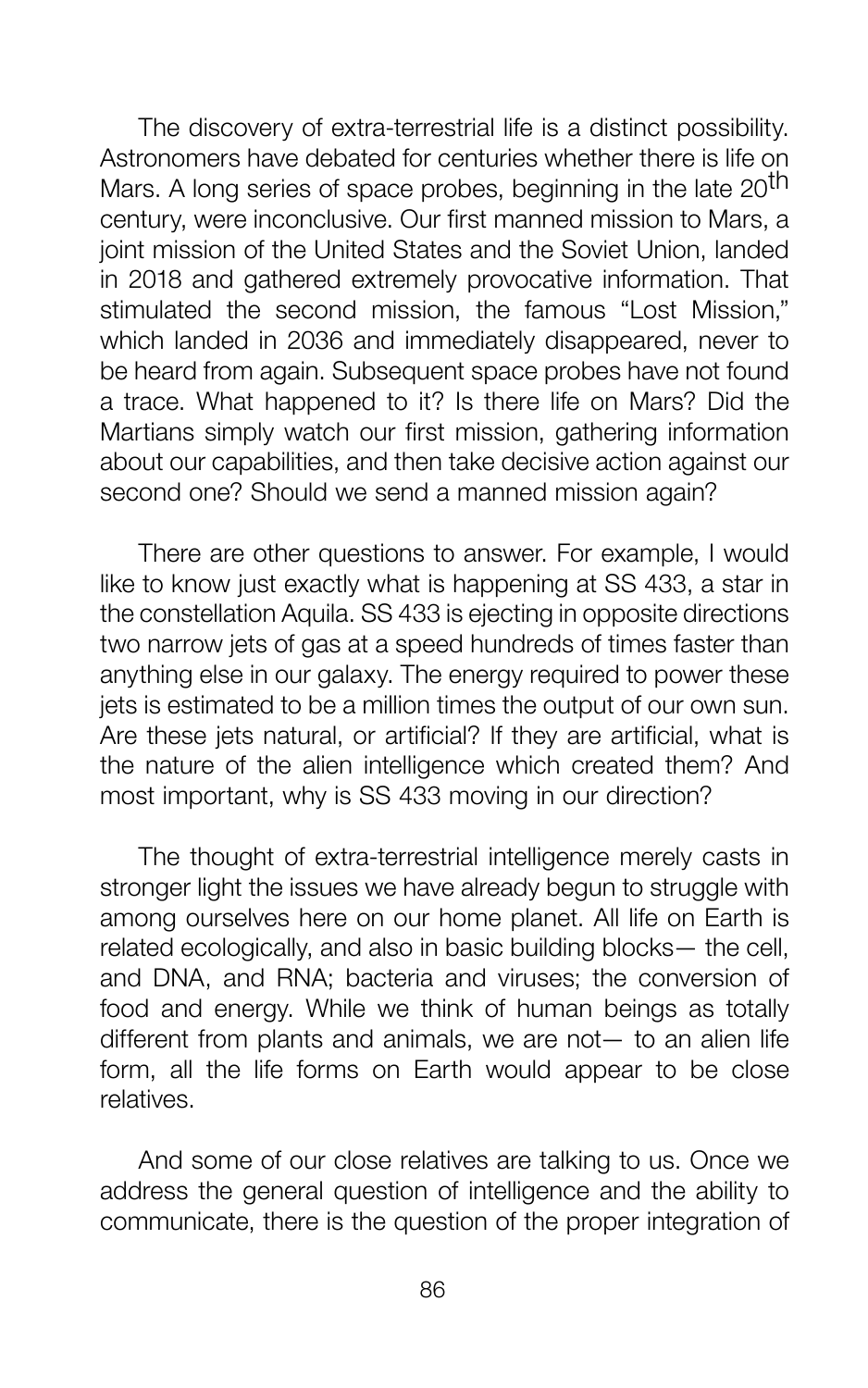whales and dolphins and chimpanzees into our society and our body politic. Blue Peace is now organizing a campaign in favor of citizenship rights for whales, dolphins, and chimpanzees. Should they have the vote? Dolphins and chimps have already been trained to pass the basic intelligence tests; several dolphins and chimps can now pass the tests required for naturalization as a citizen of the United States. We talk to them, and they talk back, and we make sense to each other. Can we deny them the vote? Is it enough to say they aren't human? How can that be the final answer?

The rise of robots further provokes these questions. Robots have become more and more like human beings in appearance and in functional competence. Today, the voice tones and quality of thought of computers and robots are so "natural" that few of us can tell if an interaction over a compu-phone is with a computer or a human. And the trends seem to converge: robots are looking and acting more like human beings, and humans with artificial organs and limbs are looking and acting more like robots. Is the only real distinction the fact that a human brain is made of living cells and the robot brain is made of silicon and metal? And where does this lead? Humans die, but robots live indefinitely. Will they take over? Are human beings just a convenient means for robots to reproduce themselves?

It is no wonder that we spend much time asking ourselves: What is a human being? How do we relate to other life forms? How do we relate to machines? What are the limits to human nature? How limited is our ability to adjust, to grow, to seek and seize new lifestyles, new institutional relationships? Can we rise to meet new challenges? How immutable are our genes?

With health and medical advances, the "survival of the fittest" has long ceased to determine the make-up of our genetic pool. Is our genetic pool therefore degenerating? As population declines in the coming centuries, the human gene pool will shrink. Will this limit our adaptability?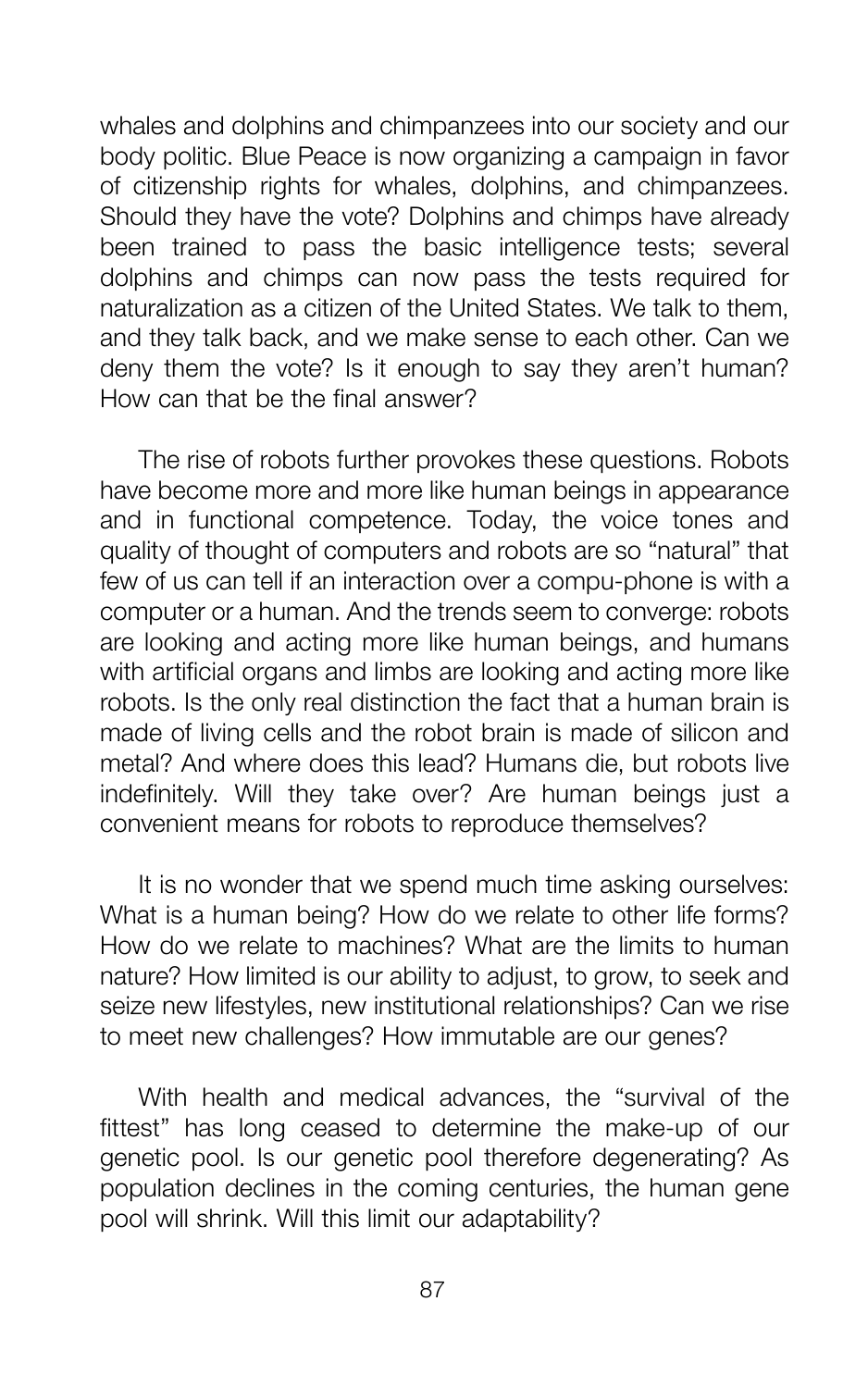As we brood over these questions, there is the larger context— the universe, with its impossible distances and hundreds of billions of galaxies. Is there life out there? We have been monitoring the skies for nearly a century, with many false alarms, and many intriguing possibilities, but no answers. Are we alone— and if so, what does that imply? If we are not alone, what does that imply? What are immortality and eternity in the context of an unlimited universe? What are immortality and eternity in a universe which may fade into nothing?

And so, as we have become more in tune with our own planet and people, we face the next steps, the challenge of becoming in tune with the universe, its resources, and perhaps— its inhabitants. It is too large. It is overwhelming. And yet, we must go forward, to learn, to explore, to pursue the nature of our being and the environment around us— our world, and then, all worlds.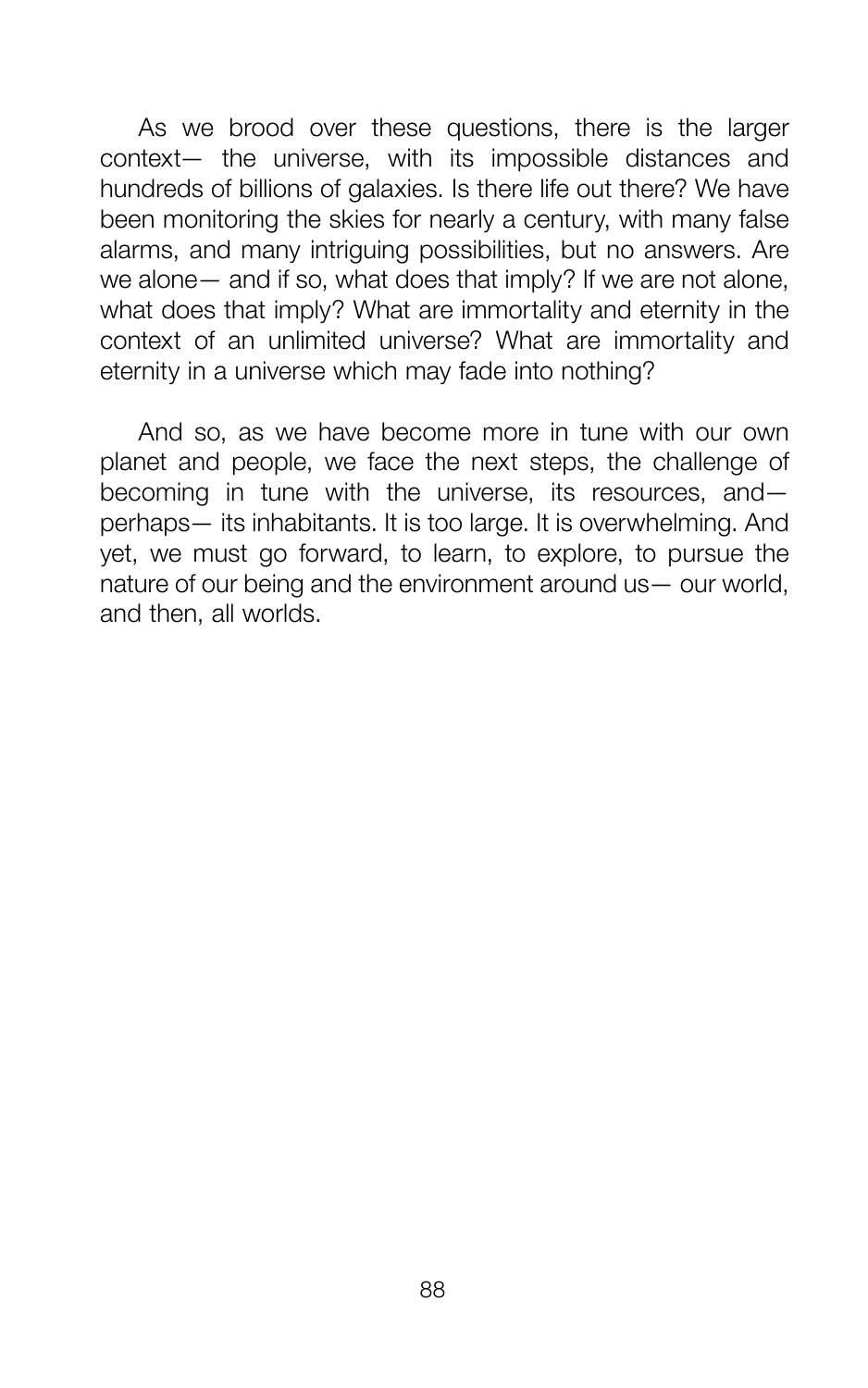## **ABOUT THE AUTHOR (1987)**

Kent M. Keith graduated as student body president of Roosevelt High School in Honolulu in 1966. He studied government at Harvard University, receiving his B.A. with honors in 1970. The winner of a Rhodes Scholarship, he traveled to Oxford University, England, where he studied philosophy and politics for two years at Oriel College, earning his Master's degree. The Rhodes Trust granted him a further scholarship to study in Japan, where he lived for two years, studying Japanese at the Waseda University Institute of Language Teaching and the Tokyo Japanese Language Center.

Returning to Hawaii in 1974, he entered the University of Hawaii School of Law. He received his J.D. and became a member of the Hawaii bar in 1977. For two years he practiced in the commercial litigation department of Cades Schutte Fleming & Wright in Honolulu.

From September 1979 through December 1986, Mr. Keith served in the State of Hawaii Department of Planning and Economic Development. For two years he was a Coordinator in the Office of the Director, responsible for the ocean thermal energy conversion and manganese nodule programs. In August 1981 he was appointed Deputy Director, and in April 1983 he became Director of the Department. In that role he headed the State's economic development efforts, and served as State Planning Director, State Energy Resources Coordinator, Chairman of the State Policy Council, and member of numerous boards and commissions.

In December 1986, Mr. Keith joined Oceanic Properties, Inc., the land development subsidiary of Castle & Cooke, Inc. He is the Project Manager for the Mililani Technology Park, a 256-acre development in Central Oahu.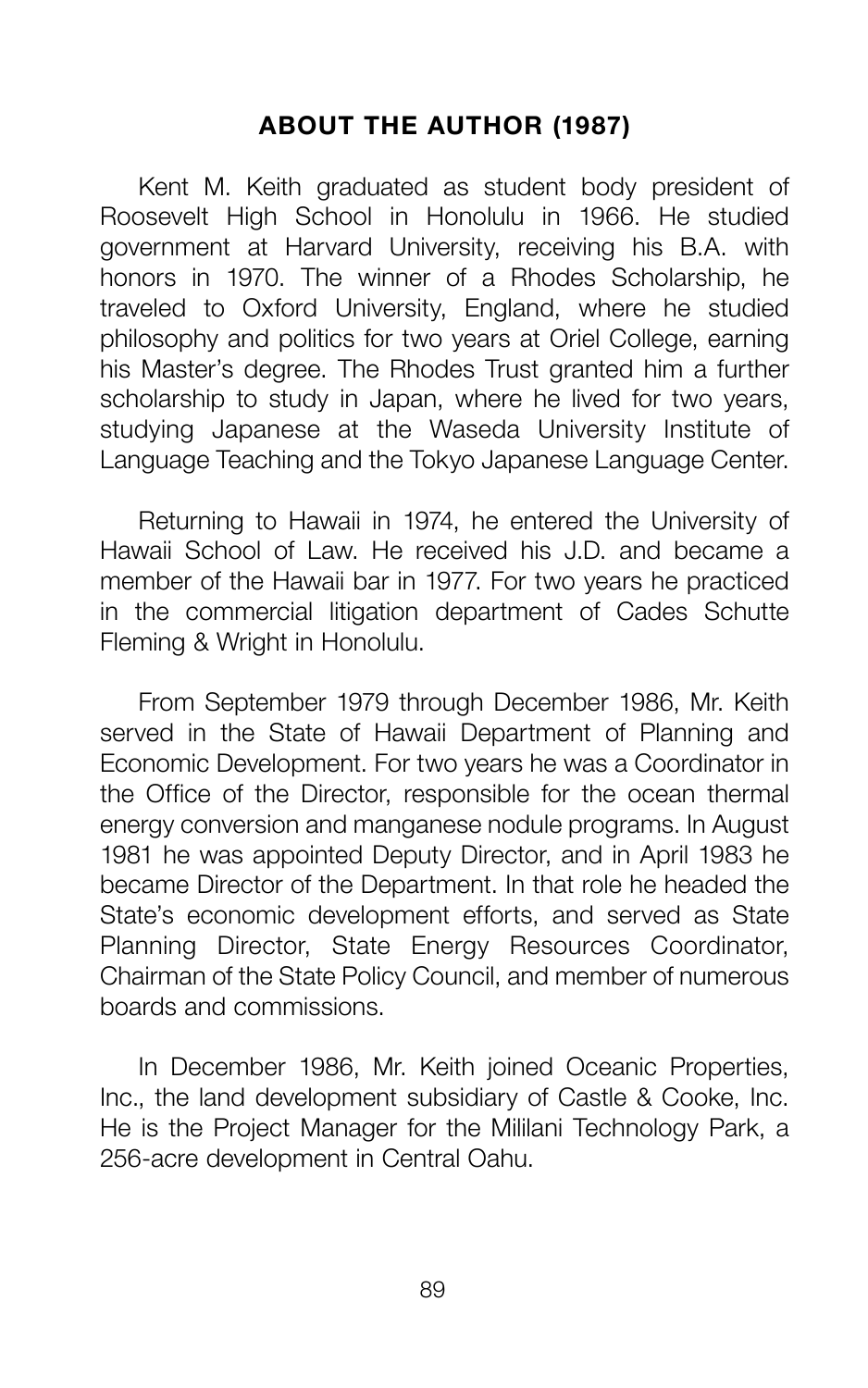In January 1984, Mr. Keith was honored by the United States Jaycees as one of the Ten Outstanding Young Men of America. He was the first person from Hawaii to win this honor since Senator Daniel K. Inouye won in 1959.

Mr. Keith has published many papers and articles on ocean law, energy, planning, and economic development. His books include *Jobs for Hawaii's People: Fundamental Issues in Economic Development* (1985). He is an active member of the Chamber of Commerce of Hawaii, the Social Science Association, and the Hawaii Loa College Board of Trustees. He is married to Elizabeth Misao Keith, and they make their home in Manoa.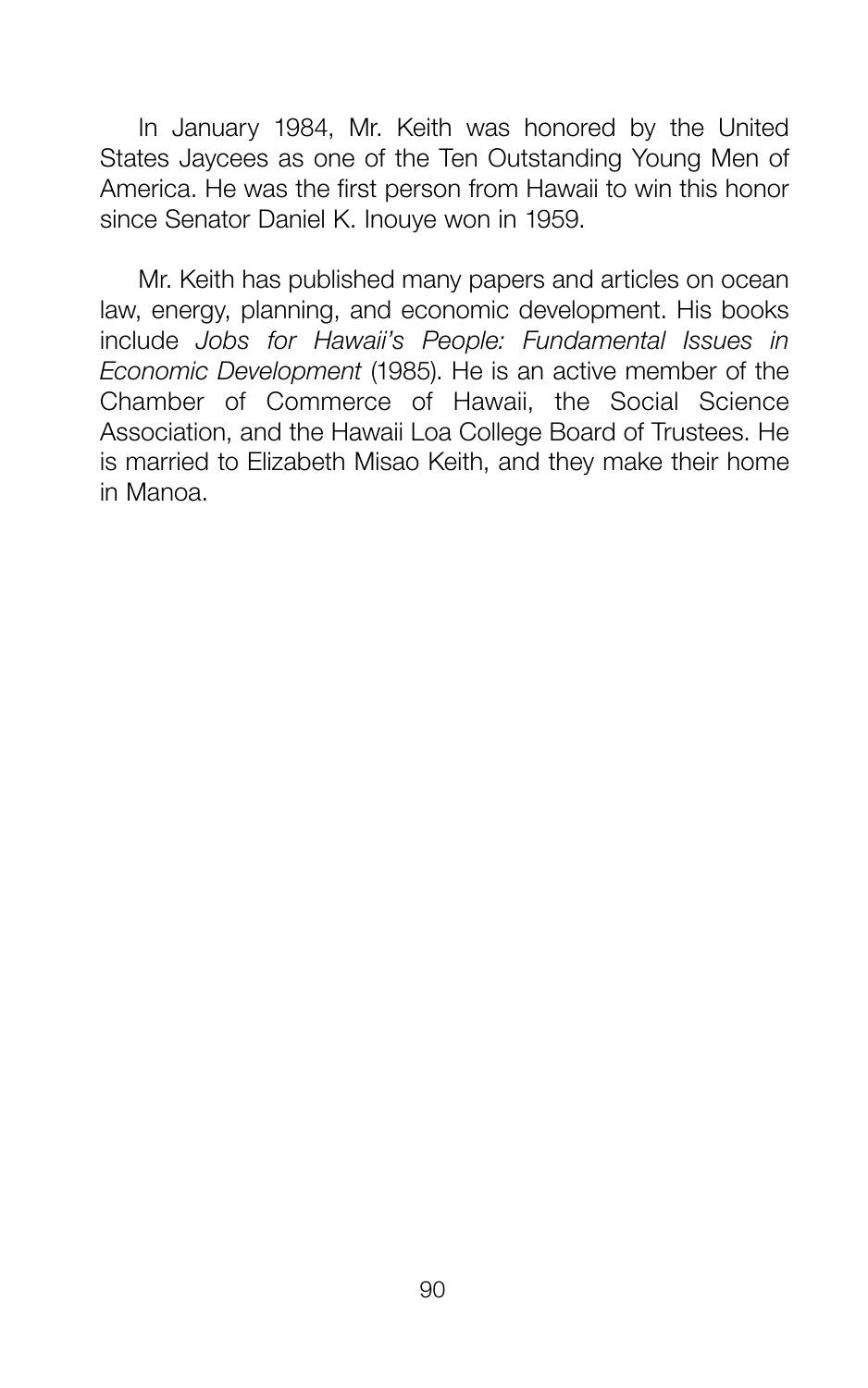#### **ABOUT THE AUTHOR (2020)**

Kent Keith was born in New York and raised in Nebraska, California, Virginia, and Rhode Island before arriving in Hawaii in 1962 at the age of fourteen. He attended Stevenson Intermediate School and Roosevelt High School in Honolulu, graduating as student body president of Roosevelt in 1966. He earned a B.A. from Harvard University, an M.A. from Oxford University in England, a Certificate in Japanese from Waseda University in Tokyo, a J.D. from the University of Hawaii, and an Ed.D. in higher education leadership from the University of Southern California. He is a Rhodes Scholar.

During his career, Dr. Keith has served as an attorney for Cades Schutte Fleming & Wright; State of Hawaii Director of Planning and Economic Development; Manager of the Mililani Technology Park; Senior Vice President of the YMCA of Honolulu; and President of Chaminade University of Honolulu. In 2007 he moved to Indiana to serve as CEO of the Greenleaf Center for Servant Leadership (USA), and in 2012 he moved to Singapore, where he served for three years as CEO of the Greenleaf Centre for Servant Leadership (Asia). From 2015 to 2020 he served as President of Pacific Rim Christian University in Honolulu.

Dr. Keith has given more than a thousand speeches and workshops in the U.S. and thirteen countries in Europe, Asia, and Africa. He was featured on the front page of *The New York Times* and in *People* magazine, *The Washington Post,* and *The San Francisco Chronicle.* He has appeared on dozens of TV shows and more than 100 radio programs in the U.S., U.K., Japan, Korea, Kenya, and Australia.

Dr. Keith is known throughout the world as the author of the Paradoxical Commandments, which he first published in 1968 in a book for student leaders. In 2002, his book *Anyway: The Paradoxical Commandments* became a national bestseller in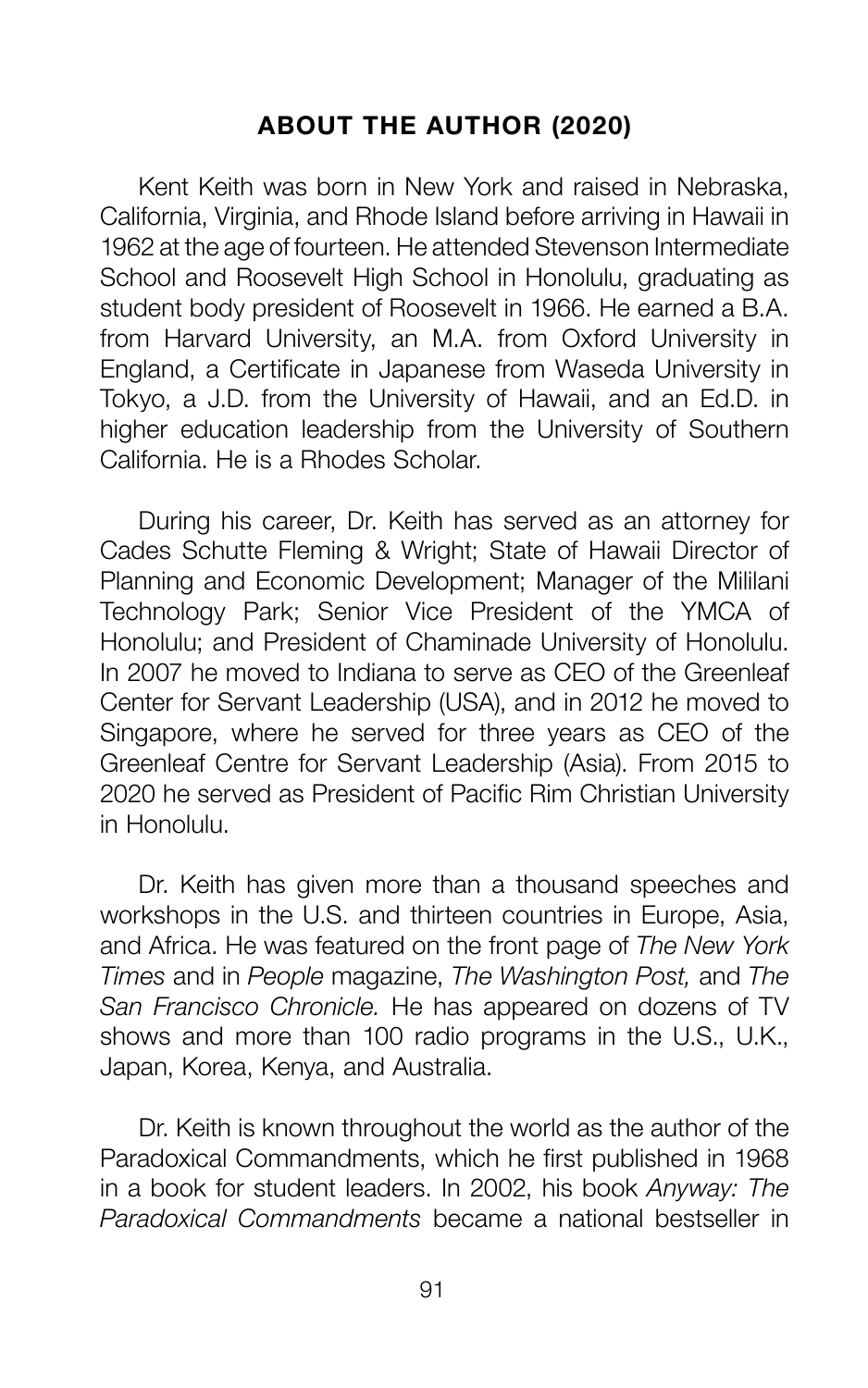the United States and was translated into 17 languages. He is a passionate advocate of servant leadership and has written a number of books on the topic, including *The Case for Servant Leadership* and *Servant Leadership in the Boardroom.* More than 250,000 copies of his ten books have been sold worldwide.

Dr. Keith is married to Dr. Elizabeth Misao Keith, who teaches Japanese Literature at the University of Hawaii at Manoa. Kent and Elizabeth have been married for 44 years and have three grown children. Officially retired from full-time work, they continue to teach, speak, and write on a variety of topics. More information about Drs. Kent and Elizabeth Keith is available at www.carlsonkeith.com.